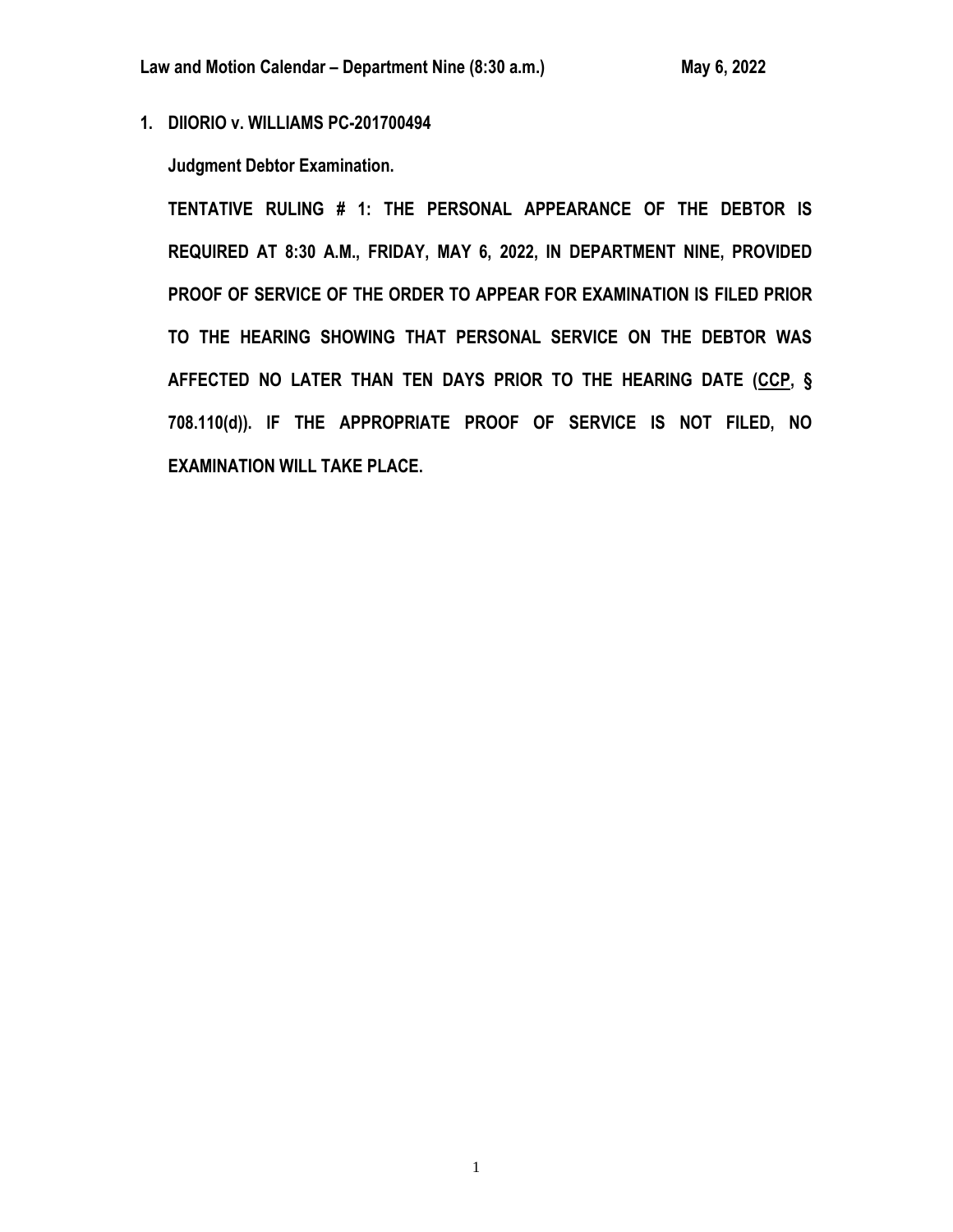## **2. MATTER OF DAVIS 22CV0343**

## **OSC Re: Name Change.**

 Petitioner failed to complete and execute the declaration at paragraph 7.f. of the form petition to change name. This needs to be completed.

**TENTATIVE RULING # 2: APPEARANCES ARE REQUIRED AT 8:30 A.M. ON FRIDAY, MAY 6, 2022, IN DEPARTMENT NINE. IF A PARTY OR PARTIES WISH TO APPEAR TELEPHONICALLY, THEY MUST APPEAR BY "VCOURT", WHICH MUST BE SCHEDULED AND PAID THROUGH THE COURT WEBSITE AT www.eldorado.courts.ca.gov/online-services/telephonic-appearances.**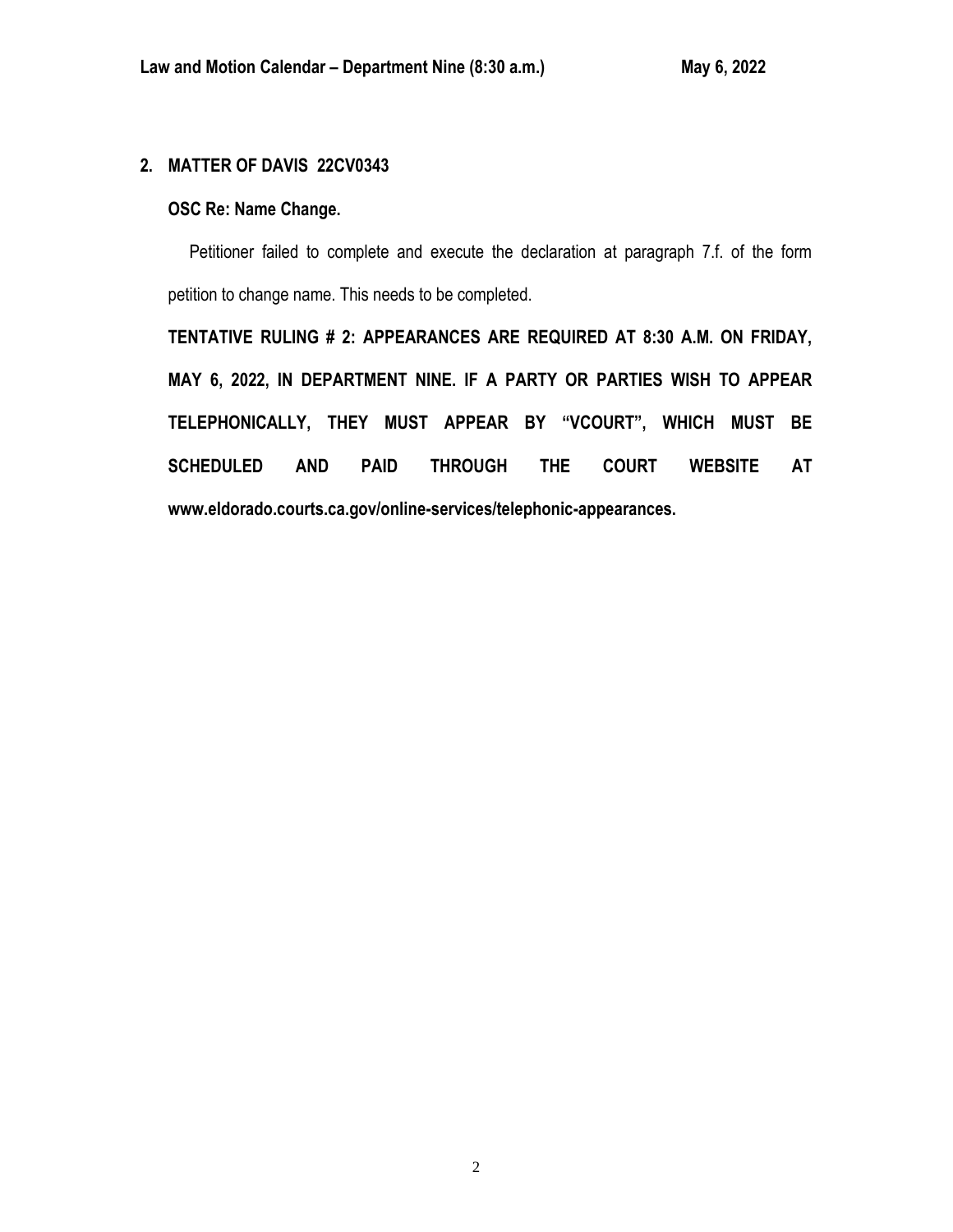**3. MATTER OF MICHAEL 22CV0312**

**OSC Re: Name Change.**

**TENTATIVE RULING # 3: THE PETITION IS GRANTED.**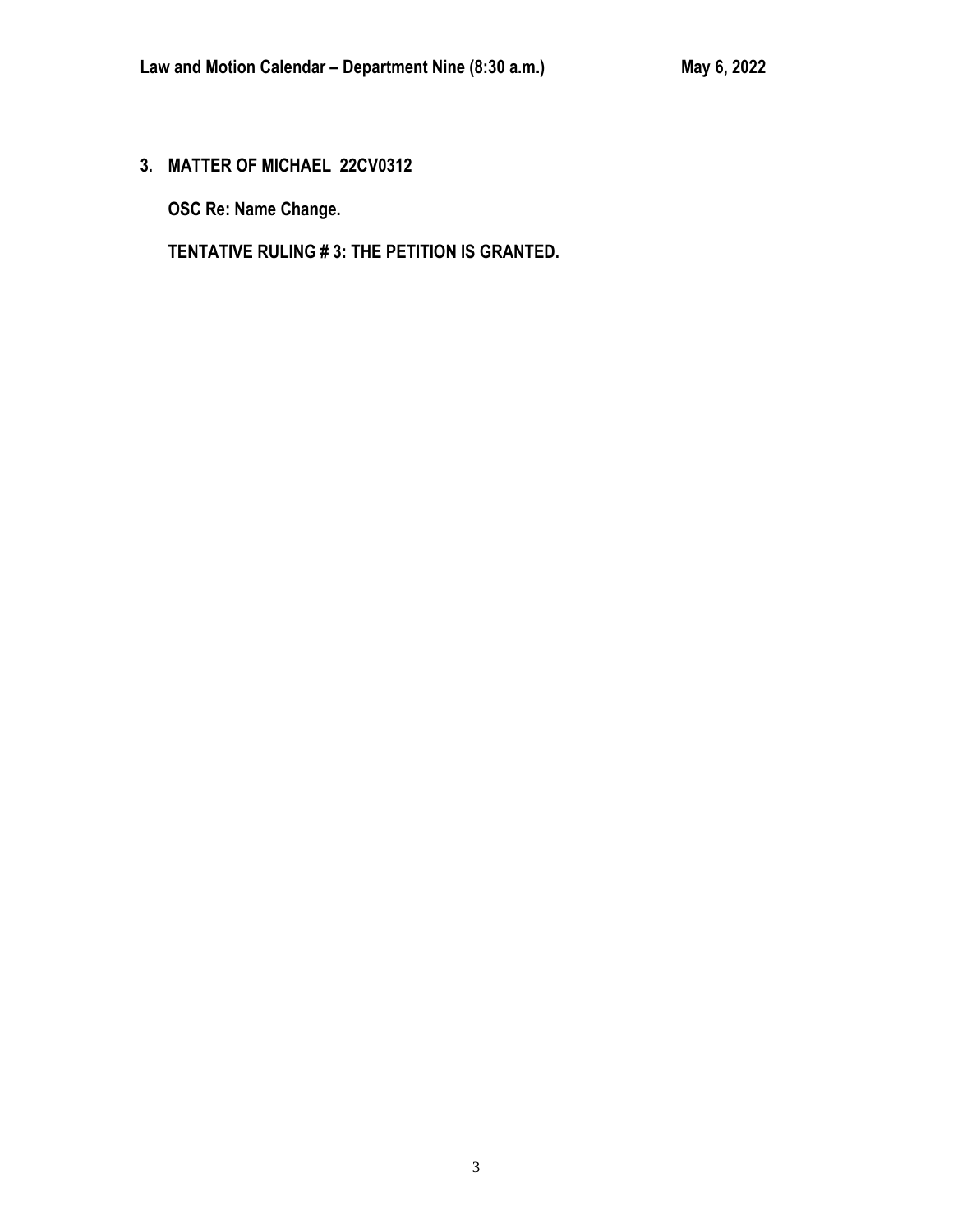# **4. HIGH HILL RANCH, LLC v. COUNTY OF EL DORADO 21CV0178**

## **Review Hearing Re: Receipt of Administrative Record.**

 High Hill Ranch appeals from the administrative decision in a code enforcement case. The administrative record was not lodged as of the date this ruling was prepared.

**TENTATIVE RULING # 4: APPEARANCES ARE REQUIRED AT 8:30 A.M. ON FRIDAY, MAY 6, 2022, IN DEPARTMENT NINE. IF A PARTY OR PARTIES WISH TO APPEAR TELEPHONICALLY, THEY MUST APPEAR BY "VCOURT", WHICH MUST BE SCHEDULED AND PAID THROUGH THE COURT WEBSITE AT www.eldorado.courts.ca.gov/online-services/telephonic-appearances.**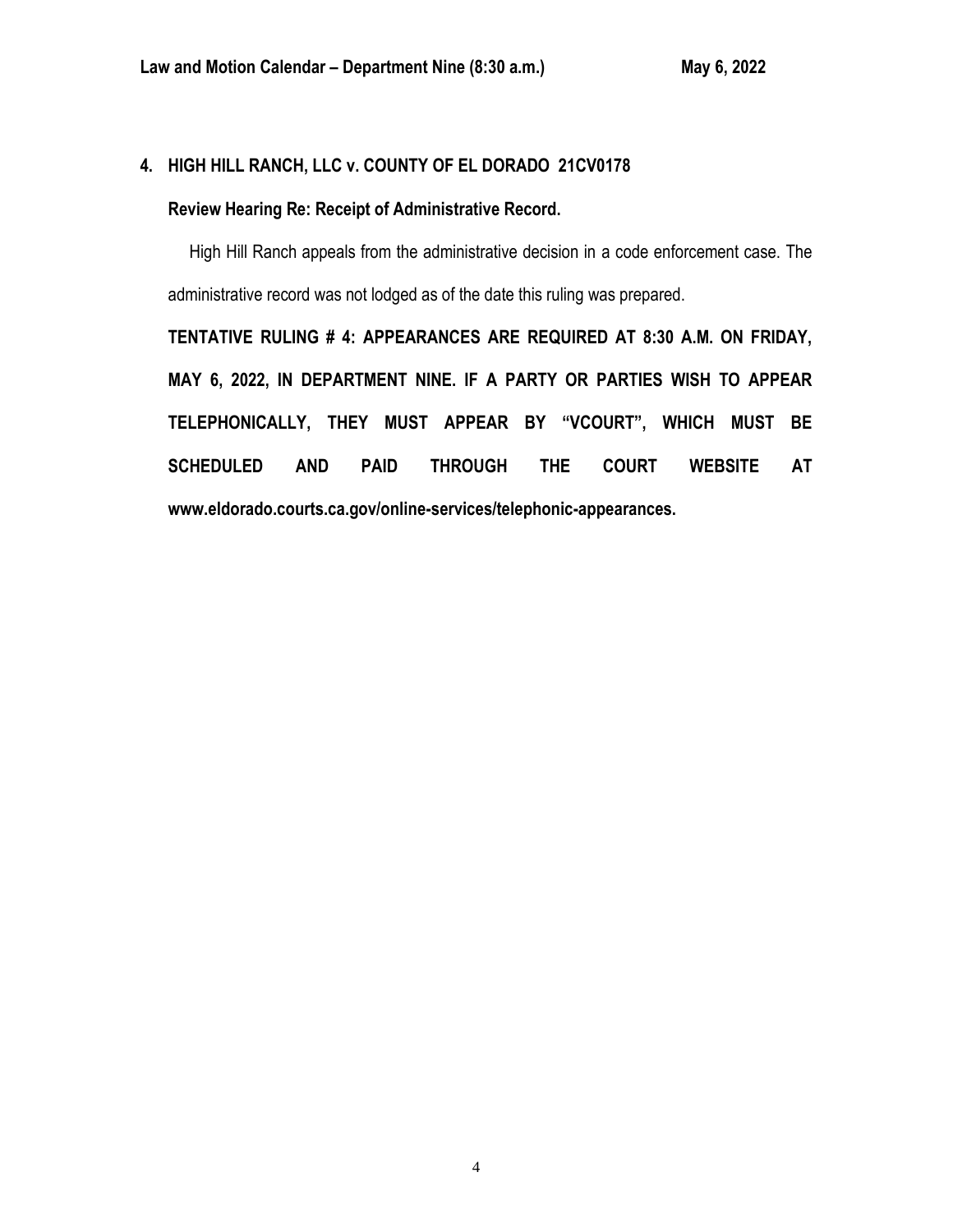## **5. DUPPMAN v. WAGSTER PC-20210407**

## **Hearing Re: Default Judgment.**

 Plaintiff filed an action against defendant for personal injuries allegedly sustained during a motor vehicle accident. The proof of service filed on December 22, 2021, declares that defendant was personally served the summons and complaint on December 16, 2022. Default was entered on April 1, 2022. Plaintiff seeks entry of a judgment in the amount of \$1,000,000 in damages, plus an award of attorney fees and costs.

 After default the plaintiff may apply to the court for the relief demanded in the complaint; the court shall hear the evidence offered by the plaintiff; and shall render judgment in his or her favor for such sum not exceeding the amount stated in the complaint, in the statement required by Section 425.11, or in the statement provided for by Section 425.115, as appears by such evidence to be just. (Code of Civil Procedure, § 585(b).)

 Where damages are sought for personal injuries or wrongful death the plaintiff is statutorily mandated to serve a statement of damages on defendants in the same manner as a summons that specifies the separate amounts of general and special damages sought to be recovered from the defendants (Code of Civil Procedure, § 425.11(d).) and either the complaint or the statement of damages must separately state the amounts of special and general damages sought. (See Schwab v. Southern California Gas Co. (2004) 114 Cal App.4th 1308, 1322; and Schwab v. Rondel Homes, Inc. (1991) 53 Cal.3d 428, 434.)

 The Third District Court of Appeal has held with regard to sufficient allegations of the amount of damages in order to enter a default judgment: "Under *Greenup* and *Schwab,* this is insufficient to give the requisite notice of the amount of damages claimed. In order to meet the notice requirements imposed by due process, a plaintiff must either give notice of the damages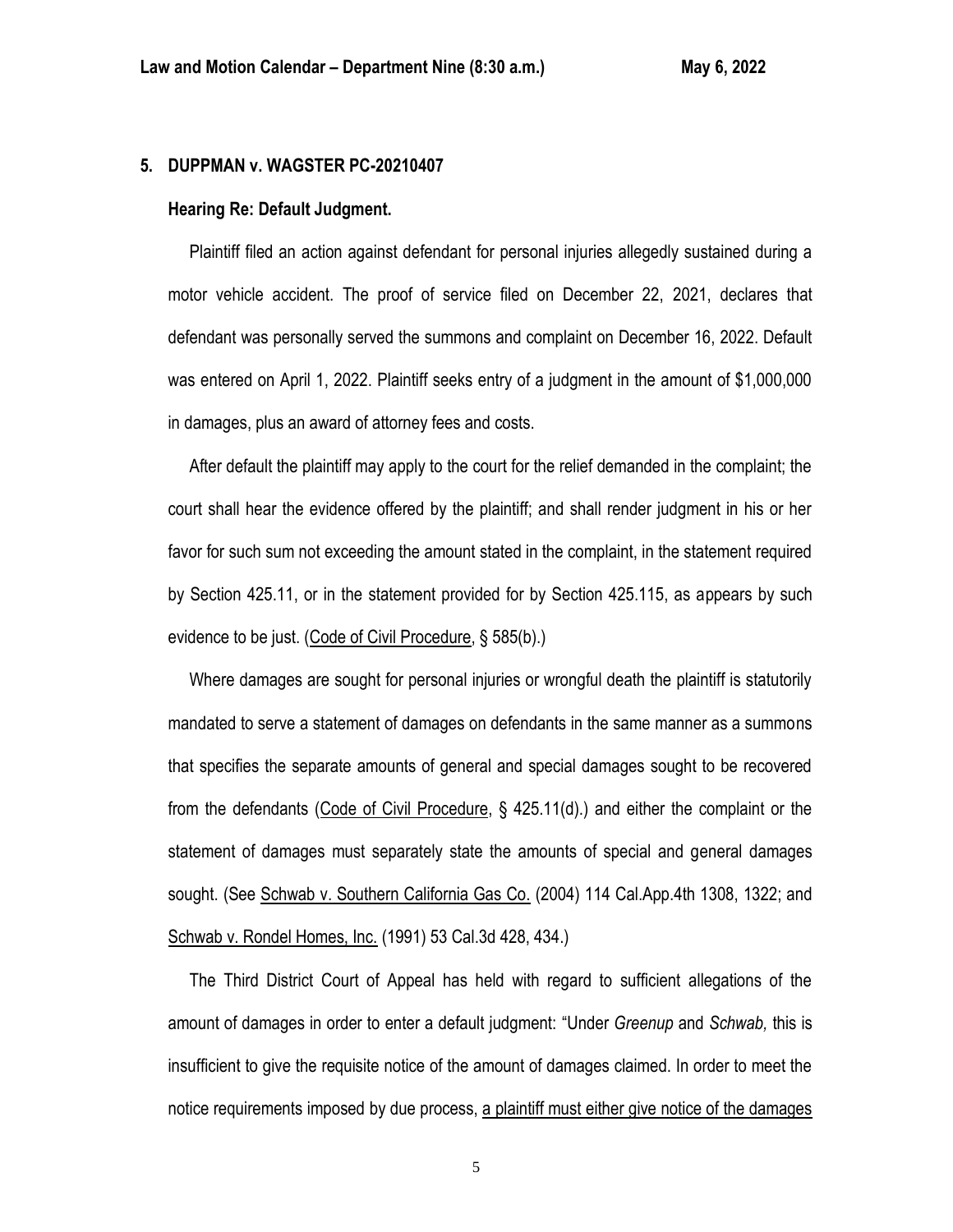claimed in a separate statement of damages or by the allegations of the complaint. To pass constitutional muster, the complaint must either allege a specific dollar amount of damages in the body or prayer or at the very least allege the boilerplate damages are "in an amount that exceeds the jurisdictional requirements" of the superior court. An allegation seeking damages "according to proof" fails to fulfill the mandate of section 425.11 or of due process. After all, a "defendant is entitled to actual notice of the liability to which he or she may be subjected, a reasonable period of time before default may be entered." (*Schwab, supra,* 53 Cal.3d at p. 435, 280 Cal.Rptr. 83, 808 P.2d 226.)" (Parish v. Peters (1991) 1 Cal.App.4th 202, 216.)

 The Third District Court of Appeal has held: "A defendant's failure to answer the complaint has the same effect as admitting the well-pleaded allegations of the complaint, and as to these admissions *no further proof of liability is required.* (§ 431.20, subd. (a); *Kim, supra,* 201 Cal.App.4th at pp. 281–282, 133 Cal.Rptr.3d 774.) Thus, in a default situation such as this, if the complaint properly states a cause of action, the only additional proof required for the judgment is that needed to establish the amount of damages. (See *Beeman v. Burling, supra,* 216 Cal.App.3d at p. 1597, 265 Cal.Rptr. 719; see also *Ostling v. Loring, supra,* 27 Cal.App.4th at p. 1745, 33 Cal.Rptr.2d 391.)" (Emphasis added.) (Carlsen v. Koivumaki (2014) 227 Cal.App.4th 879, 898.)

 "Plaintiffs in a default judgment proceeding must prove they are entitled to the damages claimed. (Code of Civ.Proc., § 585; *Taliaferro v. Hoogs* (1963) 219 Cal.App.2d 559, 560, 33 Cal.Rptr. 415.)" (Barragan v. Banco BCH (1986) 188 Cal.App.3d 283, 302.)

 ""It is imperative in a default case that the trial court take the time to analyze the complaint at issue and ensure that the judgment sought is not in excess of or inconsistent with it. It is not in plaintiffs' interest to be conservative in their demands, and without any opposing party to point out the excesses, it is the duty of the court to act as gatekeeper, ensuring that only the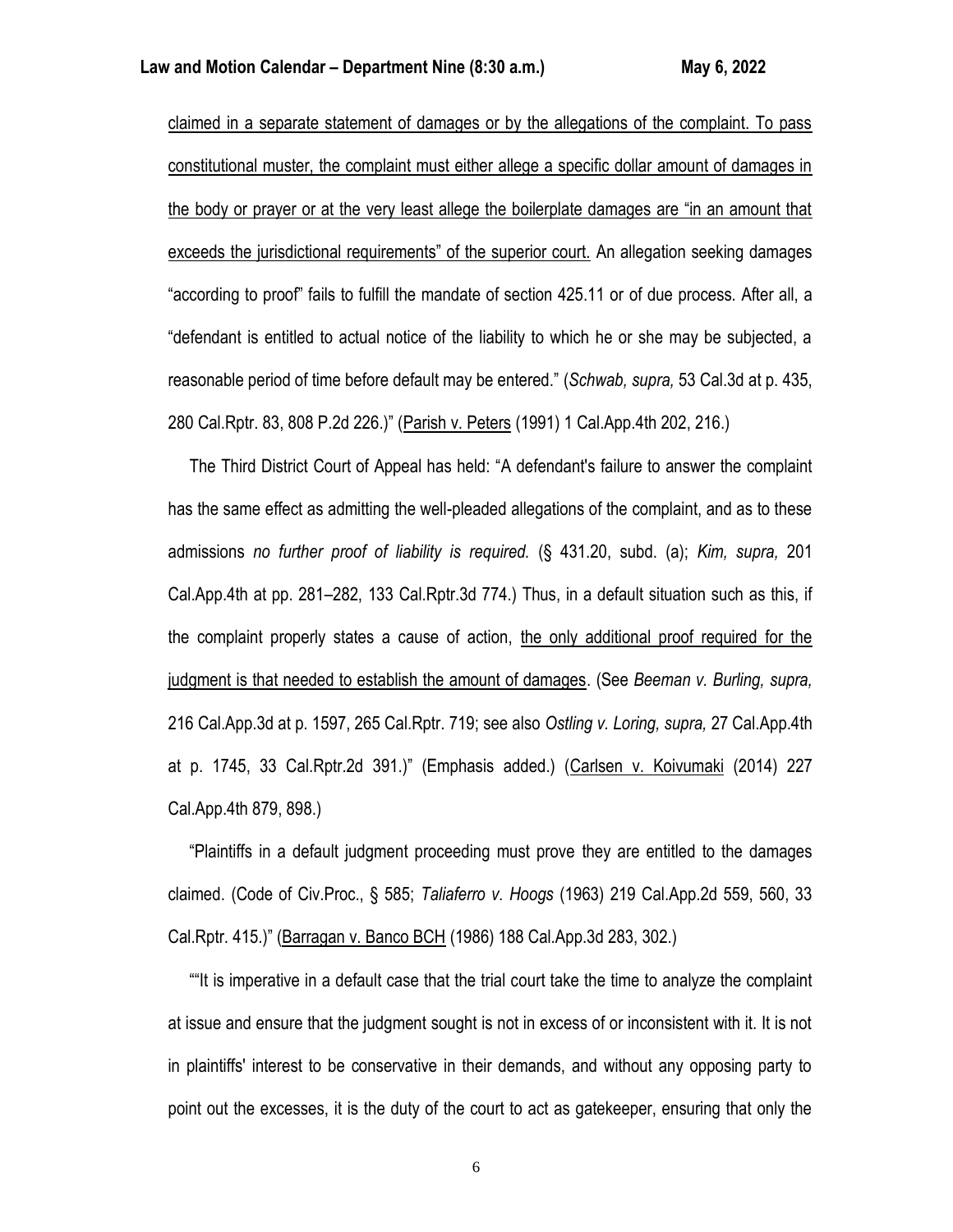appropriate claims get through." (*Heidary v. Yadollahi* (2002) 99 Cal.App.4th 857, 868, 121 Cal.Rptr.2d 695 (*Heidary*).)" (Electronic Funds Solutions v. Murphy (2005) 134 Cal.App.4th 1161, 1179.)

 With the above-cited principles in mind, the court will rule on the request to enter a default judgment against defendant.

 First, plaintiff filed a complaint for personal injuries, which does not allege a specific amount of damages sought. There is no proof of service of a statement of damages on plaintiff in the court's file. Therefore, the court can not enter a judgment in any amount.

 "Under section 580, subdivision (a), "[t]he relief granted to the plaintiff, if there is no answer, cannot exceed that demanded in the complaint[.]" "The courts have consistently held section 580 is an unqualified limit on the jurisdiction of courts entering default judgments. As a general rule, a default judgment is limited to the damages of which the defendant had notice. Further, the courts have reaffirmed the language of section 580 is mandatory. Therefore, 'in all default judgments the demand sets a ceiling on recovery.' " (*Finney v. Gomez* (2003) 111 Cal.App.4th 527, 534, 3 Cal.Rptr.3d 604, quoting *Greenup v. Rodman* (1986) 42 Cal.3d 822, 824, 231 Cal.Rptr. 220, 726 P.2d 1295.) ¶ Because that ceiling is jurisdictional, "a default judgment is void when the damages are in excess of the damages specified in the complaint or the statement of damages." (*Yeung v. Soos* (2004) 119 Cal.App.4th 576, 582, 14 Cal.Rptr.3d 502.) "A void judgment may be challenged at any time." (*Ibid.*)" (David S. Karton, a Law Corp. v. Dougherty (2009) 171 Cal.App.4th 133, 150.)

 Since a party to be defaulted has not appeared in the action, such a statement must be personally served prior to entry of default. (Code of Civil Procedure, §§ 425.11(c) and (d).)

 The appellate court in Hamm v. Elkin (1987) 196 Cal.App.3d 1343, found at page 1346: "The court correctly interpreted the statute as requiring the statement of damages before the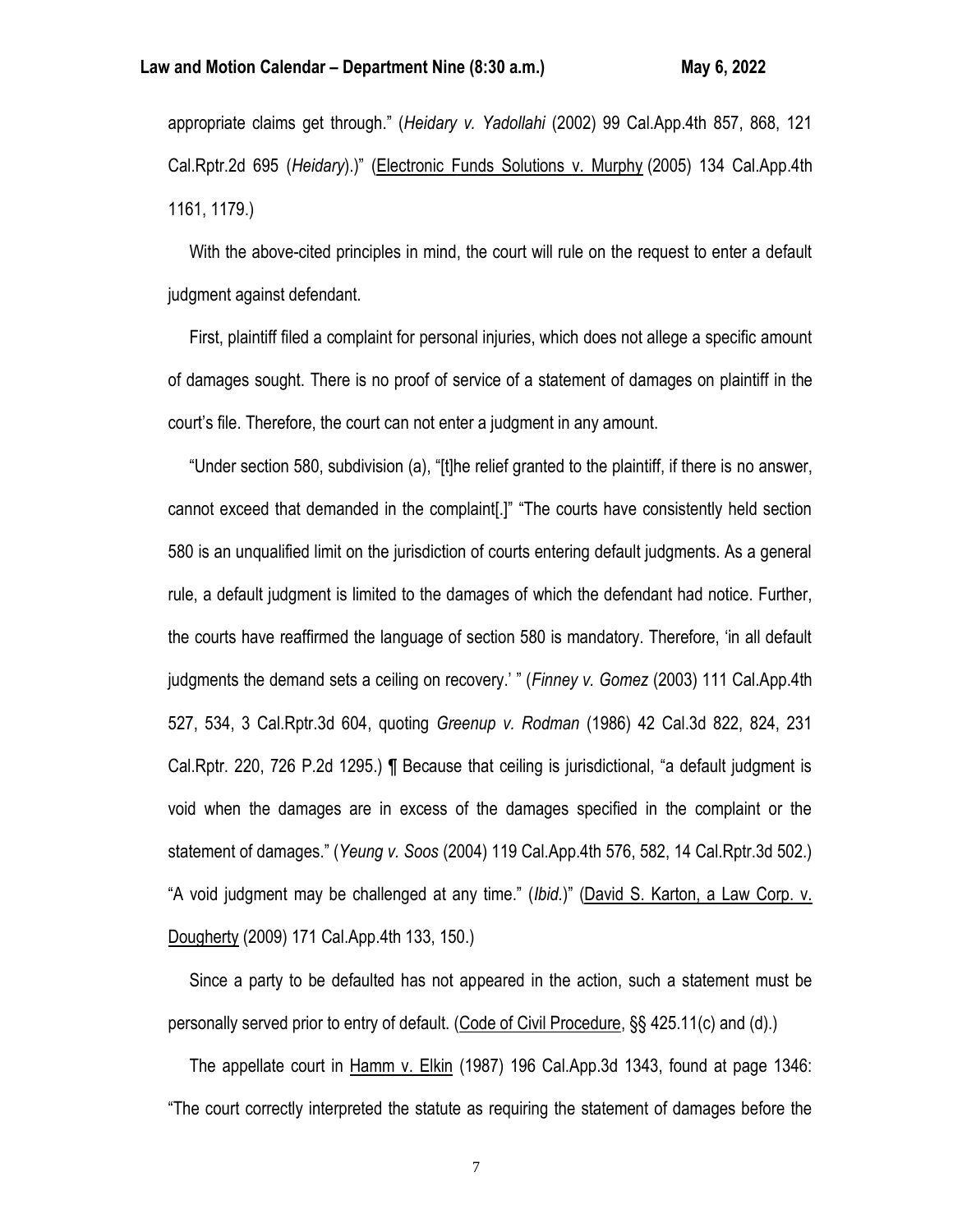clerk's default. This interpretation is appropriate for a number of reasons. It furthers the strong policy of the law in favor of adjudication on the merits. It recognizes that knowledge of the alleged amount of damages may be crucial to a defendant's decision whether to permit a clerk's default. (See *Jones v. Interstate Recovery Service* (1984) 160 Cal.App.3d 925, 930, 206 Cal.Rptr. 924.) It reflects the common understanding that a clerk's default is 'taken' by counsel while the default judgment is 'entered' by the court. Finally, one purpose of section 425.11 is to give the defendant a final chance to respond to the allegations of the complaint (*Stevenson v. Turner* (1979) 94 Cal.App.3d 315, 319-320, 156 Cal.Rptr. 499), and this purpose would be frustrated if the plaintiff could wait until after the clerk's default before serving the statement, when the defendant could respond only on the issue of damages."

 Absent notice provided to defendant of the amount of damages plaintiff seeks in this case before entry of judgment, there is no damages ceiling set for recovery on a default and, therefore, no amount of damages can be awarded as any amount of damages would be void as exceeding the zero amount requested. The court can enter judgment awarding zero damages.

 Second, even assuming for the sake of argument that there was no problem with the failure to serve a statement of damages, there is no evidence submitted by plaintiff establishing plaintiff's claimed damages of \$1,000,000, or any legal citation supporting a claim for an award of attorney fees in a personal injury case.

**TENTATIVE RULING # 5: APPEARANCES ARE REQUIRED AT 8:30 A.M. ON FRIDAY, MAY 6, 2022, IN DEPARTMENT NINE. IF A PARTY OR PARTIES WISH TO APPEAR TELEPHONICALLY, THEY MUST APPEAR BY "VCOURT", WHICH MUST BE SCHEDULED AND PAID THROUGH THE COURT WEBSITE AT www.eldorado.courts.ca.gov/online-services/telephonic-appearances.**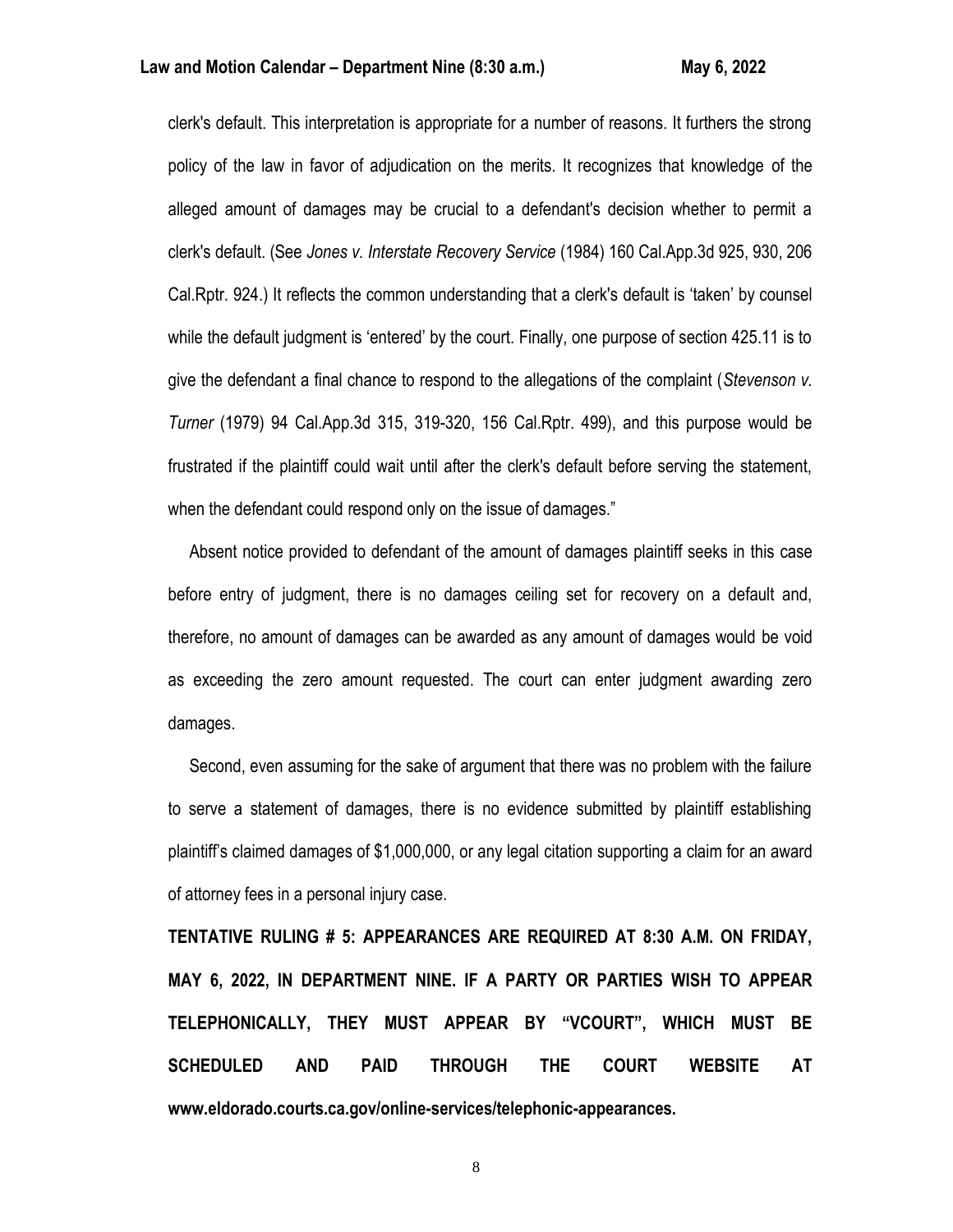## **6. RUSSELL v. GUMINA PC-20210360**

## **Hearing Re: Default Judgment.**

 Plaintiff Special Administrator of the Estate of Heather Gumina filed an action against defendant asserting causes of action for wrongful death and survival action on behalf of the surviving heirs of the decedent. The complaint alleges that defendant, the spouse of the decedent, assaulted the decedent twice in two days, with the second assault resulting in injuries that caused her death. The complaint requests an award of general and special damages according to proof and punitive damages.

 The proof of service filed on September 10, 2021, declares that defendant was personally served the summons, complaint, notice of case assignment, and case management form at the Placerville Jail on September 1, 2021. The proof of service filed on November 2, 2021, declares that defendant was personally served the statement of damages at the Placerville Jail on October 19, 2021. Default was entered against defendant on November 8, 2021.

 The statement of damages, dated September 28, 2021, was filed on December 10, 2021. It asserts that plaintiff is seeking an award of \$1,500,000 in damages for loss of society and companionship; \$10,000 for funeral expenses; \$1,000,000 for future contributions; \$600,000 for value of personal service, advice, or training; and \$1,000,000 for punitive damages.

 After default the plaintiff may apply to the court for the relief demanded in the complaint; the court shall hear the evidence offered by the plaintiff; and shall render judgment in his or her favor for such sum not exceeding the amount stated in the complaint, in the statement required by Section 425.11, or in the statement provided for by Section 425.115, as appears by such evidence to be just. (Code of Civil Procedure, § 585(b).)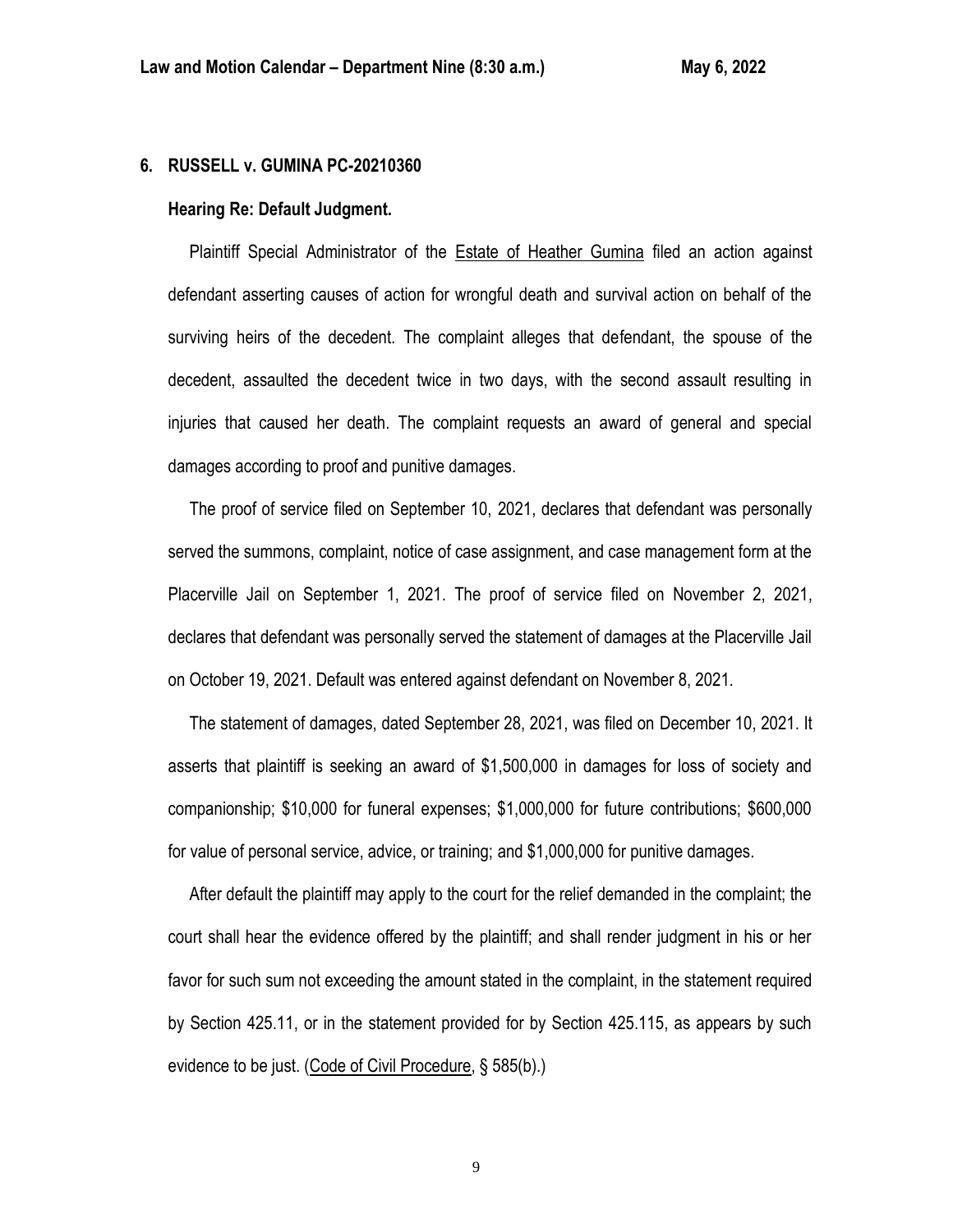Where damages are sought for personal injuries or wrongful death the plaintiff is statutorily mandated to serve a statement of damages on defendants in the same manner as a summons that specifies the separate amounts of general and special damages sought to be recovered from the defendants (Code of Civil Procedure, § 425.11(d).) and either the complaint or the statement of damages must separately state the amounts of special and general damages sought. (See Schwab v. Southern California Gas Co. (2004) 114 Cal.App.4th 1308, 1322; and Schwab v. Rondel Homes, Inc. (1991) 53 Cal.3d 428, 434.)

 The Third District Court of Appeal has held with regard to sufficient allegations of the amount of damages in order to enter a default judgment: "Under *Greenup* and *Schwab,* this is insufficient to give the requisite notice of the amount of damages claimed. In order to meet the notice requirements imposed by due process, a plaintiff must either give notice of the damages claimed in a separate statement of damages or by the allegations of the complaint. To pass constitutional muster, the complaint must either allege a specific dollar amount of damages in the body or prayer or at the very least allege the boilerplate damages are "in an amount that exceeds the jurisdictional requirements" of the superior court. An allegation seeking damages "according to proof" fails to fulfill the mandate of section 425.11 or of due process. After all, a "defendant is entitled to actual notice of the liability to which he or she may be subjected, a reasonable period of time before default may be entered." (*Schwab, supra,* 53 Cal.3d at p. 435, 280 Cal.Rptr. 83, 808 P.2d 226.)" (Parish v. Peters (1991) 1 Cal.App.4th 202, 216.)

 The Third District Court of Appeal has held: "A defendant's failure to answer the complaint has the same effect as admitting the well-pleaded allegations of the complaint, and as to these admissions *no further proof of liability is required.* (§ 431.20, subd. (a); *Kim, supra,* 201 Cal.App.4th at pp. 281–282, 133 Cal.Rptr.3d 774.) Thus, in a default situation such as this, if the complaint properly states a cause of action, the only additional proof required for the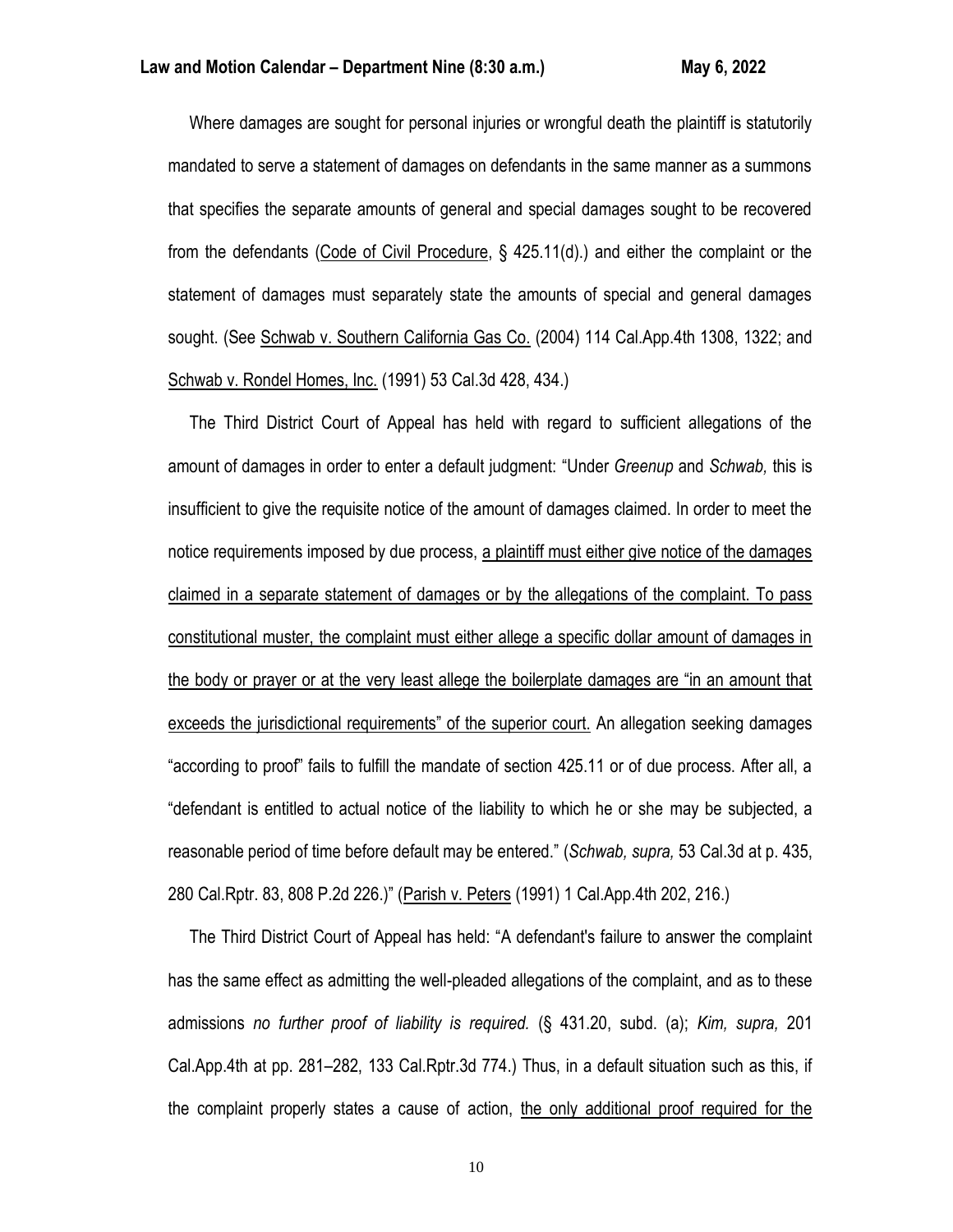judgment is that needed to establish the amount of damages. (See *Beeman v. Burling, supra,* 216 Cal.App.3d at p. 1597, 265 Cal.Rptr. 719; see also *Ostling v. Loring, supra,* 27 Cal.App.4th at p. 1745, 33 Cal.Rptr.2d 391.)" (Emphasis added.) (Carlsen v. Koivumaki (2014) 227 Cal.App.4th 879, 898.)

 "Plaintiffs in a default judgment proceeding must prove they are entitled to the damages claimed. (Code of Civ.Proc., § 585; *Taliaferro v. Hoogs* (1963) 219 Cal.App.2d 559, 560, 33 Cal.Rptr. 415.)" (Barragan v. Banco BCH (1986) 188 Cal.App.3d 283, 302.)

 ""It is imperative in a default case that the trial court take the time to analyze the complaint at issue and ensure that the judgment sought is not in excess of or inconsistent with it. It is not in plaintiffs' interest to be conservative in their demands, and without any opposing party to point out the excesses, it is the duty of the court to act as gatekeeper, ensuring that only the appropriate claims get through." (*Heidary v. Yadollahi* (2002) 99 Cal.App.4th 857, 868, 121 Cal.Rptr.2d 695 (*Heidary*).)" (Electronic Funds Solutions v. Murphy (2005) 134 Cal.App.4th 1161, 1179.)

## Proof of General and Special Damages

 "Wrongful death is a statutorily created cause of action for pecuniary loss brought by heirs against a person who causes the death of another by a wrongful act or neglect. It is original in nature and does not represent a right of action that the deceased would have had if the deceased had survived the injury. (Code Civ.Proc., § 377; *Reyna v. San Francisco* (1977) 69 Cal.App.3d 876, 138 Cal.Rptr. 504.) It is a cause of action for the heir who recovers for the pecuniary loss suffered on account of the death of the relative. (Id. at p. 882, 138 Cal.Rptr. 504.)" (Jacoves v. United Merchandising Corp. (1992) 9 Cal.App.4th 88, 105.)

 "A survivor claim is also a statutory cause of action; however, unlike a wrongful death claim, the survival statutes do not *create* a cause of action but merely prevent the abatement of the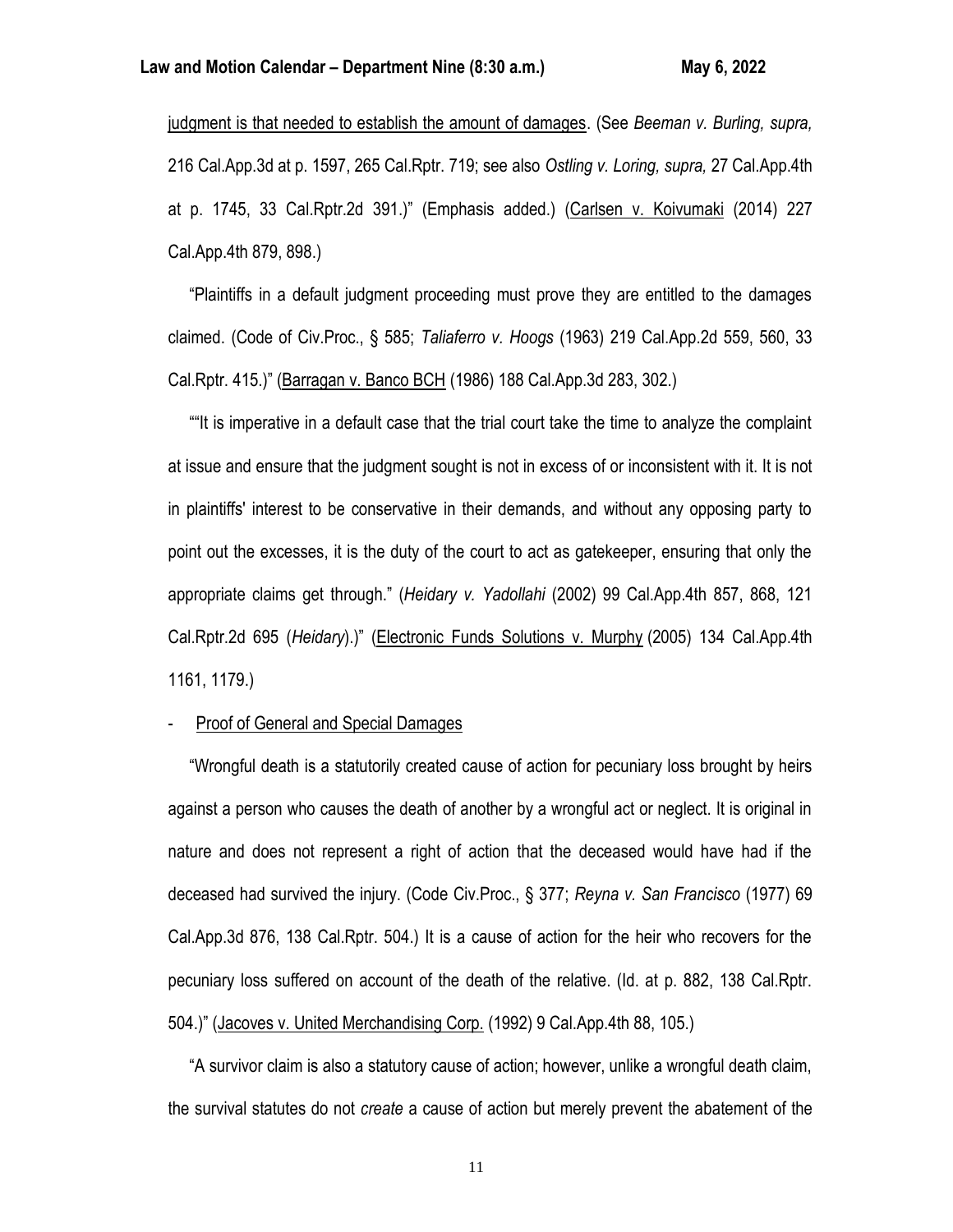## Law and Motion Calendar – Department Nine (8:30 a.m.) May 6, 2022

decedent's cause of action and provide for its enforcement by the decedent's personal representative or successor in interest. (§§ 377.20, 377.30; *Grant v. McAuliffe* (1953) 41 Cal.2d 859, 864, 264 P.2d 944.) Damages for a survivor claim include punitive damages and all the decedent's losses incurred prior to death, but exclude any award for the decedent's pain or suffering. (§ 377.34.) ¶ There is but one survivor cause of action belonging to the decedent that is brought on behalf of the decedent by the decedent's personal representative or successor in interest. (§§ 377.20, 377.30.)" (San Diego Gas & Elec. Co. v. Superior Court (2007) 146 Cal.App.4th 1545, 1553.)

 There is no evidence in the court's file establishing the claimed amounts of general and special damages in the statement of damages, or any amounts of such damages.

 Unless plaintiff presents evidence at the hearing to establish the amounts of special and general damages incurred by the decedent's heirs and the damages sustained by decedent for the survival cause of action, the court would have no alternative other than to deny any judgment for general and special damages as plaintiff would not have met the burden to prove the amount of damages.

## Proof of Punitive Damages

 In assessing punitive damages, the damages awarded must bear a reasonable relationship to the net assets of the defendants. (Little v. Stuyvesant Life Ins. Co. (1977) 67 Cal.App.3d 451, 469.) The factors to consider in determining the amount of punitive damages include the nature of defendant's acts and the wealth of the defendant. (Michaelson v. Hamada (1994) 29 Cal.App. $4<sup>th</sup>$  1566, 1593.) The amount awarded must be supported by substantial evidence of the defendant's financial condition. (Adams v. Murakami (1991) 54 Cal. 3d 105, 116.) In the absence of evidence of defendant's net worth, the court can not properly assess an amount for punitive damages. Without such evidence, the amount imposed would be based on mere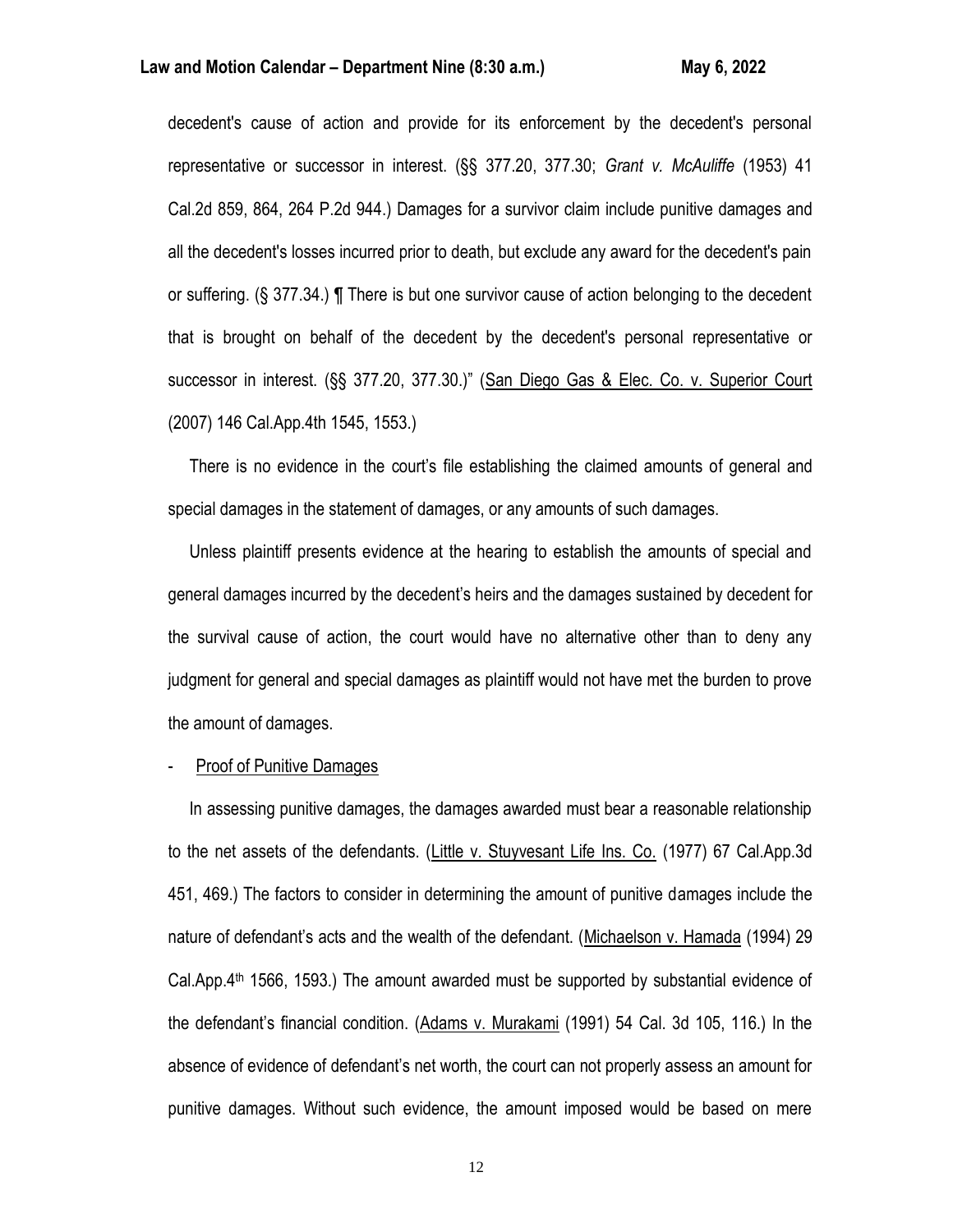speculation. Sound public policy should preclude awards based on mere speculation. (Adams, supra at page 114.)

 While a statement of damages that includes a claim for punitive damages sets the limit on the amount of punitive damages the court may award, the court must still determine under the law the amount of punitive damages that appears just under the evidence produced at the default prove-up hearing. (Code of Civil Procedure, § 585(b) and 6 Witkin, California Procedure (5th ed. 2008) Proceedings Without Trial, § 169, pages 609-610.) "Only evidence in support of the allegations of the complaint is admissible. (*Jackson v. Bank of America* (1986) 188 C.A.3d 375, 387, 233 C.R. 162.) If the evidence is sufficient to support those allegations, the court must enter judgment for the plaintiff. (*Csordas v. United Slate Tile & Composition Roofers* (1960) 177 C.A.2d 184, 186, 2 C.R. 133.) If the evidence does not support the allegations, the court will deny a default judgment. (*Taliaferro v. Hoogs* (1963) 219 C.A.2d 559, 560, 33 C.R. 415.) (See *Johnson v. Stanhiser* (1999) 72 C.A.4th 357, 361, 85 C.R.2d 82 [at prove-up hearing trial judge erroneously applied preponderance of evidence standard in determining whether plaintiff was entitled to damages; correct standard requires that plaintiff merely establish prima facie case, which plaintiff did through sworn supplemental statement and numerous exhibits detailing relationship with defendant]; *Kahn v. Lasorda's Dugout* (2003) 109 C.A.4th 1118, 1124, 135 C.R.2d 790 [trial court has discretion to accept copy of promissory note where original is lost[.)" (6 Witkin, California Procedure  $(5<sup>th</sup>$  ed. 2008) Proceedings Without Trial, § 170, pages 610-611.) Plaintiff must produce evidence of the net worth of the defendant for the court to determine an appropriate punitive damages amount.

 The court continued the hearing of this matter from April 15, 2022, to May 6, 2022, with notice given to the plaintiff. Plaintiff was to provide the evidence to support the damages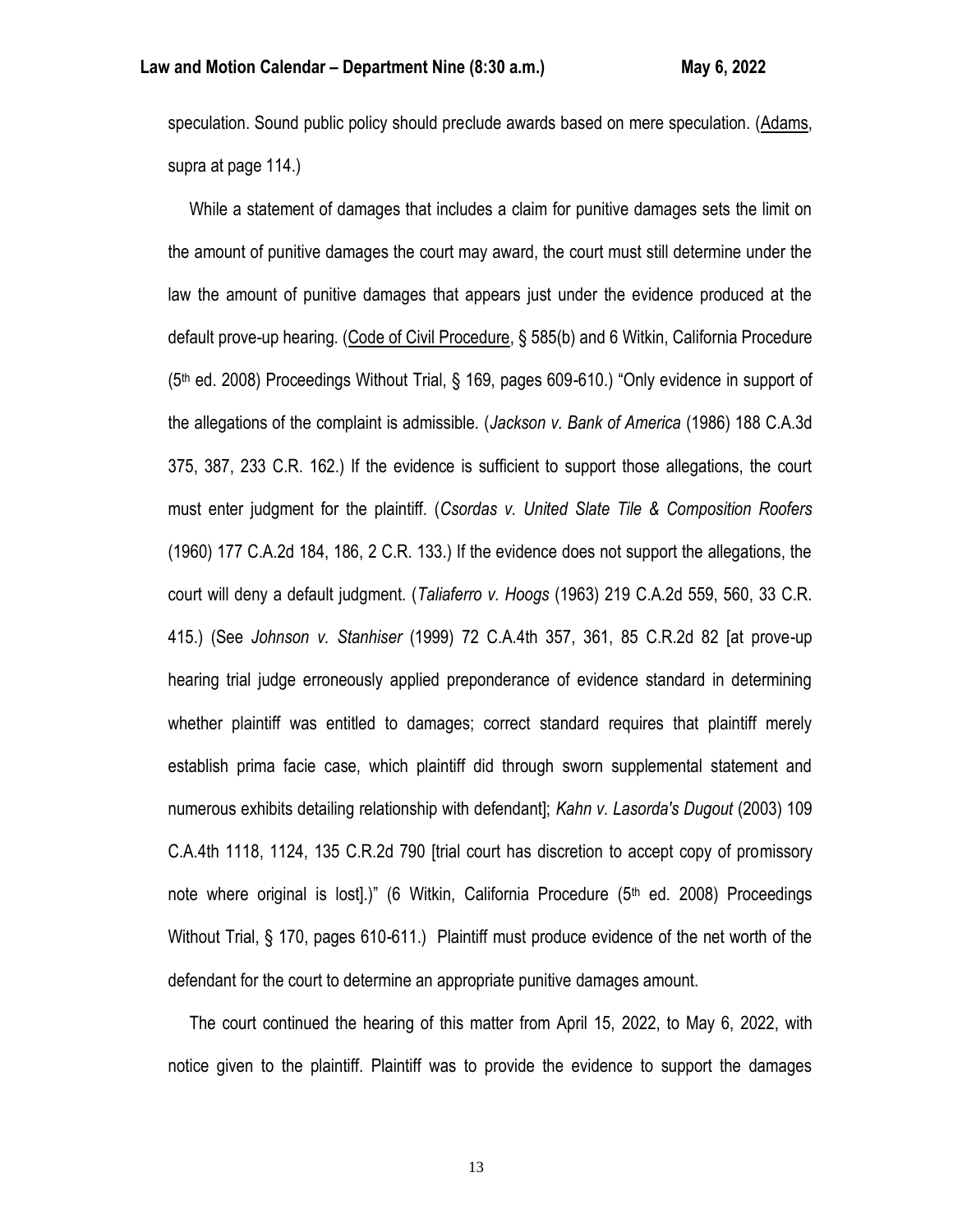claimed prior to the hearing. At the time this ruling was prepared there was no evidence in the court's file and not proof that the April 15, 2022, minute order was served on the plaintiff.

 Absent evidence of defendant's net worth, the court can not properly assess an amount for punitive damages. Unless the plaintiff presents evidence of defendant's net worth prior to the hearing, the court will have no alternative other than to deny the request for a judgment awarding punitive damages.

**TENTATIVE RULING # 6: YOU HAVE NOT PROVIDED ANY EVIDENCE FOR GENERAL, SPECIAL OR PUNITIVE DAMAGES. THE COURT ORDERS ON ITS OWN MOTION WILL GIVE ONE MORE CONTINUANCE TO JUNE 3, 2022, AT 8:30 A.M. IN DEPARTMENT 9.**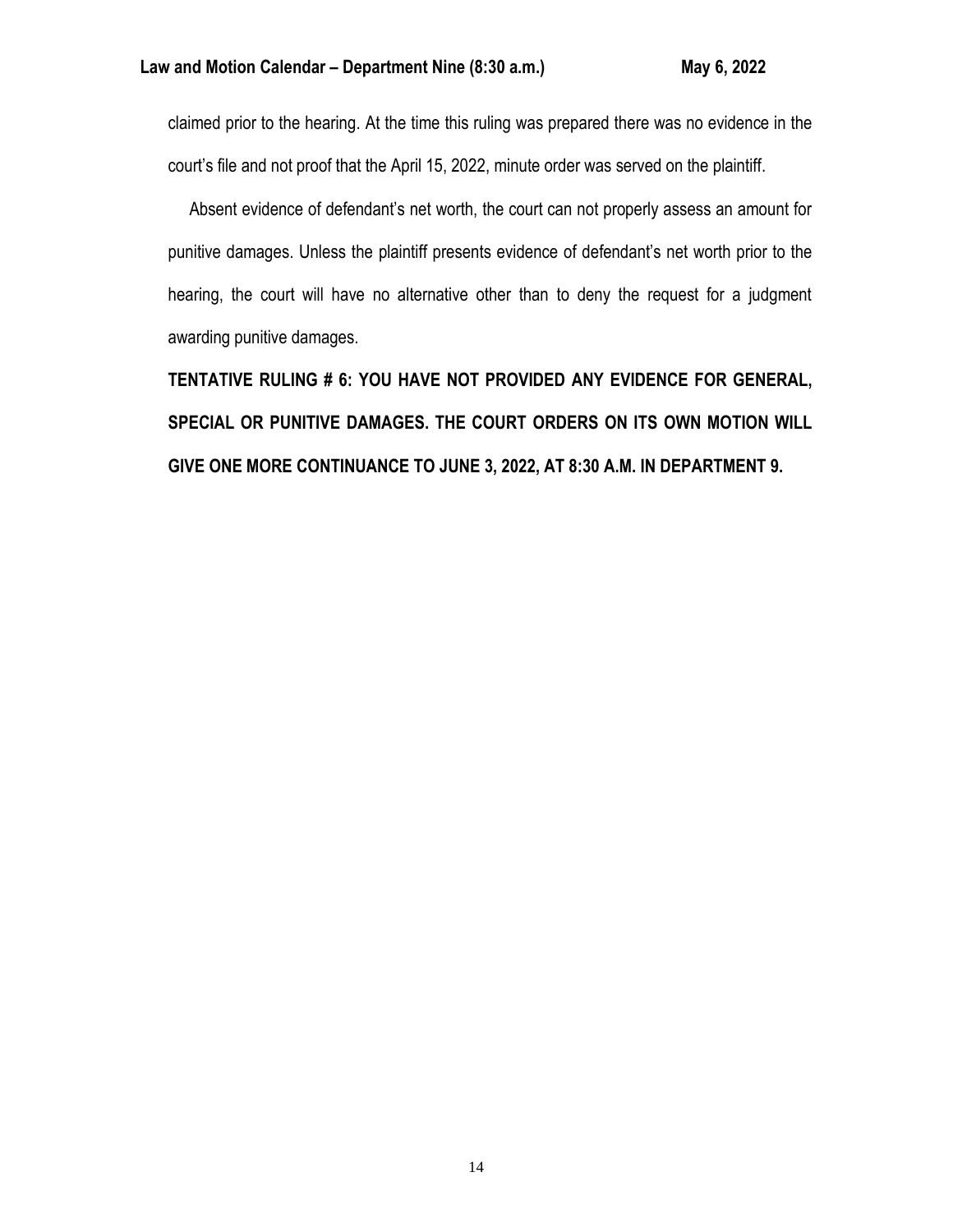## **7. WORTH v. SQUIRES 21UD0052**

## **Defendants' Motion to Set Aside/Vacate Default.**

 On January 3, 2022, defendants filed an answer to the complaint for unlawful detainer. On February 15, 2022, the court clerk served by mail to plaintiff's and defendants' addresses of record notice that the trial was set to commence on March 14, 2022, at 9:30 a.m. in Department Nine. Defendants failed to appear at trial, plaintiff made an offer of proof, counsel was questioned, and judgment entered against defendants.

 Defendants move to vacate the judgment on the grounds of inadvertence, surprise and excusable neglect due to improper service of the notification of trial in that plaintiff purportedly removed from defendant's mailbox the notification of trial.

 There is no proof of service of notice of the hearing and a copy of the moving papers on plaintiff in the court's file and no opposition in the court's file. Therefore, the court can not enter a ruling on the merits of the motion and should proof of adequate service on plaintiff is not filed, the court will have no alternative other than to deny the motion without prejudice due to lack of proof of service.

 Code of Civil Procedure, § 473(b) allows for a party to obtain relief from a default and default judgment which was taken against the party through his or her mistake, inadvertence, surprise, or excusable neglect. (Code of Civil Procedure, § 473(b).)

 "It is settled that the law favors a trial on the merits (*Elms v. Elms* (1946) 72 Cal.App.2d 508, 513, 164 P.2d 936; *Benjamin v. Dalmo Mfg. Co.* (1948) 31 Cal.2d 523, 525, 190 P.2d 593; *Davis v. Thayer* (1980) 113 Cal.App.3d 892, 904, 170 Cal.Rptr. 328; *Elston v. City of Turlock* (1985) 38 Cal.3d 227, 233, 211 Cal.Rptr. 416, 695 P.2d 713; *Shamblin v. Brattain* (1988) 44 Cal.3d 474, 243 Cal.Rptr. 902, 749 P.2d 339) and therefore liberally construes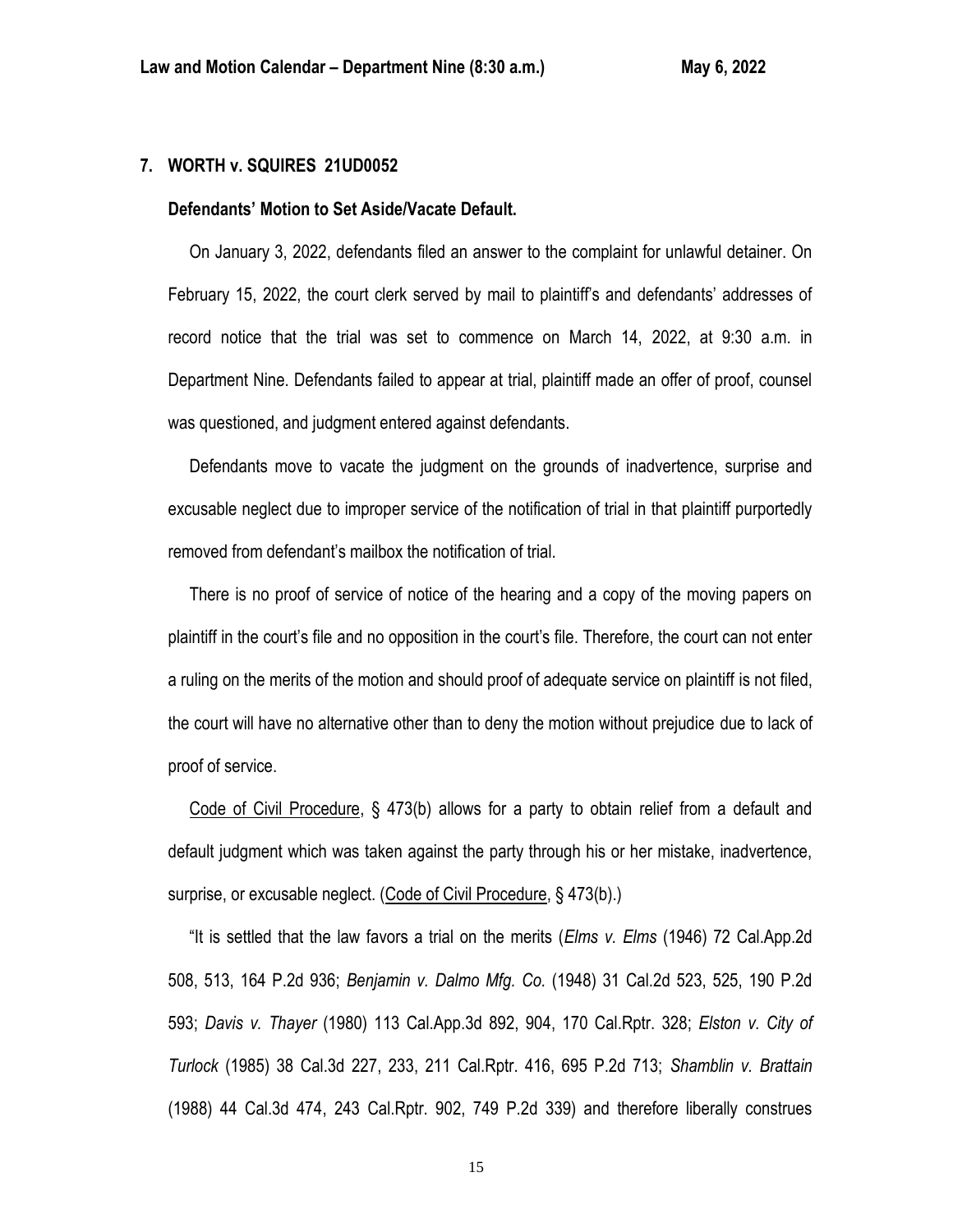section 473. (*Elms v. Elms*, supra, 72 Cal.App.2d at p. 513, 164 P.2d 936.) Doubts in applying section 473 are resolved in favor of the party seeking relief from default (*Elston v. City of Turlock*, supra, 38 Cal.3d at p. 233, 211 Cal.Rptr. 416, 695 P.2d 713) and if that party has moved promptly for default relief only slight evidence will justify an order granting such relief." (Iott v. Franklin (1988) 206 Cal.App.3d 521, 526.)

 Defendants declares a third party witnessed plaintiff taking the notification of trial from the plaintiff's mailbox; at the time it was witnessed by the third party, defendants did not know that what was taken was the hearing notification, as plaintiff had rummaged through defendants' mailbox illegally a number of times before as had been witnessed by several third parties; knowing the courts were delayed, and new to the legal process, defendants did not question the fact they had not yet received notice of the hearing; and due to plaintiff's conduct, defendants had no way of knowing about the hearing and could not have attended.

There are no declarations from the third-party witnesses in the court's file.

 Absent proof of adequate service on plaintiff the motion is denied without prejudice due to lack of proof of service.

**TENTATIVE RULING # 7: DEFENDANTS' MOTION TO SET ASIDE/VACATE DEFAULT IS DENIED WITHOUT PREJUDICE DUE TO LACK OF PROOF OF SERVICE. NO HEARING ON THIS MATTER WILL BE HELD (LEWIS V. SUPERIOR COURT (1999) 19 CAL.4TH 1232, 1247.), UNLESS A NOTICE OF INTENT TO APPEAR AND REQUEST FOR ORAL ARGUMENT IS TRANSMITTED ELECTRONICALLY THROUGH THE COURT'S WEBSITE OR BY TELEPHONE TO THE COURT AT (530) 621-6551 BY 4:00 P.M. ON THE DAY THE TENTATIVE RULING IS ISSUED. NOTICE TO ALL PARTIES OF AN INTENT TO APPEAR MUST BE MADE BY TELEPHONE OR IN PERSON. PROOF OF SERVICE OF SAID NOTICE MUST BE FILED PRIOR TO OR AT THE HEARING. LONG CAUSE HEARINGS**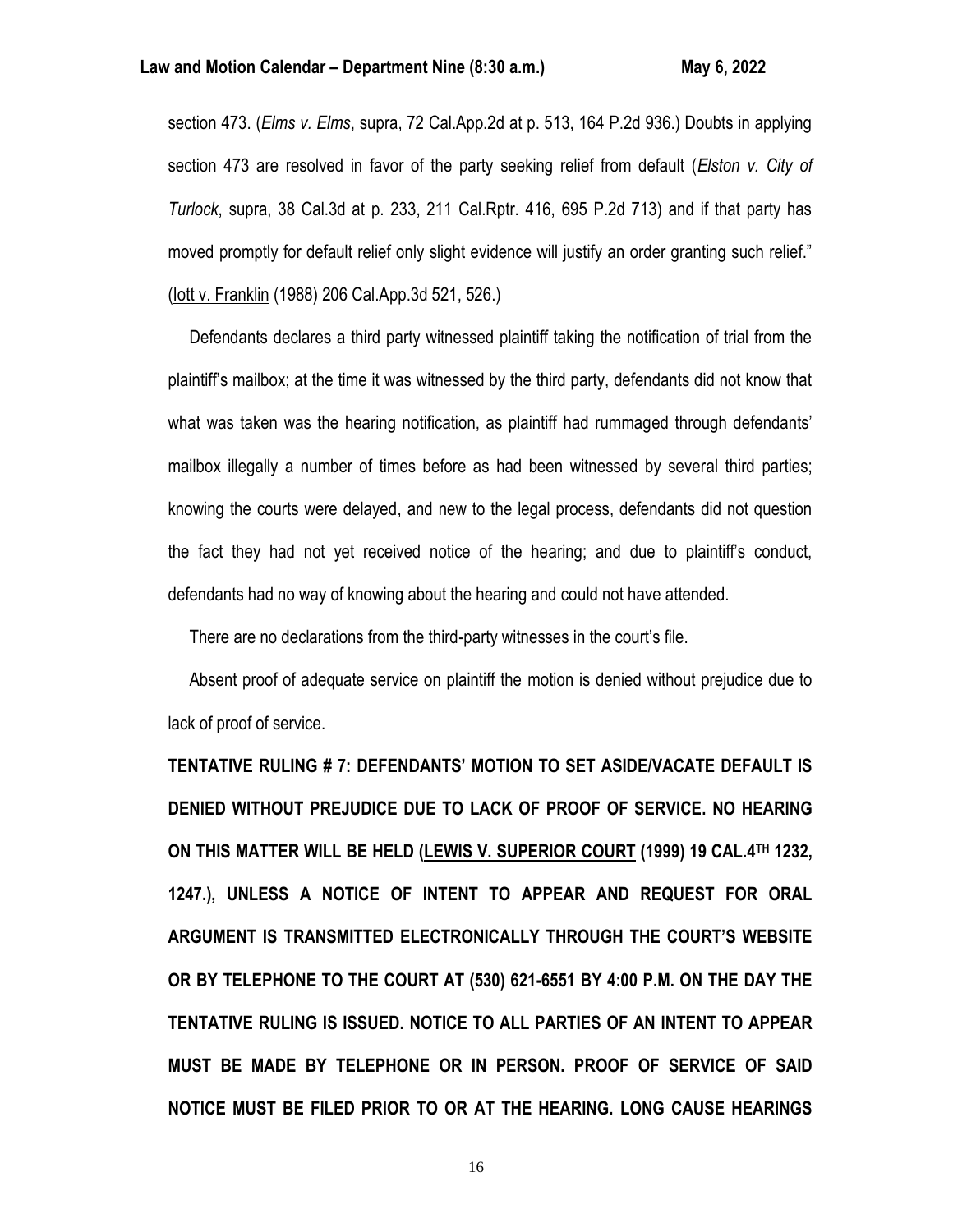**MUST BE REQUESTED BY 4:00 P.M. ON THE DAY THE TENTATIVE RULING IS ISSUED AND THE PARTIES ARE TO PROVIDE THE COURT WITH THREE MUTUALLY AGREEABLE DATES ON FRIDAY AFTERNOONS AT 2:30 P.M. LONG CAUSE ORAL ARGUMENT REQUESTS WILL BE SET FOR HEARING ON ONE OF THE THREE MUTUALLY AGREEABLE DATES ON FRIDAY AFTERNOONS AT 2:30 P.M. THE COURT WILL ADVISE THE PARTIES OF THE LONG CAUSE HEARING DATE AND TIME BY 5:00 P.M. ON THE DAY THE TENTATIVE RULING IS ISSUED. PARTIES MAY PERSONALLY APPEAR AT THE HEARING. IF A PARTY OR PARTIES WISH TO APPEAR TELEPHONICALLY, THEY MUST APPEAR BY "VCOURT", WHICH MUST BE SCHEDULED AND PAID THROUGH THE COURT WEBSITE AT www.eldorado.courts.ca.gov/online-services/telephonic-appearances. MATTERS IN WHICH THE PARTIES' TOTAL TIME ESTIMATE FOR ARGUMENT IS 15 MINUTES OR LESS WILL BE HEARD ON THE LAW AND MOTION CALENDAR AT 8:30 A.M. ON FRIDAY, MAY 6, 2022, EITHER IN PERSON OR BY VCOURT TELEPHONIC APPEARANCE UNLESS OTHERWISE NOTIFIED BY THE COURT.**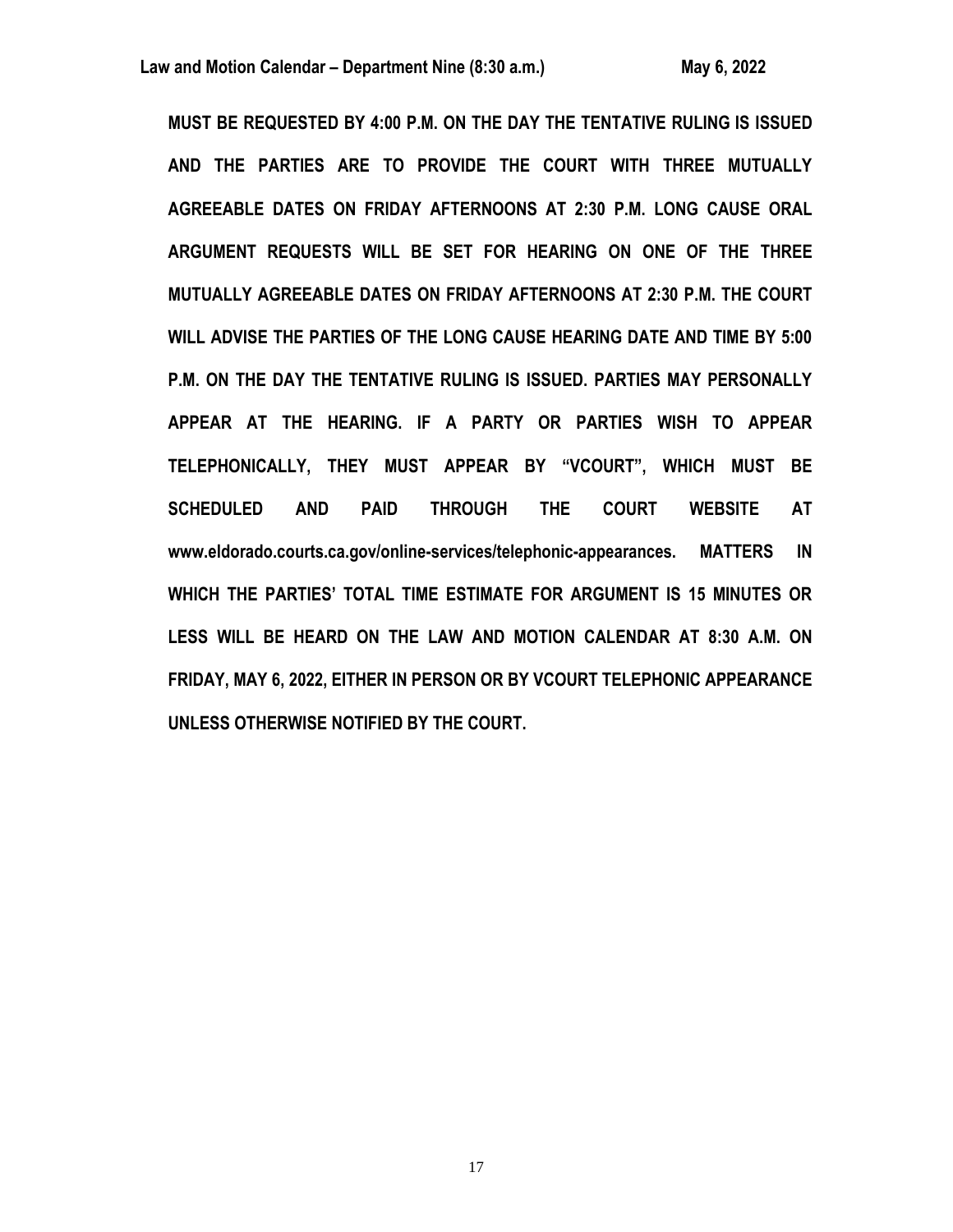# **8. ALLIANCE FOR RESPONSIBLE PLANNING v. EL DORADO COUNTY PC-20160346 Motion for Attorney Fees.**

 On April 8, 2022, the parties submitted a stipulation and order wherein they agreed to set attorney fees payable by County to Alliance for Responsible Planning in the sum of \$5,000 in full satisfaction of the request for attorney fees from County related to the County's motion for discovery filed on October 21, 2021; and that the May 6, 2022, hearing be vacated. The court entered the order as requested on April 8, 2022.

**TENTATIVE RULING # 8: THIS HEARING WAS VACATED PURSUANT TO PRIOR COURT ORDER.**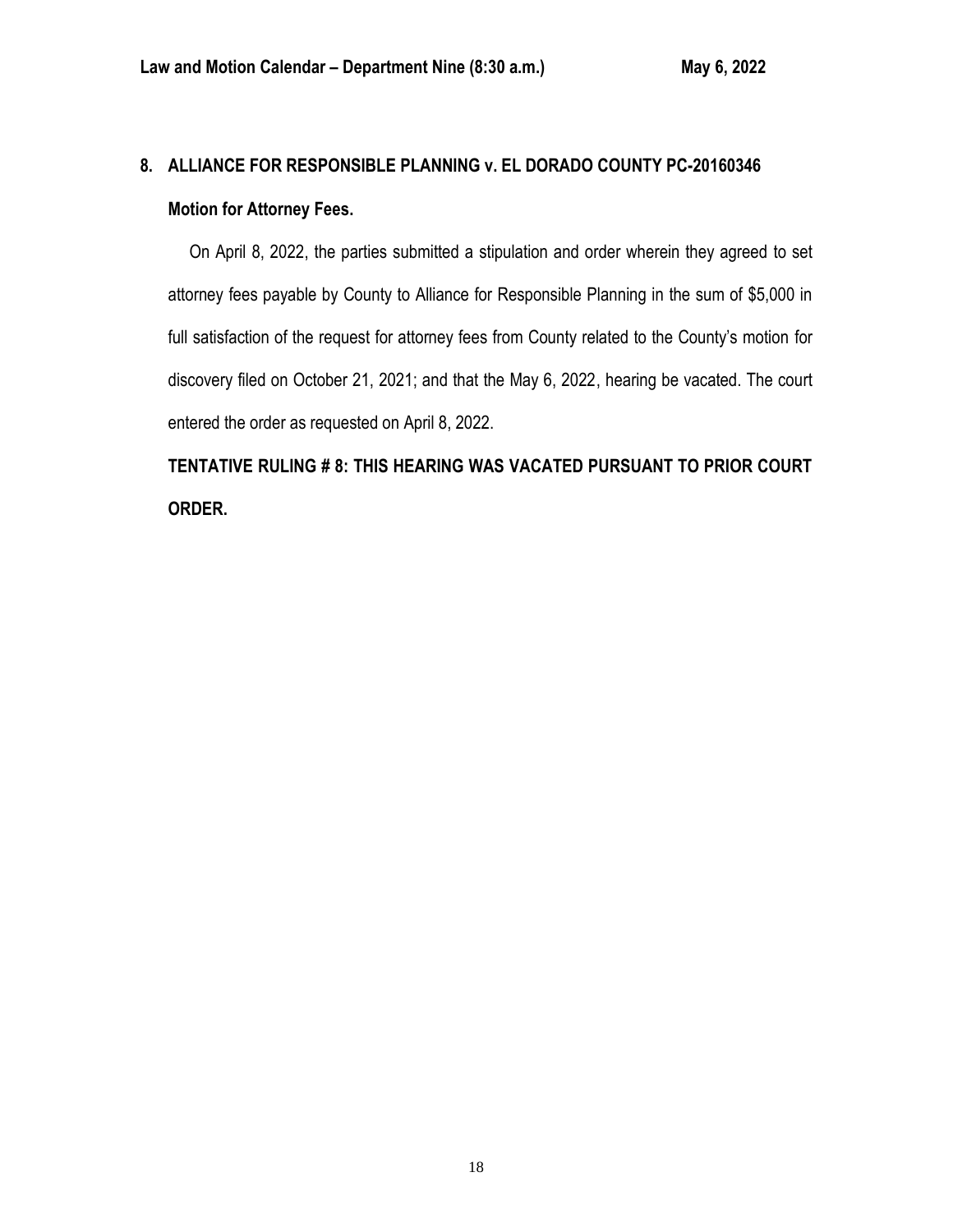**9. SZYPER v. MD FOODS GROUP, INC. PC-20210550**

**Defendant's Motion to Strike Claim for Punitive Damages from the 1st Amended Complaint.**

**TENTATIVE RULING # 9: THIS MATTER IS CONTINUED TO 8:30 A.M. ON FRIDAY, JUNE 17, 2022, IN DEPARTMENT NINE.**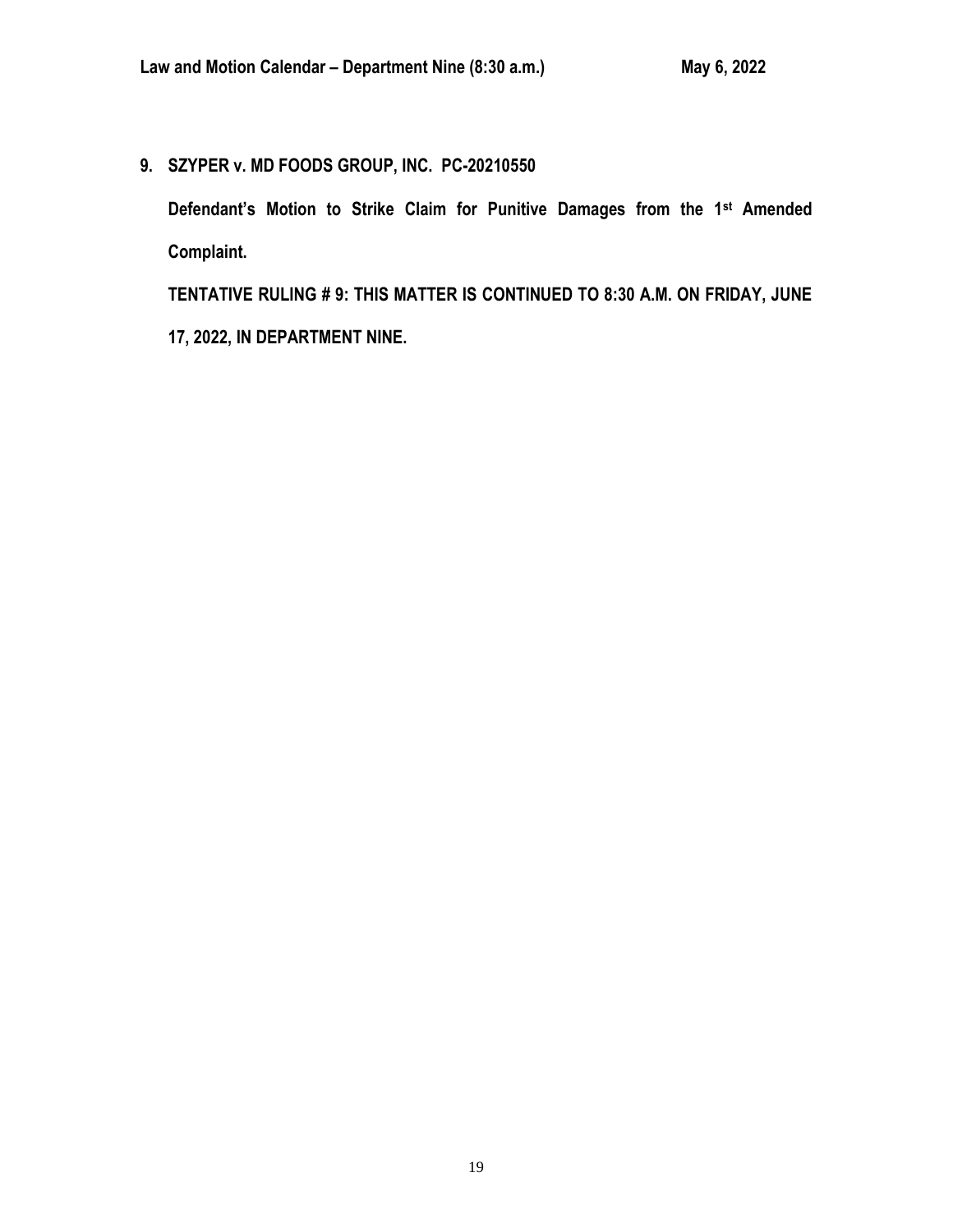## **10. SHTULVARG CORP. v. HWANG 21CV0220**

### **Defendants Hwang's and Lee's Demurrer to 1st Amended Complaint.**

 On January 28, 2022, plaintiff filed a 1st amended complaint asserting causes of action for breach of contract, breach of the implied covenant of good faith and fair dealing, unfair competition and breach of the Uniform Trade Secrets Act.

Defendants Hwang and Lee assert: the entire  $1<sup>st</sup>$  amended complaint is uncertain as it can not be determined which causes of action are directed at which defendants and it is uncertain as to how the defendants' complained of conduct caused plaintiff damages where sushi restaurant customers choose to patronize restaurants other than plaintiff's restaurant; the facts alleged do not sufficiently allege that defendants Hwang and Lee breached any contract they had with plaintiff; the breach of implied covenant cause of action is duplicative of the breach of contract cause of action and is defective for the same reasons; the conduct complained of is not unfair competition as a matter of law; and the 1<sup>st</sup> amended complaint fails to state a cause of action for violation of the Trade Secrets Act as plaintiff has failed to allege, and can not truthfully allege, that that the recipes were among the assets transferred.

 Plaintiff opposes the demurrers on the following grounds: the complaint's allegations of fact sufficiently allege that the non-competition clause was agreed to by defendants and defendants breached that non-competition clause by operating sushi businesses within a 15 mile radius of the sushi business defendants sold to plaintiff and indirectly competing with plaintiff by hiring away its employees; since Section 6 of the agreement provides that no asset of the business was excluded from the sale to plaintiff, this included the sale of the recipes to plaintiff and defendants and use of those recipes also constituted a breach of the noncompetition clause of the agreement; the bill of sale containing the second non-competition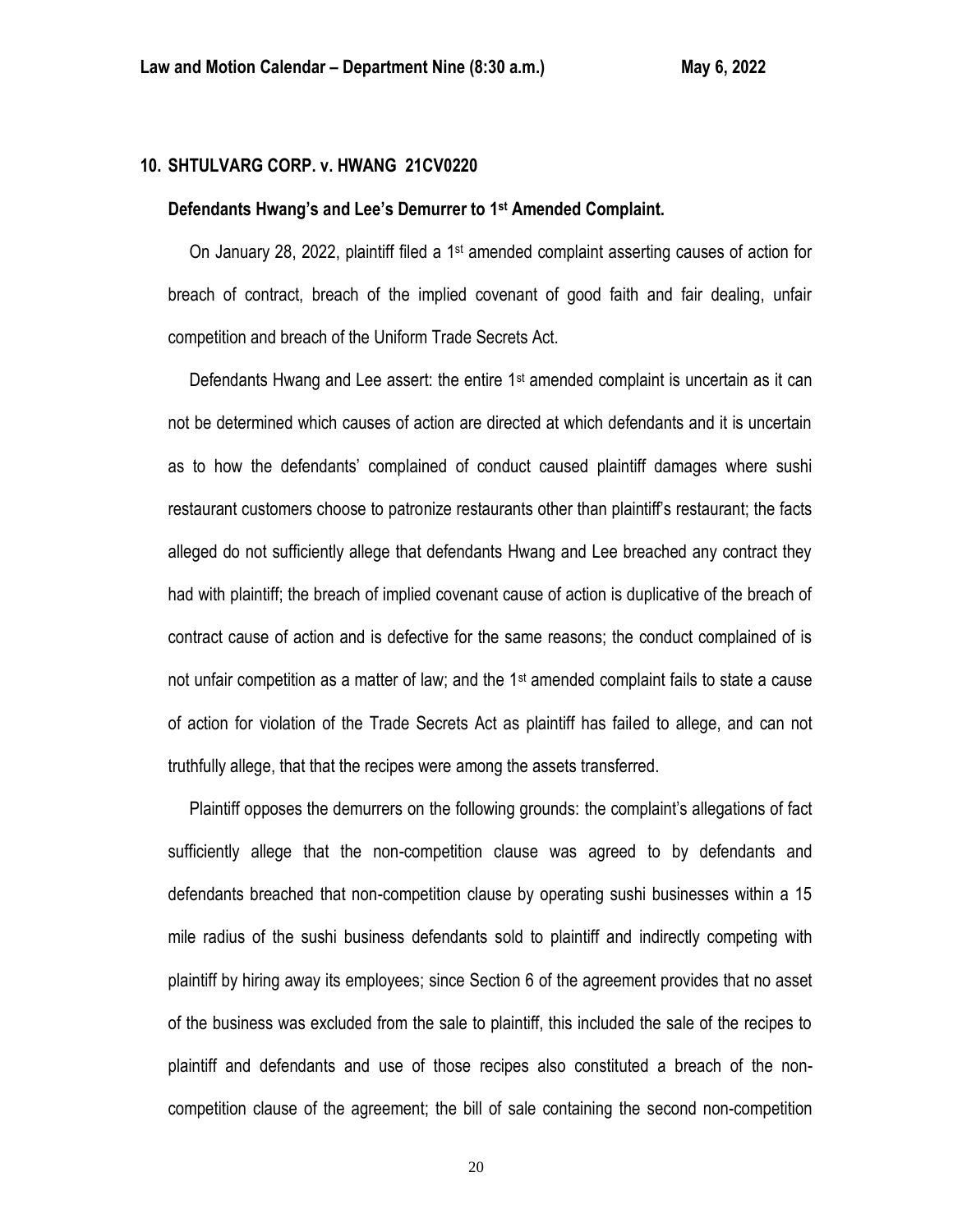## **Law and Motion Calendar – Department Nine (8:30 a.m.) May 6, 2022**

provision is also an enforceable contract and is supported by valuable consideration of \$3,000 in exchange for the sale of furniture and equipment of the business; the breach of implied covenant of good faith and fair dealing is not merely a duplicate of the breach of contract cause of action and sufficiently alleges such a cause of action; the unfair competition cause of action adequately alleges such a cause of action premised upon unfair conduct involving violation of the non-competition causes of the agreement; and the  $1<sup>st</sup>$  amended complaint adequately alleges a violation of trade secret act as the 1st amended complaint alleges that plaintiff owned the subject sauce recipes as they were sold as an asset of the business to plaintiff, those trade secret sauce recipes are vital to the plaintiff's business, plaintiff took efforts to maintain secrecy of the recipes as public dissemination of the recipes will cause plaintiff irreparable injury, those recipes were misappropriated by defendants when they solicited and hired one of plaintiff's employees, and defendants hired the employee to use the recipe in a competing restaurant.

Defendants replied to the opposition.

## Demurrer Principles

 When any ground for objection to a complaint appears on its face, or from any matter of which the court is required to or may take judicial notice, the objection on that ground may be taken by demurrer to the pleading. (Code of Civil Procedure, § 430.30(a).)

 "'A demurrer admits all material and issuable facts properly pleaded. [Citations.] However, it does not admit contentions, deductions or conclusions of fact or law alleged therein.' (*Daar v. Yellow Cab Co.* (1967) 67 Cal.2d 695, 713 [63 Cal.Rptr. 724, 433 P.2d 732].) Also, '... "plaintiff need only plead facts showing that he may be entitled to some relief [citation]." [Citation.] Furthermore, we are not concerned with plaintiff's possible inability or difficulty in proving the allegations of the complaint.' (*Gruenberg v. Aetna Ins. Co.* (1973) 9 Cal.3d 566,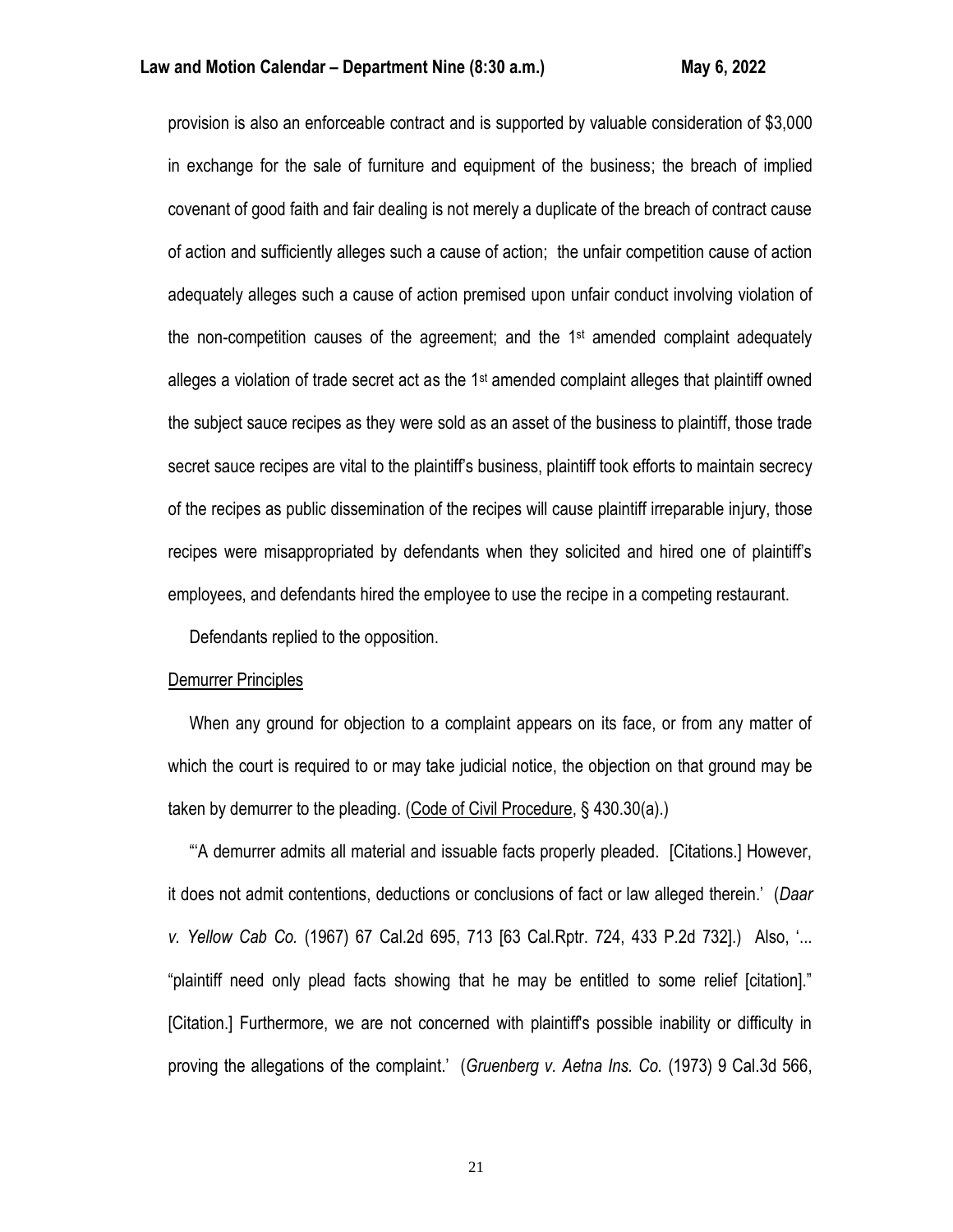572 [108 Cal.Rptr. 480, 510 P.2d 1032].)" (Highlanders, Inc. v. Olsan (1978) 77 Cal.App.3d 690, 696-697.)

 "A demurrer challenges only the legal sufficiency of the complaint, not the truth of its factual allegations or the plaintiff's ability to prove those allegations. (*Amarel v. Connell* (1988) 202 Cal.App.3d 137, 140 [248 Cal.Rptr. 276].) We therefore treat as true all of the complaint's material factual allegations, but not contentions, deductions or conclusions of fact or law. (*Id*. at p. 141; *Blank v. Kirwan* (1985) 39 Cal.3d 311, 318 [216 Cal.Rptr. 718, 703 P.2d 58].) We can also consider the facts appearing in exhibits attached to the complaint. (See *Dodd v. Citizens Bank of Costa Mesa*, supra, 222 Cal.App.3d at p. 1627.) We are required to construe the complaint liberally to determine whether a cause of action has been stated, given the assumed truth of the facts pleaded. (*Rogoff v. Grabowski* (1988) 200 Cal.App.3d 624, 628 [246 Cal.Rptr. 185].)" (Picton v. Anderson Union High School Dist. (1996) 50 Cal.App.4th 726, 732-733.)

 ""To determine whether a cause of action is stated, the appropriate question is whether, upon a consideration of all the facts alleged, it appears that the plaintiff is entitled to any judicial relief against the defendant, notwithstanding that the facts may not be clearly stated, or may be intermingled with a statement of other facts irrelevant to the cause of action shown, or although the plaintiff may demand relief to which he is not entitled under the facts alleged. (*Elliott v. City of Pacific Grove*, 54 Cal.App.3d 53, 56, 126 Cal.Rptr. 371.) Mistaken labels and confusion of legal theory are not fatal because the doctrine of "theory of the pleading" has long been repudiated in this state. (*Lacy v. Laurentide Finance Corp*., 28 Cal.App.3d 251, 256-257, 104 Cal.Rptr. 547.)" (Spurr v. Spurr (1979) 88 Cal.App.3d 614, 617.)

 The rule is that a general demurrer should be overruled if the pleading, liberally construed, states a cause of action under any theory. (Brousseau v. Jarrett (1977) 73 Cal.App.3d 864, 870-871.)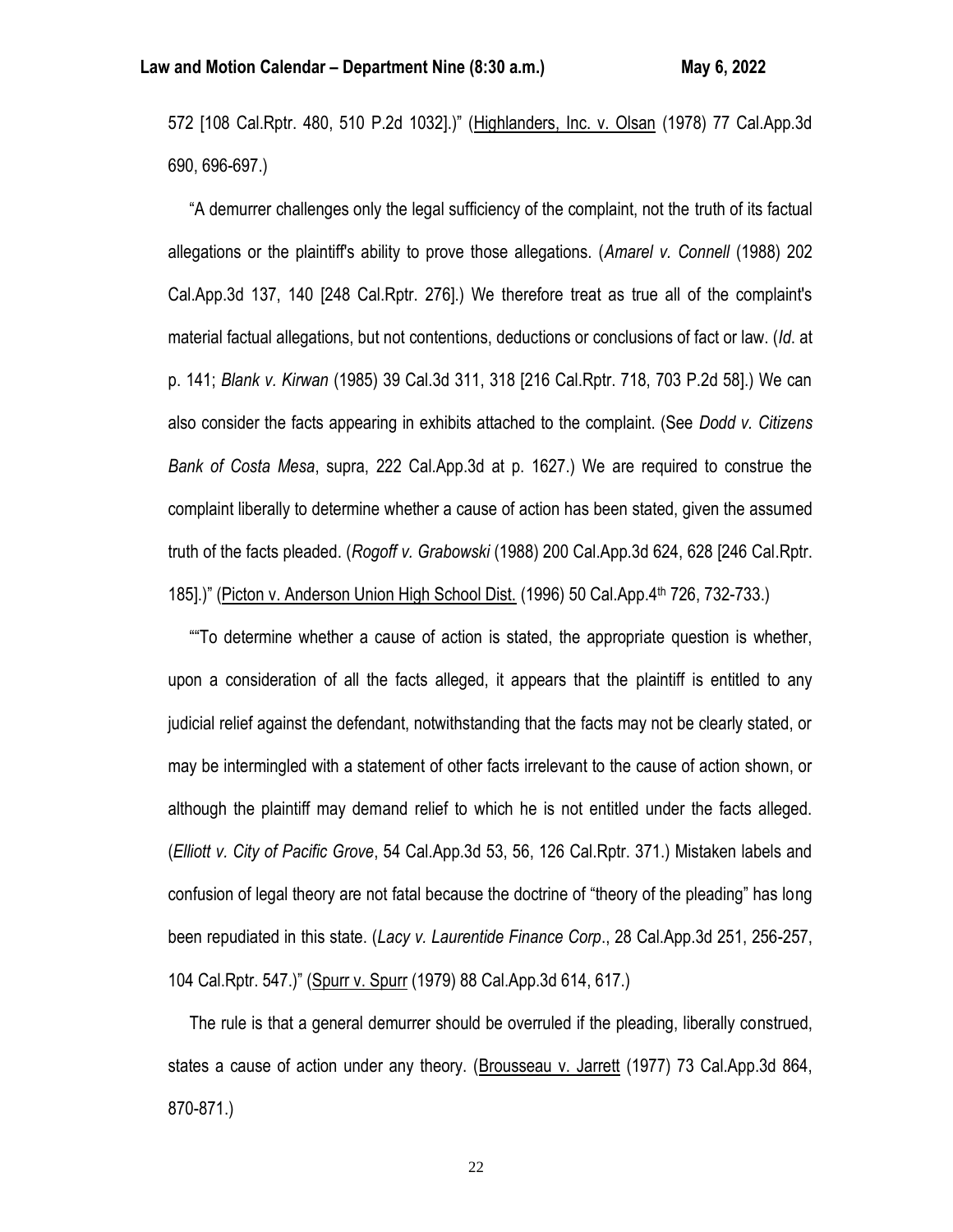With the above-cited legal principles in mind, the court will rule on defendants' demurrers to the 1st amended complaint.

## Breach of Contract Cause of Action

 Defendants Lee and Hwang argue that the complaint fails to state sufficient facts against them to establish they breached an agreement that they were parties to; the box next to the noncompetition clause in the agreement was not checked; and the agreement did not include intellectual property, such as recipes.

 "Under a breach of contract theory, the plaintiff must demonstrate a contract, the plaintiff's performance or excuse for nonperformance, the defendant's breach, and damage to the plaintiff. (4 Witkin, Cal. Procedure (4th ed. 1997) Pleading, § 476, p. 570.)" (Amelco Electric v. City of Thousand Oaks (2002) 27 Cal.4th 228, 243.)

 The complaint alleges: defendant Woori Jiang, Inc. is a suspended corporation; defendant Woori Jiang, Inc. is the alter ego of defendant Hwang as it is undercapitalized and/or defunct, and there is a unity of interest and ownership between Woori Jiang, Inc. and defendant Hwang such that there is no separate existence between the corporation and individual; defendant Lee is and at all times relevant, the owner of Sky Sushi located in Rancho Cordova; each defendant is a joint venturer, partner, successor in interest, related entity, and/or alter ego of each of the other defendants acting within the scope of authority conferred on them by consent, approval, and/or ratification, whether said authority was actual or apparent; on November 5, 2018 the Shtulvargs entered in an agreement to purchase form defendant Woori Jiang, Inc. the subject Sky Sushi restaurant on Park Drive in El Dorado Hills for \$250,000; defendant Hwang executed the agreement upon behalf of the corporation; the agreement transferred the restaurant's liquor license, furniture, fixtures, and all tangible and intangible assets, such as recipes, to the Shtulvargs; Section 11 of the agreement included a non-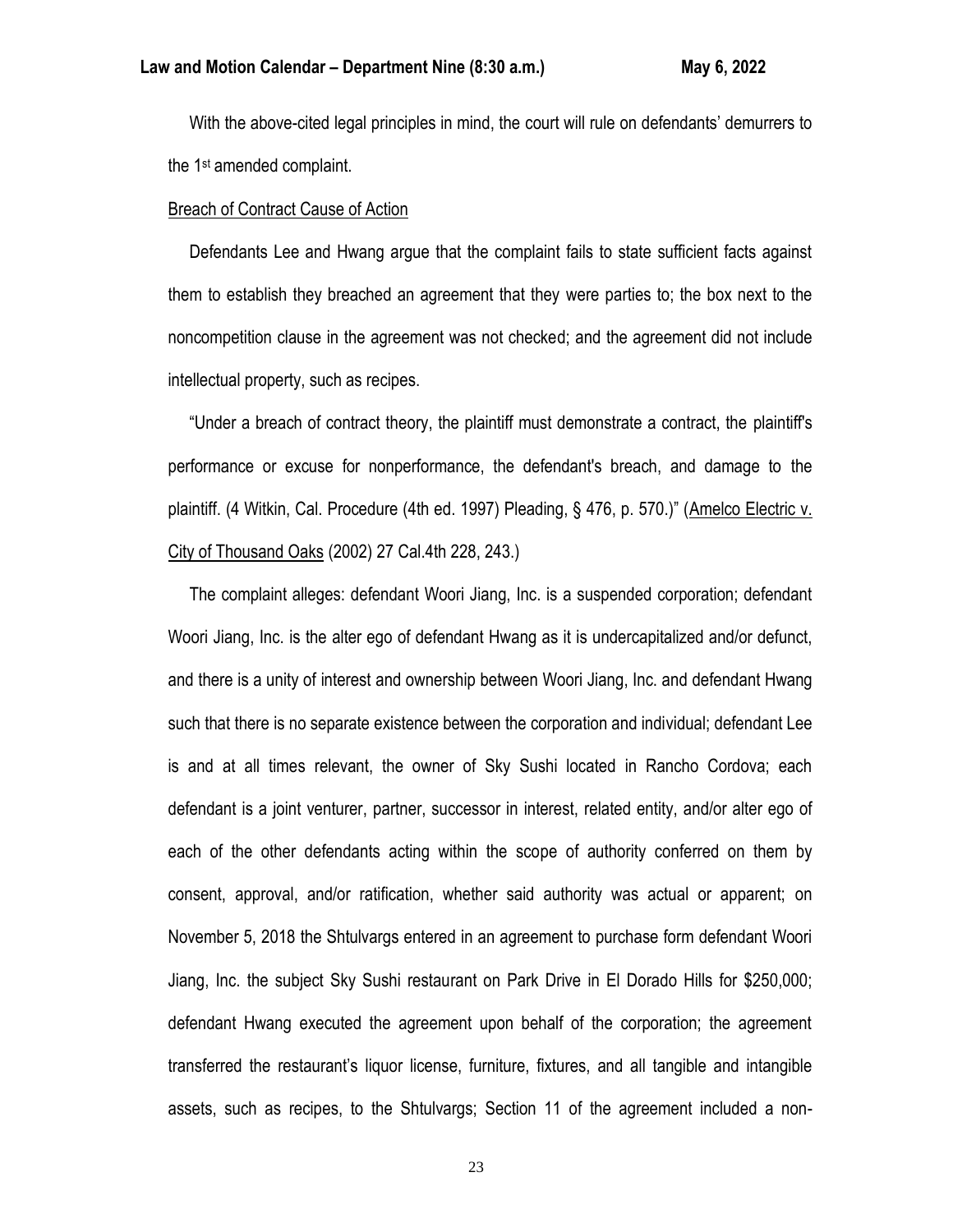competition clause that prohibited the seller from operating or engaging in directly or indirectly in any business that is the same as or substantially similar to the business sold within 15 miles of the current location of the business for the next five years from the final date of transfer of the business, so long as the buyer or the buyer's successor in interest is operating the business in that area; the Shtulvargs formed the Shtulvarg Corporation in December 2018; the Shtulvargs have served as directors of the corporation since it was formed; the Shtulvargs transferred and assigned all their rights under the agreement and related claims to the corporation; on May 31, 2019 defendant Hwang, on behalf of Woori Jiang, Inc., executed a separate bill of sale conveying Sky Sushi to the Shtulvarg Corporation; an additional noncompetition provision was included in the bill of sale; the bill of sale was accompanied by escrow instructions to transfer the liquor license; defendants breached the non-competition provision by their involvement in multiple competing restaurants within a 15 mile radius of the plaintiff's restaurant, which offer the same or substantially the same menu items and dining experience as Sky Sushi, including a second Sky Sushi restaurant located on Sunrise Boulevard in Rancho Cordova, which is 12.7 miles away from the Ski Sushi business located on Park Drive in El Dorado Hills that plaintiff purchased; defendants personally and through their agents solicited and hired employees away from plaintiff's business, including Luis Raza; defendants also misappropriated one of plaintiff's trade secret sauce recipes by hiring one of plaintiff's former employees who knew the sauce recipe; the trade secret recipe was transferred to plaintiff along with all other assets of the business at the time plaintiff purchased the business; the trade secret sauce recipe is vital to plaintiff's business, and public dissemination of the recipe would cause irreparable harm to plaintiff's business; plaintiff has fully performed all obligations required of plaintiff by the agreement, including payment of \$250,000 to defendants; all conditions precedent requiring full performance by defendants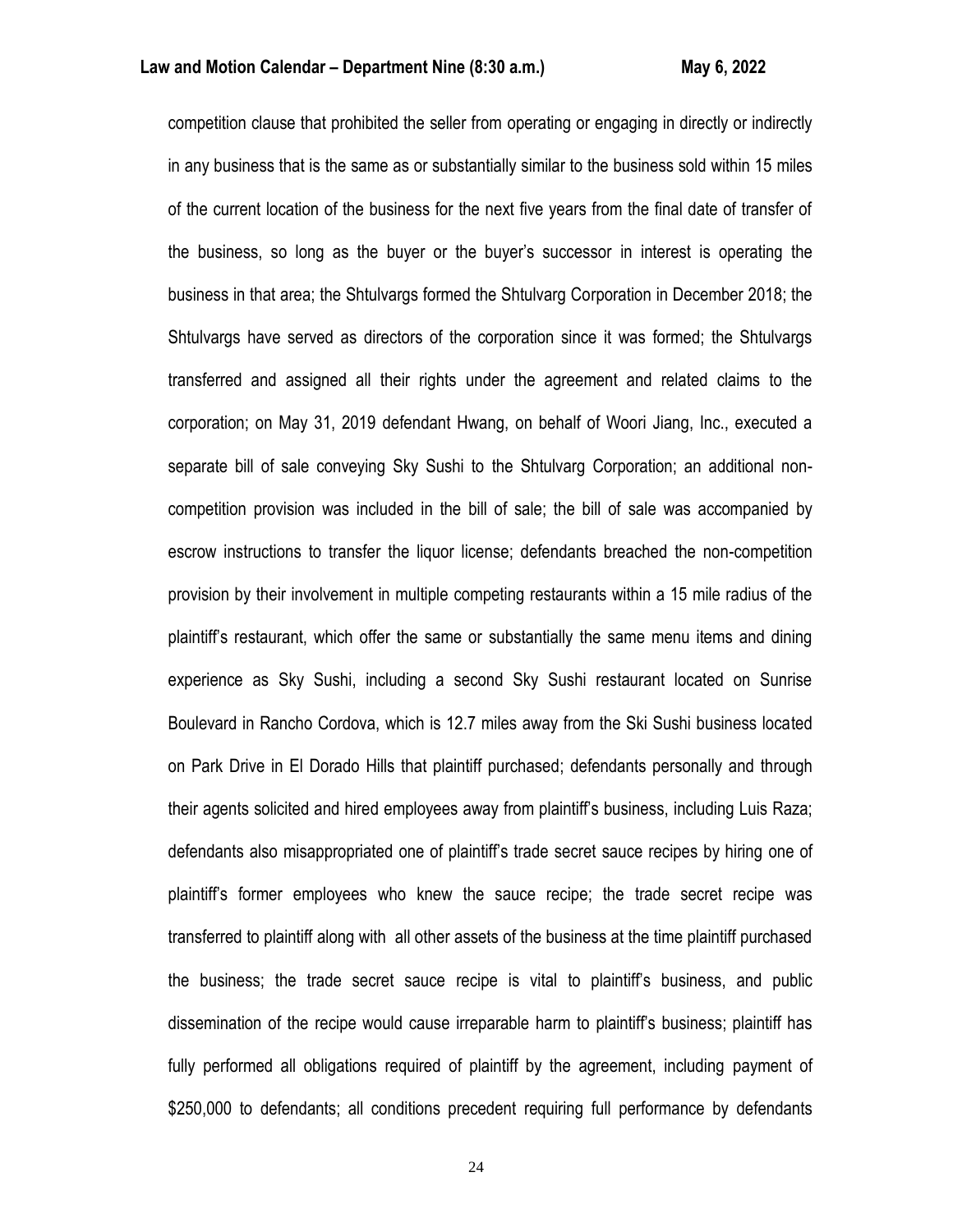have occurred or were excused; and as a result of defendants' breaches of the agreement, plaintiff has been damaged in an amount according to proof at trial, but not less than \$25,000. (1st Amended Complaint, paragraphs 3, 4, 5, 9-17, 22-27 and 28.)

Defendants argue that the bill of sale is not a contract.

 "It is essential to the existence of a contract that there should be: ¶ 1. Parties capable of contracting; ¶ 2. Their consent; ¶ 3. A lawful object; and, ¶ 4. A sufficient cause or consideration." (Civil Code, § 1550.)

Exhibit 2 attached to the  $1st$  amended complaint is the bill of sale executed by defendant Hwang for defendant Woori Jiang, Inc. That bill of sale expressly states that for valuable consideration paid and received by Woori Jiang, Inc., the furniture and equipment for the Sky Sushi business is sold and conveyed to Shtulvarg Corporation. The bill of sale includes a list of equipment and furniture sold and conveyed for value allocated in the amount of \$3,000. A noncompetition provision is also included in the bill of sale. Taking a true the allegations of the  $1<sup>st</sup>$ amended complaint for the purposes of demurrer, plaintiff has alleged sufficient facts to establish that the bill of sale is a valid enforceable contract.

 Plaintiff has also adequately alleged that defendants Hwang and Lee are bound as parties to the subject sales agreement and bill of sale. General allegations have been incorporated into the breach of contract cause of action wherein it is alleged that defendant Woori Jiang, Inc. is the alter ego of defendant Hwang; defendant Lee is and at all times relevant, the owner of Sky Sushi located in Rancho Cordova; and defendants are joint venturers, partners, successors in interest, related entities, and/or alter egos of each other.

 Attached to the complaint is Exhibit 1, which is the subject form business purchase agreement. The blanks of Section 11 have been fully filled out to provide for non-competition within a radius of 15 miles for five years. Immediately below that provision are the initials of the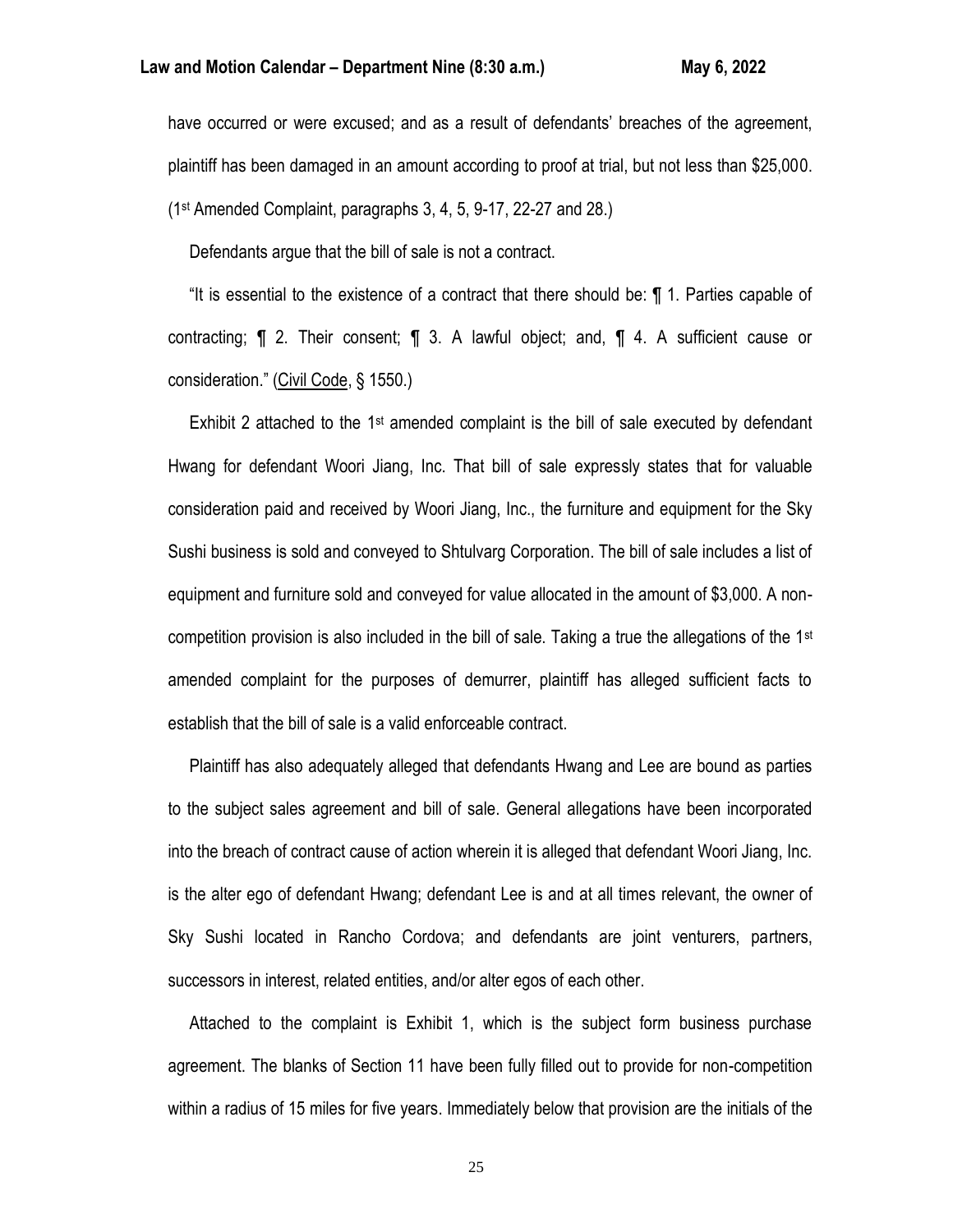buyers and seller on that page. (See 1<sup>st</sup> Amended Complaint, Exhibit 1, Business Purchase Agreement, Section 11, page 3 of 9.) The complaint affirmatively alleges in paragraph 10 that the agreement contained that provision, which stated it was a material part of the agreement.

 "…to the extent the factual allegations conflict with the content of the exhibits to the complaint, we rely on and accept as true the contents of the exhibits and treat as surplusage the pleader's allegations as to the legal effect of the exhibits. (*Weitzenkorn v. Lesser* (1953) 40 Cal.2d 778, 785, 256 P.2d 947; *Dodd v. Citizens Bank of Costa Mesa* (1990) 222 Cal.App.3d 1624, 1627, 272 Cal.Rptr. 623.)" (Barnett v. Fireman's Fund Ins. Co. (2001) 90 Cal.App.4th 500, 505.)

 However, where the exhibit is ambiguous and can be construed to be consistent with the allegations of the complaint, then the court must adopt the construction consistent with the allegations of the pleading. "If the allegations in the complaint conflict with attached exhibits, we rely on and accept as true the contents and legal effect of the exhibits. (*SC Manufactured Homes, Inc. v. Liebert* (2008) 162 Cal.App.4th 68, 83, 76 Cal.Rptr.3d 73; *Barnett v. Fireman's Fund Ins. Co.* (2001) 90 Cal.App.4th 500, 505, 108 Cal.Rptr.2d 657.) However, "if the exhibits are ambiguous and can be construed in the manner suggested by plaintiff, then we must accept the construction offered by plaintiff." (*SC Manufactured Homes, Inc. v. Liebert, supra,* at p. 83, 76 Cal.Rptr.3d 73.) " 'So long as the pleading does not place a clearly erroneous construction upon the provisions of the contract, in passing upon the sufficiency of the complaint, we must accept as correct plaintiff's allegations as to the meaning of the agreement.' [Citation.]" (*Aragon–Haas v. Family Security Ins. Services, Inc.* (1991) 231 Cal.App.3d 232, 239, 282 Cal.Rptr. 233.)" (Chisom v. Board of Retirement of County of Fresno Employees' Retirement Association (2013) 218 Cal.App.4th 400, 410-411.)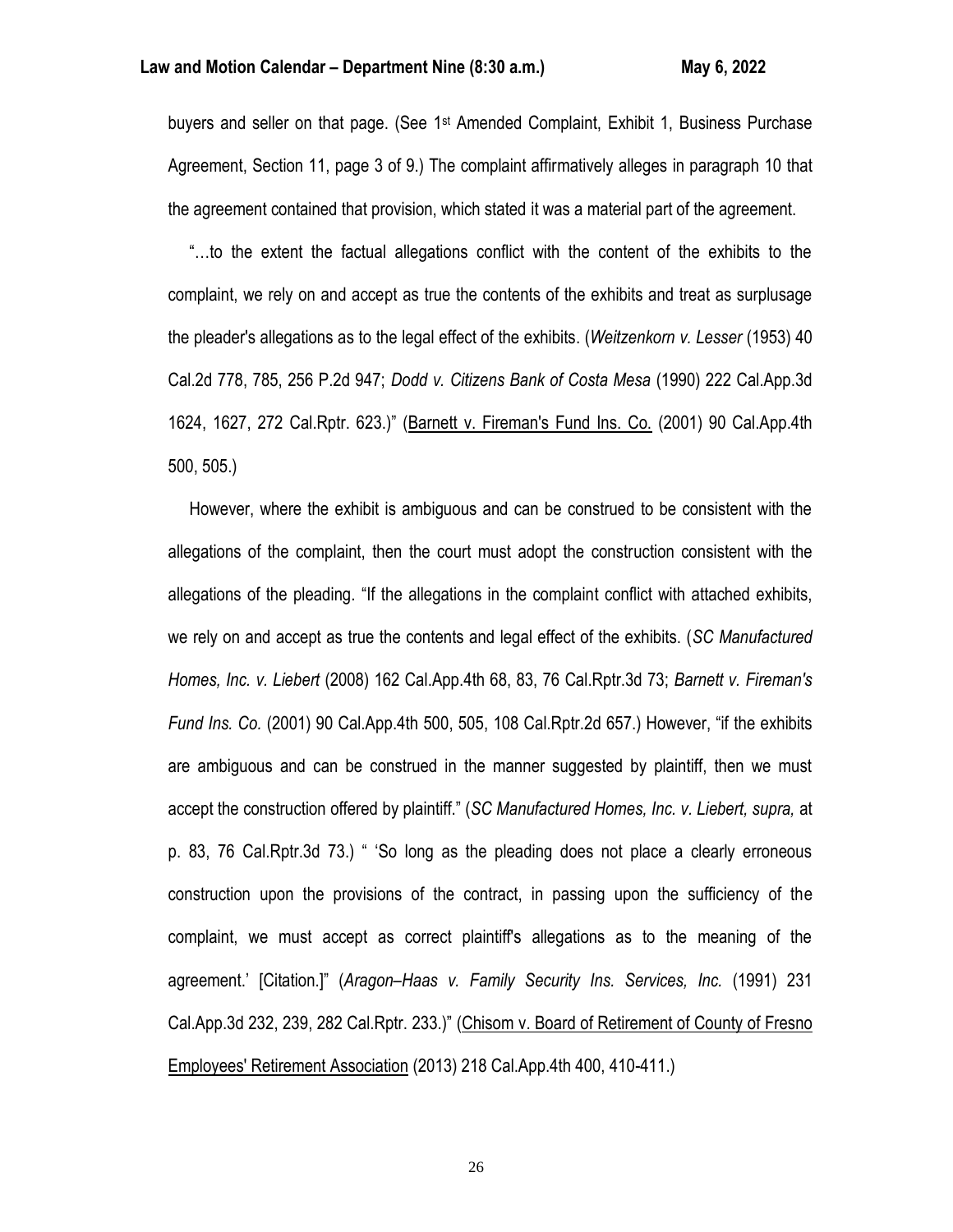Inasmuch as the blanks in Section 11 were filled out and the box was not checked, there is an ambiguity that can be reasonably construed to be consistent with the allegations of the complaint that the parties intended to include the provision. Therefore, the court must adopt the construction consistent with the allegations of the pleading. It is not clearly erroneous to accept that construction, because the blanks were filled in indicating and intent to include the provision in the agreement and the failure to check the box could be a clerical error.

 Section 6 of the Business Purchase agreement expressly includes buyer purchasing "all assets of the Business" without limitation and then lists assets that are included, "but not limited to". (See 1st Amended Complaint, Exhibit 1, Business Purchase Agreement, Section 6, page 3 of 9.) Plaintiff alleges in paragraph 17 of the 1st Amended Complaint that the sale of all assets included the trade secret recipes. The court must take the allegation as true for the purposes of demurrer.

 In summary, treating as true all the complaint's material factual allegations and construing the complaint liberally to determine whether a cause of action has been stated, given the assumed truth of the facts pleaded, for the purposes of demurrer (Picton v. Anderson Union High School Dist. (1996) 50 Cal.App. $4<sup>th</sup>$  726, 732-733.), the court finds that plaintiff has adequately alleged a breach of contract cause of action against defendants Hwang and Lee. The demurrer to the breach of contact cause of action is overruled.

## Breach of the Implied Covenant of Good Faith and Fair Dealing Cause of Action

 Defendants contend that the breach of implied covenant cause of action is duplicative of the breach of contract cause of action and is defective for the same reasons as the breach of contract cause of action.

 "It has long been recognized, of course, that every contract imposes upon each party a duty of good faith and fair dealing in the performance of the contract such that neither party shall do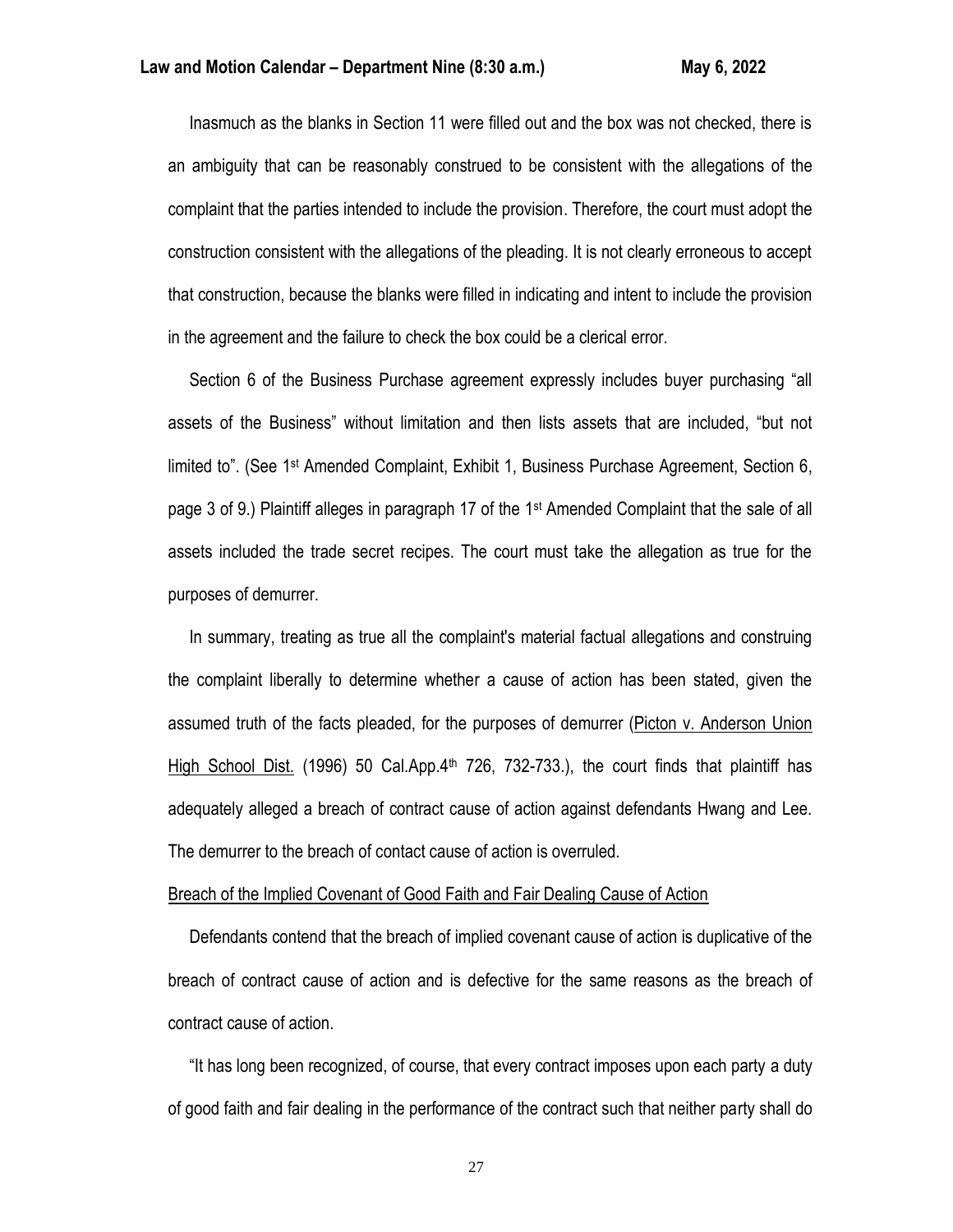## **Law and Motion Calendar – Department Nine (8:30 a.m.) May 6, 2022**

anything which will have the effect of destroying or injuring the right of the other party to receive the fruits of the contract. (*Waller v. Truck Ins. Exchange, Inc.* (1995) 11 Cal.4th 1, 36, 44 Cal.Rptr.2d 370, 900 P.2d 619.) The Supreme Court has clarified, however, that an implied covenant of good faith and fair dealing cannot contradict the express terms of a contract. (*Carma Developers (Cal.), Inc. v. Marathon Development California, Inc.* (1992) 2 Cal.4th 342, 374, 6 Cal.Rptr.2d 467, 826 P.2d 710 (Carma).) [Footnote omitted.]" (Storek & Storek, Inc. v. Citicorp Real Estate, Inc. (2002) 100 Cal.App.4th 44, 55.)

""The prerequisite for any action for breach of the implied covenant of good faith and fair dealing is the existence of a contractual relationship between the parties, since the covenant is an implied term in the contract." (*Smith v. City and County of San Francisco* (1990) 225 Cal.App.3d 38, 49, 275 Cal.Rptr. 17.) " 'The implied covenant of good faith and fair dealing is limited to assuring compliance with the express terms of the contract, and cannot be extended to create obligations not contemplated by the contract.' " (*Pasadena Live v. City of Pasadena* (2004) 114 Cal.App.4th 1089, 1094, 8 Cal.Rptr.3d 233.)" (Spinks v. Equity Residential Briarwood Apartments (2009) 171 Cal.App.4th 1004, 1033.)

 "The covenant of good faith and fair dealing, implied by law in every contract, exists merely to prevent one contracting party from unfairly frustrating the other party's right to receive the *benefits of the agreement actually made.* (E.g., *Waller v. Truck Ins. Exchange, Inc.* (1995) 11 Cal.4th 1, 36, 44 Cal.Rptr.2d 370, 900 P.2d 619.) The covenant thus cannot " 'be endowed with an existence independent of its contractual underpinnings.' " (*Ibid.,* quoting *Love v. Fire Ins. Exchange* (1990) 221 Cal.App.3d 1136, 1153, 271 Cal.Rptr. 246.) It cannot impose substantive duties or limits on the contracting parties beyond those incorporated in the specific terms of their agreement." (Guz v. Bechtel Nat. Inc. (2000) 24 Cal.4th 317, 349-350.)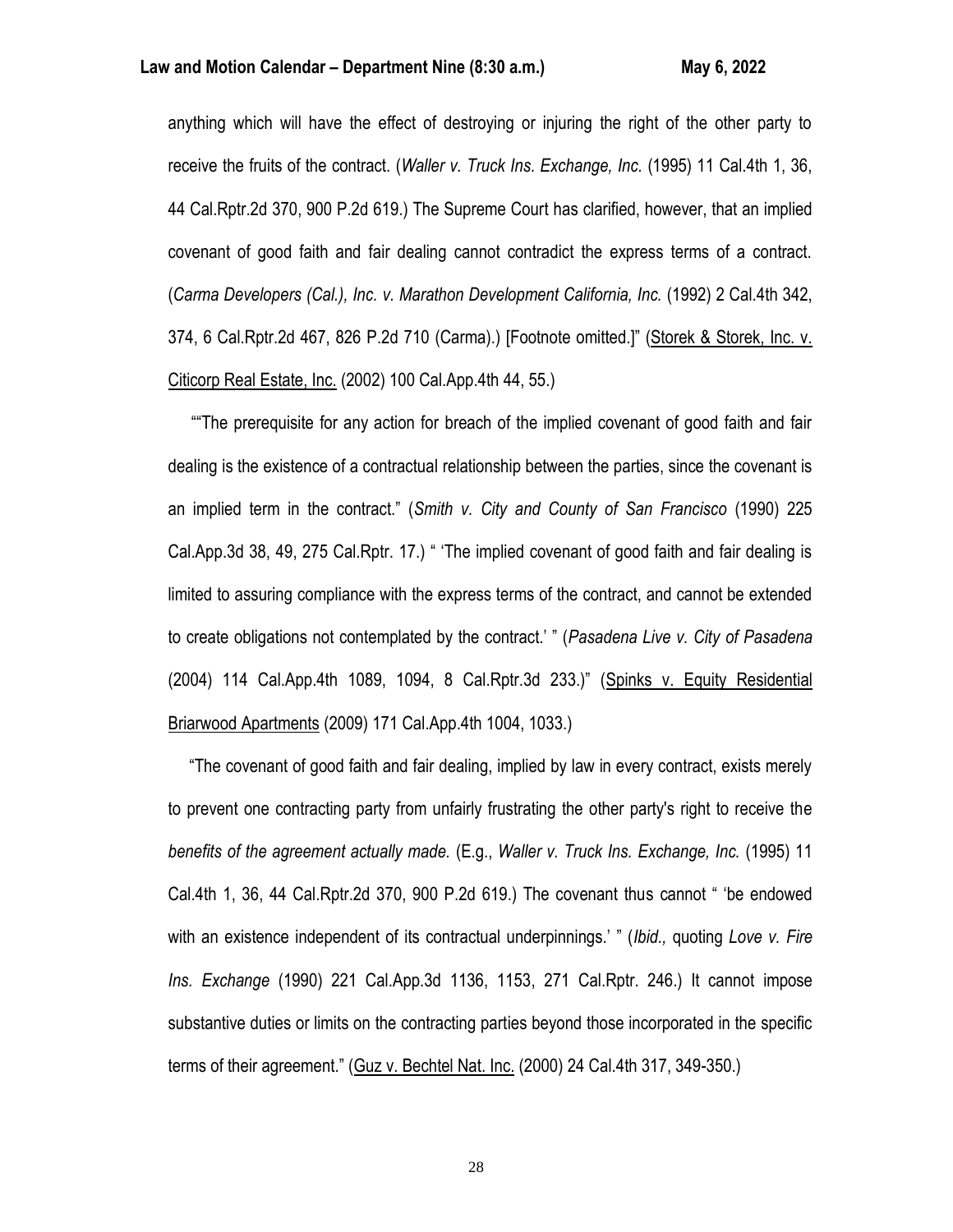"A " 'breach of the implied covenant of good faith and fair dealing involves something beyond breach of the contractual duty itself' and it has been held that '[b]ad faith implies unfair dealing rather than mistaken judgment.... [Citation.]' [Citation.]" (*Congleton v. National Union Fire Ins. Co.* (1987) 189 Cal.App.3d 51, 59, 234 Cal.Rptr. 218.) [Footnote omitted.]" (Careau & Co. v. Security Pacific Business Credit, Inc. (1990) 222 Cal.App.3d 1371, 1394.)

 "…Nor is it necessary that the party's conduct be dishonest. Dishonesty presupposes subjective immorality; the covenant of good faith can be breached for objectively unreasonable conduct, regardless of the actor's motive. (Summers, "*Good Faith" in General Contract Law and the Sales Provisions of the Uniform Commercial Code, supra,* 54 Va.L.Rev., at pp. 204– 206.)" (Carma Developers (Cal.), Inc. v. Marathon Development California, Inc. (1992) 2 Cal.4th 342, 373.)

 "A " 'breach of the implied covenant of good faith and fair dealing involves something beyond breach of the contractual duty itself,' and it has been held that ' "[b]ad faith implies unfair dealing rather than mistaken judgment...." [Citation.]' [Citation.]" (*Congleton v. National Union Fire Ins. Co.* (1987) 189 Cal.App.3d 51, 59, 234 Cal.Rptr. 218.) For example, in the context of the insurance contract, it has been held that the insurer's responsibility to act fairly and in good faith with respect to the handling of the insured's claim " 'is not the requirement mandated by the terms of the policy itself-to defend, settle, or pay. It is the obligation ... under which the insurer must act fairly and in good faith in discharging its contractual responsibilities.' [Citation.]" (*California Shoppers, Inc. v. Royal Globe Ins. Co.* (1985) 175 Cal.App.3d 1, 54, 221 Cal.Rptr. 171, italics omitted, [quoting from *Gruenberg v. Aetna Ins. Co.*, supra, 9 Cal.3d at pp. 573-574, 108 Cal.Rptr. 480, 510 P.2d 1032].) ¶ "Thus, allegations which assert such a claim must show that the conduct of the defendant, whether or not it also constitutes a breach of a consensual contract term, demonstrates a failure or refusal to discharge contractual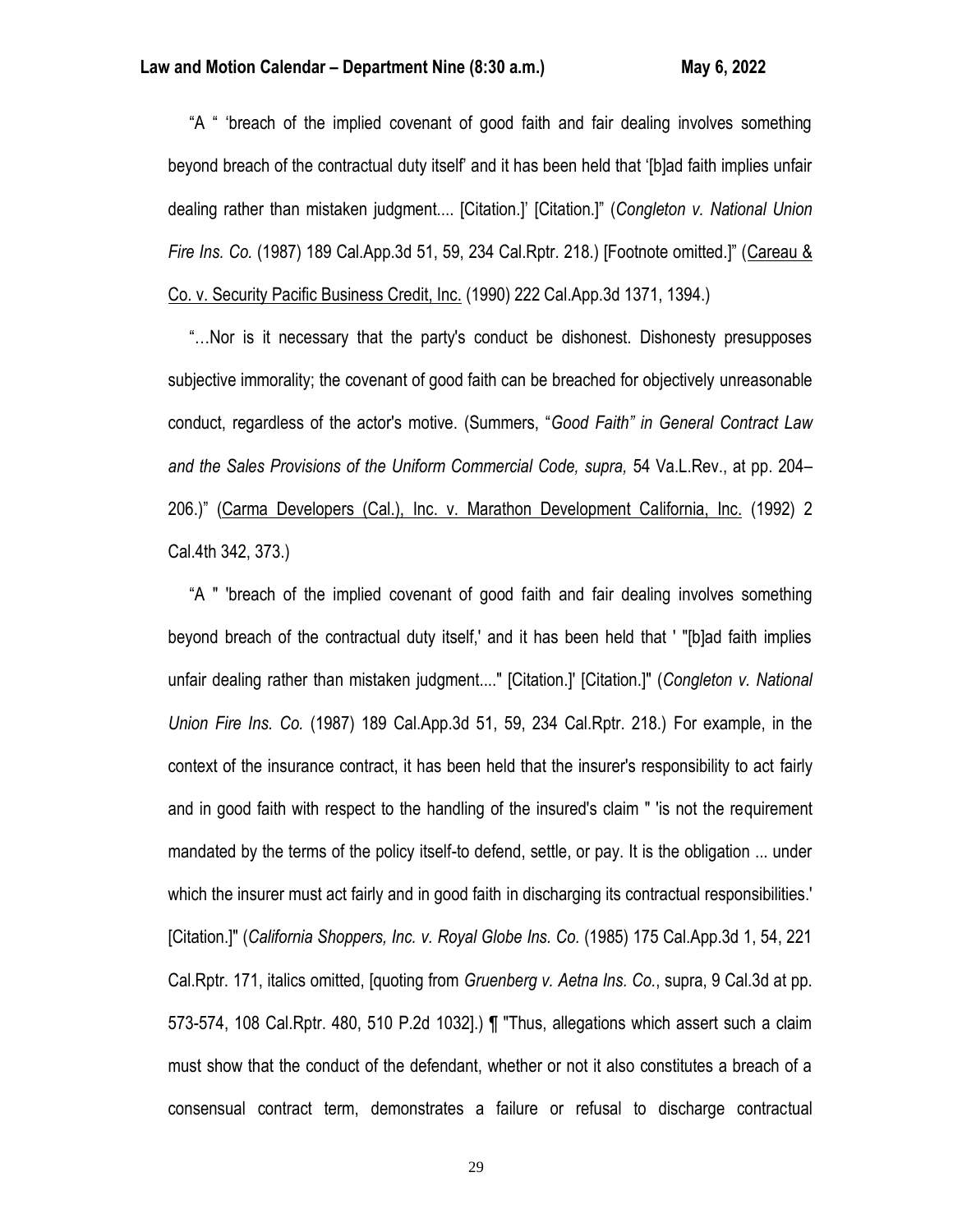responsibilities, prompted not by an honest mistake, bad judgment or negligence but rather by a conscious and deliberate act, which unfairly frustrates the agreed common purposes and disappoints the reasonable expectations of the other party thereby depriving that party of the benefits of the agreement. Just what conduct will meet these criteria must be determined on a case by case basis and will depend on the contractual purposes and reasonably justified expectations of the parties." (*Careau & Co. v. Security Pacific Business Credit, Inc.* (1990) 222 Cal.App.3d 1371, 1395, 272 Cal.Rptr. 387; accord *State Farm Fire & Casualty Co. v. Superior Court* (1996) 45 Cal.App.4th 1093, 1105, 53 Cal.Rptr.2d 229.)" (Chateau Chamberay Homeowners Ass'n v. Associated Intern. Ins. Co. (2001) 90 Cal.App.4th 335, 345-346.)

All prior allegations of the  $1st$  amended complaint are incorporated by reference into the breach of implied covenant of good faith and fair dealing cause of action. (1st Amended Complaint, paragraph 30.) The following allegations are also alleged in the breach of implied covenant of good faith and fair dealing cause of action: on November 5, 2018 the Shtulvargs entered in an agreement to purchase form defendant Woori Jiang, Inc. the subject Sky Sushi restaurant on Park Drive in El Dorado Hills for \$250,000; the agreement transferred the restaurant's liquor license, furniture, fixtures, and all tangible and intangible assets, such as recipes, to the Shtulvargs; there was a separate bill of sale conveying Sky Sushi to Shtulvarg Corporation; an additional non-competition provision was included in the bill of sale that also required defendants not to compete directly or indirectly with Sky Sushi within a 15 mile radius of the subject business in El Dorado Hills for a period of five years; the Shtulvargs transferred and assigned all their rights under the agreement and related claims to the corporation; the agreement included the implied covenant of good faith and fair dealing; plaintiff has fully performed all obligations required of plaintiff by the agreement, including payment of \$250,000 to defendants; all conditions precedent requiring full performance by defendants have occurred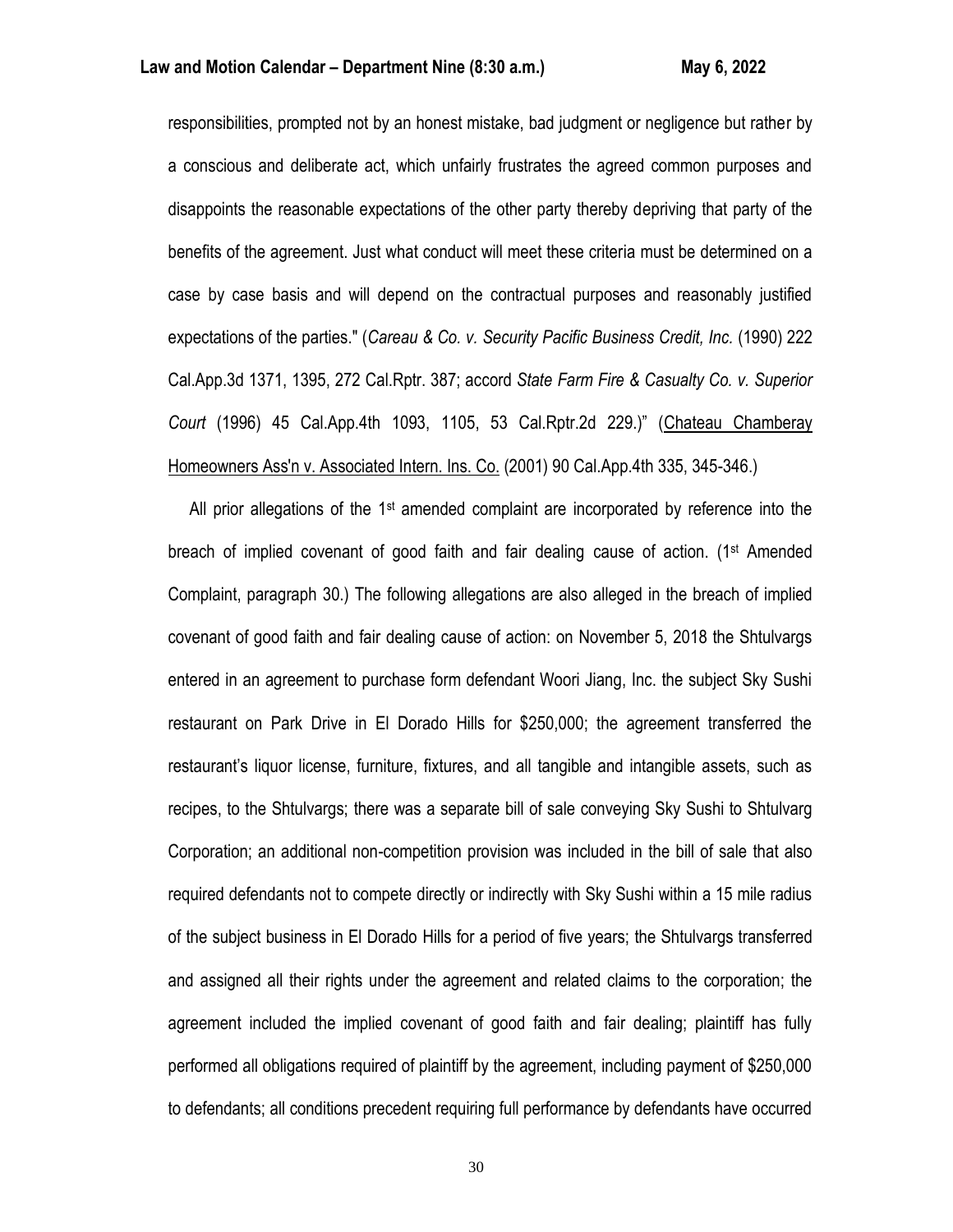## Law and Motion Calendar – Department Nine (8:30 a.m.) May 6, 2022

or were excused; defendants breached the implied covenant by unfairly interfering with plaintiff's right to receive the benefits of the agreement by competing with plaintiff's business directly or indirectly, soliciting and/or hiring employees away from Sky Sushi, and a misappropriation of one of plaintiff's trade secret recipes for sauce; and as a result of defendants' breaches of the agreement, plaintiff has been damaged in an amount according to proof at trial, but not less than \$25,000. (1st Amended Complaint, paragraphs 31-37.)

 Plaintiff has adequately alleged a separate cause of action for breach of the implied covenant of good faith and fair dealing by defendants' alleged conduct that was something beyond breach of the contractual duty itself and had the effect of destroying or injuring the plaintiff's right to receive the fruits of the contract.

 Treating as true all the complaint's material factual allegations and construing the complaint liberally to determine whether a cause of action has been stated, given the assumed truth of the facts pleaded, for the purposes of demurrer (Picton v. Anderson Union High School Dist.  $(1996)$  50 Cal.App.4<sup>th</sup> 726, 732-733.), the court finds that plaintiff has adequately alleged a breach of the implied covenant of good faith and fair dealing cause of action. The demurrer to the breach of the implied covenant of good faith and fair dealing cause of action is overruled.

## Unfair Competition Cause of Action

 Defendants Hwang and Lee argue that since they have not agreed to alleged contracts in this action, they are not bound by any non-competition provision in those agreements and, therefore, competing with plaintiff can not be unfair conduct as a matter of law.

 As stated earlier in this ruling, plaintiff has adequately alleged that defendants Hwang and Lee are bound as parties to the subject sales agreement and bill of sale, because it is alleged that defendant Woori Jiang, Inc. is the alter ego of defendant Hwang; defendant Lee is and at all times relevant was, the owner of Sky Sushi located in Rancho Cordova; and defendants are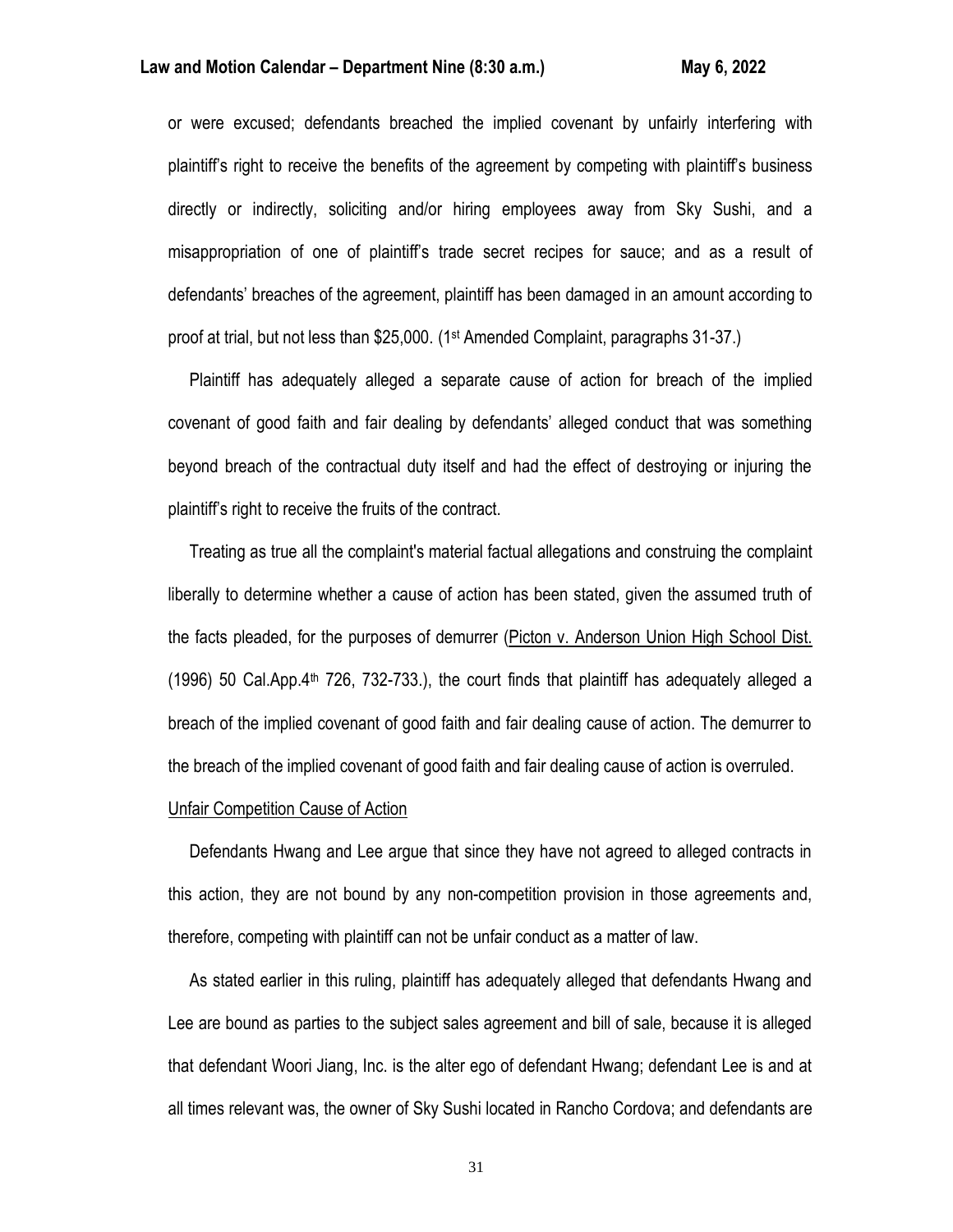joint venturers, partners, successors in interest, related entities, and/or alter egos of each other.

 "As used in this chapter, unfair competition shall mean and include any unlawful, unfair or fraudulent business act or practice and unfair, deceptive, untrue or misleading advertising and any act prohibited by Chapter 1 (commencing with Section 17500) of Part 3 of Division 7 of the Business and Professions Code." (Business and Professions Code, § 17200.)

 "Section 17200 'borrows' violations from other laws by making them independently actionable as unfair competitive practices. (*Cel-Tech*, supra, 20 Cal.4th at p. 180, 83 Cal.Rptr.2d 548, 973 P.2d 527.) In addition, under section 17200, 'a practice may be deemed unfair even if not specifically proscribed by some other law.' (*Cel-Tech*, at p. 180, 83 Cal.Rptr.2d 548, 973 P.2d 527.)" (Korea Supply Co. v. Lockheed Martin Corp. (2003) 29 Cal.4th 1134, 1143.)

 When a UCL claim is derivative of other substantive causes of action, the claim "stand [s] or fall[s] depending on the fate of the antecedent substantive causes of action." (Krantz v. BT Visual Images, L.L.C. (2001) 89 Cal.App.4th 164, 178.)

 "Unlawful practices are practices "forbidden by law, be it civil or criminal, federal, state, or municipal, statutory, regulatory, or court-made." (*Saunders v. Superior Court* (1994) 27 Cal.App.4th 832, 838–839, 33 Cal.Rptr.2d 438.) To state a cause of action based on an unlawful business act or practice under the UCL, a plaintiff must allege facts sufficient to show a violation of some underlying law." (Prakashpalan v. Engstrom, Lipscomb and Lack (2014) 223 Cal.App.4th 1105, 1133.)

 "In contrast to its limited remedies, the unfair competition law's scope is broad. Unlike the Unfair Practices Act, it does not proscribe specific practices. Rather, as relevant here, it defines "unfair competition" to include "any unlawful, unfair or fraudulent business act or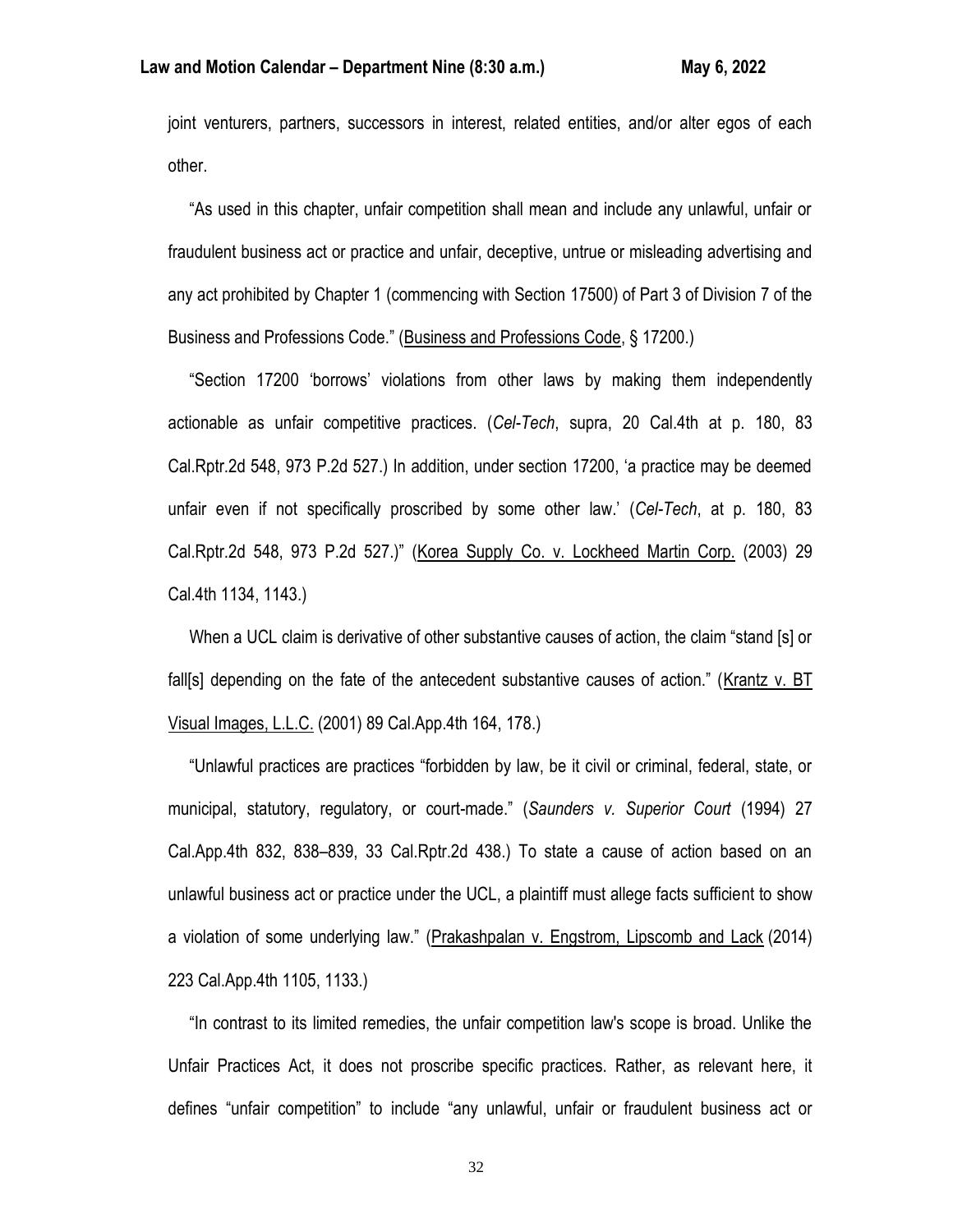practice." (§ 17200.)<sup>8</sup> Its coverage is "sweeping, embracing ' "anything that can properly be called a business practice and that at the same time is forbidden by law." ' " (*Rubin v. Green* (1993) 4 Cal.4th 1187, 1200, 17 Cal.Rptr.2d 828, 847 P.2d 1044, quoting *Barquis v. Merchants Collection Assn.* (1972) 7 Cal.3d 94, 113, 101 Cal.Rptr. 745, 496 P.2d 817.) It governs "anticompetitive business practices" as well as injuries to consumers, and has as a major purpose "the preservation of fair business competition." (*Barquis v. Merchants Collection Assn., supra,* 7 Cal.3d at p. 110, 101 Cal.Rptr. 745, 496 P.2d 817; see also *People v. McKale* (1979) 25 Cal.3d 626, 631–632, 159 Cal.Rptr. 811, 602 P.2d 731; *People ex rel. Mosk v. National Research Co. of Cal.* (1962) 201 Cal.App.2d 765, 771, 20 Cal.Rptr. 516.) By proscribing "any unlawful" business practice, "section 17200 'borrows' violations of other laws and treats them as unlawful practices" that the unfair competition law makes independently actionable. (*State Farm Fire & Casualty Co. v. Superior Court* (1996) 45 Cal.App.4th 1093, 1103, 53 Cal.Rptr.2d 229, citing *Farmers Ins. Exchange v. Superior Court, supra,* 2 Cal.4th at p. 383, 6 Cal.Rptr.2d 487, 826 P.2d 730.) ¶ However, the law does more than just borrow. The statutory language referring to "any unlawful, unfair *or* fraudulent" practice (italics added) makes clear that a practice may be deemed unfair even if not specifically proscribed by some other law. "Because Business and Professions Code section 17200 is written in the disjunctive, it establishes three varieties of unfair competition—acts or practices which are unlawful, or unfair, or fraudulent. 'In other words, a practice is prohibited as "unfair" or "deceptive" even if not "unlawful" and vice versa.' " (*Podolsky v. First Healthcare Corp.* (1996) 50 Cal.App.4th 632, 647, 58 Cal.Rptr.2d 89, quoting *State Farm Fire & Casualty Co. v. Superior Court, supra,* 45 Cal.App.4th at p. 1102, 53 Cal.Rptr.2d 229.) The case of *Motors, Inc. v. Times Mirror Co.* (1980) 102 Cal.App.3d 735, 162 Cal.Rptr. 543 is an example of the unfair competition law's independent force. There, the plaintiff challenged a newspaper's two-tiered advertising rate structure. The Court of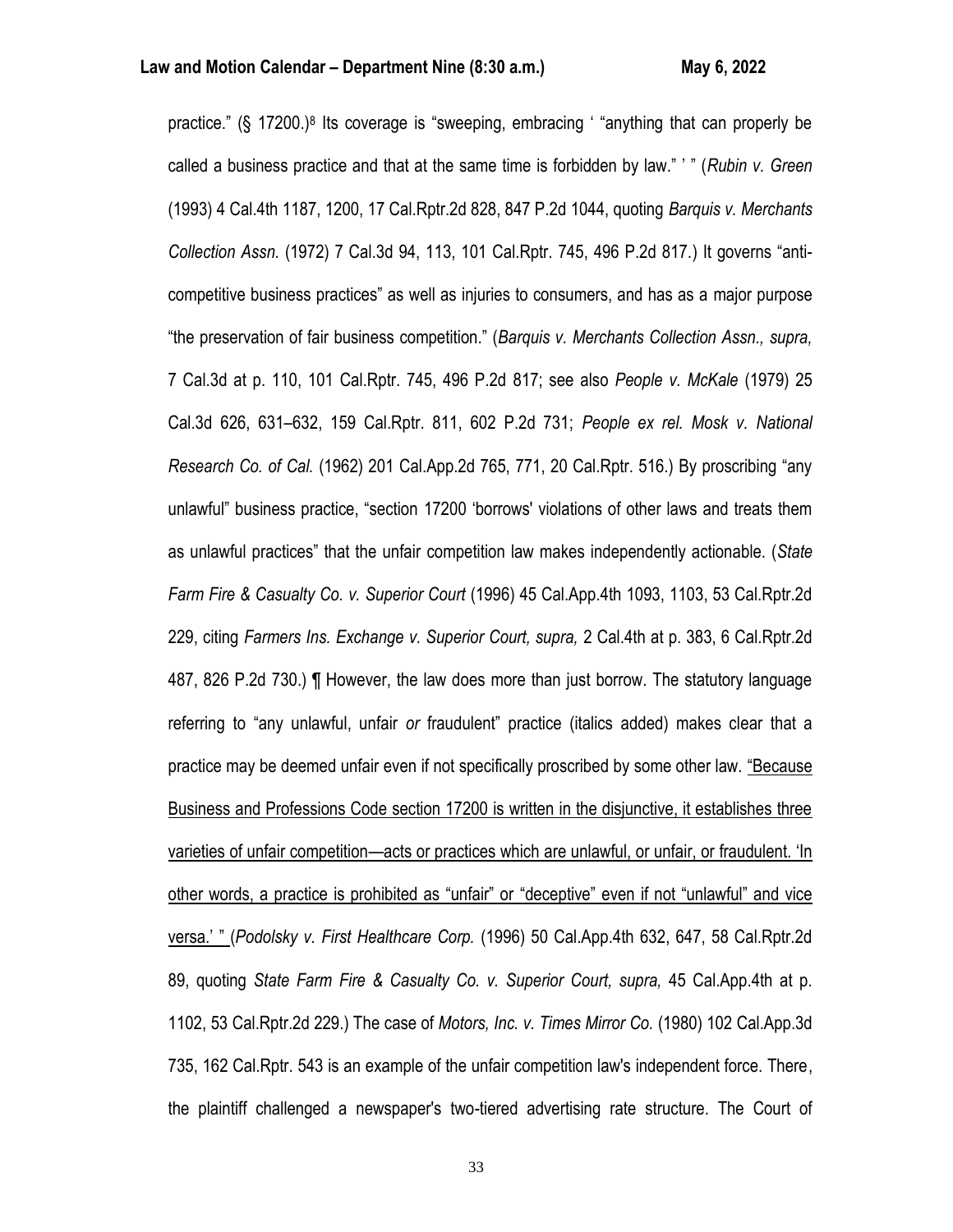Appeal held that the plaintiff stated a valid cause of action under the unfair competition law even though the Unfair Practices Act did not itself prohibit the pricing policy at issue. (*Motors, Inc. v. Times Mirror Co., supra,* 102 Cal.App.3d at p. 741, 162 Cal.Rptr. 543 [citing § 17042, which states that nothing in the Unfair Practices Act "prohibits" certain price differentials].) ¶ The unfair competition law, which has lesser sanctions than the Unfair Practices Act, has a broader scope for a reason. "[T]he Legislature ... intended by this sweeping language to permit tribunals to enjoin on-going wrongful business conduct in whatever context such activity might occur. Indeed, ... the section was intentionally framed in its broad, sweeping language, precisely to enable judicial tribunals to deal with the innumerable ' "new schemes which the fertility of man's invention would contrive." ' (*American Philatelic Soc. v. Claibourne* (1935) 3 Cal.2d 689, 698 [46 P.2d 135].) As the *Claibourne* court observed: 'When a scheme is evolved which on its face violates the fundamental rules of honesty and fair dealing, a court of equity is not impotent to frustrate its consummation because the scheme is an original one....' (3 Cal.2d at pp. 698–699 [46 P.2d 135] ...; accord, *FTC v. The Sperry & Hutchinson Co.* (1972) 405 U.S. 233, 240 [92 S.Ct. 898, 903, 31 L.Ed.2d 170, 177].) With respect to 'unlawful' or 'unfair' business practices, [former] section 3369 [today section 17200] specifically grants our courts that power. [¶] In permitting the restraining of all 'unfair' business practices, [former] section 3369 [today section 17200] undeniably establishes only a wide standard to guide courts of equity; as noted above, given the creative nature of the scheming mind, the Legislature evidently concluded that a less inclusive standard would not be adequate." (*Barquis v. Merchants Collection Assn., supra,* 7 Cal.3d at pp. 111–112, 101 Cal.Rptr. 745, 496 P.2d 817, fn. omitted.) "[I]t would be impossible to draft in advance detailed plans and specifications of all acts and conduct to be prohibited [citations], since unfair or fraudulent business practices may run the gamut of human ingenuity and chicanery." (*People ex rel. Mosk v. National Research*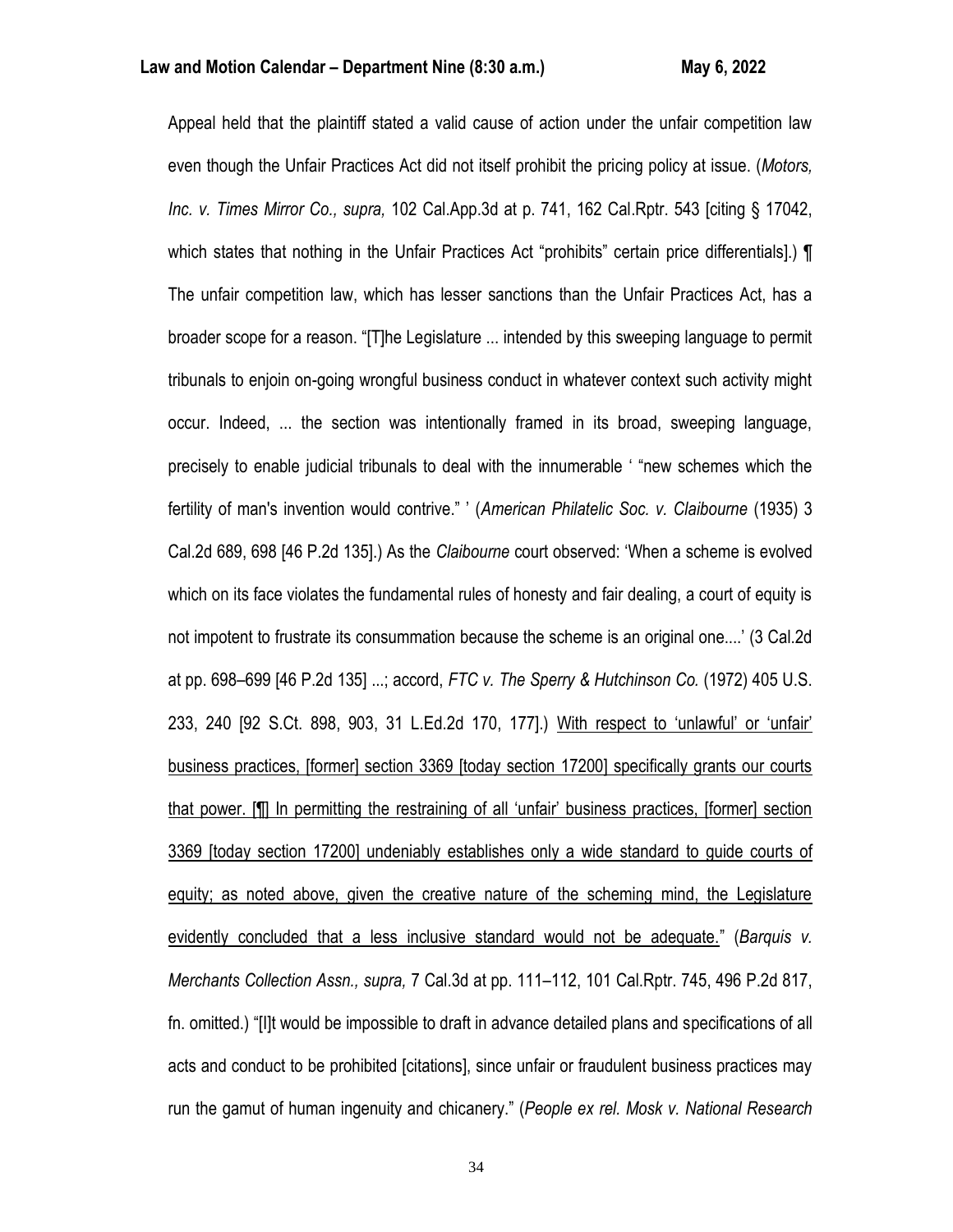*Co. of Cal., supra,* 201 Cal.App.2d at p. 772, 20 Cal.Rptr. 516.) [FN 9.] ¶ FN 9. Apparently taking her cue from the brief of amicus curiae American Council of Life Insurance, Justice Kennard asserts the unfair competition law did nothing more than codify the common law. (Conc. & dis. opn. of Kennard, J., post, 83 Cal.Rptr.2d at p. 570, 973 P.2d at p. 549.) (Even L.A. Cellular does not make such a sweeping argument.) She relies primarily on International etc. Workers v. Landowitz (1942) 20 Cal.2d 418, 126 P.2d 609. (Conc. & dis. opn. of Kennard, J., post, 83 Cal.Rptr.2d at pp. 570, 571, 572, 574, 973 P.2d at pp. 549, 550, 551, 553.) That decision does, indeed, contain some language supporting her position. However, in Barquis v. Merchants Collection Assn., supra, 7 Cal.3d at page 109, 101 Cal.Rptr. 745, 496 P.2d 817, we unanimously concluded "that 'unfair competition' as used in the section cannot be equated with the common law definition of 'unfair competition,' but instead specifies that, for the purposes of its provisions, unfair competition 'shall mean and include unlawful, unfair or fraudulent business practice....' (Italics added.)" Regarding the language Justice Kennard cites, we stated, "Although the Landowitz opinion does contain some language which may be read to limit [Civil Code former] section 3369 [the original unfair competition law] to common law 'unfair competition,' subsequent cases ... have not confined the section so narrowly; in view of the factual context of Landowitz, such language was not crucial to the decision." (Id. at pp. 111– 112, fn. 12, 101 Cal.Rptr. 745, 496 P.2d 817; see also Rubin v. Green, supra, 4 Cal.4th at p. 1200, 17 Cal.Rptr.2d 828, 847 P.2d 1044 ["to state a claim under the act one need not plead and prove the elements of a tort"]; Bank of the West v. Superior Court, supra, 2 Cal.4th at p. 1264, 10 Cal.Rptr.2d 538, 833 P.2d 545 ["the statutory definition of 'unfair competition' 'cannot be equated with the common law definition....' "]; Motors, Inc. v. Times Mirror Co., supra, 102 Cal.App.3d 735, 162 Cal.Rptr. 543 [discussed in the text].) ¶ A year after the decision in People ex rel. Mosk v. National Research Co. of Cal., supra, 201 Cal.App.2d 765, 20 Cal.Rptr.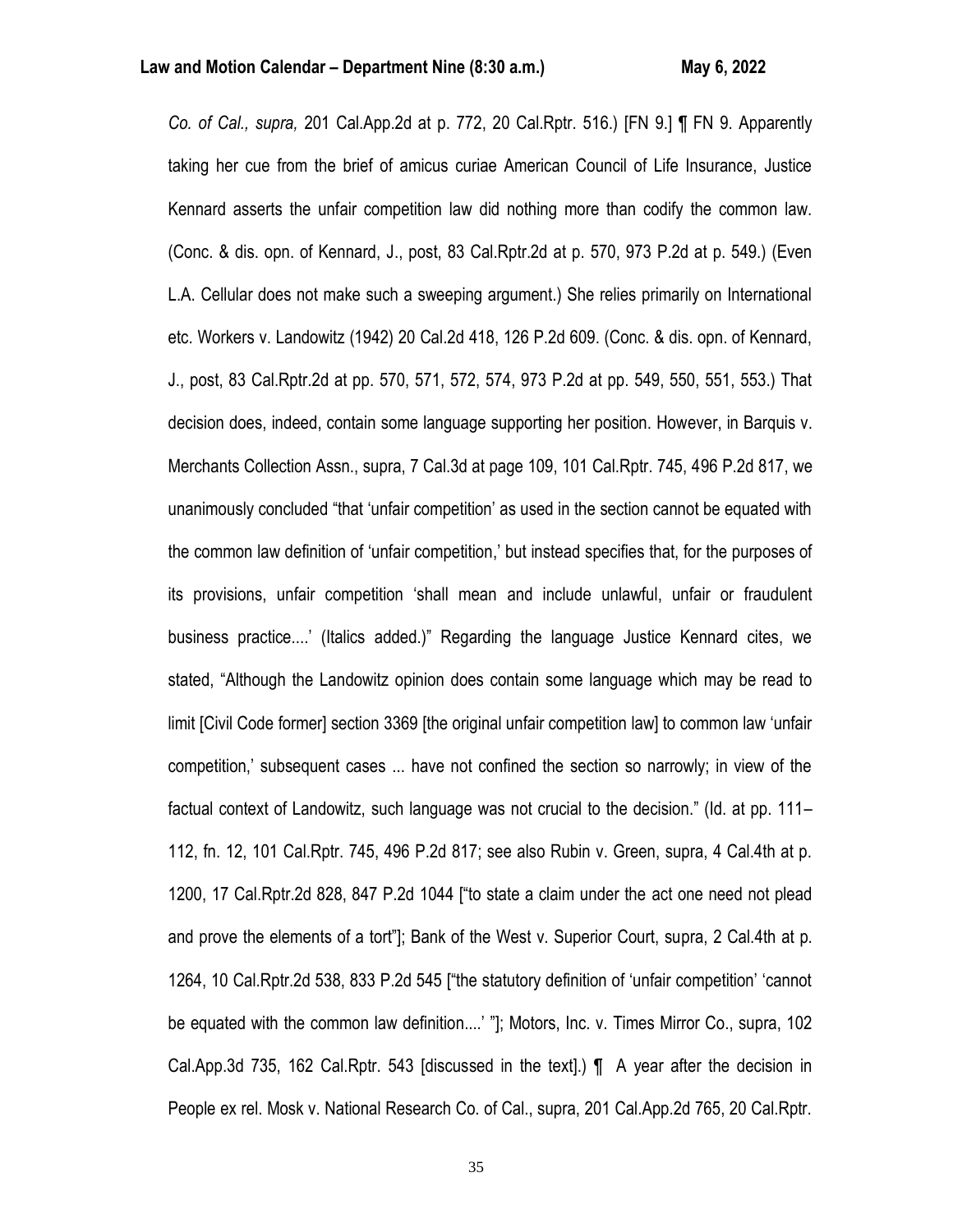516, again about three months after the decision in Barquis v. Merchants Collection Assn., supra, 7 Cal.3d 94, 101 Cal.Rptr. 745, 496 P.2d 817, and on occasion since, the Legislature amended the unfair competition law. On these occasions, rather than overrule these cases or Motors, Inc. v. Times Mirror Co., supra, 102 Cal.App.3d 735, 162 Cal.Rptr. 543, the Legislature expanded the law's coverage. (Stats.1963, ch. 1606, § 1, p. 3184; Stats.1972, ch. 1084, § 1, pp.2020–2021; see Stop Youth Addiction, Inc. v. Lucky Stores, Inc., supra, 17 Cal.4th at pp. 569–570, 71 Cal.Rptr.2d 731, 950 P.2d 1086.) (Emphasis added.) (Cel-Tech Communications, Inc. v. Los Angeles Cellular Telephone Co. (1999) 20 Cal.4th 163, 180–181.)

All prior allegations of the  $1st$  amended complaint are incorporated by reference into the unfair competition cause of action.  $(1^{st}$  Amended Complaint, paragraph 38.) The complaint further alleges that the unfair conduct is the competition with plaintiff's restaurant in violation of the purchase agreement. (1st Amended Complaint, paragraphs 39-43.)

 Treating as true all the complaint's material factual allegations and construing the complaint liberally to determine whether a cause of action has been stated, given the assumed truth of the facts pleaded, for the purposes of demurrer (Picton v. Anderson Union High School Dist. (1996) 50 Cal.App.4<sup>th</sup> 726, 732-733.), the court finds that plaintiff has adequately alleged an unfair competition cause of action. The demurrer to the unfair competition cause of action is overruled.

## Violation of Uniform Trade Secrets Act Cause of Action

 Defendants Hwang and Lee argue: they can not be held liable for violation of the trade secret act, because violating a non-competition provision they never agreed to is not the misappropriation of a trade secret s defined by the Act; defendants can not be held liable for misappropriation of a trade secret by hiring plaintiff's employees in an at-will state such as California, particularly since defendants did not agree not to hire away plaintiff's employees;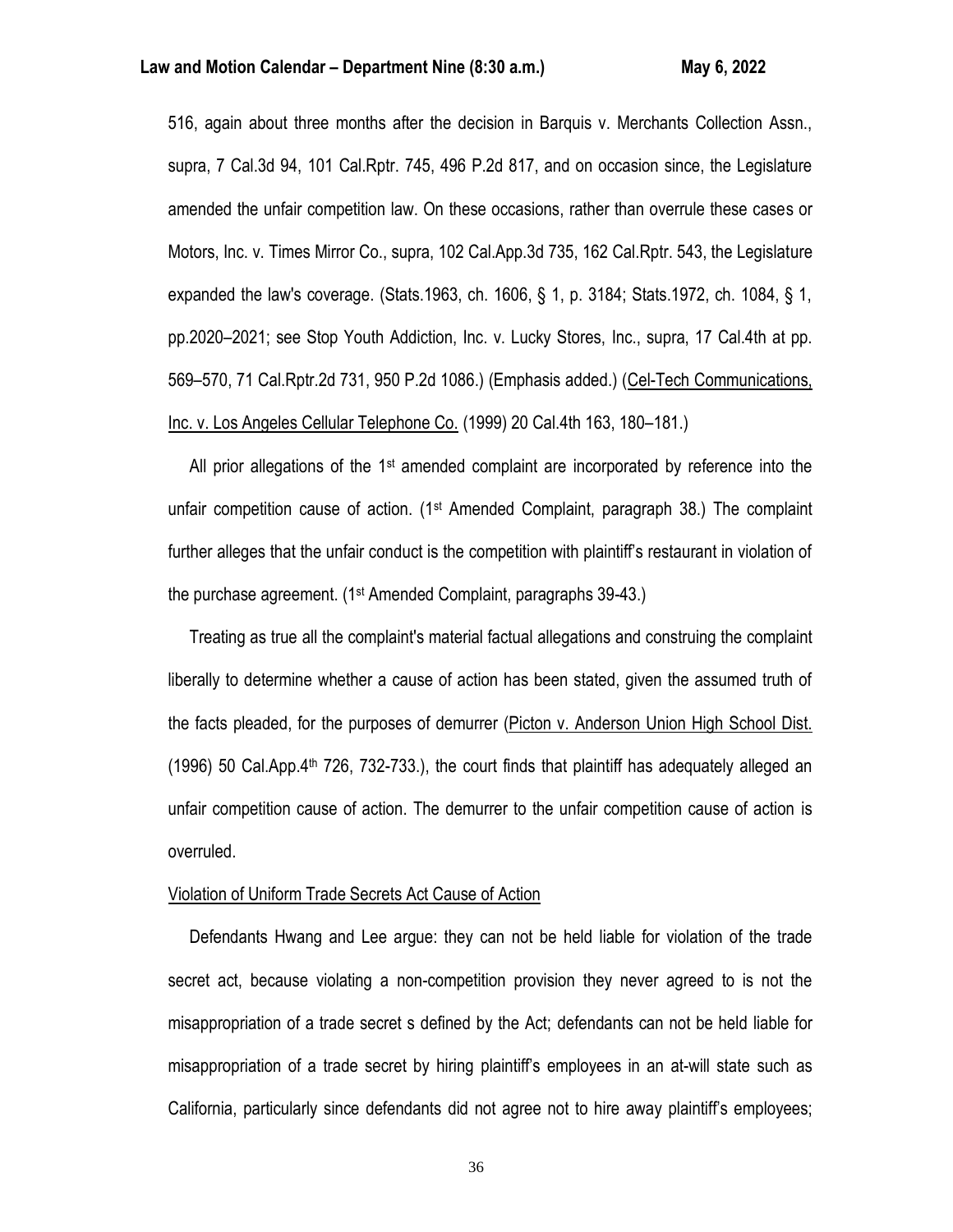the allegations are insufficient to establish that the recipes and menu items are proprietary to plaintiff; there is no factual basis for the recipes being proprietary in nature such that they are capable of having been misappropriated; and it is impossible for defendants Lee and Hwang to have any liability for misappropriation of what clearly is not a trade secret.

 As stated earlier in this ruling, plaintiff has adequately alleged that defendants Hwang and Lee are bound as parties to the subject sales agreement and bill of sale, because it is alleged that defendant Woori Jiang, Inc. is the alter ego of defendant Hwang; defendant Lee is and at all times relevant was, the owner of Sky Sushi located in Rancho Cordova; and defendants are joint venturers, partners, successors in interest, related entities, and/or alter egos of each other.

 As used in the Uniform Trade Secrets Act (Civil Code, §§ 3426, et seq.) "'Trade secret' means information, including a formula, pattern, compilation, program, device, method, technique, or process, that: ¶ (1) Derives independent economic value, actual or potential, from not being generally known to the public or to other persons who can obtain economic value from its disclosure or use; and ¶ (2) Is the subject of efforts that are reasonable under the circumstances to maintain its secrecy." (Civil Code, § 3426.1(d).)

 "The test for trade secrets is whether the matter sought to be protected is information (1) which is valuable because it is unknown to others and (2) which the owner has attempted to keep secret. (ABBA Rubber Co. v. Seaquist (1991) 235 Cal.App.3d 1, 18, 286 Cal.Rptr. 518.)" (Whyte v. Schlage Lock Co. (2002) 101 Cal.App.4th 1443, 1454.)

All prior allegations of the  $1<sup>st</sup>$  amended complaint are incorporated by reference into the unfair competition cause of action, including allegations that the trade secret sauce recipe is vital to plaintiff's business, and public dissemination of the recipe would cause irreparable harm to plaintiff's business. (1st Amended Complaint, paragraph 44.) Plaintiff further alleges that the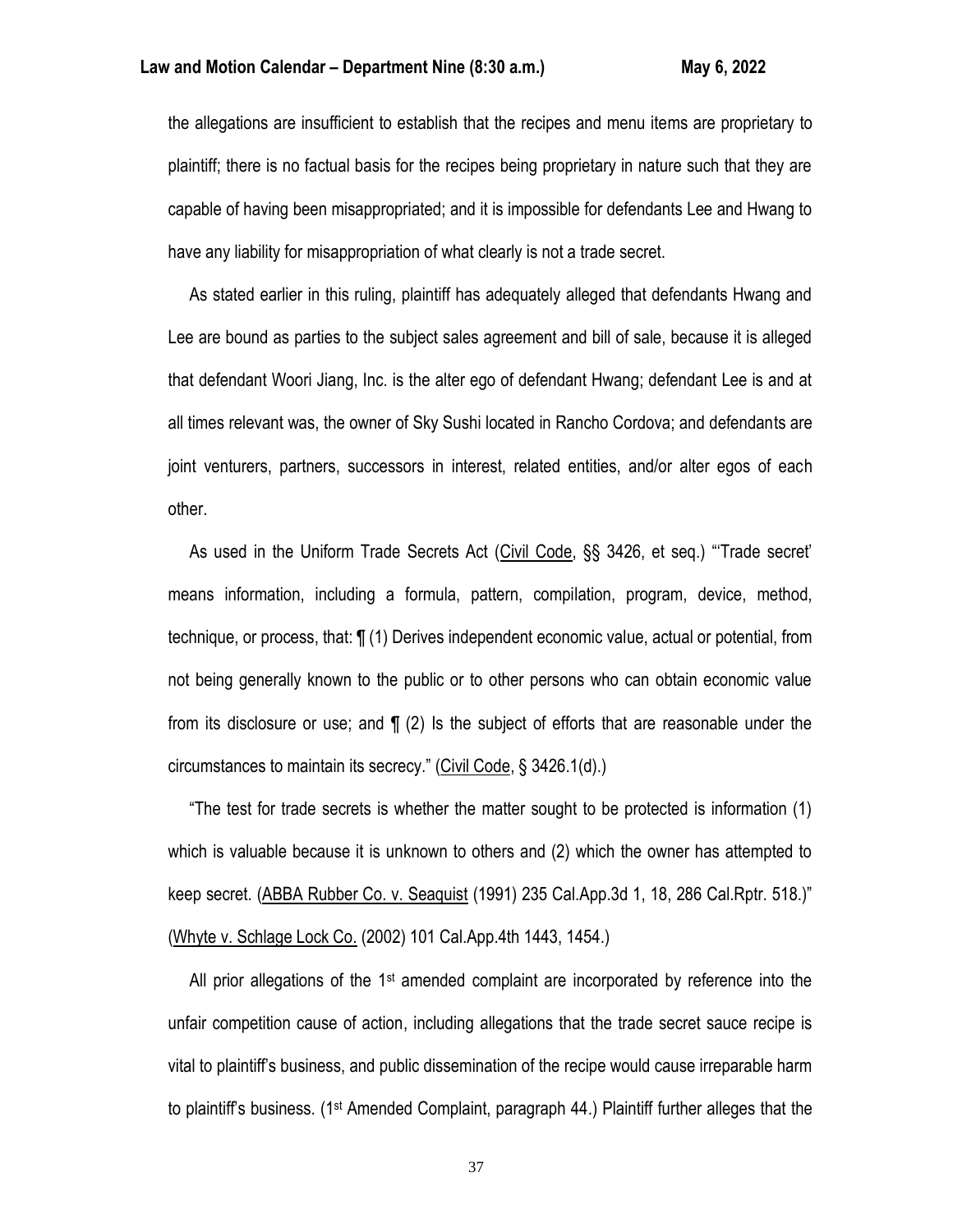recipes were trade secrets as they are formulas, methods, techniques and processes that derive independent economic value from not being known to the general public or to other persons who can obtain economic value from their disclosure or use; they are the subject of efforts to maintain their secrecy that are reasonable under the circumstances; and the recipes were trade secrets misappropriated by defendants by hiring individuals previously employed by plaintiff knowing or having reason to know at the time of use or disclosure of the trade secret that the trade secrets were acquired under circumstances giving rise to a duty of the former employee to maintain their secrecy. (1<sup>st</sup> Amended Complaint, paragraphs 45 and 46.)

 Treating as true all the complaint's material factual allegations and construing the complaint liberally to determine whether a cause of action has been stated, given the assumed truth of the facts pleaded, for the purposes of demurrer (Picton v. Anderson Union High School Dist. (1996) 50 Cal.App.4<sup>th</sup> 726, 732-733.), the court finds that plaintiff has adequately alleged a violation of trade secret act cause of action. The demurrer to the violation of trade secret act cause of action is overruled.

#### Special Demurrer

 "A demurrer for uncertainty is strictly construed, even where a complaint is in some respects uncertain, because ambiguities can be clarified under modern discovery procedures. (5 Witkin, Cal.Procedure (3d ed. 1985) Pleading, § 927, p. 364; 1 Weil & Brown, Civil Procedure Before Trial (1990) § 7:85, p. 7-23.)" (Khoury v. Maly's of California, Inc. (1993) 14 Cal.App.4th 612, 616.)

 "A special demurrer should be overruled where the allegations of the complaint are sufficiently clear to apprise the defendant of the issues which he is to meet. *People v. Lim*, 18 Cal.2d 872, 882, 118 P.2d 472. All that is required of a complaint, even as against a special demurrer, is that it set forth the essential facts of plaintiff's case with reasonable precision and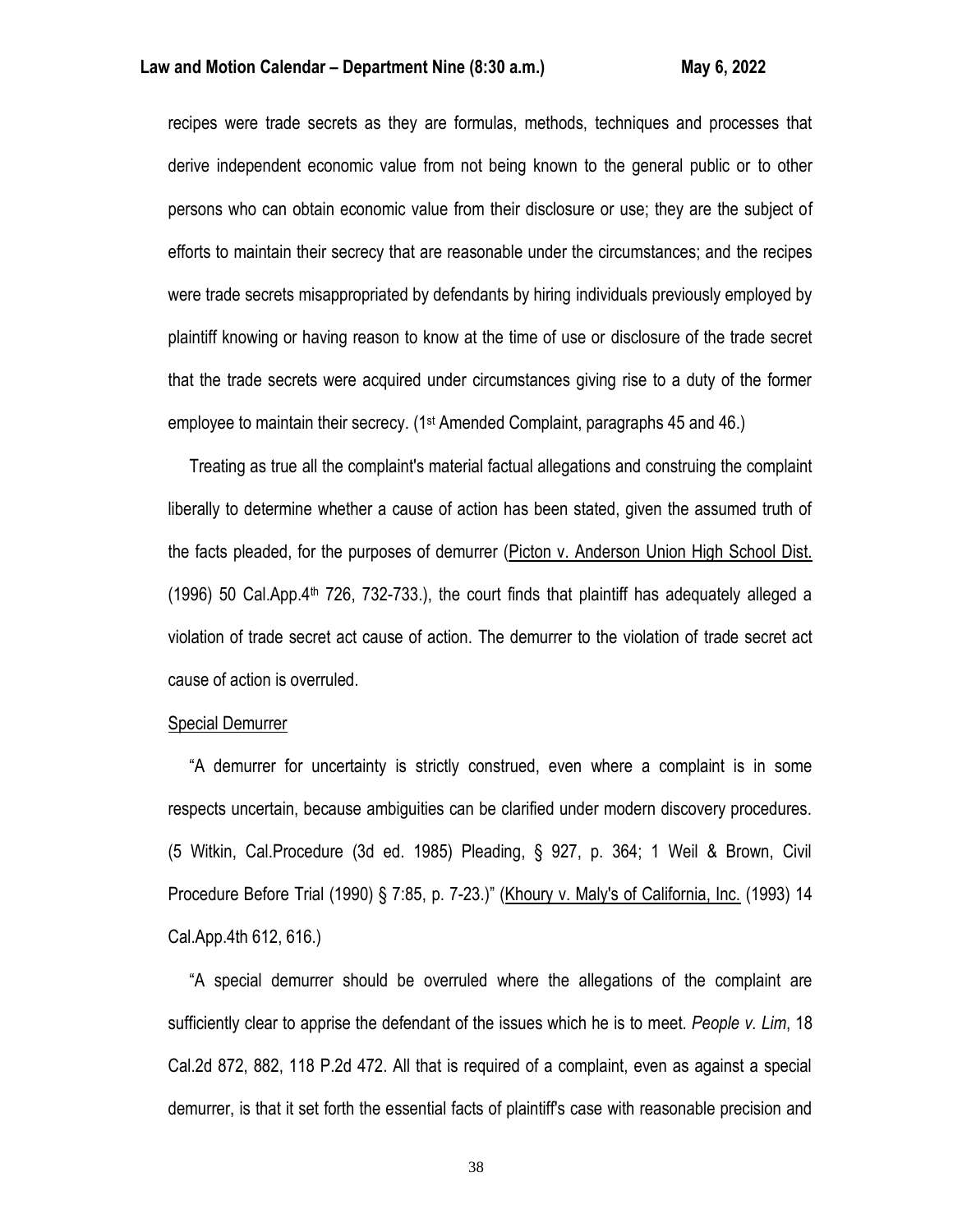with particularity sufficiently specific to acquaint defendant of the nature, source, and extent of the cause of action. *Smith v. Kern County Land Co.*, 51 Cal.2d 205, 209, 331 P.2d 645." (Gressley v. Williams (1961) 193 Cal.App.2d 636, 643-644.)

 The 1st amended complaint sets forth the essential facts of plaintiff's case with reasonable precision and with particularity sufficiently specific to acquaint defendants of the nature, source, and extent of the cause of action. The special demurrer is overruled.

**TENTATIVE RULING # 10: DEFENDANTS HWANG'S AND LEE'S DEMURRERS TO 1ST AMENDED COMPLAINT ARE OVERRULED. NO HEARING ON THIS MATTER WILL BE HELD (LEWIS V. SUPERIOR COURT (1999) 19 CAL.4TH 1232, 1247.), UNLESS A NOTICE OF INTENT TO APPEAR AND REQUEST FOR ORAL ARGUMENT IS TRANSMITTED ELECTRONICALLY THROUGH THE COURT'S WEBSITE OR BY TELEPHONE TO THE COURT AT (530) 621-6551 BY 4:00 P.M. ON THE DAY THE TENTATIVE RULING IS ISSUED. NOTICE TO ALL PARTIES OF AN INTENT TO APPEAR MUST BE MADE BY TELEPHONE OR IN PERSON. PROOF OF SERVICE OF SAID NOTICE MUST BE FILED PRIOR TO OR AT THE HEARING. LONG CAUSE HEARINGS MUST BE REQUESTED BY 4:00 P.M. ON THE DAY THE TENTATIVE RULING IS ISSUED AND THE PARTIES ARE TO PROVIDE THE COURT WITH THREE MUTUALLY AGREEABLE DATES ON FRIDAY AFTERNOONS AT 2:30 P.M. LONG CAUSE ORAL ARGUMENT REQUESTS WILL BE SET FOR HEARING ON ONE OF THE THREE MUTUALLY AGREEABLE DATES ON FRIDAY AFTERNOONS AT 2:30 P.M. THE COURT WILL ADVISE THE PARTIES OF THE LONG CAUSE HEARING DATE AND TIME BY 5:00 P.M. ON THE DAY THE TENTATIVE RULING IS ISSUED. PARTIES MAY PERSONALLY APPEAR AT THE HEARING. IF A PARTY OR PARTIES WISH TO APPEAR TELEPHONICALLY, THEY MUST APPEAR BY "VCOURT", WHICH MUST BE SCHEDULED AND PAID THROUGH THE COURT WEBSITE AT**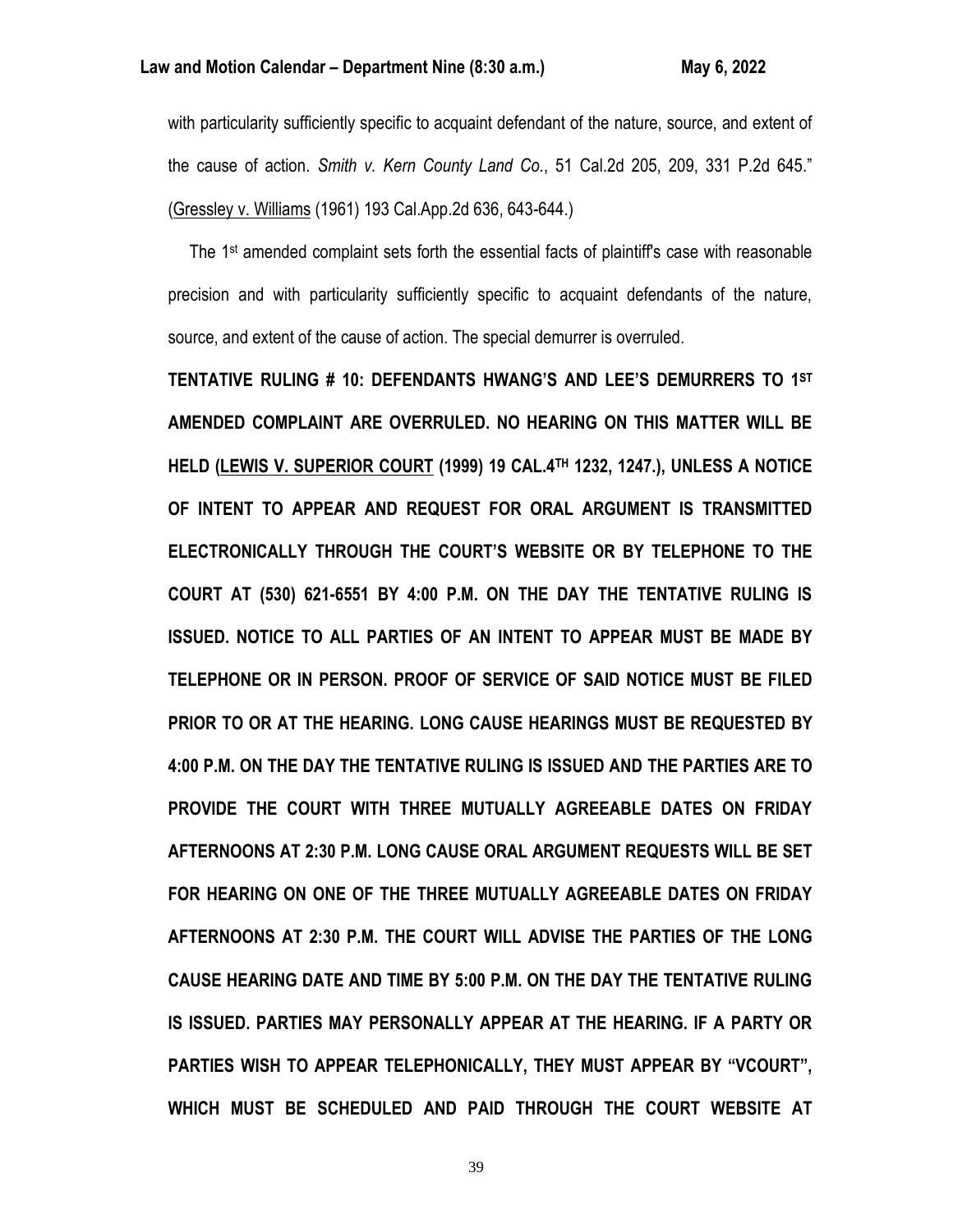**www.eldorado.courts.ca.gov/online-services/telephonic-appearances. MATTERS IN**  WHICH THE PARTIES' TOTAL TIME ESTIMATE FOR ARGUMENT IS 15 MINUTES OR **LESS WILL BE HEARD ON THE LAW AND MOTION CALENDAR AT 8:30 A.M. ON FRIDAY, MAY 6, 2022, EITHER IN PERSON OR BY VCOURT TELEPHONIC APPEARANCE UNLESS OTHERWISE NOTIFIED BY THE COURT.**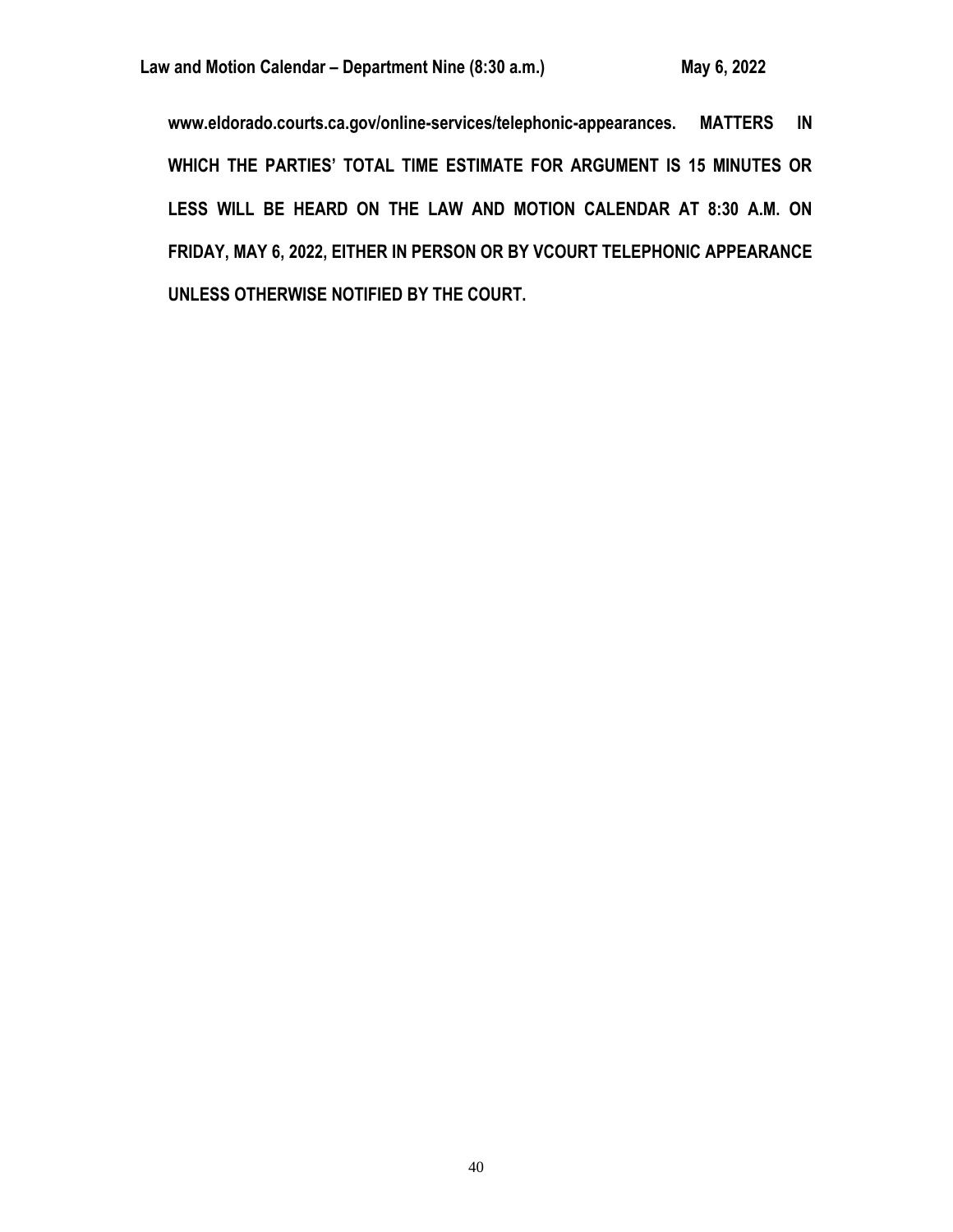# **11. ALL ABOUT EQUINE ANIMAL RESCUE V. BYRD PC-20200294**

#### **OSC Re: Preliminary Injunction.**

 On June 22, 2020, plaintiff filed a complaint against numerous defendants asserting causes of action for trespass to real property, trespass to chattel, quiet title to real property, and declaratory relief. The complaint alleges the dispute arises from defendant's use, conduct, and arguments concerning two easements across plaintiff's land.

 Plaintiff All About Equine Animal Rescue filed an ex parte application for issuance of a TRO and OSC Re: Preliminary Injunction related to defendants' conduct and use of an easement over plaintiff's land.

 Defendants Alexander Byrd, Maynard Byrd, Debra Byrd, Laura Byrd Rodarte, Joshua Rodarte, Terry Wilson, and Dawn Wilson opposed the ex parte application on the grounds that they will be irreparably harmed by loss of access to their property for construction/development purposes, which outweighs any harm claimed by plaintiff; and it is reasonably probable that defendants will prevail on the merits of the case. Defendants requested an award attorney fees incurred pursuant to Code of Civil Procedure, § 128.5.

 On March 4, 2022, the court granted the application, issued a TRO, issued an OSC Re: Preliminary Injunction, and set this hearing on the OSC. The OSC ordered defendants to appear at the hearing on April 15, 2022 at 8:30 a.m. in Department Nine to show cause why the court should not issue a preliminary injunction restraining, enjoining, and ordering each of the defendants and their agents servant and employees to keep all gates closed at all times along the boundaries of plaintiff's real property; to open the gates only for the purpose of ingress and egress to defendants' real property and must be shut immediately after transitioning through the gate; gates on the southerly boundary of the plaintiff's property are to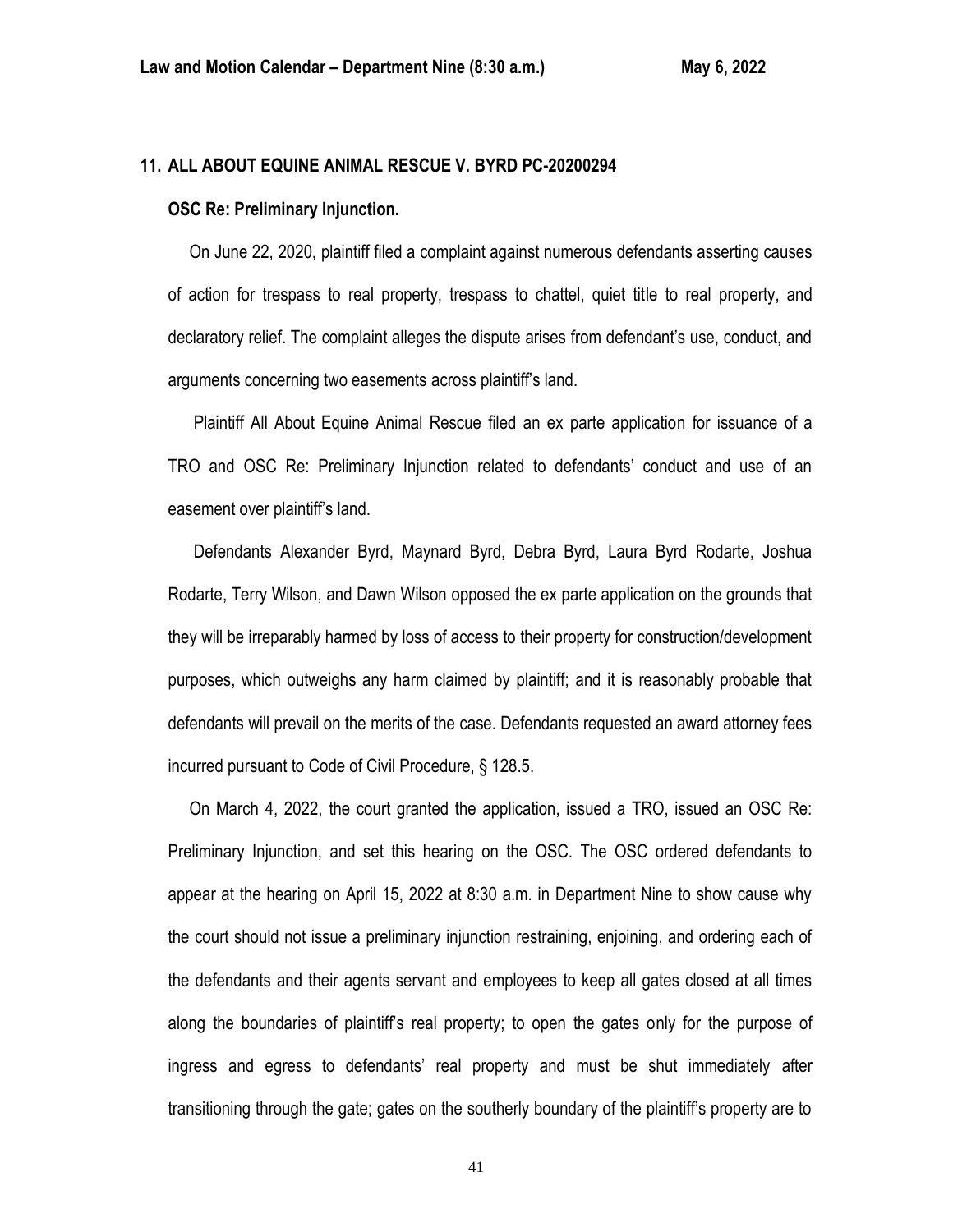be kept locked at all times; they are to restore all damaged fencing and gates belonging to plaintiff with respect to plaintiff's property so that all the plaintiff's perimeter is secured and will safely contain livestock; to remove any fencing defendants have installed along a north-south line approximately 50 feet east of the westerly boundary of plaintiff's property, and not to trespass onto plaintiff's property outside the easement boundary or use any easement encumbering plaintiff's property for purposes other than for ingress and egress to defendants' respective real properties.

 The court also ordered that the normal briefing schedule was to be followed and defendants are to provide a declaration from the fire department should they obtain one.

 The proof of service of notice of service of the notice of entry of the order/OSC declares that on March 4, 2022, plaintiff's counsel served counsel for Defendants Alexander Byrd, Maynard Byrd, Debra Byrd, Laura Byrd Rodarte, Joshua Rodarte, Terry Wilson, and Dawn Wilson and counsels for other parties interested in this consolidated action by mail on March 4, 2022.

 The initial hearing date was set for April 15, 2022. The opposition/response to the OSC was due to be filed and served by April 4, 2022. At the time the initial tentative ruling was prepared on April 13, 2022, the defendants' time to file and serve the opposition/response to the OSC was expired and there was no opposition/response to the OSC by defendant in the court's file other than the defendants' objection/opposition to the application for the TRO and OSC and documents submitted in support, which were filed on March 4, 2022.

 At the initial hearing on April 15, 2022, plaintiff's counsel requested a long cause hearing which defense counsel opposed. The court asked if there was any oral argument that would be presented other than what was in the brief. Plaintiff's counsel stated "yes" and apologized for the late filing of an opposition. The court continued the hearing to May 6, 2022, at 8:30 a.m. for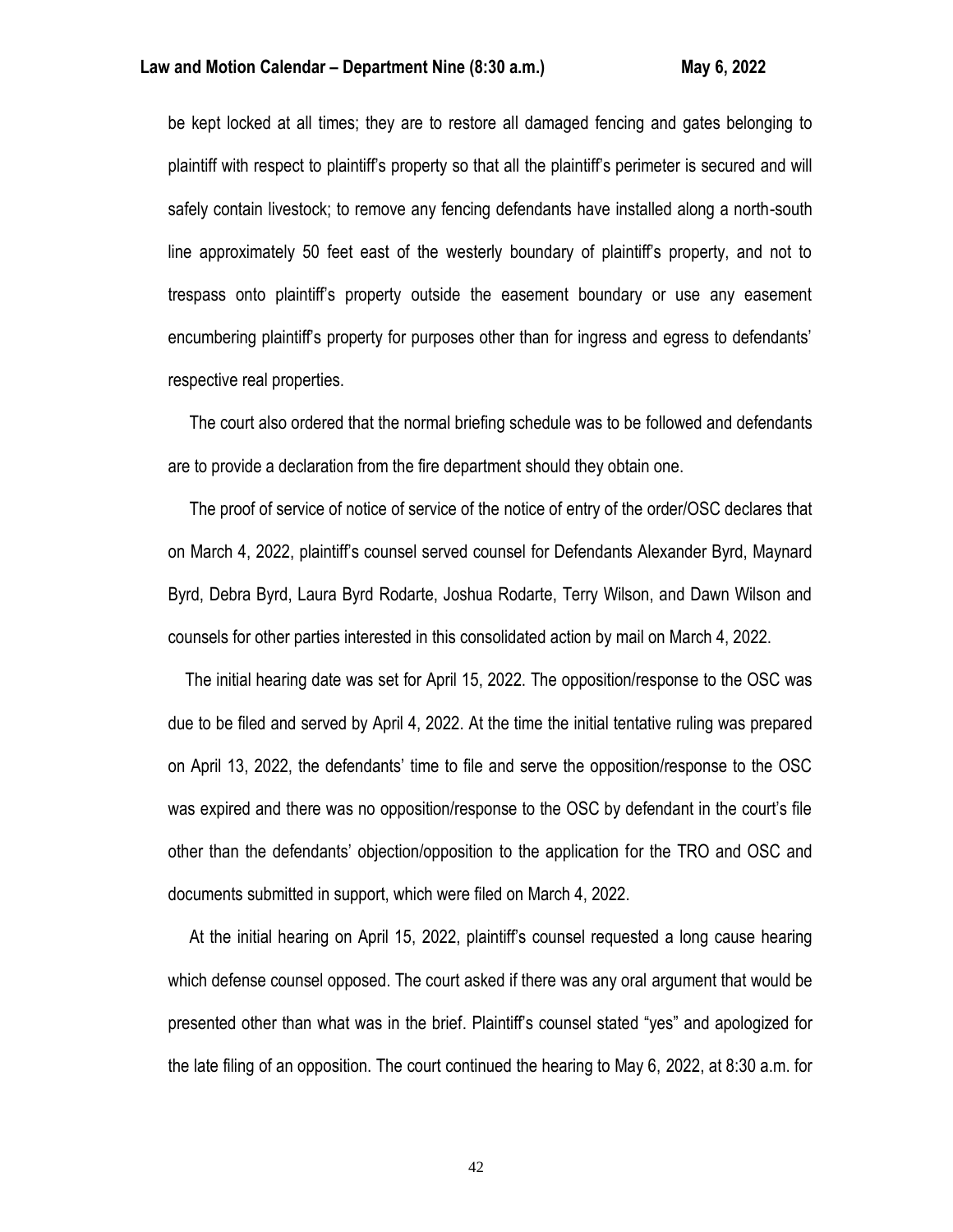the purposes of the preparation of a tentative ruling and further set the actual hearing on the OSC for long case oral argument in Department Nine at 2:30 p.m. on May 6, 2022.

 Plaintiff seeks issuance of the preliminary injunction asserting the following grounds: the subject easements are non-exclusive and the defendants have engaged in aggressive conduct to essentially assert they have the right to exclude plaintiff from its property and impose whatever burden they want on the plaintiff's property as they have easements over the property; and the declarations and exhibits submitted in support of the application establish that plaintiff has a likelihood of succeeding in this litigation on the merits, it will be irreparably harmed if the injunction is not issued, and that the balance of the relative harms of plaintiff and defendants tips in favor of issuing the preliminary injunction.

Plaintiff also requests that the court set the bond amount as \$2,500.

 Defendants oppose issuance of the preliminary injunction on the following grounds: there is no emergency that requires issuance of a preliminary injunction; plaintiff is merely attempting to avoid the application of the County codes related to gate permits; defendants have two easements over plaintiffs property and they should not be limited in their use of those easements; once construction of an easement road connected to the Rattlesnake Bar Road and installation of utilities are completed, plaintiff can move its fences to reasonable setback from the road where it is possible; Georgetown Divide Recreation District has improperly blocked the Highway 49 easement and refused to approve a map of the easement showing the location of the easement despite having been provided with two alternative locations, thereby leaving only the Rattlesnake Bar easement to access their properties; defendant will suffer irreparable harm from the preliminary injunction as it will prevent them from developing their land without using the Rattlesnake Bar easement, whereas the only harm to plaintiff is that it will lose access to some of its land and there is a possibility that some of its horses will be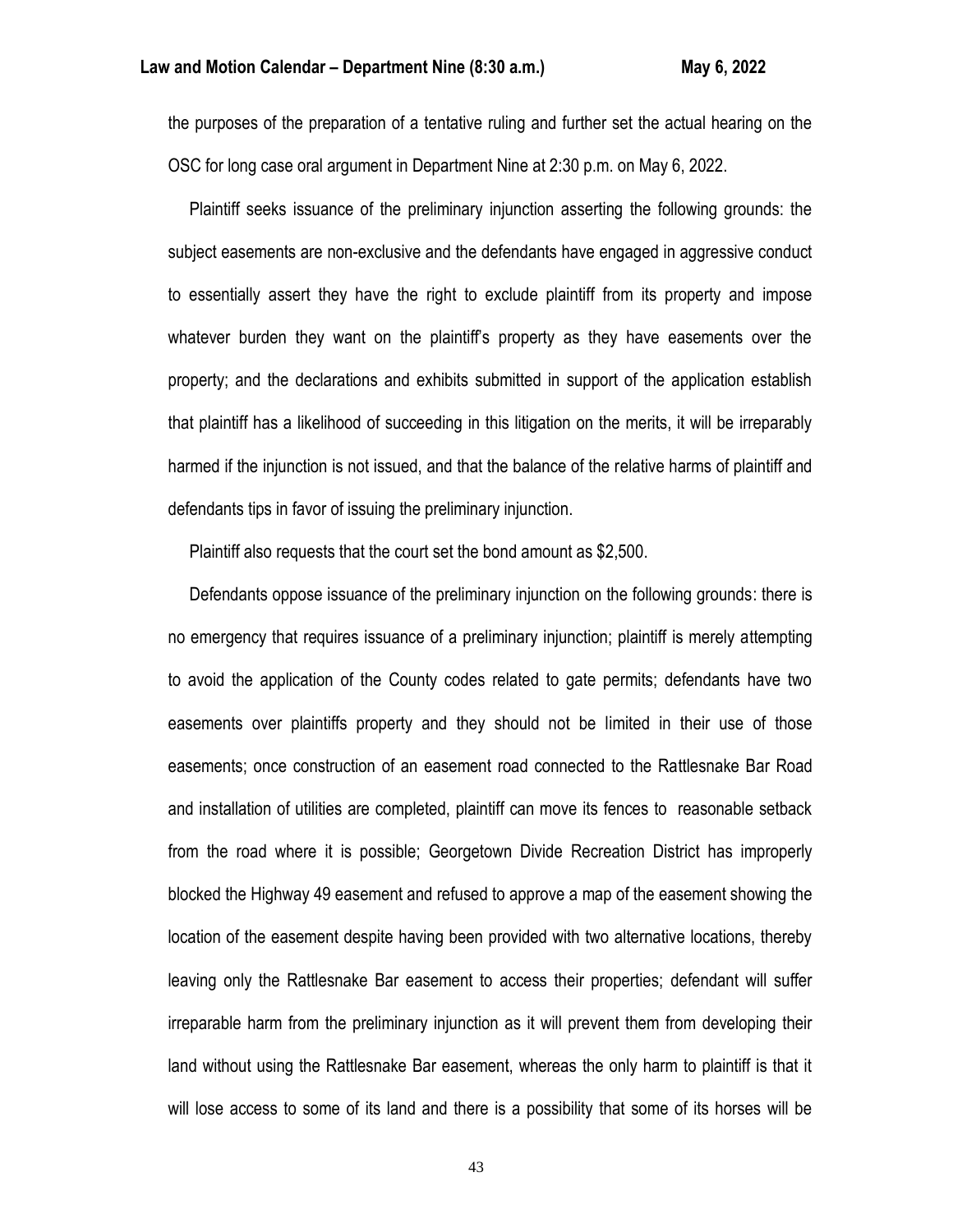harmed; plaintiff presents no facts to establish that the harm to it would amount to immediate or irreparable harm; the issue of no grading permit and no encroachment permit is not proper to consider during a proceeding for preliminary injunction as it does not necessitate an emergency and an encroachment permit has been obtained; defendants were justified in removing plaintiff's fencing in order to develop the easement as it was in the middle of the easement and relocation of the fence 47 feet from the westerly border of plaintiff's land was required due to the topography of the land and the trees and boulders located in the easement; defendants need two lanes of traffic, ditches on either side of the road, offset water, electric lines, and must wind the easement road through large heritage oaks and boulders; plaintiff is not prevented from using the easement land; plaintiff has not fulfilled the conditions for issuance of the gate permit; the agricultural exception to the County gate permit ordinance does not apply to the properties as they were not meant to be used for agricultural purposes; plaintiff has unclean hands as plaintiff misled the court that the gate was allowed as the agricultural exclusion applied where an Administrative Hearing Officer found the gate permit was required and plaintiffs did not appeal from that decision; and this application is frivolous and maintained in bad faith such that defendants should be awarded attorney fees pursuant to the provisions of Code of Civil Procedure, § 128.5

 Defendants did not address the issue of the amount of the bond should the requested preliminary injunction be issued.

 On April 8, 2022, plaintiff filed a reply to the opposition that plaintiff states was untimely served at 9:00 p.m. on April 6, 2022. Plaintiff replied: the late served opposition prejudiced plaintiff by its being served so close to the hearing date thereby leaving plaintiff very limited time to respond; defendant's late opposition should be stricken or the court should refuse to consider them pursuant to rules of Court, Rule 3.1300(d) and Kapitanski v. Von's Grocery Co.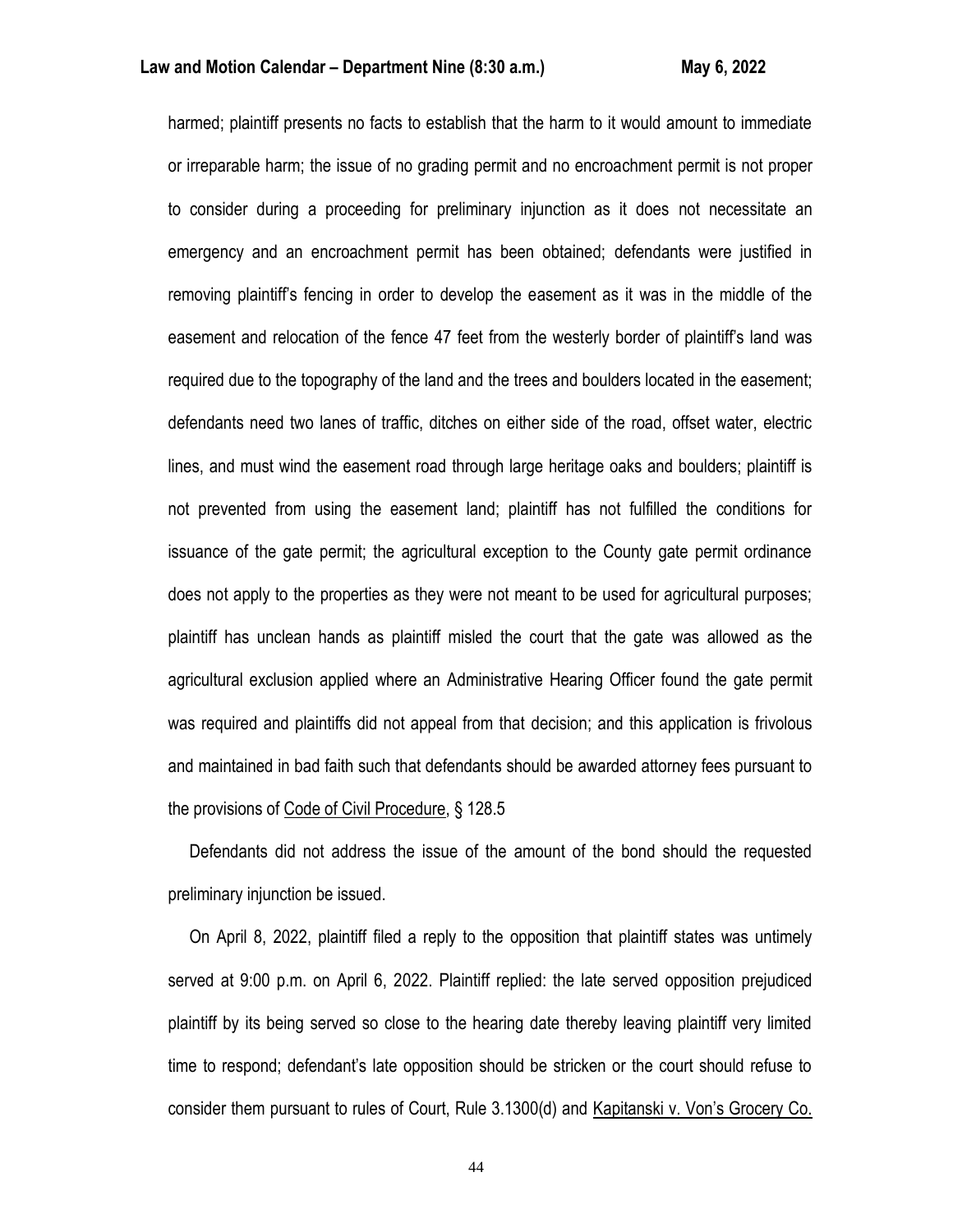(1983) 146 Cal.App.3d 29, 32-33; defendants misstate the facts and relief sought as plaintiff does not dispute the existence of the easements and only wants the defendants to keep the gates shut when they enter the easements from the south and when they enter their respective properties in the north; defendants grossly exaggerate the development potential of their properties and potential development should not change the court's analysis, since should the circumstances change in the future the matter may be revisited; defendant's assertion in the opposition that the Highway 49 easement is a public road is false as the road is and always has been a private road and has not been offered for dedication to or accepted by El Dorado County; the Georgetown Divide Recreation District activities are irrelevant; as private parties, defendants have no standing to assert in a civil court that there is a purported violation of a municipal code as held in Mendez v. Rancho Valencia Resort Partners, LLC (2016) 3 Cal.App.5<sup>th</sup> 248, 264-269; and Hill v. San Jose Family Housing Partners, LLC (2011) 198 Cal.App. $4<sup>th</sup>$  764, 775-776; the plaintiff has obtained a permit for gates at each end of the Highway 49 easement, has contacted the El Dorado Fire District, and is working to ensure compliance with its safety requirements; plaintiff can not be excluded from the easements on its property; defendants have ignored the court's TRO; and defendants' claim of unclean hands and request for sanctions is frivolous.

# Consideration of Late Opposition

 "No paper shall be rejected for filing on the ground that it was untimely submitted for filing. If the court, in its discretion, refuses to consider a late filed paper, the minutes or order shall so indicate." (Rules of Court, Rule 3.1300(d).)

 The opposition was filed late. Despite the claim of prejudice by plaintiff, the reply adequately addresses the issues raised in the late opposition. The court will consider the late opposition.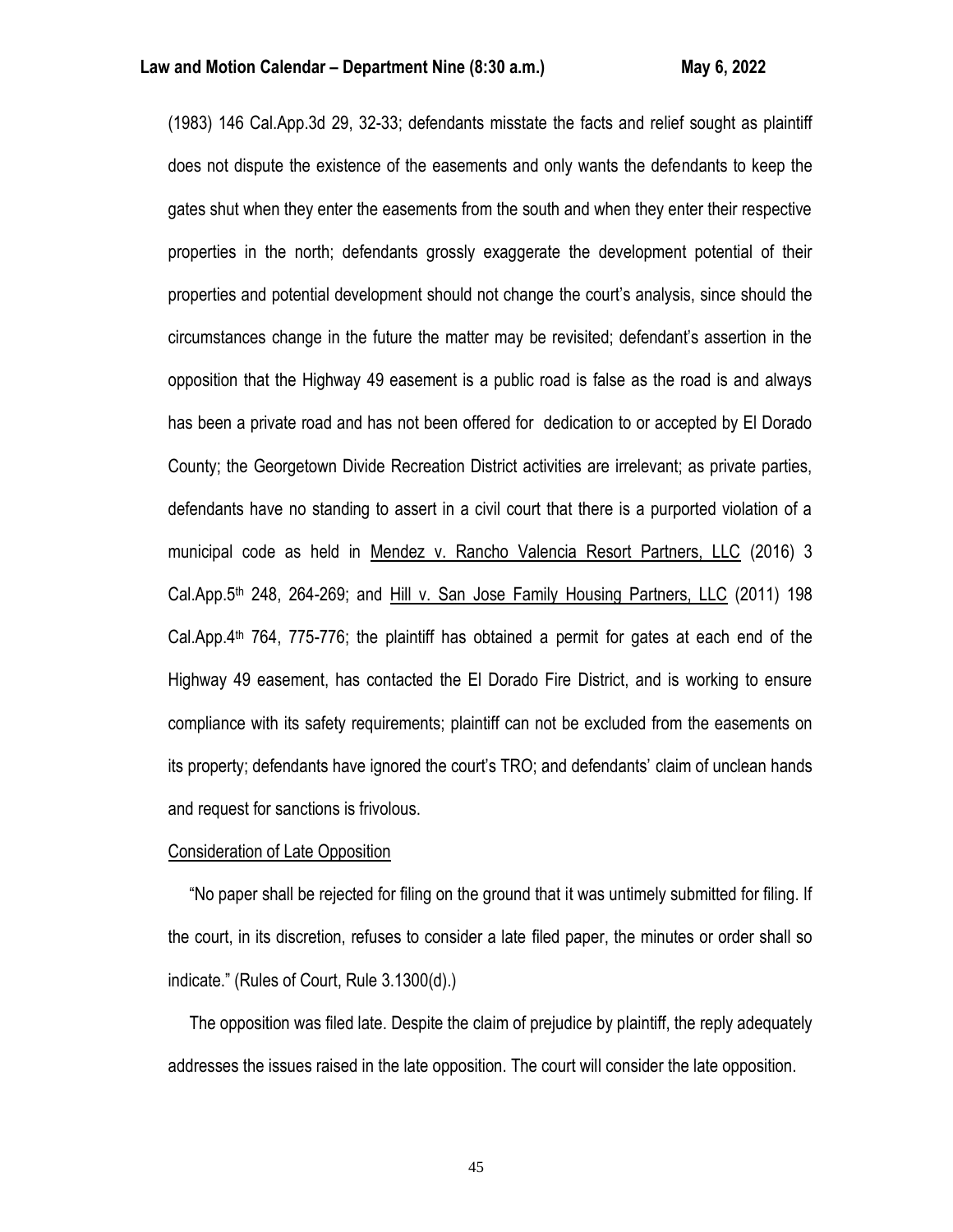# Plaintiff's Objections to Defendants' Evidence Submitted in Opposition

# Declaration of Alexander Byrd

 Objection numbers 1-3 to paragraph 3, the portion of paragraph 5 related to information and belief concerning citations issued for the Highway 49 gates and conversations with Code enforcement personnel, and paragraph 12 are sustained.

# Declaration of Terry Wilson

Objection number 4 to paragraph 5 of the declaration of Terry Wilson is sustained.

# Preliminary Injunction Principles

 A preliminary injunction shall not be granted without notice to the opposing parties. (Code of Civil Procedure, § 527(a).)

 "An injunction may be granted in the following cases: ¶ (1) When it appears by the complaint that the plaintiff is entitled to the relief demanded, and the relief, or any part thereof, consists in restraining the commission or continuance of the act complained of, either for a limited period or perpetually. ¶ (2) When it appears by the complaint or affidavits that the commission or continuance of some act during the litigation would produce waste, or great or irreparable injury, to a party to the action. ¶ (3) When it appears, during the litigation, that a party to the action is doing, or threatens, or is about to do, or is procuring or suffering to be done, some act in violation of the rights of another party to the action respecting the subject of the action, and tending to render the judgment ineffectual. ¶ (4) When pecuniary compensation would not afford adequate relief. ¶ (5) Where it would be extremely difficult to ascertain the amount of compensation which would afford adequate relief. ¶ (6) Where the restraint is necessary to prevent a multiplicity of judicial proceedings. ¶ (7) Where the obligation arises from a trust." (Emphasis added.) (Code of Civil Procedure, § 526(a).)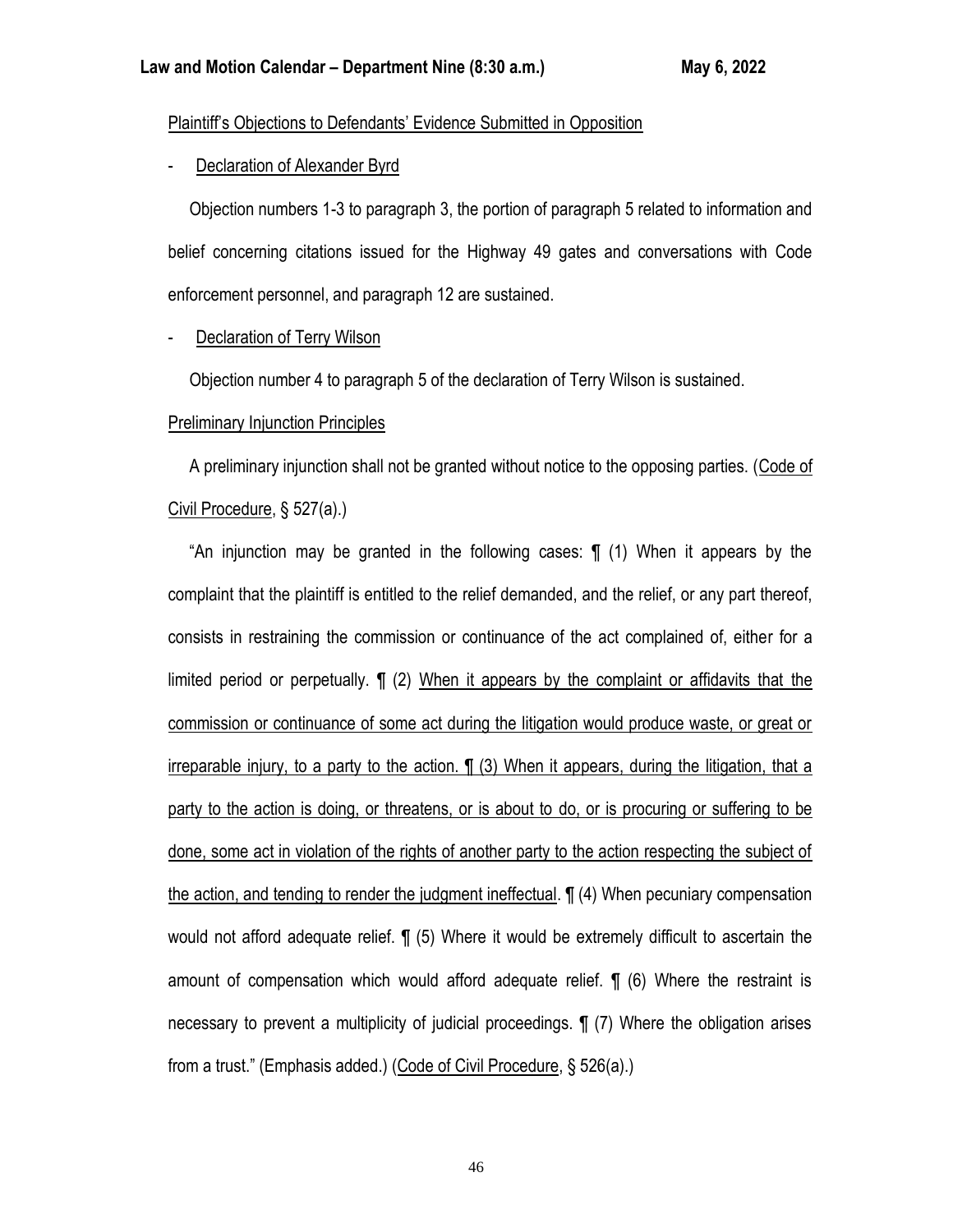The general purpose of such an injunction is to preserve the status quo until there is a final determination of the matter on the merits. The term "status quo" has been defined to include the last actual peaceable, uncontested status which preceded the pending controversy. (Voorhies v. Greene (1983) 139 Cal.App.3d 989, 995.)

 A preliminary injunction may be granted upon a verified complaint or upon affidavits which show that sufficient grounds exist for the issuance of such an injunction. (Code of Civil Procedure, § 527(a).) In deciding whether to issue a preliminary injunction, two factors must be weighed: the likelihood of the moving party ultimately prevailing on the merits and the relative interim harm to the parties from the issuance of a preliminary injunction. (Butt v. State of California (1992) 4 Cal.4<sup>th</sup> 668, 677-678.) "The latter factor involves consideration of such things as the inadequacy of other remedies, the degree of irreparable harm, and the necessity of preserving the status quo. The determination whether to grant a preliminary injunction generally rests in the sound discretion of the trial court. (Citation omitted.)" (Abrams v. St. John's Hospital & Health Center (1994) 25 Cal.App.4th 628, 636.)

 "It is said: "To issue an injunction is the exercise of a delicate power, requiring great caution and sound discretion, and rarely, if ever, should (it) be exercised in a doubtful case. . . ." (*Willis v. Lauridson*, 161 Cal. 106, 117, 118 P. 530, 535; *West v. Lind*, 186 Cal.App.2d 563, 569, 9 Cal.Rptr. 288; *Mallon v. City of Long Beach*, 164 Cal.App.2d 178, 190, 330 P.2d 423.)" (Ancora-Citronelle Corp. v. Green (1974) 41 Cal.App.3d 146, 148.)

 "The plaintiff bears the burden of presenting facts establishing the requisite reasonable probability: "[T]he drastic remedy of an injunction pendente lite may not be permitted except upon a sufficient factual showing, by someone having knowledge thereof, made under oath or by declaration under penalty of perjury." (*Ancora–Citronelle Corp. v. Green, supra,* 41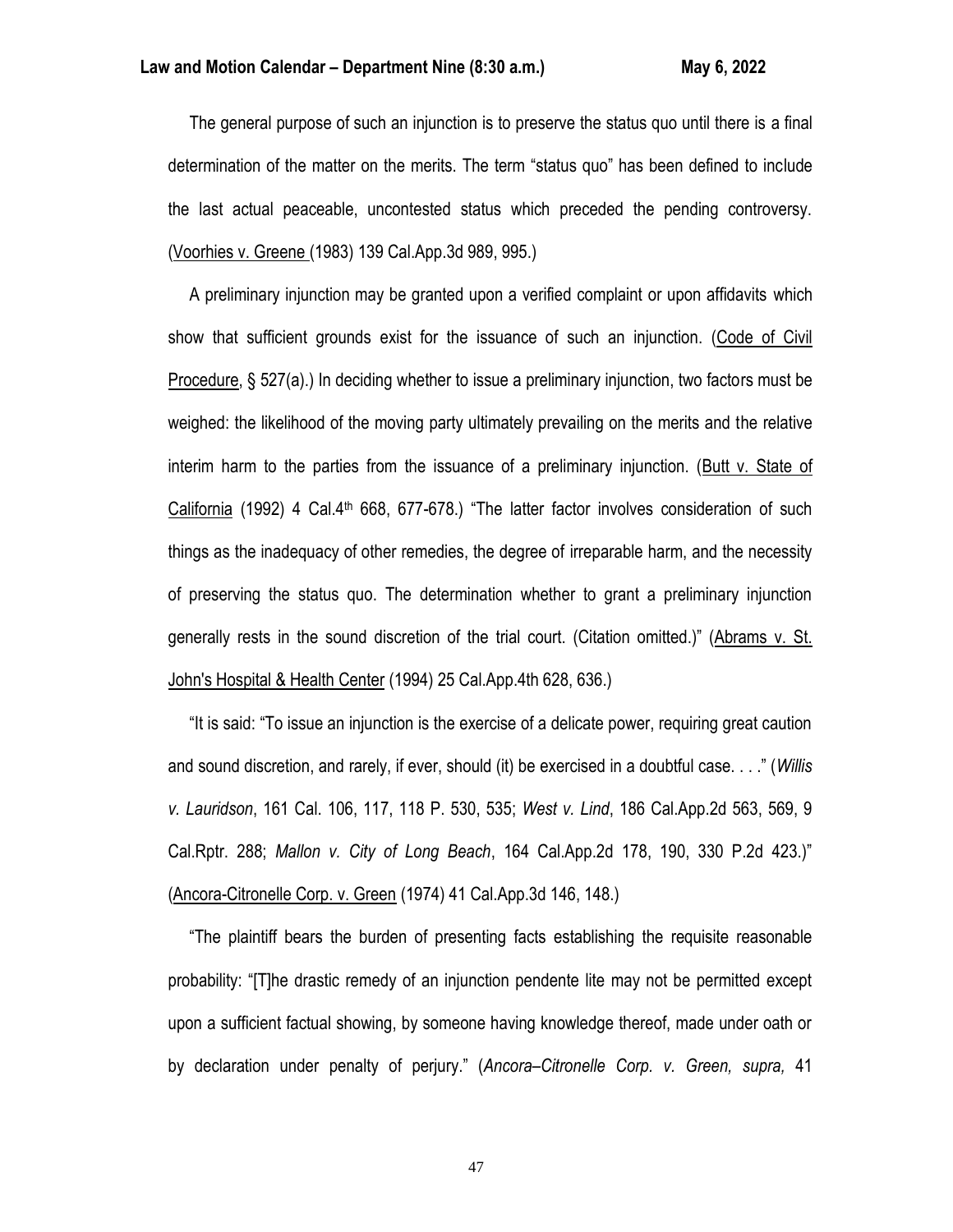Cal.App.3d at p. 150, 115 Cal.Rptr. 879.)" (Fleishman v. Superior Court (2002) 102 Cal.App.4th 350, 356.)

 "The trial court considers two interrelated factors when deciding whether to issue preliminary injunctions: the interim harm the applicant is likely to sustain if the injunction is denied as compared to the harm to the defendant if it issues, and the likelihood the applicant will prevail on the merits at trial. (*Cohen v. Board of Supervisors* (1985) 40 Cal.3d 277, 286, 219 Cal.Rptr. 467, 707 P.2d 840; *IT Corp. v. County of Imperial, supra,* 35 Cal.3d at pp. 69–70, 196 Cal.Rptr. 715, 672 P.2d 121.) However, before the trial court can exercise its discretion the applicant must make a prima facie showing of entitlement to injunctive relief. The applicant must demonstrate a real threat of immediate and irreparable injury (6 Witkin, Cal.Procedure (3d ed. 1985) Provisional Remedies, § 254; *E.H. Renzel Co. v. Warehousemen's Union* (1940) 16 Cal.2d 369, 373, 106 P.2d 1) due to the inadequacy of legal remedies. (6 Witkin, *op. cit. supra,* § 253.)" (Triple A Machine Shop, Inc. v. State of California (1989) 213 Cal.App.3d 131, 138.)

 ""To obtain a preliminary injunction, a plaintiff ordinarily is required to present evidence of the irreparable injury or interim harm that it will suffer if an injunction is not issued pending an adjudication of the merits." (*White v. Davis, supra,* 30 Cal.4th at p. 554, 133 Cal.Rptr.2d 648, 68 P.3d 74; see generally Code Civ. Proc. § 526, subd. (a)(2) [preliminary injunction may issue when it appears the plaintiff would suffer great or irreparable injury from the commission or continuance of some act during the litigation].) While the mere possibility of harm to the plaintiffs is insufficient to justify a preliminary injunction, the plaintiffs are "not required to wait until they have suffered *actual harm* before they apply for an injunction, but may seek injunctive relief against the *threatened infringement* of their rights." (*Maria P. v. Riles* (1987) 43 Cal.3d 1281, 1292, 240 Cal.Rptr. 872, 743 P.2d 932, italics added; accord, *City of Torrance v.*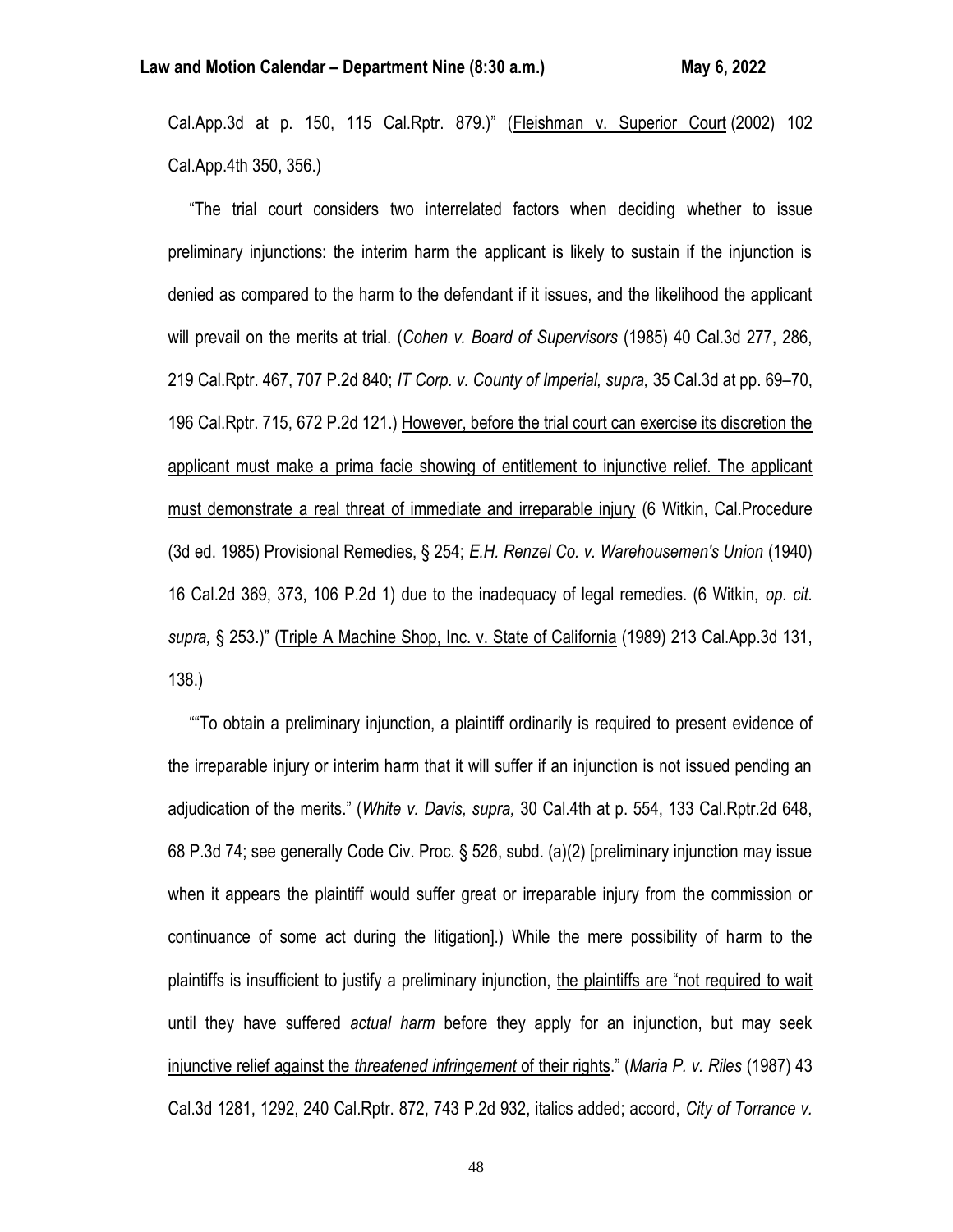*Transitional Living Centers for Los Angeles, Inc.* (1982) 30 Cal.3d 516, 526, 179 Cal.Rptr. 907, 638 P.2d 1304 [injunctive relief is available where the injury sought to be avoided is " 'actual or threatened' "]; *7978 Corporation v. Pitchess* (1974) 41 Cal.App.3d 42, 46, 115 Cal.Rptr. 746 [same].) ¶ If the threshold requirement of irreparable injury is established, then we must examine two interrelated factors to determine whether the trial court's decision to issue a preliminary injunction should be upheld: "(1) the likelihood that the moving party will ultimately prevail on the merits and (2) the relative interim harm to the parties from issuance or nonissuance of the injunction." (*Butt v. State of California* (1992) 4 Cal.4th 668, 677–678, 15 Cal.Rptr.2d 480, 842 P.2d 1240.) Appellate review is generally limited to whether the trial court's decision constituted an abuse of discretion. (*Ibid.*). (*O'Connell v. Superior Court* (2006) 141 Cal.App.4th 1452, 1463, 47 Cal.Rptr.3d 147.) However, [t]o the extent that the trial court's assessment of likelihood of success on the merits depends on legal rather than factual questions, [such as when the meaning of a contract or a statute are at issue,] our review is de novo.' " (*City of Lake Forest v. Evergreen Holistic Collective* (2012) 203 Cal.App.4th 1413, 1428, 138 Cal.Rptr.3d 332; *Garamendi v. Executive Life Ins. Co.* (1993) 17 Cal.App.4th 504, 512, 21 Cal.Rptr.2d 578.)" (Emphasis added.) (Costa Mesa City Employees' Assn. v. City of Costa Mesa (2012) 209 Cal.App.4th 298, 305–306.)

 An irreparable injury is established where the evidence submitted shows actual or threatened injury to property or personal rights which cannot be compensated by an ordinary damage award. (See Brownfield v. Daniel Freeman Marina Hospital (1989) 208 Cal.App.3d 405, 410.)

 A trial court's decision on a motion for preliminary injunction is not a adjudication of the ultimate rights in controversy (Association for Los Angeles Deputy Sheriffs v. County of Los Angeles (2008) 166 Cal.App.4th 1625, 1634.); the order is not a determination of the merits of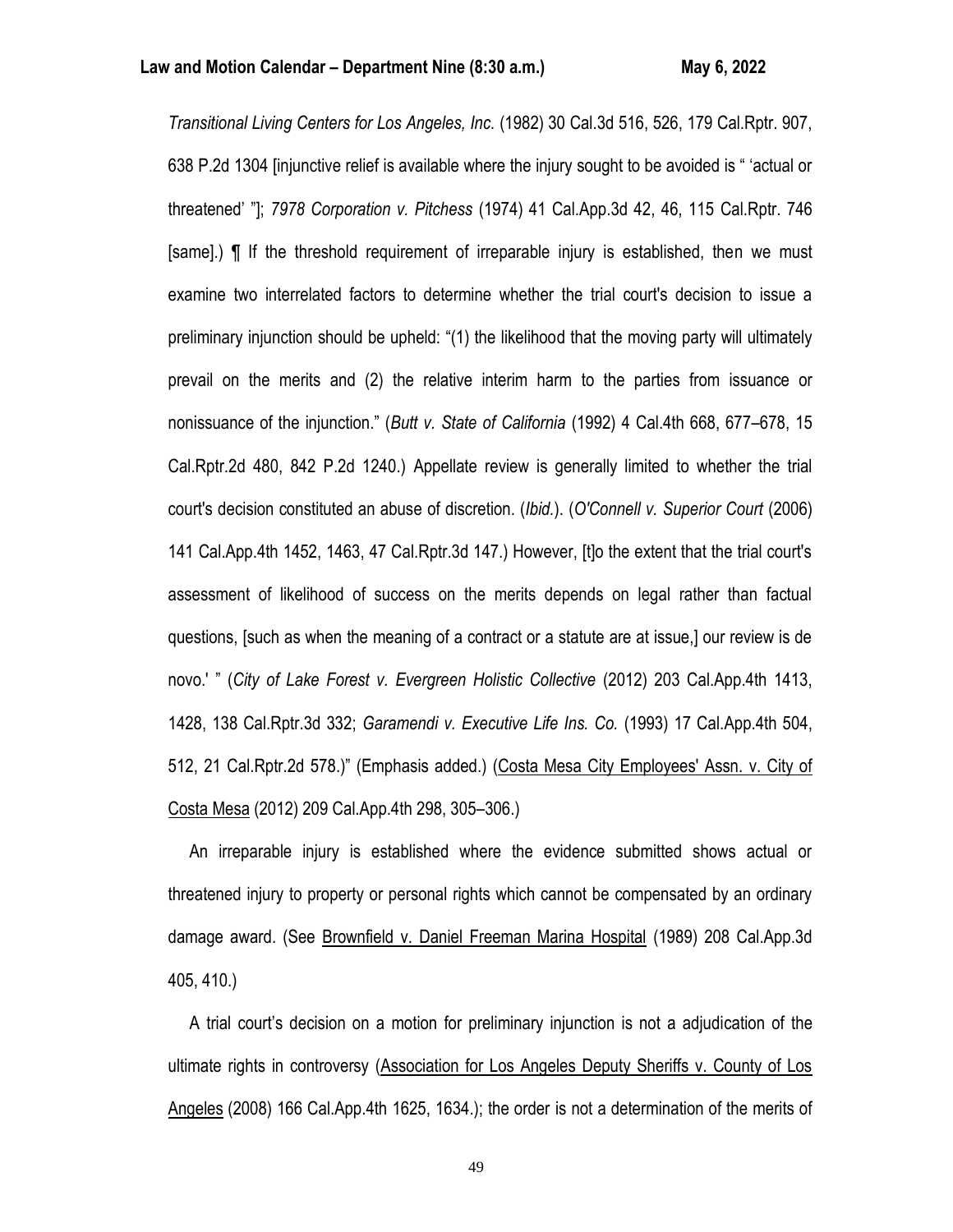the case; and the order may not be given issue-preclusive effect with respect to the merits of the action (Upland Police Officers Ass'n v. City of Upland (2003) 111 Cal.App.4th 1294, 1300.).

 With the above-cite principles in mind, the court will rule on the application for preliminary injunction.

# Easement Principles

 "Easements are a type of servitude; the "extent of a servitude is determined by the terms of the grant, or the nature of the enjoyment by which it was acquired." (Civ. Code, § 806.) For express easements like those contained in the deed reservations, " 'only those interests expressed in the grant and those necessarily incident thereto pass from the owner of the fee.' " (*Camp Meeker Water System, Inc. v. Public Utilities Com.* (1990) 51 Cal.3d 845, 867, 274 Cal.Rptr. 678, 799 P.2d 758 (*Camp Meeker*), superseded by statute on another ground, as stated in *Pacific Bell v. Public Utilities Com.* (2000) 79 Cal.App.4th 269, 281, 93 Cal.Rptr.2d 910.)" (Pear v. City and County of San Francisco (2021) 67 Cal.App.5th 61, 71.)

 "The owner of the dominant tenement must use his or her easements and rights in such a way as to impose as slight a burden as possible on the servient tenement. (*Locklin v. City of Lafayette* (1994) 7 Cal.4th 327, 356, fn. 17, 27 Cal.Rptr.2d 613, 867 P.2d 724.) Every incident of ownership not inconsistent with the easement and the enjoyment of the same is reserved to the owner of the servient estate. (*Golden West Baseball Co. v. City of Anaheim* (1994) 25 Cal.App.4th 11, 35, 31 Cal.Rptr.2d 378; *City of Los Angeles v. Ingersoll–Rand Co.* (1976) 57 Cal.App.3d 889, 893–894, 129 Cal.Rptr. 485.)" (Emphasis added.) (Scruby v. Vintage Grapevine, Inc. (1995) 37 Cal.App.4th 697, 702.) "The conveyance of an easement limited to roadway use grants a right of ingress and egress and a right of unobstructed passage to the holder of the easement. A roadway easement does not include the right to use the easement for any other purpose. (See *Marlin v. Robinson* (1932) 123 Cal.App. 373, 377, 11 P.2d 70.)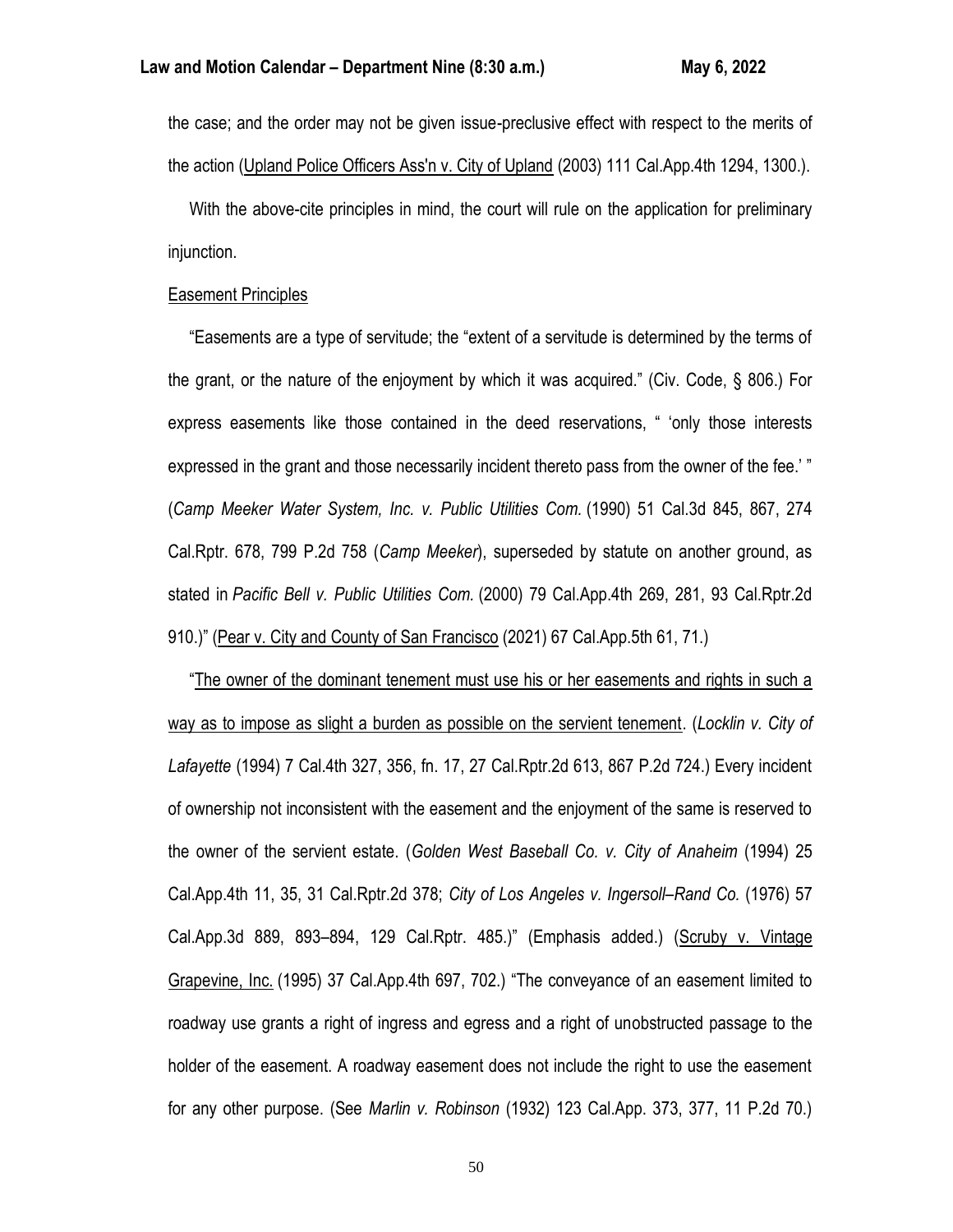When the easement is "nonexclusive" the common users "have to accommodate each other." (*Applegate v. Ota* (1983) 146 Cal.App.3d 702, 712, 194 Cal.Rptr. 331.) An obstruction which unreasonably interferes with the use of a roadway easement can be ordered removed "for the protection and preservation" of the easement. (*Id.* at pp. 712–713, 194 Cal.Rptr. 331.)" (Emphasis added.) (Scruby v. Vintage Grapevine, Inc. (1995) 37 Cal.App.4th 697, 703.)

 "Plaintiff's easement merely gives her the right to use the area for ingress and egress. Defendant is not required to make any changes from the natural condition of the ground, or any grading thereof necessary to permit its reasonable use. Those matters will have to be done, if necessary, by plaintiff, and, as the easement is nonexclusive, in such manner as not to obstruct or prevent the reasonable use thereof by defendant. Defendant has the right to use the land defined by the court for any use not inconsistent with plaintiff's easement. *Parks v. Gates*, 186 Cal. 151, 199 P. 40." (Emphasis added.) (Greiner v. Kirkpatrick (1952) 109 Cal.App.2d 798, 803.)

 Plaintiff's Executive Director declares: she oversaw the purchase of the property; the two subject easements' terms are very basic as they do not prohibit gates or require unrestricted access and merely provide for nonexclusive road and utilities easements; plaintiff negotiated the purchase of the land for the purpose of securing immediate pasture for the animals plaintiff cares for and ultimately to provide a home for its operations; it was obvious to all that plaintiff intended to graze livestock on its property; historically all the parcels at issue in this litigation were used for grazing cattle as one unit and a perimeter for larger holding was fenced; neighboring properties are also used for grazing livestock, which is customary in the rural setting; as the land was historically used for grazing when the property was purchased in 2018, there was existing fencing along the plaintiff's property's west, east, and south property lines and a locked gate at the southern end of the Highway 49 easement; all the existing fencing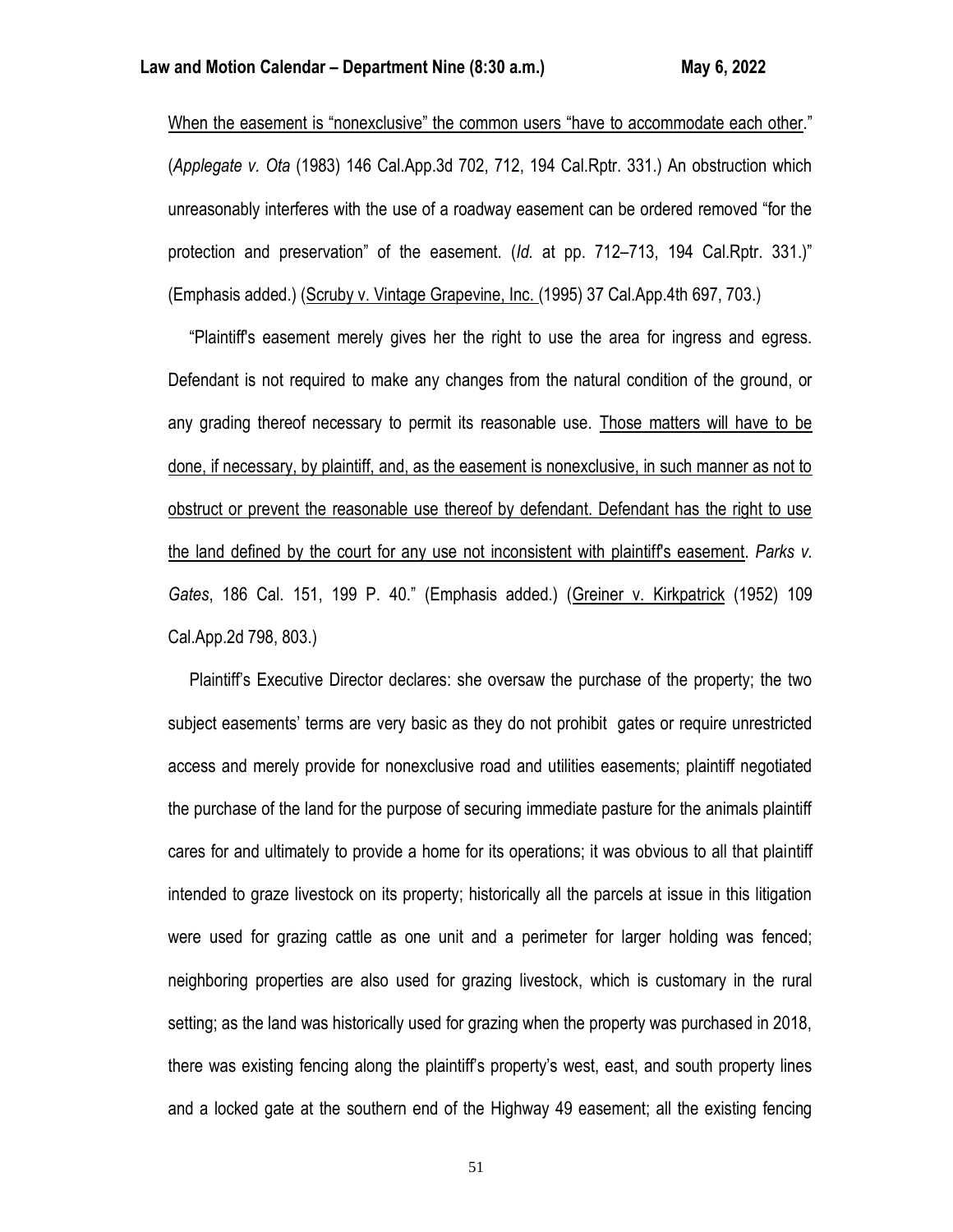and Highway 49 easement gate had existed for decades; in 2019 plaintiff began to construct fencing along the perimeter of its property where fencing did not already exist; pasture gates were also installed at the northerly end of the Highway 49 easement and at both ends of the unimproved Rattlesnake Bar easement; the only active road used by defendants was the Highway 49 easement, which always had a locked gate at its southern end; the gate was meticulously kept closed and locked while she was seeking to purchase the property and has historically always been used to contain livestock and for security; only one more gate needed to be installed to contain livestock on plaintiff's land with respect to the Highway 49 easement; plaintiff's fencing goal was to contain and graze livestock and secure its property from trespassers; defendants Byrd and Wilson have constructed gates at the North end of the Highway 49 easement to secure their respective properties; the Byrds have indicated to the declarant that they too intend to graze livestock on their property; she is informed and believes that the Wilsons will do the same as Terry Wilson also appears to own horses and has constructed a barn on his property; neither the Byrd family nor the Wilson family live on their respective properties; the Saunders family only uses the subject roads on rare occasion as they have their own access to Highway 49 to the North; various defendants have responded to the plaintiff's fencing by destroying plaintiff's fencing and gate at the northern end of the Rattlesnake Bar easement, buried or otherwise rendered inoperable the gate at the northern end of the Highway 49 easement, and dismantled, stolen, and damaged the gate at the southern end of the Highway 49 easement multiple times; when repaired, defendants refuse to keep the southern gate closed and locked, which leaves plaintiff's property unsecured and vulnerable to trespassers from an adjoining public park; defendants contend that they are entitled to cross-fence both easements traversing plaintiff's land to exclude plaintiff's livestock from the nonexclusive easements on plaintiff's land; on or about May 26, 2021 Terry Wilson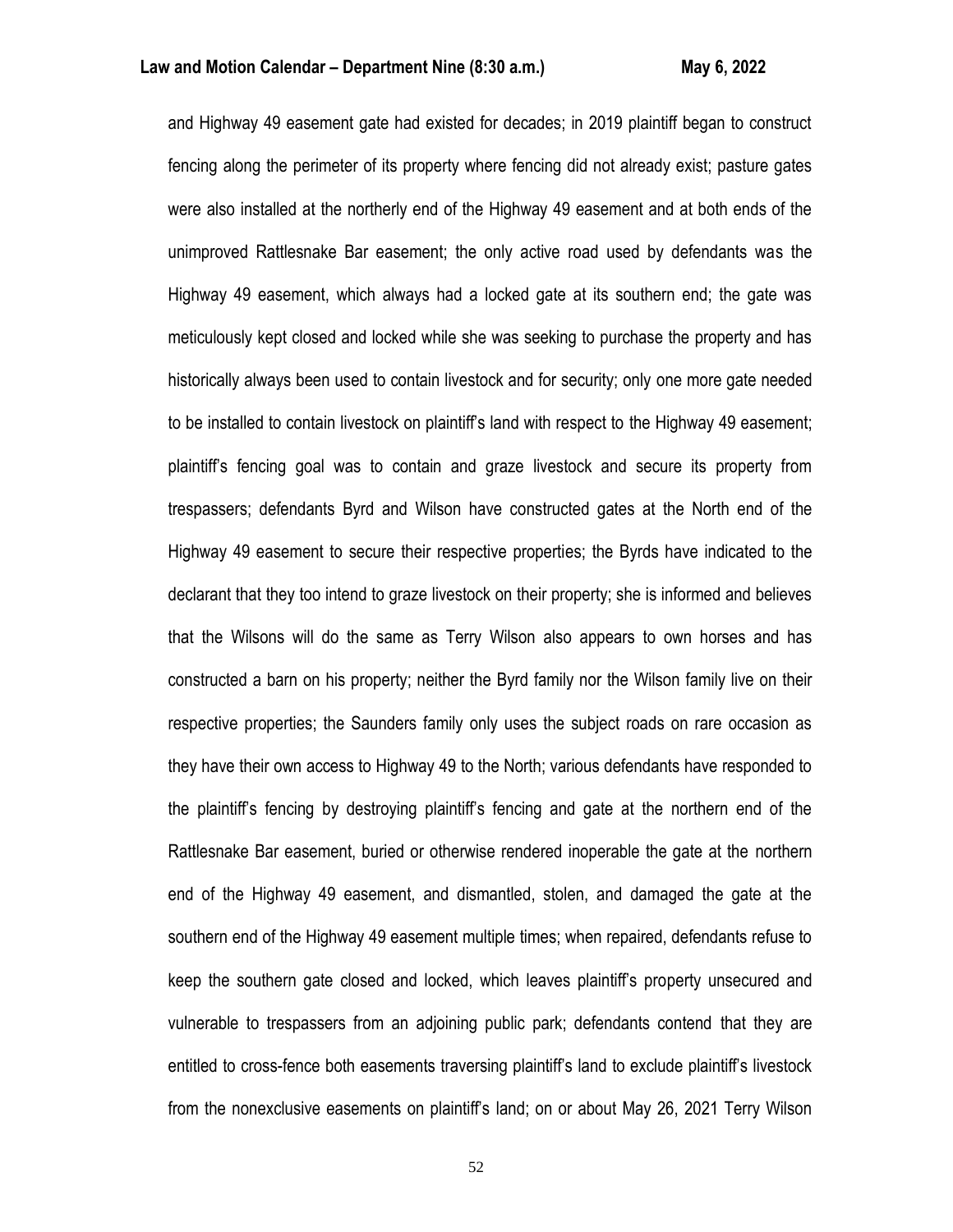admittedly stole the entire gate at the south end of the Highway 49 easement as established in Thomas Swett's declaration; when that gate was replaced, it was then damaged to the point it was inoperable; as part of the perimeter fencing project, plaintiff installed a double gate at the northern end of the Highway 49 easement, which was destroyed (Exhibit 8); thereafter defendants Byrd and Wilson constructed their own gates across the easement (Exhibit 4); as a result of the repeated destruction of fencing and gates, plaintiff has been forced to install temporary panels across its property in order to contain it livestock safely (Exhibit 9); since this dispute commenced plaintiff has had to replace the lock on the southern Highway 49 easement approximately 21 times at a cost of over \$400; there is video evidence of defendant Alexander Byrd taking multiple locks and she has observed locks having disappeared when defendant Terry Wilson has transitioned through the property; the gates have been left open by defendants; should a horse escape when the southern Highway 49 easement gate is open, the horse, a human, or both could be seriously injured or killed; Exhibit 11 is a true and correct copy of a photo taken by motion sensing camera showing that the same gate was open at approximately midnight; many instances of harassment and misconduct by defendants have been captured by motion sensing cameras, observed by the declarant, and observed by plaintiff's volunteers; on February 11, 2022 defendant Terry Wilson cut the locks on the northwest and southwest corner gates of plaintiff's property with the northwest corner gate left open (Exhibit 13) that could have allowed all of plaintiff's cattle and horses to escape, amounting to 35 animals; the northwest and southwest corners of the property are at opposite ends of the Rattlesnake Bar easement, which is unimproved and not used by any defendants; all of the locks are combination locks that have always had the same combination, which was repeatedly shared with defendants; defendants are free to either use the lock provided by plaintiff, or they could place their own lock at a different portion of the gate chain so they could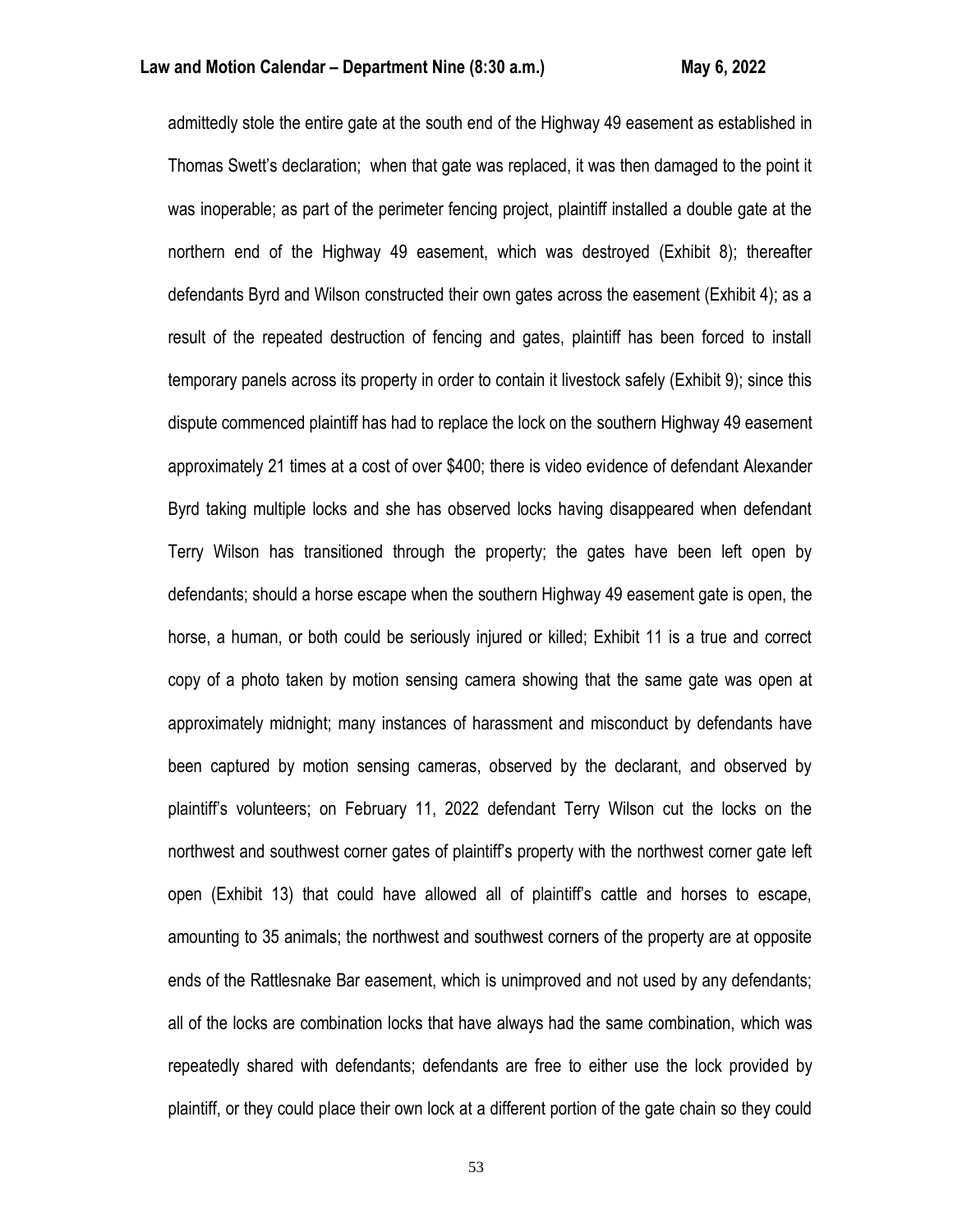independently manage their access; beginning February 25, 2022 defendants Terry Wilson and Alexander Byrd destroyed plaintiff's gates and fence at the Rattlesnake Bar easement, dismantled plaintiff's temporary panels, and otherwise created conditions by which plaintiff's livestock could escape the property (Exhibit 15); in connection with this activity, defendants disabled plaintiff's security cameras, trespassed outside the 50 foot easement corridor, began to construct a fence to exclude plaintiff and its livestock from the easement, thereby depriving plaintiff of use of its property; declarant has checked the public records of El Dorado County with respect to grading and encroachment permits related to defendants' properties and the Rattlesnake Bar Easement; there is no evidence that any defendant has obtained a grading permit for road construction or permit to encroach on Rattlesnake Bar road; without these permits, no road can be constructed, thereby making the destruction of plaintiff's property and construction of an exclusionary fence conduct that serves no legitimate purpose and can only be done for the purpose of harassment of plaintiff; defendants have also been parking on the easement area and trespassing outside the easement area onto plaintiff's property as depicted in Exhibit 16 photos of this activity; defendants have also been hiking and jogging in the easement area using it for recreational purposes and not just for ingress and egress as depicted in the Exhibit 17 photos of this behavior; Exhibit 18 is a recent aerial photo from Google Earth showing plaintiff's property and the location of the gates at issue and depicting the active Highway 49 easement and the unimproved condition of the Rattlesnake Bar easement; and plaintiff is a non-profit corporation relying on donations to fund its animal rescue work, the attorney fees already incurred in connection with this case have put a severe financial strain on the organization, and while plaintiff can afford to post a \$2,500 bond, a larger bond may deprive plaintiff of this provisional remedy. (Declaration of Wendy Digiorno in Support of Motion for Preliminary Injunction, paragraphs 6-25.)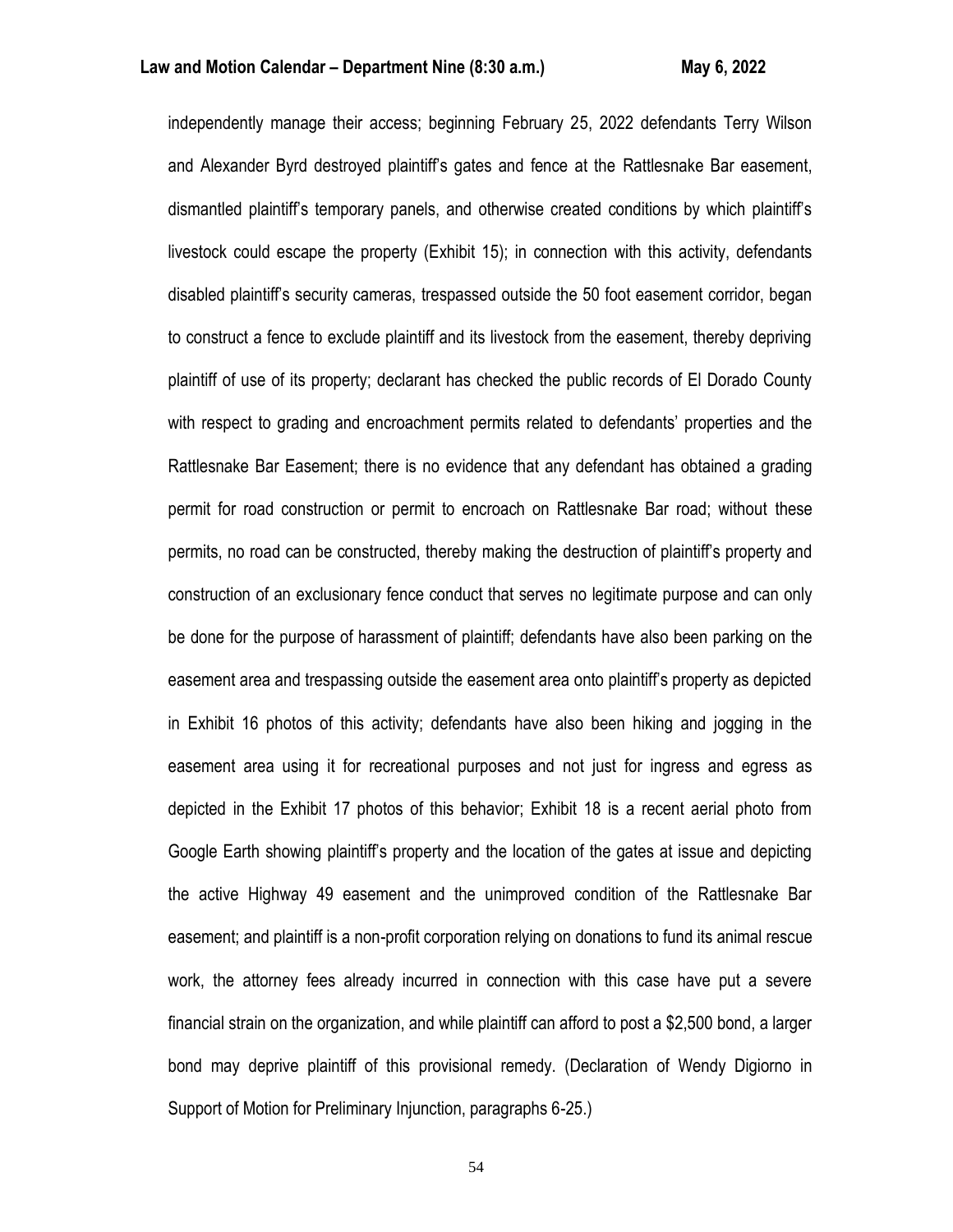The two easements are depicted in Exhibit 1 to the Declaration of Wendy Digiorno in Support of the Motion. The recorded grant deed conveying the property to plaintiff describes the Rattlesnake Bar easement as "a non-exclusive easement road and public utilities easement" consisting of the West 50 feet measured at right angles from the West line of Parcel 1. (Declaration of Wendy Digiorno in Support of Motion for Preliminary Injunction, Exhibit 2.) The Highway 49 easement is depicted on a parcel map and described as a 50-foot-wide road and public utilities easement. (Declaration of Wendy Digiorno in Support of Motion for Preliminary Injunction, Exhibit 3.)

 Plaintiff's Counsel declares: attached as Exhibits 1, 2, and 4 are true and correct emails from defendant Terry Wilson to him threatening to take the action that plaintiff is currently experiencing, expressing that he is willing to leave gates open or otherwise interfere with plaintiff's fencing even if doing so would lead to the escape of plaintiff's livestock and result in harm to plaintiff and the public, and an admission by him that he stole the plaintiff's gate at the south end of the Highway 49 easement. (Declaration of Thomas Swett in Support of Motion for Preliminary Injunction, paragraphs 3, 4 and 6 and Exhibits 1, 2, and 4.)

 The authenticated emails from Terry Wilson state: "I have the capacity and willingness to be a caring, kind, watchful and generous neighbor. This is what I hope I'll be able to embody. And I am not seeing that from your side …at all. ¶ When plan A isn't working I go to plan B which I am heavily leaning in to right now. I also have the capacity and willingness to be very aggressive, pull out all stops and go to war. I can do both REALLY well. ¶ I can do either, you choose which path to proceed on. Once I pick a plan I stay with it until the finish." (Declaration of Thomas Swett in Support of Motion for Preliminary Injunction, Exhibit 1.); "You have been notified. Your client needs to move their fence out of our easement or I'm moving it and will send her the bill. There are not [sic] cattle on that side of the road yet. So it won't cause the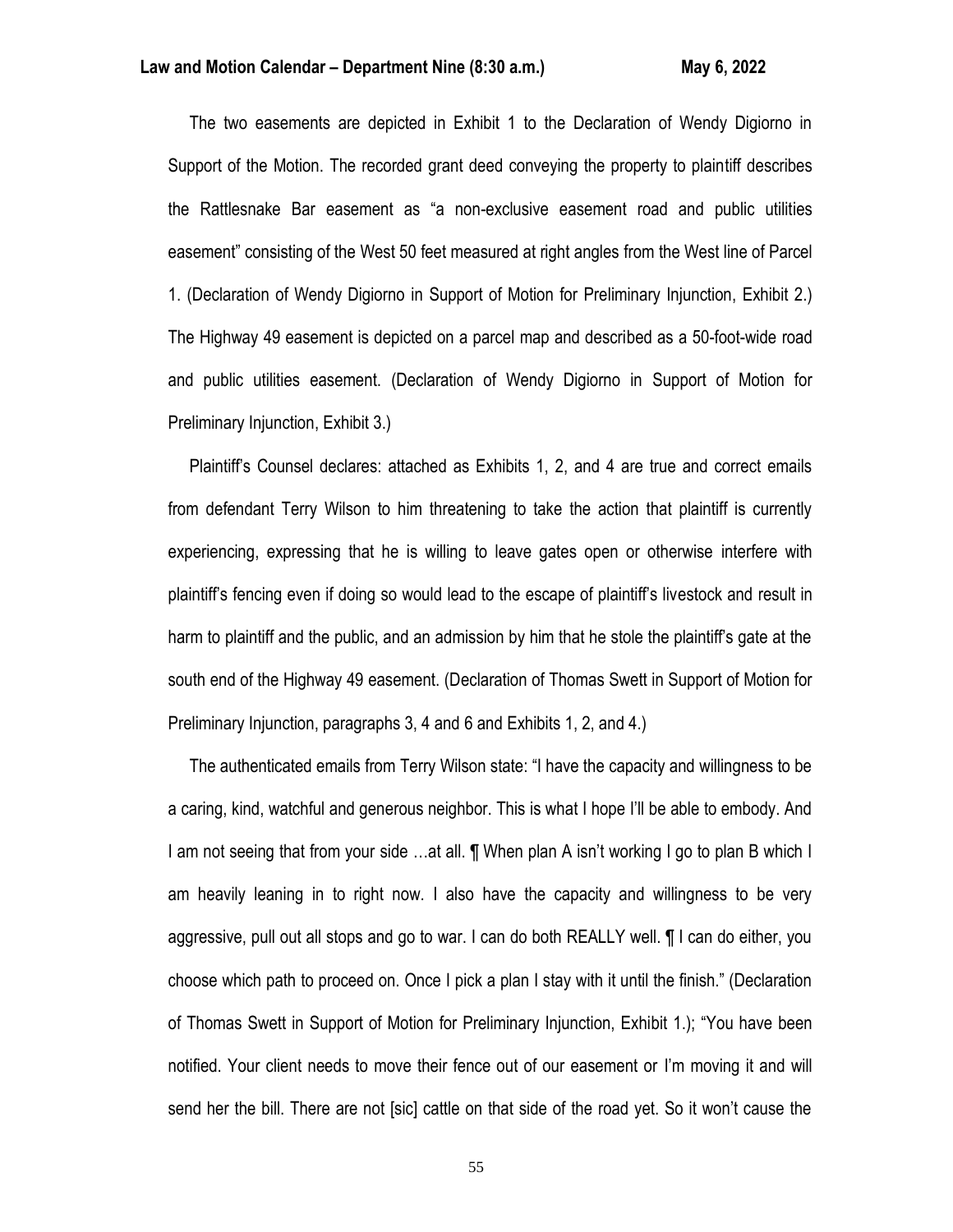danger you suggest. But if your client now moves cattle to that side of the road after you've been notified to remove it? What's that called? I know what I call it. ¶ Pretty silly to think your client can install a fence on our easement without a court order and I need a court order to remove it. Really? And silly is a nice word I'm choosing right now (Declaration of Thomas Swett in Support of Motion for Preliminary Injunction, Exhibit 2.); and "…Your client should have removed the gates to be in compliance with the code enforcement judgement yet she continues to keep the gate up and locks us out of our road. I removed it for her today." (Declaration of Thomas Swett in Support of Motion for Preliminary Injunction, Exhibit 4 – Email from defendant Terry Wilson dated May 26, 2021.)

 Defense Counsel authenticates plaintiff's application for gate permit that was approved with conditions on November 5, 2021. (Declaration of Taylor P. Call in Opposition to Motion for Preliminary Injunction, Exhibit B.)

 Defense counsel further authenticates a printout of the County record of an encroachment permit issued on March 9, 2022. (Declaration of Taylor P. Call in Opposition to Motion for Preliminary Injunction, Exhibit C.)

 Defendant Terry Wilson declares: on February 25, 2022 he and defendant Alexander Byrd started to develop the Rattlesnake Bar easement; upon information and belief, Wendy Digiorno called the Sheriff to stop their work; the Sheriff arrived and we showed him the easement deeds and the Sheriff said they were within their rights to continue their work; he and the other defendants removed the plaintiff's fencing that was inside the Rattlesnake Bar easement to approximately 47 feet from plaintiff's property line and their neighbor to the west; the fencing was reinstalled in a way to protect plaintiff's animals from escaping; the Rattlesnake Bar easement travels through many large boulders, sloping topography, and large heritage oaks which sometimes encroach into the easement by 25 feet defendants plan to create a road that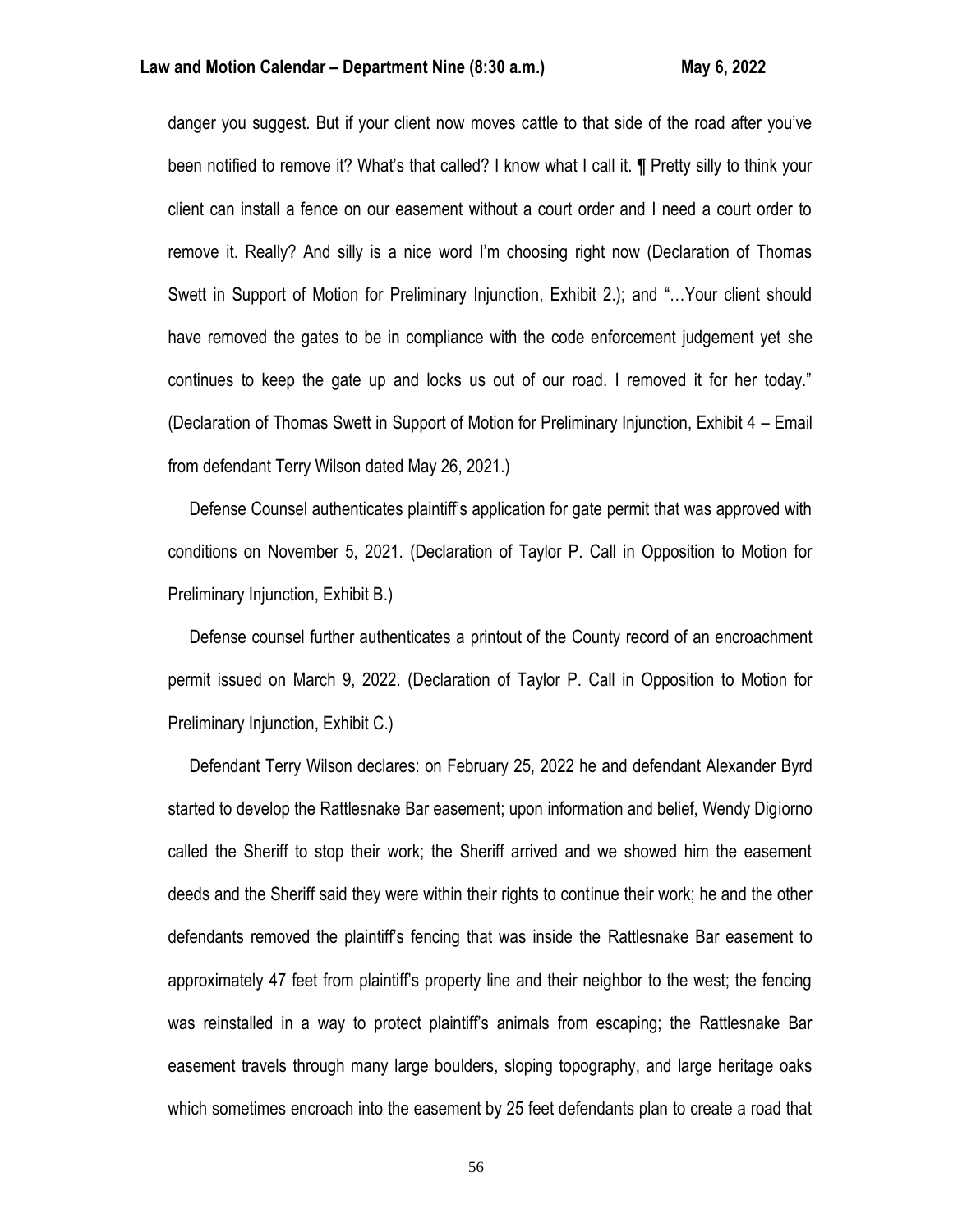winds through the easement and moving 47 feet from the property line is required for defendants to install the road, utilities, ditches, cutbacks, and a sidewalk; and this is the minimum amount of use of the easement that is necessary to develop it. (Declaration of Terry Wilson in Opposition to Motion for Preliminary Injunction, paragraphs 4-6.)

 Defendant Alexander Byrd declares: he and other family members purchased certain property planning to build a family compound; they intended to move their aging grandmother to the property, but were unable to do so due to the gates and undeveloped Rattlesnake Bar easement, because she could not read combination locks and her hands were not strong enough to operate the locks and if she resided on the Byrd property, she would be unable to receive emergency attention due to the gates; he told plaintiff it was maintaining gates in violation of County codes and set back requirements and informed plaintiff that they intended to develop the easement roads to the County's minimum design standards for private roads; he complained to code enforcement about the gates on the Highway 49 easement; visitors to their property have been locked in or out of their property because they did not remember the combination to the locks, the combinations were changed, or the lock was stuck; they enjoy having people on their property for semi-public gatherings and the gates have been a major impediment to opening their property to the community at large; on February 25, 2022 he and defendant Alexander Byrd started to develop the Rattlesnake Bar easement; upon information and belief, Wendy Digiorno called the Sheriff to stop their work; the Sheriff arrived and we showed him the easement deeds and the Sheriff said they were within their rights to continue their work; he and the other defendants removed the plaintiff's fencing that was inside the Rattlesnake Bar easement to approximately 47 feet from plaintiff's property line and their neighbor to the west; the fencing was reinstalled in a way to protect plaintiff's animals from escaping; the Rattlesnake Bar easement travels through many large boulders, sloping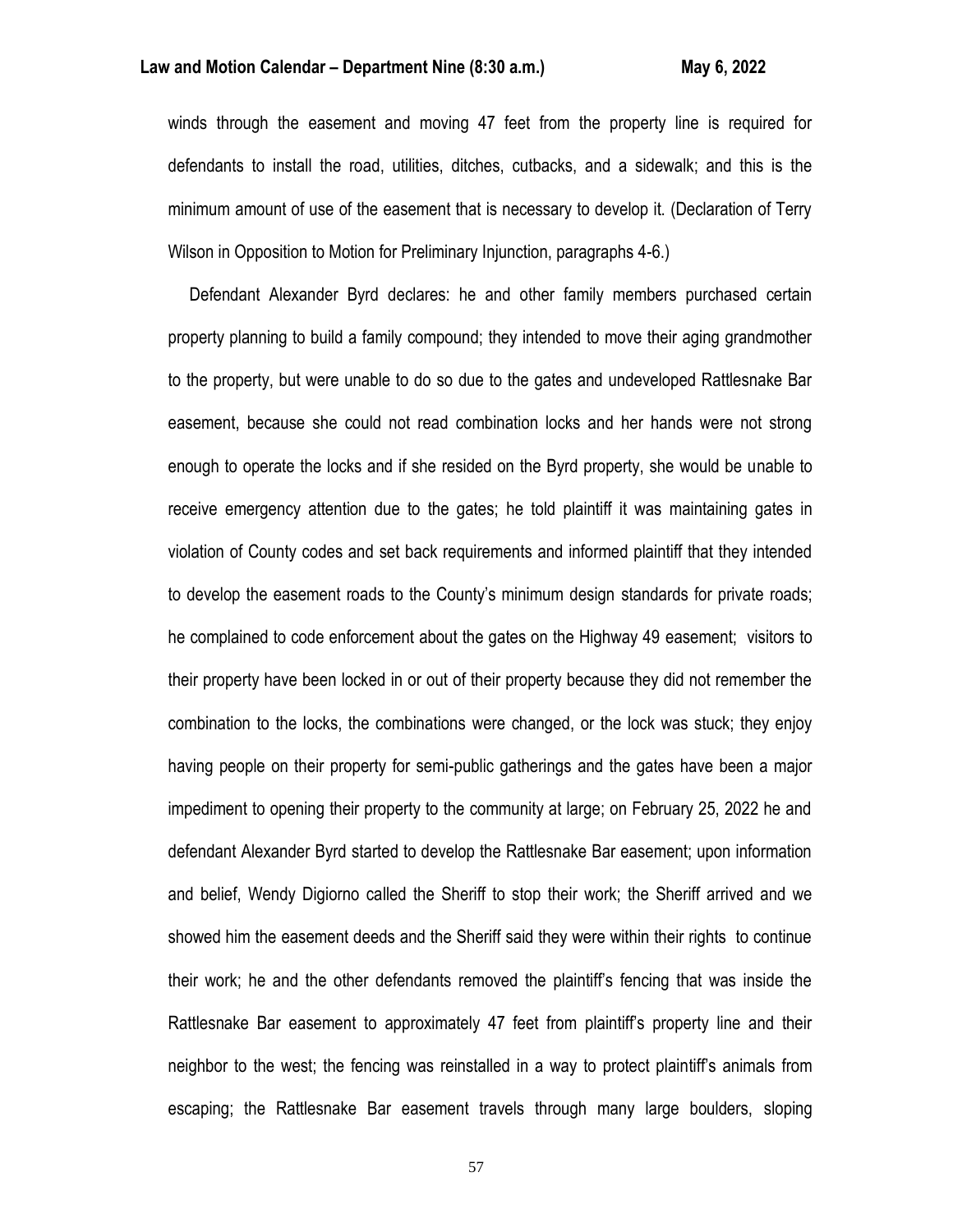topography, and large heritage oaks which sometimes encroach into the easement by 25 feet defendants plan to create a road that winds through the easement and moving 47 feet from the property line is required for defendants to install the road, utilities, ditches, cutbacks, and a sidewalk; this is the minimum amount of use of the easement that is necessary to develop it; he plans to build a small house on the Byrd property commencing construction in the spring of 2022; he needs uninhibited access route to his home where his developers and contractors will be able to access his property with large loads of material and heavy equipment to build a pad and his home; the Highway 49 easement is unavailable for this purpose due to the limitations imposed by the court; he is unable to build on the Byrd property and has spent thousands of dollars to rent a home when he could be living in a house on his property; and defendants installed a new gate adjacent to plaintiff's gate on the Highway 49 easement between the plaintiff's property and the Georgetown Divide Recreation District easement intending to make it an electric gate.. (Declaration of Alexander Byrd in Opposition to Motion for Preliminary Injunction, paragraphs 2, 5, 6-8, and 10-13.)

 Plaintiff has submitted declarations in reply from two animal fencing experts, Traci Hansen and Dina Stolba. They each are of the opinion that the fencing recently installed on plaintiff's property was unsafe for horses, does not meet the industry standard, and should be removed.

 Plaintiff's Executive Director, Wendy Digiorno, submitted a reply declaration wherein she describes continuing misconduct; damage to a lock and fencing; removal of fencing and a gate; trespassing outside the easement; defendant Alexander Byrd installing a second gate adjacent to plaintiff's existing gate without notice and installed directly over plaintiff's main waterline to the property that could be damaged by grading or vehicle traffic; plaintiff blocked the gate to prevent damage to plaintiff's main water line from grading or vehicle traffic; defendants' conduct in installing a second gate creates two entry roads and could be avoided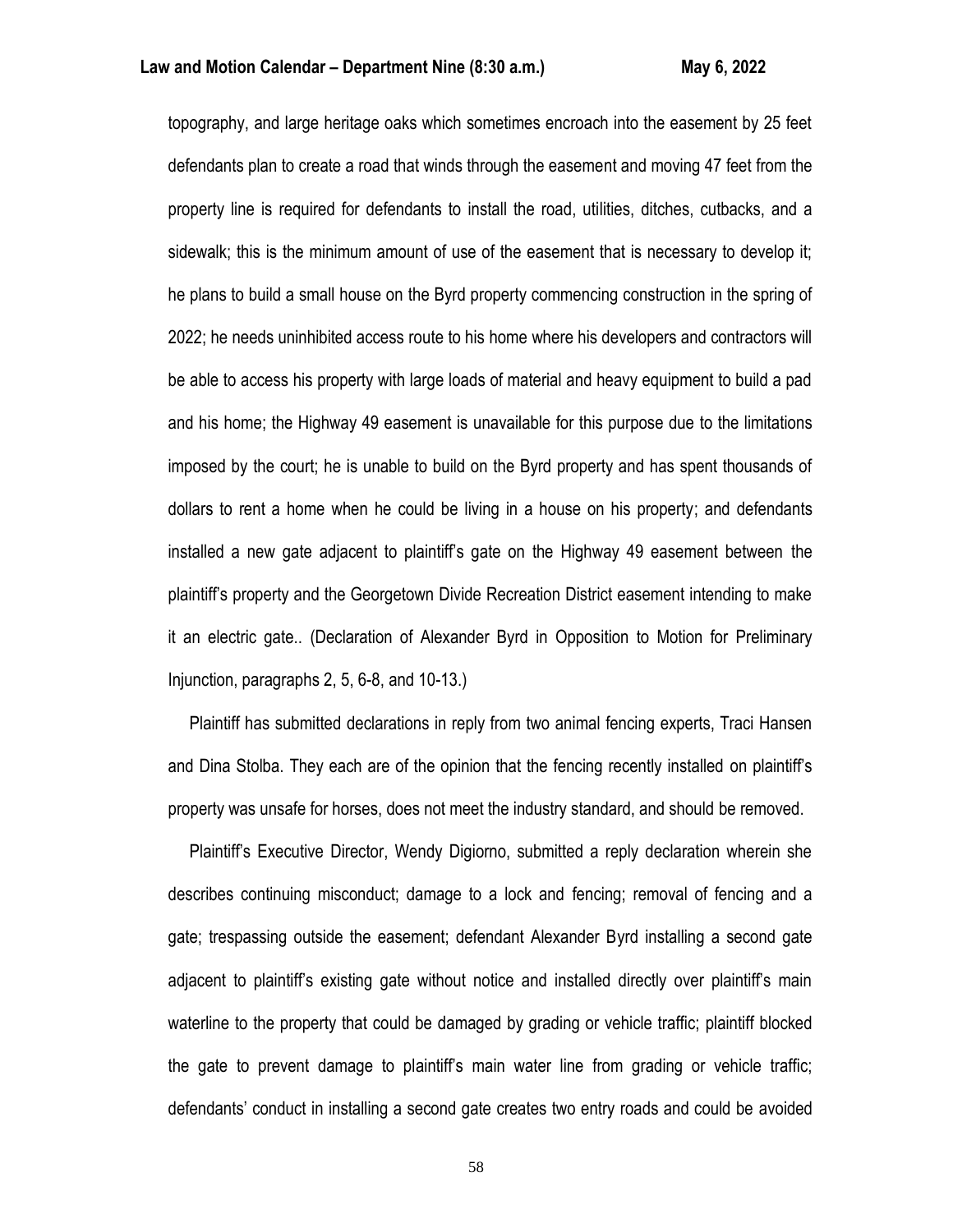simply by automating the existing gate; in connection with the Rattlesnake Bar easement road construction, defendants continued to trespass outside the 50 foot easement corridor, cut down plaintiff's trees, destroyed plaintiff's property fencing, and perpetuated a condition where livestock could escape the property; and Fire District personnel installed a District approved lock on the South gate and she remains in contact with Fire Inspector Sterling to ensure that any concerns of the Fire District are addressed. (Declaration of Wendy Digiorno's Declaration in Reply, paragraphs 3-8 and 10-12.)

# - Purported Location of Highway 49 Easement on Georgetown Divide Recreation District Property

 An issue that remains to be tried in the related case involving the Georgetown Divide Recreation District is the location of the Highway 49 easement as it is specified in the grant of easement. The dispute over whether the District is mandated to approve a map showing the easement where the opposing parties contend it should be located remains at issue pending trial. While the lack of access on the Highway 49 easement is relevant to the need for the Rattlesnake Bar easement, it does not justify self-help conduct related to the Rattlesnake Bar easement

#### - Gate Permit – Unclean Hands

 Plaintiff argues that a gate permit from the County is not required to maintain gates on the subject easement as the gates are for agricultural use, which is expressly exempt from the gate permit requirement of County Ordinance Code § 130.30.090.

 Defendants contend that the permit exclusion does not apply, because the properties the plaintiff and defendants purchased were sold to them by a land developer and were not meant to be used for agricultural purposes; and that plaintiff has unclean hands as plaintiff misled the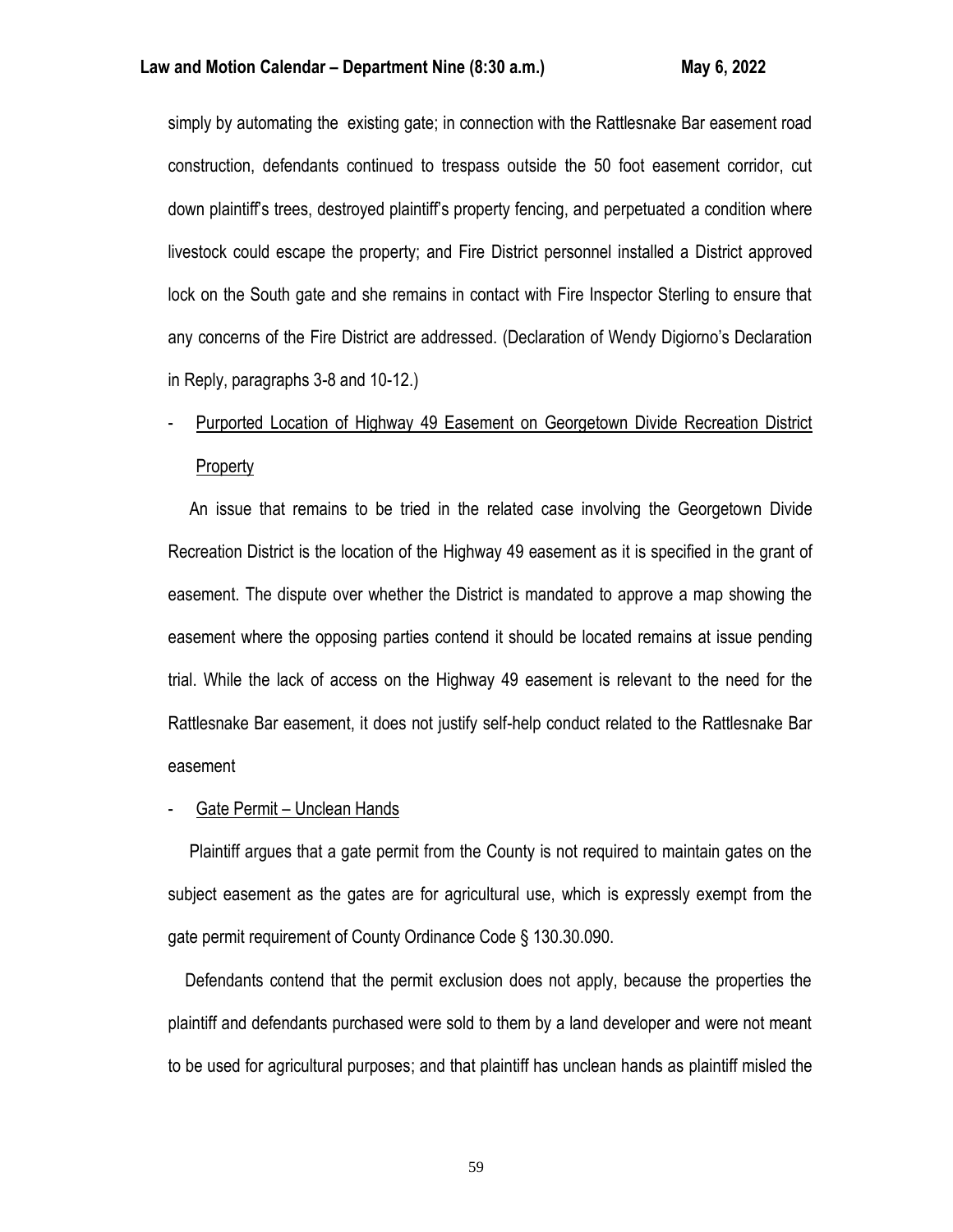court that the gate was allowed by the agricultural exclusion where the Administrative Hearing Officer found the gate permit was required and plaintiffs did not appeal from that decision.

 Plaintiff argues plaintiff appealed the decision; El Dorado County Counsel settled the matter rather than defend the administrative decision by facilitating the issuance of the plaintiff's gate permit; upon issuance of the permit the appeal was withdrawn; nevertheless, the plain language of the County Ordinance Code remains the same; and the argument concerning the County Ordinance Code is irrelevant to this proceeding.

 There is evidence that a gate permit was issued with conditions and that plaintiff is working with the County regarding the gate.

 "…[T]he unclean hands doctrine is not a legal or technical defense to be used as a shield against a particular element of a cause of action. Rather, it is an equitable rationale for refusing a plaintiff relief where principles of fairness dictate that the plaintiff should not recover, regardless of the merits of his claim. It is available to protect the court from having its powers used to bring about an inequitable result in the litigation before it. (*Ford v. Buffalo Eagle Colliery Co.* (4th Cir.1941) 122 F.2d 555, 563; 5 McCarthy on Trademarks and Unfair Competition (4th ed.1997) § 31:45.)" (Kendall-Jackson Winery, Ltd. v. Superior Court (1999) 76 Cal.App.4th 970, 985.)

 "The determination of the unclean hands defense cannot be distorted into a proceeding to try the general morals of the parties. (*Fibreboard*, supra, 227 Cal.App.2d at pp. 728-729, 39 Cal.Rptr. 64.) Courts have expressed this relationship requirement in various ways. The misconduct 'must relate directly to the transaction concerning which the complaint is made, i.e., it must pertain to the very subject matter involved and affect the equitable relations between the litigants.' (Id. at p. 728, 39 Cal.Rptr. 64.) '[T]here must be a direct relationship between the misconduct and the claimed injuries "'... so that it would be inequitable to grant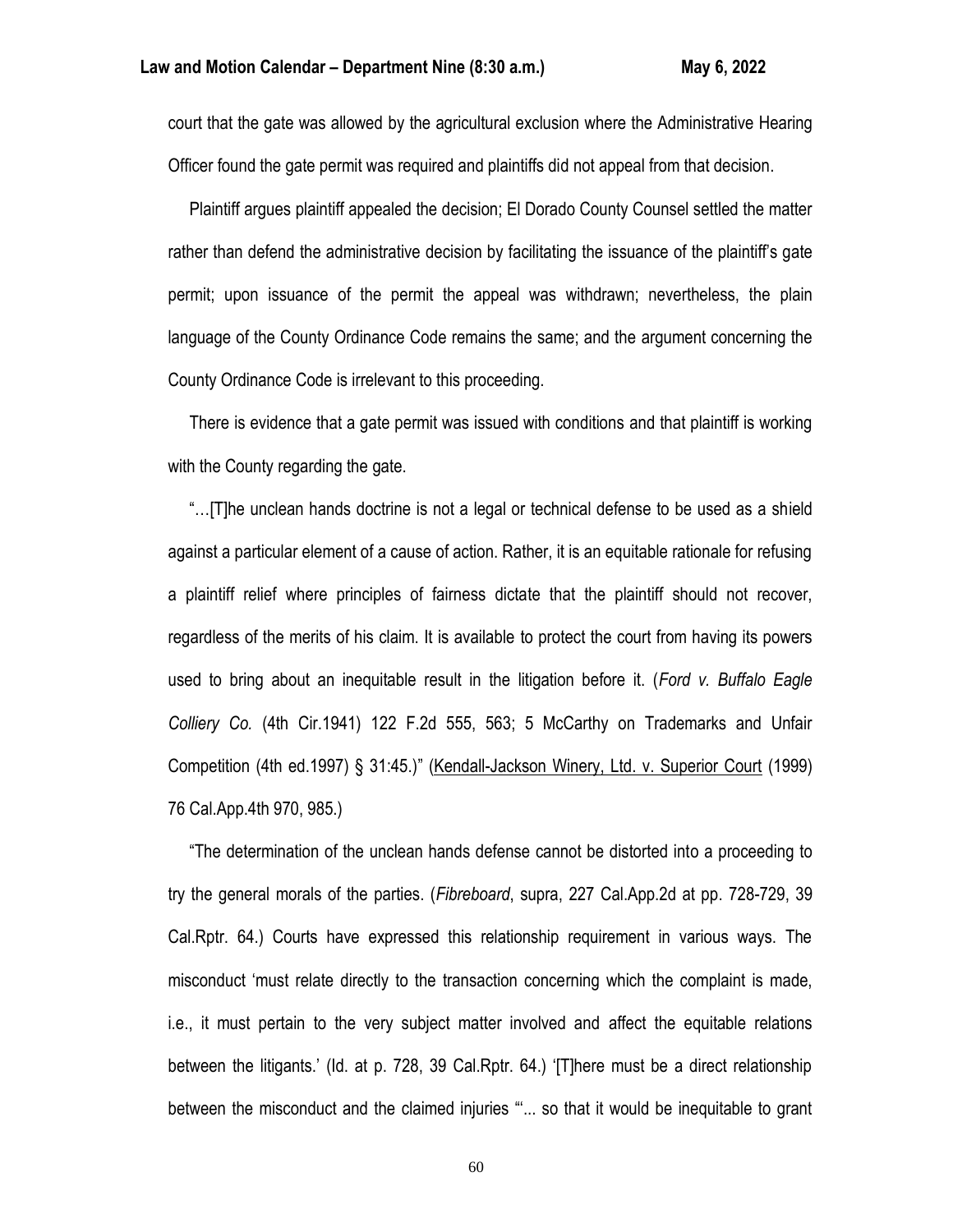[the requested] relief.'"' (*Mattco Forge, Inc. v. Arthur Young & Co.* (1997) 52 Cal.App.4th 820, 846, 60 Cal.Rptr.2d 780.) 'The issue is not that the plaintiff's hands are dirty, but rather ""that the manner of dirtying renders inequitable the assertion of such rights against the defendant."'"' (Ibid.) The misconduct must '"'prejudicially affect the rights of the person against whom the relief is sought so that it would be inequitable to grant such relief."" (Ibid.) **[** From these general principles, the Blain court gleaned a three-pronged test to determine the effect to be given to the plaintiff's unclean hands conduct. Whether the particular misconduct is a bar to the alleged claim for relief depends on (1) analogous case law, (2) the nature of the misconduct, and (3) the relationship of the misconduct to the claimed injuries. (*Blain*, supra, 222 Cal.App.3d at p. 1060, 272 Cal.Rptr. 250; accord, *Unilogic, Inc. v. Burroughs Corp.* (1992) 10 Cal.App.4th 612, 618- 621, 12 Cal.Rptr.2d 741; *CrossTalk Productions, Inc. v. Jacobson*, supra, 65 Cal.App.4th at pp. 641-643, 76 Cal.Rptr.2d 615.)" (Emphasis added.) (Kendall-Jackson Winery, Ltd. v. Superior Court (1999) 76 Cal.App.4th 970, 979.)

 The grant of easement in the recorded deed and described in the parcel map in this case does not prohibit gates across the easements. The easement grant specified the Rattlesnake Bar easement was "a non-exclusive easement road and public utilities easement" and a parcel map specified the Highway 49 easement was a road and public utilities easement.

 Under the circumstances presented, the purported maintenance of gates after a permit with conditions is issued, though not all conditions to the permit have been satisfied, does not render inequitable the assertion of plaintiff's right to maintain such gates in order to prevent the escape of plaintiff's livestock from plaintiff's property.

 Under the circumstances presented, the purported maintenance of gates after a permit with conditions is issued, though not all conditions to the permit have been satisfied, does not prejudicially affect the easement rights of the person against whom the relief is sought so that it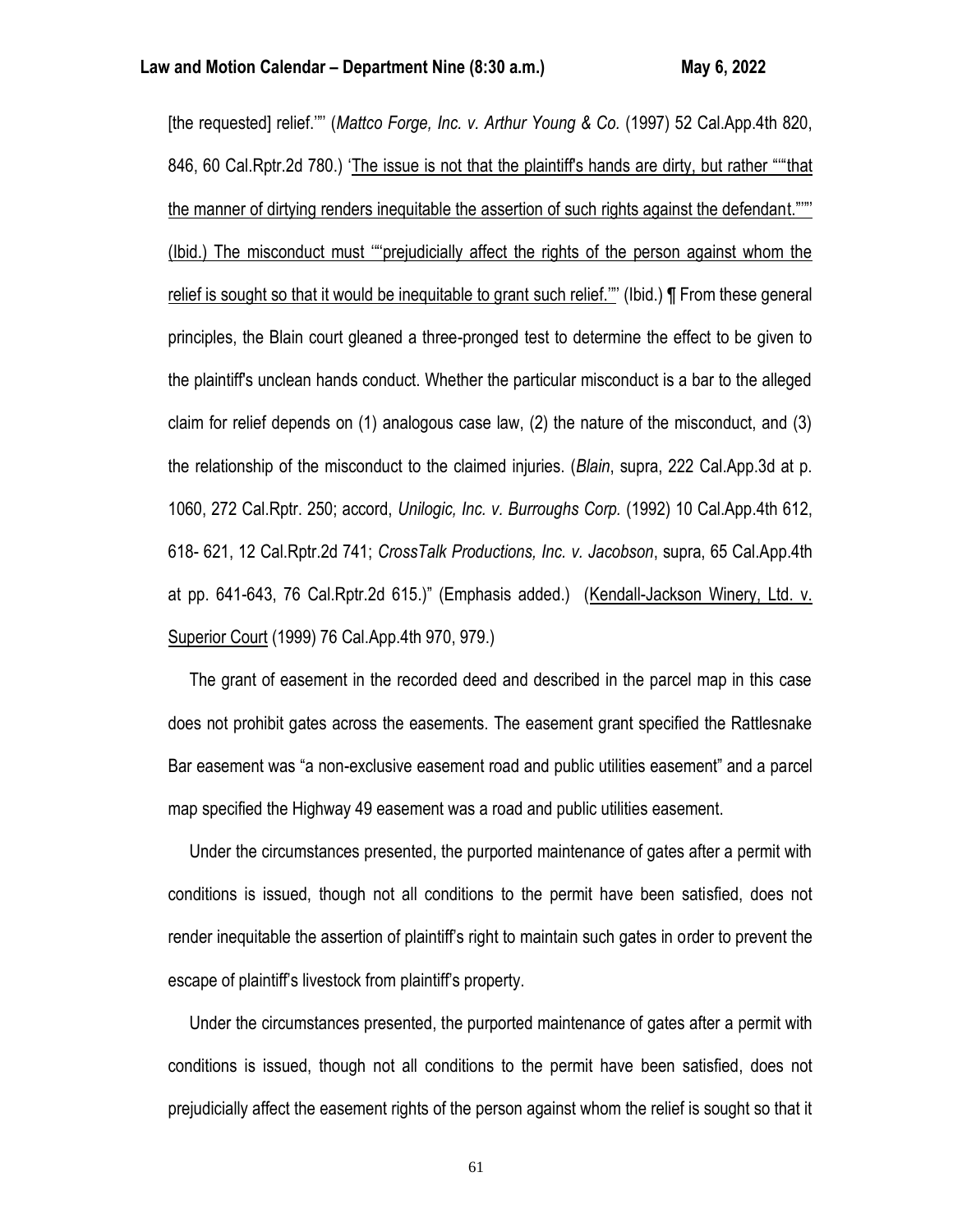would be inequitable to grant preliminary relief to allow plaintiff to maintain gates it is entitled to maintain as there is no gate prohibition in the easement and such gates are necessary to prevent the escape of plaintiff's livestock on its property. The court rejects defendants' argument that the motion for preliminary injunction must be denied due to unclean hands.

# Irreparable Harm

 Plaintiff argues that it is irreparably harmed by defendants' interference with its property rights; pursuant to the holding in Mendelson v. McCabe (1904) 144 Cal. 230, 231-233, the right to have a gate shut immediately upon having transitioned through the gate gives rise to injunctive relief even if there is no other damage proven; and should defendants' conduct related to the gates result in an animal escaping onto Highway 49, the loss of human life is possible, which is indisputably irreparable harm.

 Defendants contend defendants will suffer irreparable harm from the preliminary injunction as it will prevent them from developing their land without using the Rattlesnake Bar easement, whereas the only harm to plaintiff is that it will lose access to some of its land and there is a possibility that some of its horses will be harmed; and plaintiff presents no facts to establish that the harm to it would amount to immediate or irreparable harm.

 "If the defendant has the right to maintain the gates, the plaintiff has the right to open them only for the purpose of passing through and over the way, and then it is his duty to close them. Goddard's Law of Easements (Bennett's Ed.) p. 331; Jones on Easements, § 412; *Phillips v. Dressler,* 122 Ind. 414, 24 N. E. 226, 17 Am. St. Rep. 375; *Amondson v. Severson*, 37 Iowa, 602. The right to an injunction is not defeated by the mere absence of substantial damage from the acts sought to be enjoined. The acts of the plaintiff in leaving the gates open, if persisted in as he threatens, will constitute a continual invasion of the right of the defendant to maintain the gates, which, if continued for a sufficient length of time, will ripen into a right by prescription,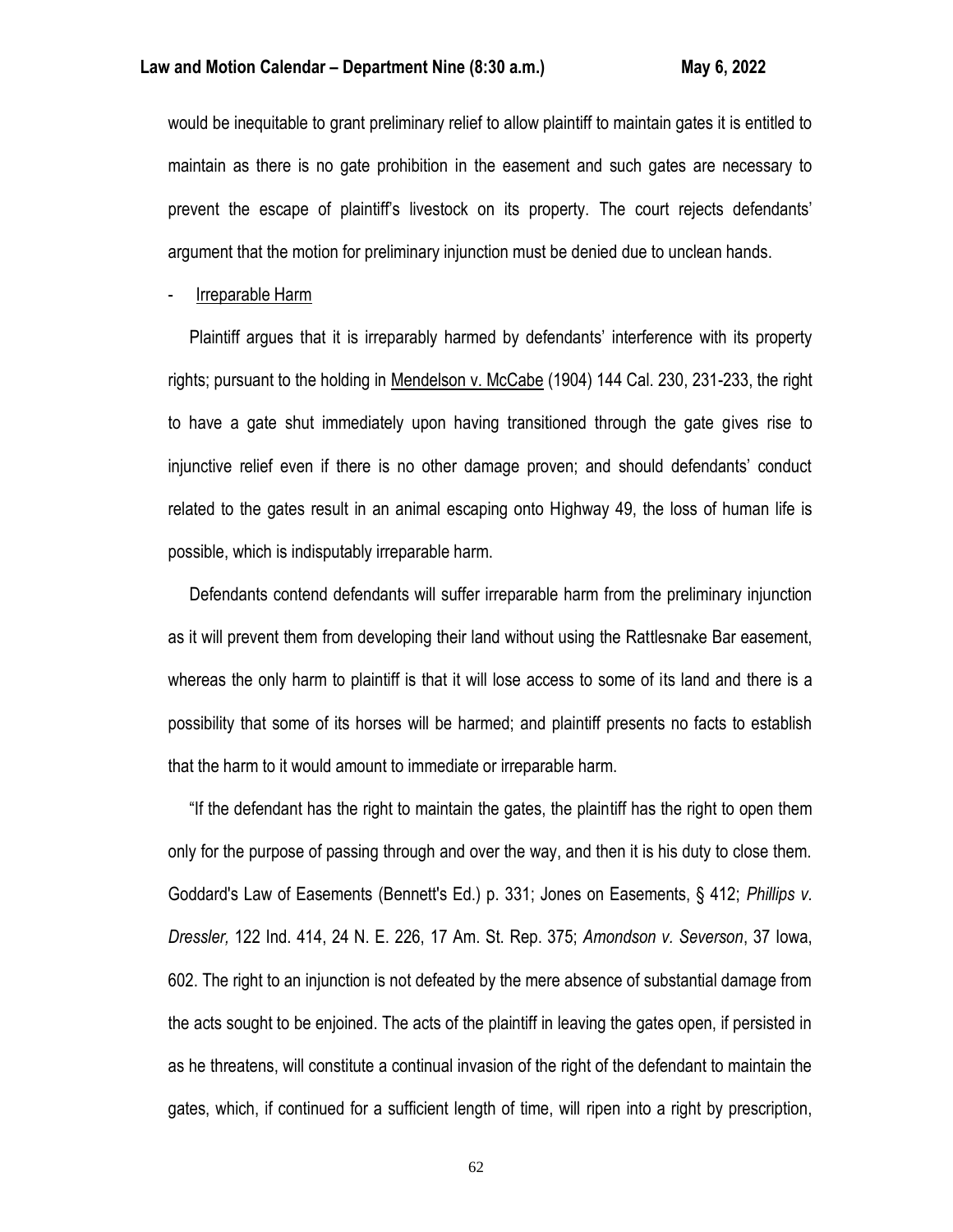# **Law and Motion Calendar – Department Nine (8:30 a.m.) May 6, 2022**

which will destroy the defendant's right to maintain the gates, so that thereafter the plaintiff would have an unobstructed right of way, and the defendant's property would be deprived of the protection arising from the maintenance of the gates." (Mendelson v. McCabe (1904) 144 Cal. 230, 232.)

 The grant of easement in the recorded deed and described in the parcel map in this case does not prohibit gates across the easements. The easement grant specified the Rattlesnake Bar easement was "a non-exclusive easement road and public utilities easement" and a parcel map specified the Highway 49 easement was a road and public utilities easement.

 Allowing defendants unfettered discretion to leave the gates open, remove them, or damage/destroy them could destroy plaintiffs' property right to maintain those gates, which amounts to irreparable harm to plaintiff's property rights; and should leaving the gates open result in an animal escaping onto Highway 49, the loss of human life is possible, which is irreparable harm.

# Plaintiff's Likelihood of Ultimately Prevailing on the Merits

 Plaintiff contends that the defendants only have a non-exclusive right to use of the road easement; defendants have no right to effectively exclude plaintiff from use of its own property within the easement; and defendants' only right is to use the road easement for ingress and egress. Plaintiff further argues that it has established with the evidence presented that it is likely that it will prevail on the merits of this case.

 "The task of the reviewing court has been described as placing itself in the position of the contracting parties in order to ascertain their intent at the time of the grant. [Citation.] If the intent of the parties can be derived from the plain meaning of the words used in the deed, the court need not, and should not, resort to technical rules of construction." (*Machado v. Southern Pacific Transportation Co.* (1991) 233 Cal.App.3d 347, 352–353, 284 Cal.Rptr. 560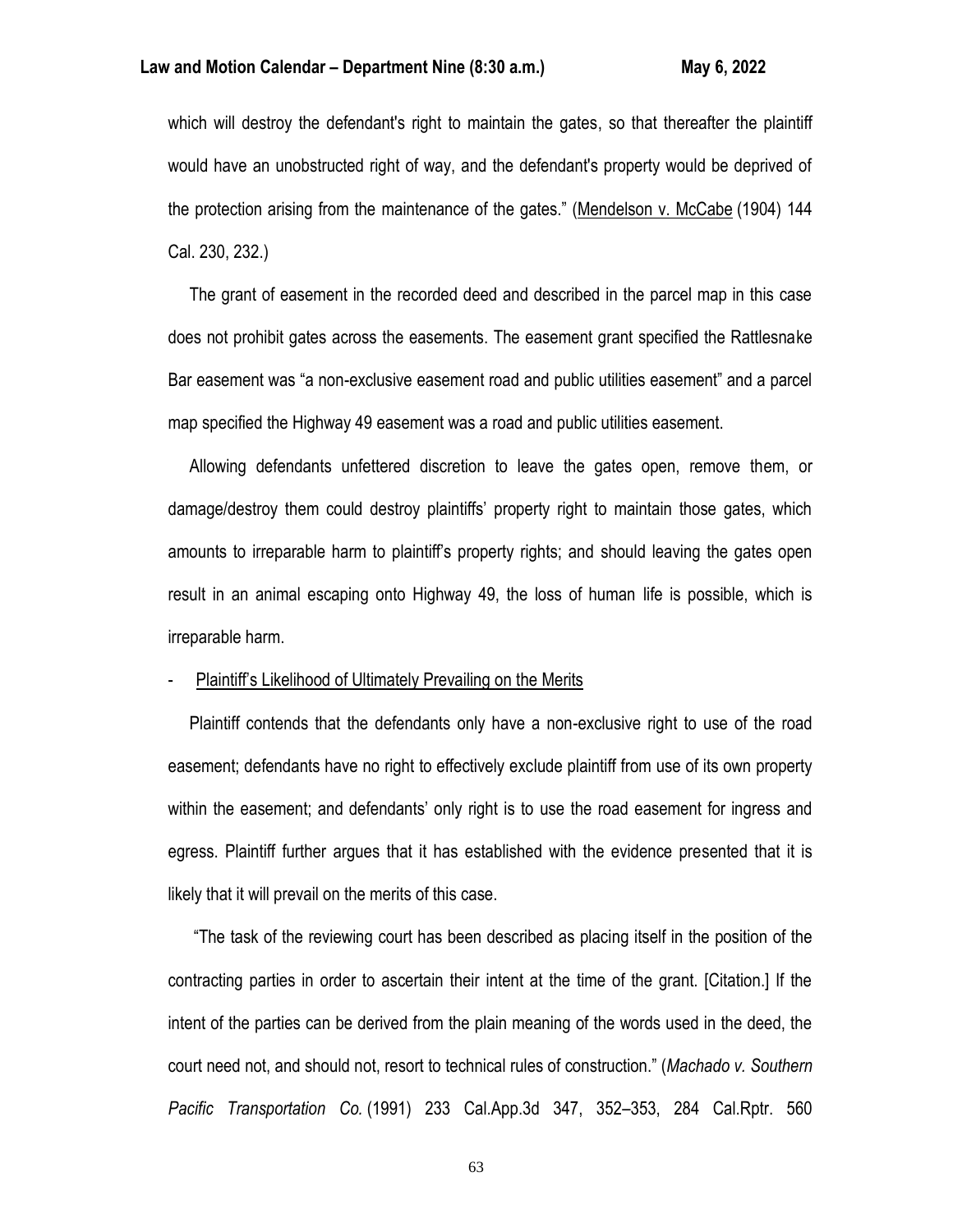(*Machado* ).) Similarly, "[i]f the language is clear and explicit in the conveyance, there is no occasion for the use of parol evidence to show the nature and extent of the rights acquired." (*Scruby, supra,* 37 Cal.App.4th at p. 702, 43 Cal.Rptr.2d 810.) ¶ Here, Parks's 1941 grant provides the following: "RESERVING to the grantor, her successors, assigns and/or heirs, the right of ingress and egress for public road purposes over, along and across the Easterly 40 feet thereof." The meaning of Parks's grant, at least as relevant to the determination of the issues presented in this appeal, is clear and unambiguous. The grant is limited to a "right of ingress and egress ... over, along and across" a portion of the Schmidt parcel. The phrase "for public road purposes" reflects the impetus for the reservation and the reason for the right of ingress and egress. It is a qualification of, and limitation on, the right of ingress and egress reserved in the grant. It does not expand the right to include activities other than ingress and egress." (Schmidt v. Bank of America, N.A. (2014) 223 Cal.App.4th 1489, 1500.)

The Third District Court of Appeal has held: "We recognize that " '[u]nless it is expressly stipulated that the way shall be an open one, or it appears from the terms of the grant or the circumstances that such was the intention, the owner of the servient estate may erect gates across the way, if they are constructed so as not unreasonably to interfere with the right of passage.' " (*McCoy v. Matich* (1954) 128 Cal.App.2d 50, 53, 274 P.2d 714, quoting 73 A.L.R. 779.) [FN 5.] However, "[w]here an easement under a grant is specific in its terms, '[i]t is decisive of the limits of the easement' [citations]." (*Wilson v. Abrams, supra,* 1 Cal.App.3d at p. 1034, 82 Cal.Rptr. 272.) ¶ FN5. "[T]he grant of a way without reservation of the right to maintain gates does not necessarily preclude the servient estate owner from having such gates, and unless it is expressly stipulated in the grant that the way shall be an open one, or unless a prohibition of gates is implied from the circumstances, the servient owner may maintain a gate across the way if necessary for the use of the servient estate and if the gate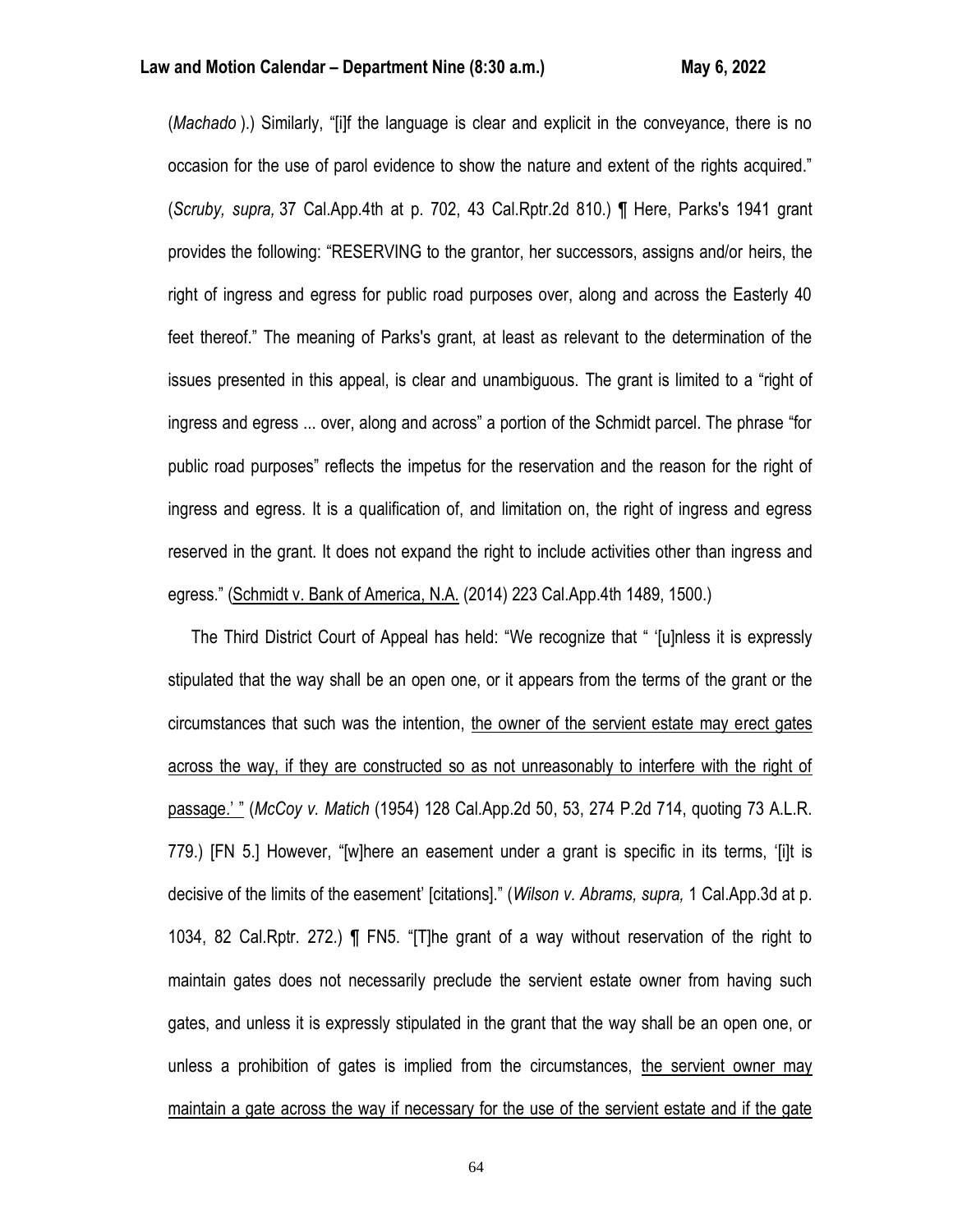does not unreasonably interfere with the right of passage." (Annot., Right to Maintain Gate or Fence Across Right of Way (1973) 52 A.L.R.3d 9, 15, § 2, and cases cited.)" (Emphasis added.) (Van Klompenburg v. Berghold (2005) 126 Cal.App.4th 345, 350.)

 As stated earlier in this ruling, the grant of easements in the recorded deed in this case does not prohibit gates across the easements. The Rattlesnake Bar easement grant specified it was "a non-exclusive easement road and public utilities easement" and the parcel map of the Highway 49 easement stated it was a road and public utilities easement. There is no language that prohibits the servient estate owner, the plaintiff, from gating each end of the easements in order to prevent the grazing livestock on plaintiff's land from escaping.

 Furthermore, the plaintiff's property is being used for agricultural purposes. There is evidence that plaintiff requires the existence of the gates and that the gates be closed after entry onto the easement in order to contain their livestock on the property. There is no provision in the grant or parcel map that allows the dominant tenement owner to demand exclusive use of the easement to the exclusion of plaintiff's use of the land upon which the easement exists to graze livestock. Gates across the easements in order to contain the servient tenement owner's livestock on the property is not an unreasonable interference with the right of passage, particularly since the combinations of the lock on the gates are known or readily available to the dominant tenement owners and, if they so choose, they could purchase their own locks with their own keys/combinations and merely place their locks between other links of a chain securing the gates. Access by aged persons could be accommodated by placement of gates that can be opened and closed electronically by remote control at the expense of the dominant estate owner who requires such an accommodation. Access for construction equipment, materials and personnel would not appear to be hindered by the subject gates with common combination locks whose combination is shared with the dominant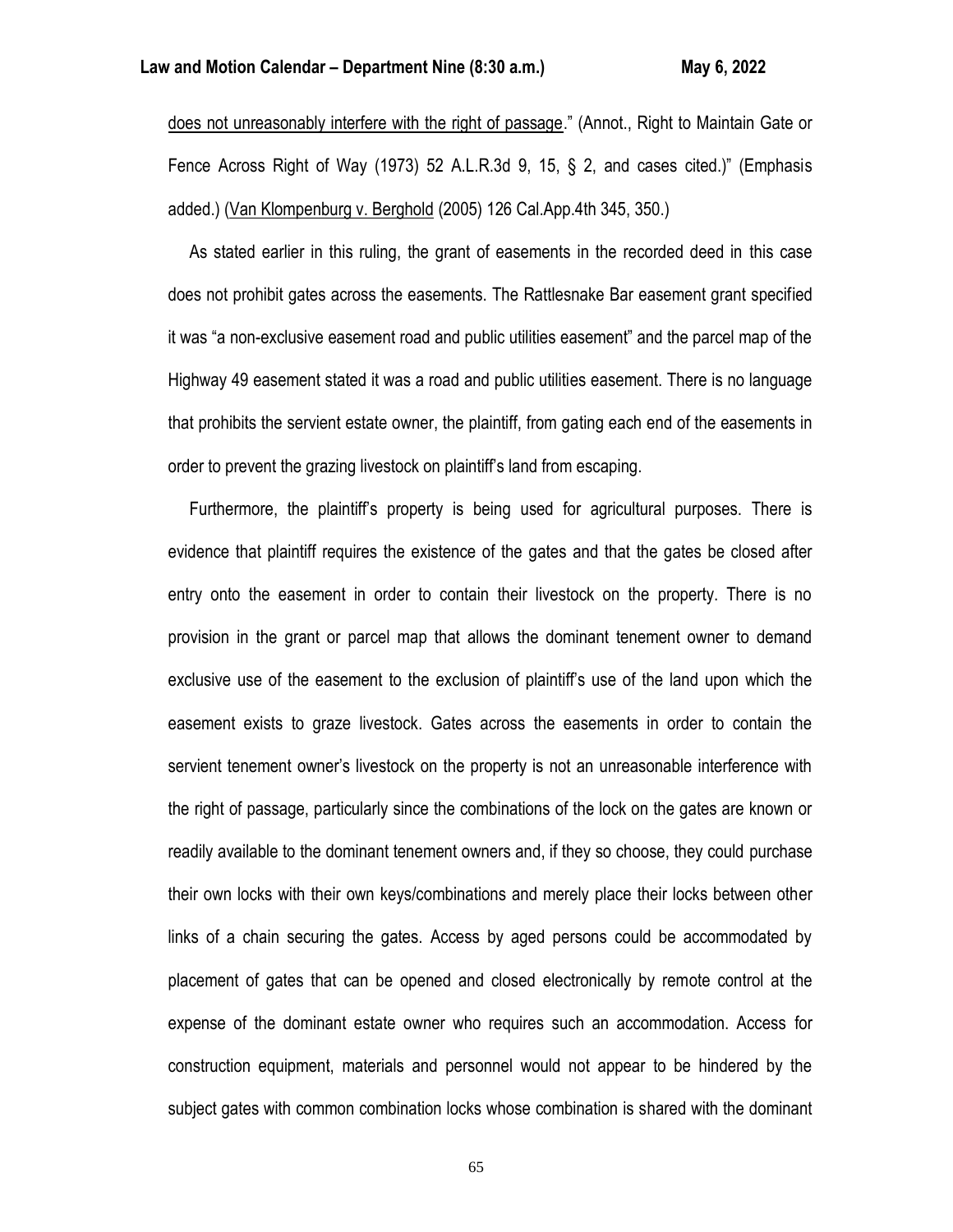# **Law and Motion Calendar – Department Nine (8:30 a.m.) May 6, 2022**

estate owners. The problem defendants complain of is the undeveloped state of the Rattlesnake Bar easement as an impediment to such road usage. There is evidence that defendants started development of the road without any grading permit for road construction and there is no evidence before the court that such permits have been obtained.

 In affirming a judgment entered after a nonjury trial awarding plaintiff Ferdinando Daluiso, damages for personal injuries sustained as a result of defendant's forcible entry onto certain land on which plaintiff resided when defendants, the California Supreme Court discussed the public policy against self-help to resolve civil disputes involving land as follows: "We intend by our holding today to give to a plaintiff in peaceable possession of land a right to recover In tort for damages for injuries to his person and goods against one forcibly entering the land. We reiterate that this holding gives full effect to the declared policy of this state against the use of self-help to recover possession of land and imposes liability on persons who engage in conduct which leads to a breach of the peace. 'It is a general principle that one who is or believes he is injured or deprived of what he is lawfully entitled to must apply to the state for help. ¶ Self help is in conflict with the very idea of the social order. It subjects the weaker to risk of the arbitrary will or mistaken belief of the stronger. Hence the law in general forbids it.' (5 Pound, Jurisprudence (1959) s 142, pp. 351—352.) To the extent that they are inconsistent, we overrule *Canavan v. Gray*, Supra, 64 Cal. 5, 27 P. 788, and *Walker v. Chanslor*, Supra, 153 Cal. 118, 94 P. 606." (Daluiso v. Boone (1969) 71 Cal.2d 484, 500.) In Daluiso, supra, after a survey of the boundary between defendant's and plaintiff's land the plaintiff's son and defendant had several discussions about relocation of the West fence of the Melody Ranch property to conform to survey findings. Defendant claimed that he and plaintiff reached an agreement whereby Salvatore was to move the fence to a position east of where it was then located. Salvatore denied this. Apparently intending to relocate and realign the fence to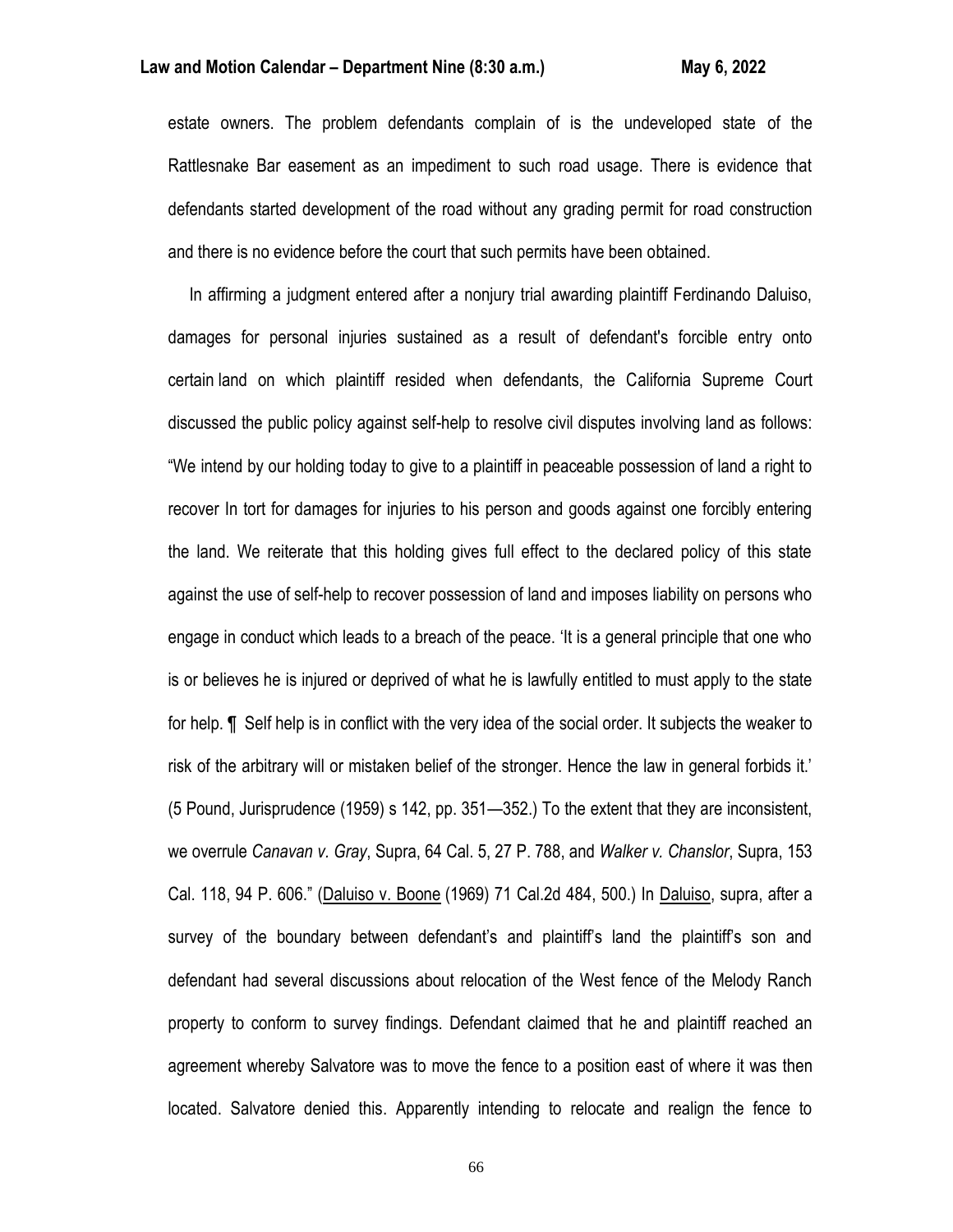conform to the survey, employees of defendant, at the latter's direction and under his personal supervision, proceeded to remove a section of the fence running along the west line of Melody Ranch. Defendant did not provide previous notice of this action or plaintiff or his son. Plaintiff arrived at the scene and asked defendant what was occurring. He was informed of defendant's intentions. The 85-year-old plaintiff, who was ailing with a heart condition, asked defendant to order the work stopped. Defendant refused and a heated argument between plaintiff and defendant ensued, and plaintiff became very excited and upset. Plaintiff repeatedly requested defendant during the argument to order his employees to stop and to settle the controversy about the location of the fence by legal means.

 There is a significant amount of evidence that after the commencement of this litigation where the dispute over the easements must be resolved, defendants admitted in their declarations in opposition to the motion for preliminary injunction that rather await a decision by the legal means already pending in court concerning the easement litigation, they disregarded the civil litigation process and engaged in self-help conduct to drastically change the status quo concerning the easements. This included defendant Terry Wilson and Alexander Byrd declaring that they and the other defendants started to develop the Rattlesnake Bar easement which they planned to install the road, utilities, ditches, cutbacks, and a sidewalk; and they removed the plaintiff's fencing that was purportedly inside the Rattlesnake Bar easement and reinstalled it approximately 47 feet from plaintiff's property line and their neighbor to the west, thereby excluding use of a significant portion of plaintiff's land from use for grazing. There is also other evidence of many instances of cut locks, removed and damaged gates, and an admission by defendant Terry Wilson that he removed a gate.

 This conduct violates the declared policy of this state against the use of self-help related to possession of land.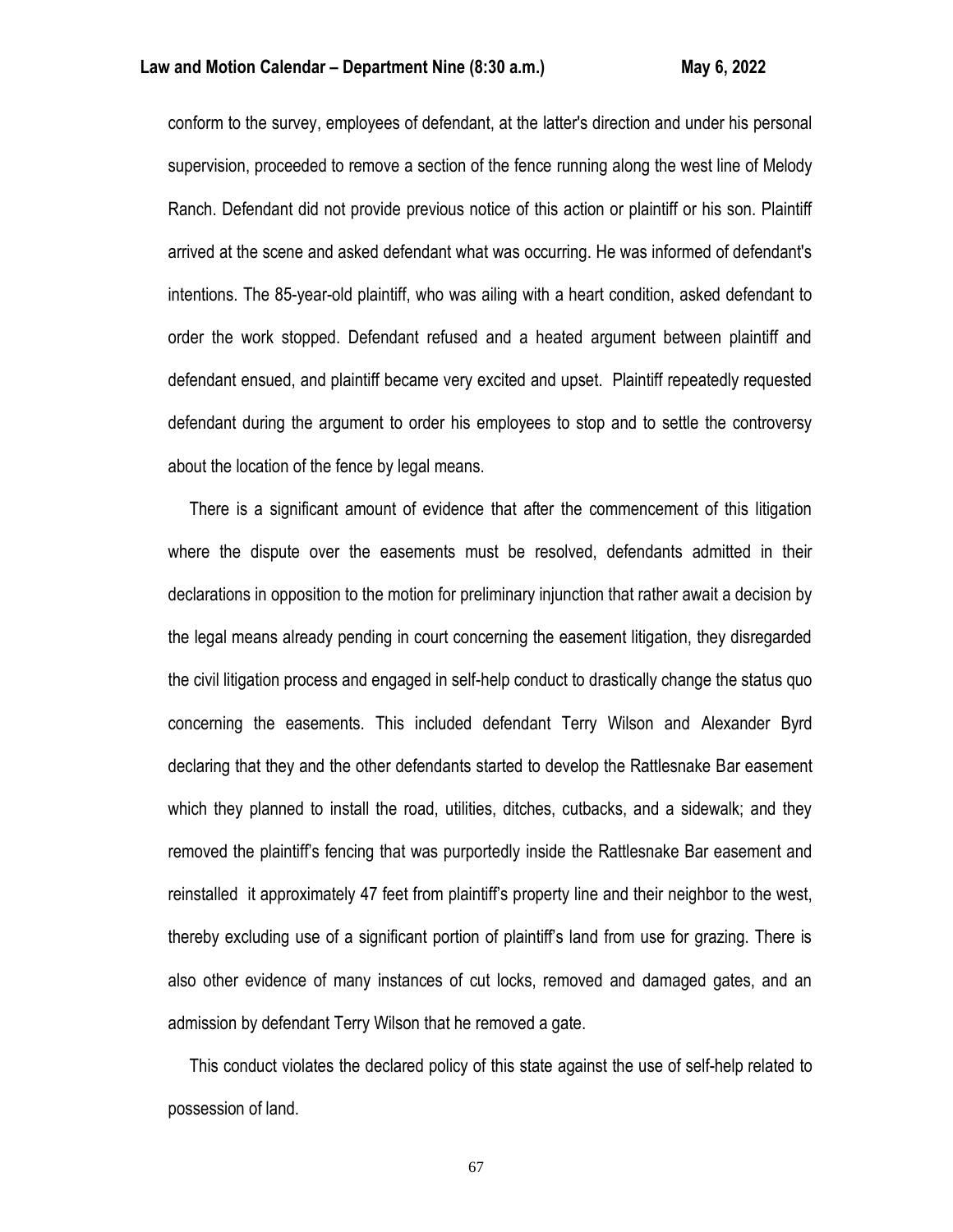Having read and considered the moving papers, opposition papers, reply, and the admitted evidence before the court, the court finds that plaintiff has established a reasonable likelihood of success on the merits in this case.

#### Relative Interim Harms

 The relative interim harms are defendants will be delayed in building a home on their properties and an aged relative would be unable to move into the house to be built on the property pending a final judgment in this action, while the plaintiff will lose the ability to contain its livestock on its property, or will be prevented from usage of a significant portion of its property as defendants will effectively have exclusive use of the property as a road to their properties by requiring plaintiff to re-fence its property in order to exclude the easements from being used as grazing land and to contain the livestock without any gates at the north and south ends of the easements.

 Having reviewed the evidence in support of the motion and weighing the likelihood of the moving party ultimately prevailing on the merits and the relative interim harm to the parties from the issuance of a preliminary injunction (Butt v. State of California (1992) 4 Cal.4th 668, 677-678.), the court finds that the scale tips in favor of granting the preliminary injunction.

 The evidence is that there is no residence on the Byrd property, and it is contemplated to be constructed this year. Defendants have acknowledged that there are alternatives to the combination locked gates on each end on the Rattlesnake Bar easement to accommodate the access for defendant Byrd's aged relative after a residence is constructed on his property, such as electronic gates that defendants could install. Electronic gates will resolve any complaints regarding problems relating to emergency access, visitor access and aged relative access. Defendants are free to seek a modification of the preliminary injunction should the residence be built, and defendant Byrd agrees to construct an accommodation with the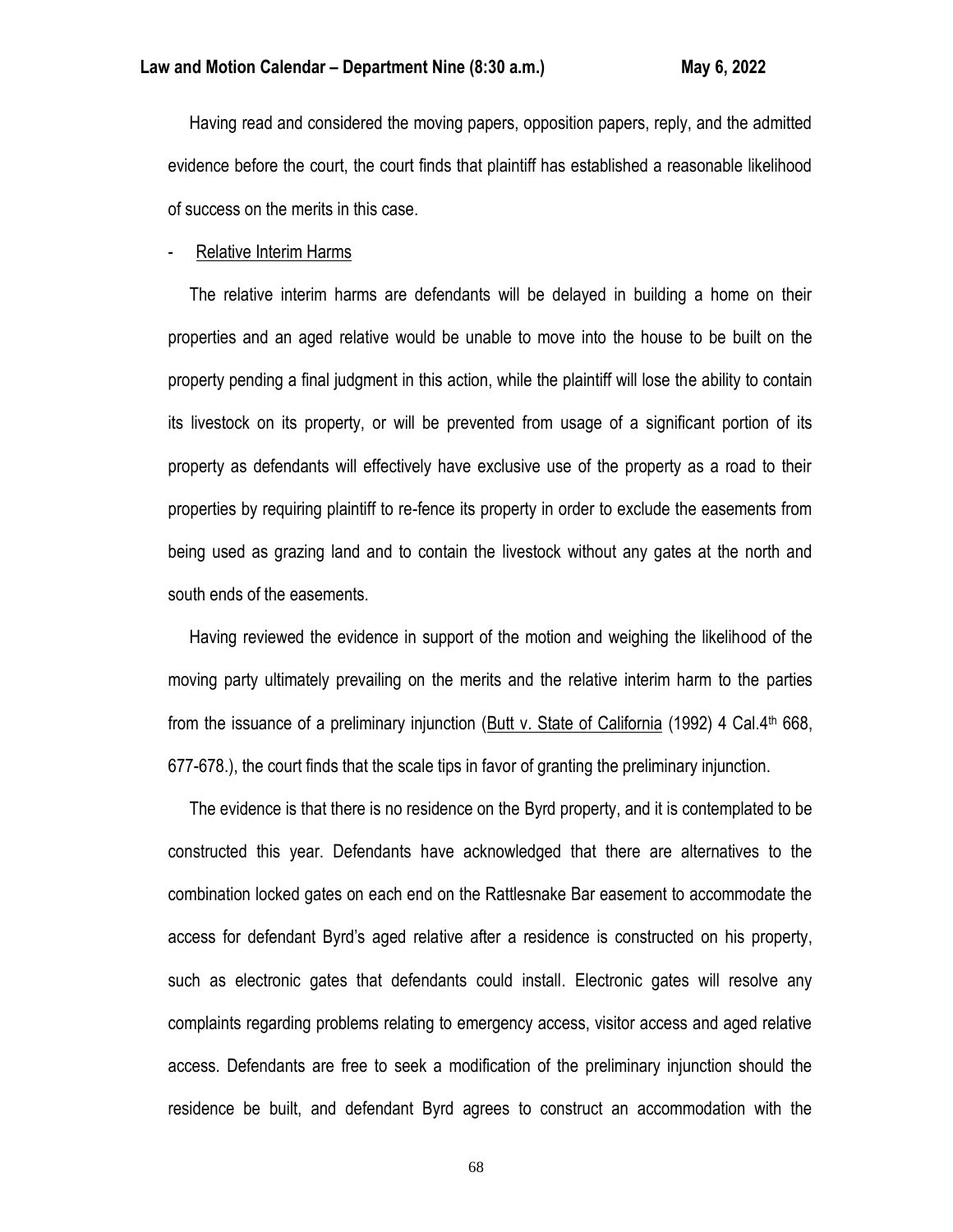electronic gates that will not unreasonable interfere with the gates being closed after transitioning through the gates onto the easement, which will also provide ready access to the aged relative, visitors, and emergency personnel to the property while at the same time securing the plaintiff's livestock on plaintiff's property.

 In addition, defendants are free to seek a modification of the preliminary injunction should they obtain the required permits to construct their homes on their properties and obtain the required grading permit for the Rattlesnake Bar easement to connect the easement road to Rattlesnakes Bar Road. If such a proceeding is commenced, the court will be required to determine the likelihood of success of the parties related to whether the proposed easement development on the Rattlesnake Bar easement falls within the scope of the easement granted.

# Undertaking/Bond Requirement

 "On granting an injunction, the court or judge must require an undertaking on the part of the applicant to the effect that the applicant will pay to the party enjoined any damages, not exceeding an amount to be specified, the party may sustain by reason of the injunction, if the court finally decides that the applicant was not entitled to the injunction. Within five days after the service of the injunction, the person enjoined may object to the undertaking. If the court determines that the applicant's undertaking is insufficient and a sufficient undertaking is not filed within the time required by statute, the order granting the injunction must be dissolved." (Code of Civil Procedure, § 529(a).)

 An undertaking by bond in an amount to be fixed by the Court is required. (Code of Civil Procedure, § 529(a); California Rules of Court, Rule 359.)

 An undertaking in some amount is mandated by statute when a preliminary injunction is issued, unless there is a statutory exception that applies or a waiver of the bond requirement. (Smith v. Adventist Health System/West (2010) 182 Cal.App.4th 729, 744.) Where an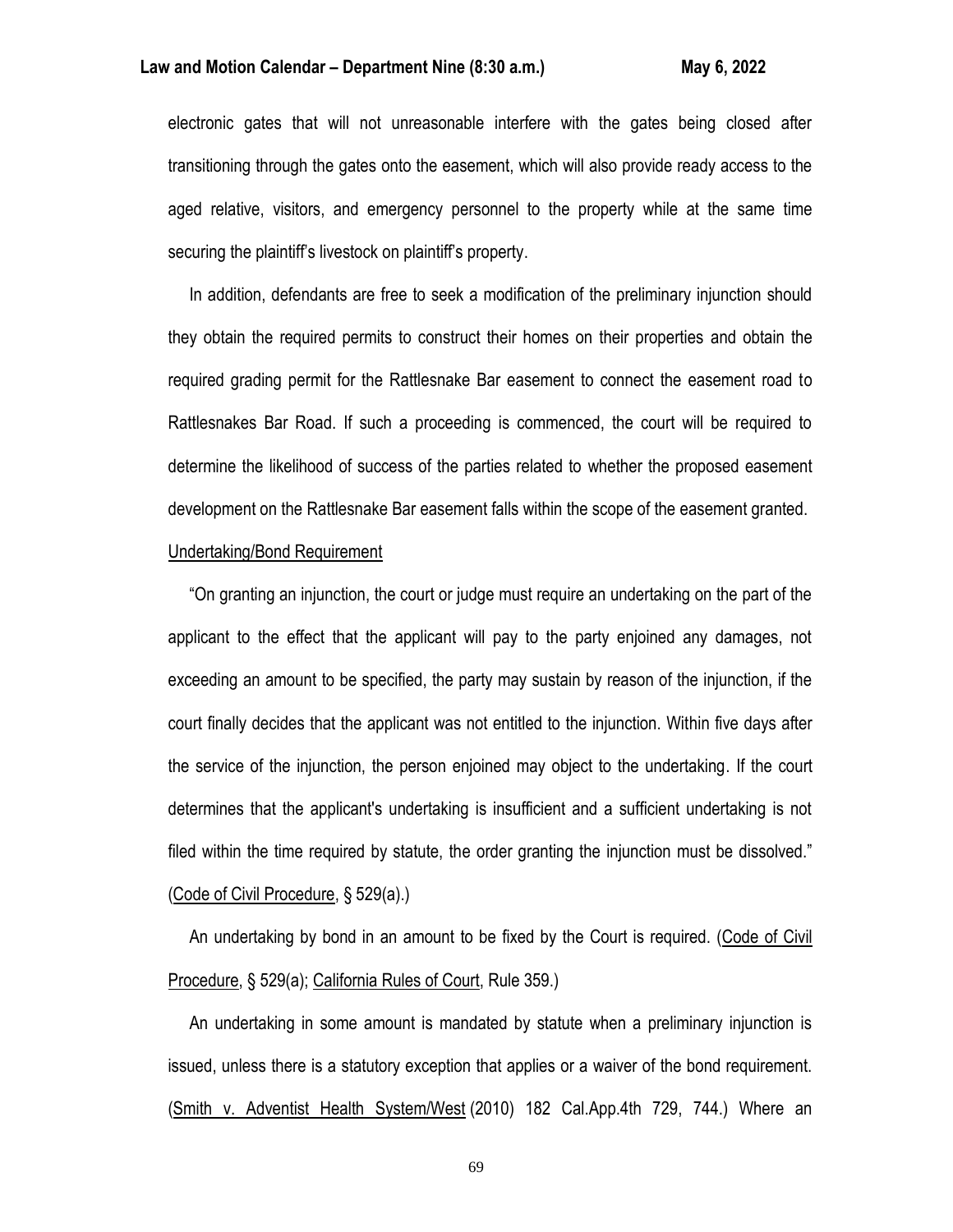undertaking is set by the court as required by statute, "Within five days after the service of the injunction, the person enjoined may object to the undertaking…" (Code of Civil Procedure, § 529(a).)

 Plaintiff argues that since plaintiff is a charitable organization, a reasonable amount of bond to require is \$2,500.

Defendants have not addressed the issue of the amount of the undertaking/bond.

 The court sets the bond/undertaking amount as \$2,500 subject to defendant's objection to the amount.

**TENTATIVE RULING # 11: PLAINTIFF'S REQUEST FOR ISSUANCE OF A PRELIMINARY INJUNCTION IS GRANTED. PLAINTIFF SHALL POST AN UNDERTAKING/BOND IN THE AMOUNT OF \$2,500, SUBJECT TO DEFENDANTS' OBJECTION TO THE AMOUNT WITHIN FIVE DAYS AFTER THE SERVICE OF THE INJUNCTION. APPEARANCES ARE REQUIRED AT 2:30 P.M. ON FRIDAY, MAY 6, 2022, IN DEPARTMENT NINE FOR LONG CAUSE ORAL ARGUMENT. IF A PARTY OR PARTIES WISH TO APPEAR TELEPHONICALLY THEY MUST APPEAR BY "VCOURT", WHICH MUST BE SCHEDULED AND PAID THROUGH THE COURT WEBSITE AT www.eldorado.courts.ca.gov/onlineservices/telephonic-appearances.**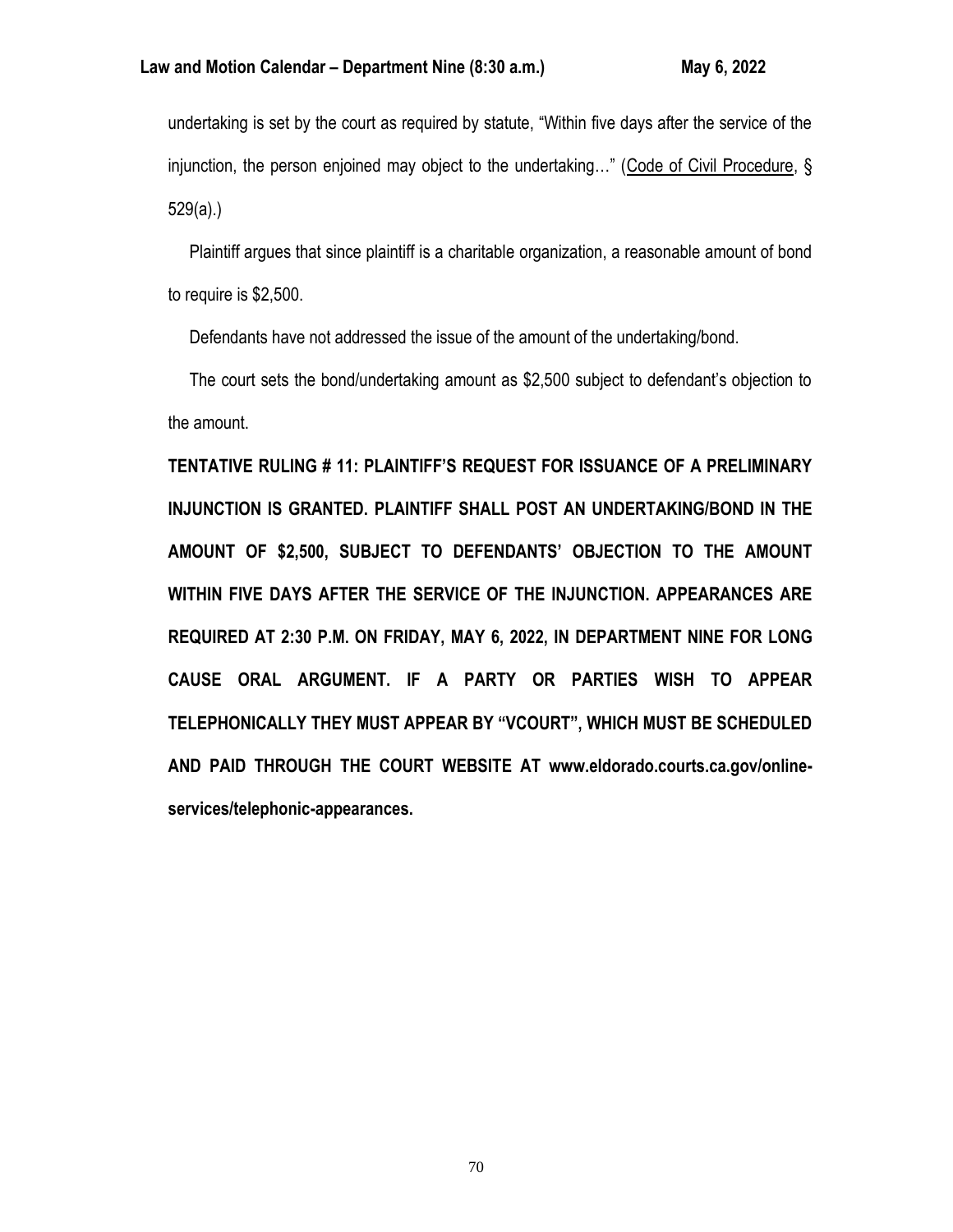# **12. BOWMAN v. GOLD COUNTRY HOMEOWNERS PC-20200539**

#### **Plaintiffs' Motion to Compel Deposition and Production of Documents.**

 Defendant Gold Country Homeowners' Association filed an action against plaintiffs Bowman and others for quiet title, trespass, damages and injunctive relief regarding the Bowmans' use of a section of road in the HOA in order to access the Bowmans' property. (Case Number PC-20170366) The Bowmans cross-complained against Gold Country Homeowners' Association, Randall Benton, Charlene Ott, and Robert Vannucci in case number PC-20170366 asserting causes of action for specific performance, breach of contract, breach of their warranty of authority to enter into the MOU that resulted in the Bowmans' entitlement to use of the subject road; quiet title – prescriptive easement; quit tile by estoppel; quiet title – balancing the equities; quiet title – irrevocable license; declaratory relief, and trespass. After the conclusion of a five-day court trial the court issued its ruling after trial on January 1, 2019. The Judgment was entered on April 12, 2019, in favor of the Bowmans on the complaint and cross-complaint, the Bowmans recovered damages against Gold Country Homeowners' Association in the amount of \$126,971.98, and the Bowmans recovered their costs of suit against the crossdefendants, including Randall Benton, Charlene Ott, and Robert Vannucci.

 On October 21, 2020, plaintiffs Bowman filed this action against defendants Gold Country Homeowners' Association, Darlene Ott, Randell Benton, Bambara Erb, Donald Erb, Robert Vannucci, and Richard Warriner asserting an action for malicious prosecution of case number PC-20170366 and civil conspiracy to maliciously prosecute case number PC-20170366.

 Plaintiffs' counsel declares: during 2021 he served demands for production of documents on defendants Randal Benton, Darlene Ott, Barbara Erb, and Gold Country Homeowners' Association; defendants made various objections to the requests, including attorney-client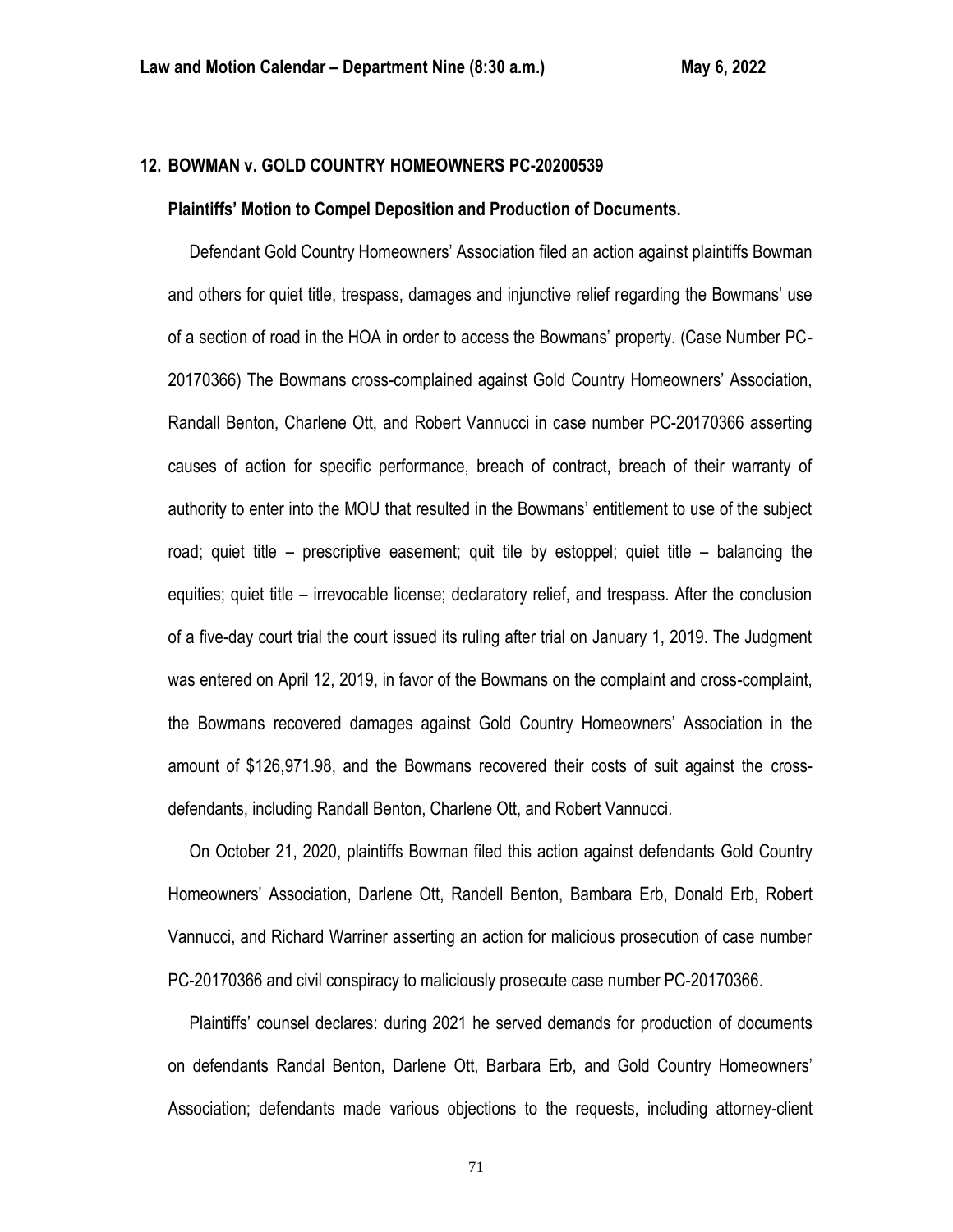privilege; privilege logs were provided, which are attached as Exhibits 1-6; plaintiffs noticed the depositions of defendants Diane Shakal and Russel Collins; the separate statement contains true and correct transcriptions of the inspection demands and responses; the separate statement includes Diane Shakal's refusal during her deposition to answer questions about communications with the HOA's attorneys, Crystal Center and Russell Townsend, who were prosecuting the underlying action, on the ground of attorney-client privilege; the separate statement includes Diane Shakal's objections to production of certain documents as requested in the deposition notice on, among other grounds, attorney-client privilege; and the separate statement includes Russell Collins' refusal during his deposition to answer questions about communications with attorneys about interpretation of the C,C,&Rs and before initiating litigation, on the ground of attorney-client privilege. (Declaration of Plaintiffs' Counsel in Support of Motion, paragraphs 2-4 and 8; and Exhibits 1-8; and Plaintiffs' Separate Statement in Support of Motion, page 11 line 19 to page 12, line 13; page 12, line 20 to page 13, line 9; page 14, lines 9-20; page 15, lines 20-25; page 16, lines 1-8; and page 16, lines 11-15.)

 The court takes judicial notice that on October 1, 2021, the court entered the parties' stipulation and order to consolidate Bowman v. Gold Country HOA, case number PC-20200539 with Burnley v. Erb, case number PC-20200069, for the purposes of discovery only.

 Plaintiffs move to compel further responses to requests for production, numbers 13-16 propounded on Randall Benton; further responses to requests for production, numbers 4 and 7 propounded on Barbara Erb; further responses to request for production, number 7 propounded on Darlene Ott; further responses to requests for production numbers 3 and 4 propounded on Diane Shakal in her notice of deposition; further responses to two deposition questions that deponent Diane Shakal refused to answer on the ground of attorney-client privilege, which were directed at documents brought to a meeting with attorney Crystal Center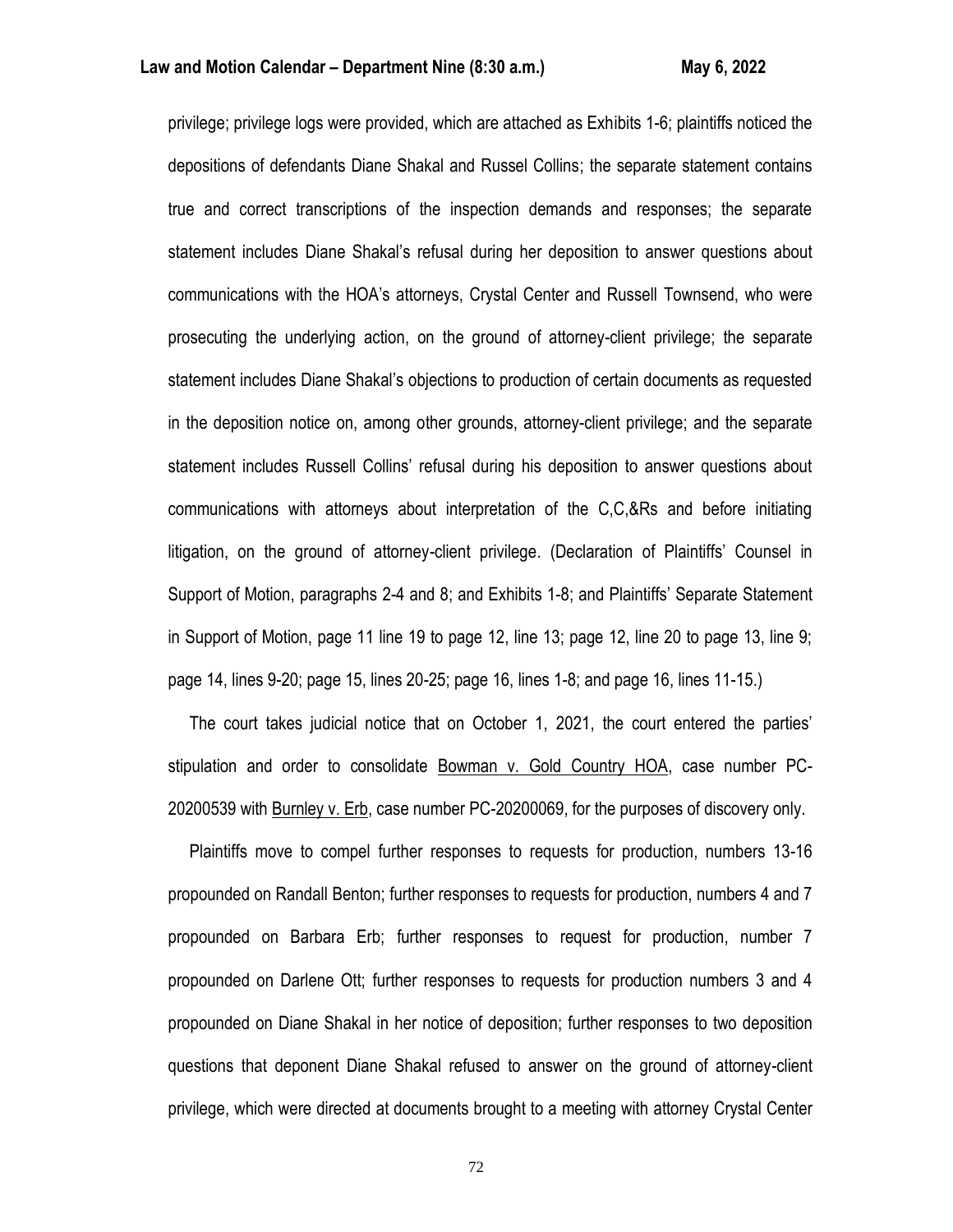## **Law and Motion Calendar – Department Nine (8:30 a.m.) May 6, 2022**

and email communications with attorney Russell Townsend; further responses to two deposition questions that deponent Russell Collins refused to answer on the ground of attorney-client privilege, which were directed at discussions with an attorney concerning his interpretation of the C,C,&Rs and discussions with an attorney before initiating litigation; and further responses to request for production, number 13 propounded on defendant Gold Country HOA seeking the HOA minute books for the period of January 1997 through October 2021, which defendant HOA objected to on several grounds, which included an attorney-client privilege objection.

 Plaintiffs argue in support of the motion: the assertions of attorney-client privilege related to documents and communications with attorneys Russell Townsend, Crystal Center, and Kathrine Parks are without merit as defendants Ott, Benton, Erb, and Vannucci waived the privilege by asserting the affirmative defense of advice of counsel in their answer to the complaint for malicious prosecution of the prior action against plaintiffs and civil conspiracy to maliciously prosecute the prior action against plaintiffs; while the Association has not waived the attorney-client privilege by asserting advice of counsel defense, the individual defendants who are former board members and agents of the defendant HOA have waived the attorneyclient defense which allows the court to order production and answers to deposition questions concerning communications between the individual defendants and the HOA counsel and the counsel defending the individual defendants against the Bowmans' cross-complaint in the prior action; and in the absence of an order to produce privileged documents and compel testimony, the court should strike the reliance of counsel defense.

 Defendants Ott, Benton, Erb, and Vannucci oppose the motion on the following grounds: the motion should be denied in that plaintiffs improperly combined eight motions into one; defendants have rightfully pled the affirmative defense of advice of counsel; plaintiffs have not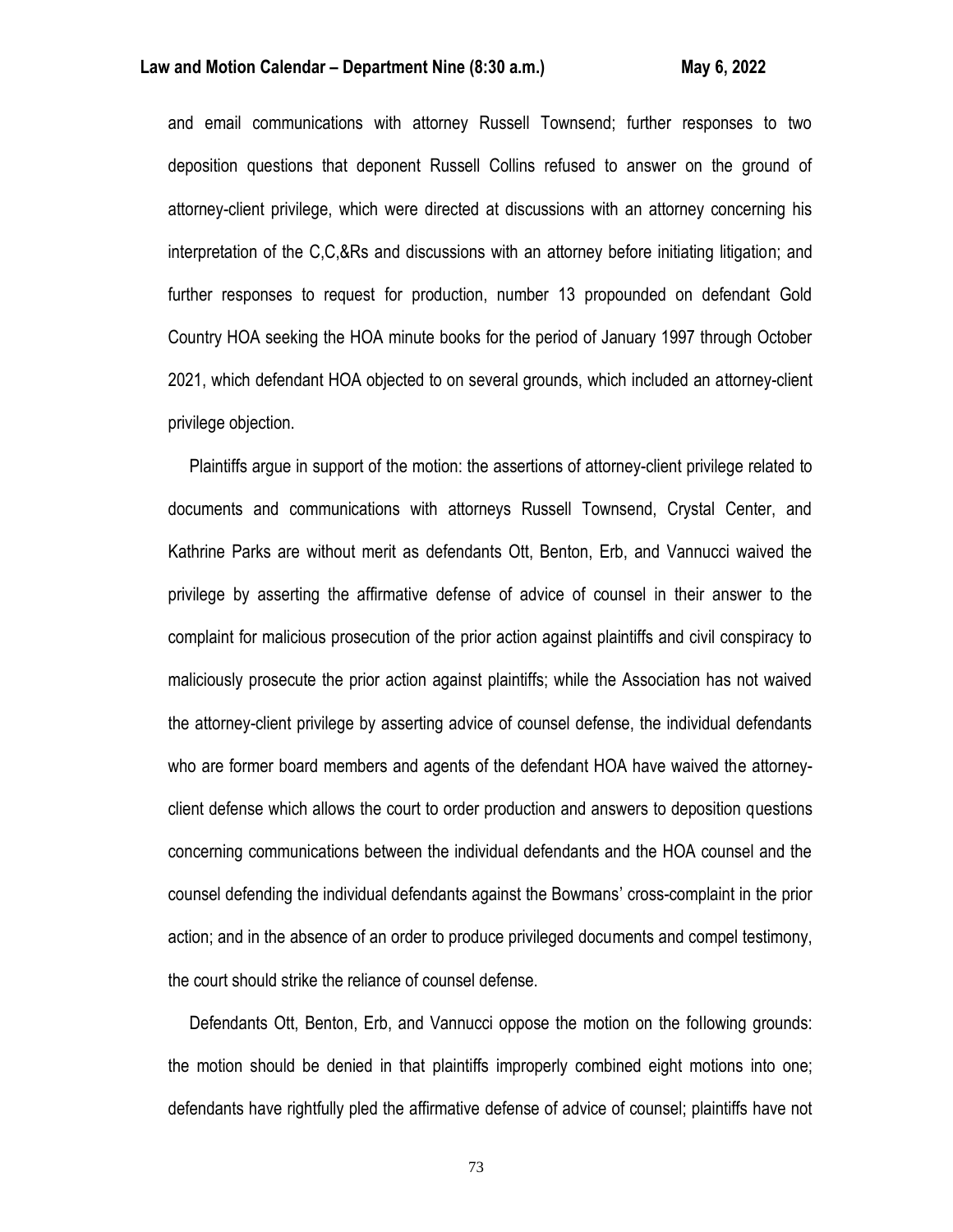established with legal authorities that the individual defendants have waived any right to assert the attorney-client privilege as to insurance defense attorney Katherine Parks concerning her representation of the individual defendants in defending against the cross-complaint asserted by the Bowmans against them in the prior action; the Gold Country HOA members have a right to privacy in their member votes on Gold Country HOA issues; and ordering defendants to waive their advice of counsel defense is an extreme, unduly prejudicial option, particularly since the parties all agree these documents should be produced with a protective order in place.

 Defendant Gold Country HOA opposes the motion on the following grounds: Gold Country is the actual holder of the attorney-client privilege and the defendants who are merely former board members who engaged counsel on behalf of the HOA can not waive the privilege; on March 25, 2022 the HOA Board authorized a limited scope waiver of the HOA's privilege solely related to attorneys Center and Townsend and to the date of judgment entered on April 12 2019, subject to a protective order; defendant HOA did not waive the privilege as it has not claimed the advice of counsel defense; protective orders are authorized as remedies for safeguarding confidential information such as attorney-client privileged materials; the advice of counsel waiver is a limited scope waiver of the attorney-client privilege and is narrowly defined so that it fits within the confines of the waiver; and any potential waiver does not extend to insurance defense counsel Katherine Parks, who only defended the HOA and individual defendants against the cross-complaint.

 Defendant Gold Country HOA requests that the motion be denied in its entirety; as a necessary precondition to any waiver of the attorney-client privilege and production of privileged materials that the HOA be granted leave to file an amended answer to asset reliance on the advice of counsel defense; if disclosure is ordered, the court should issue a protective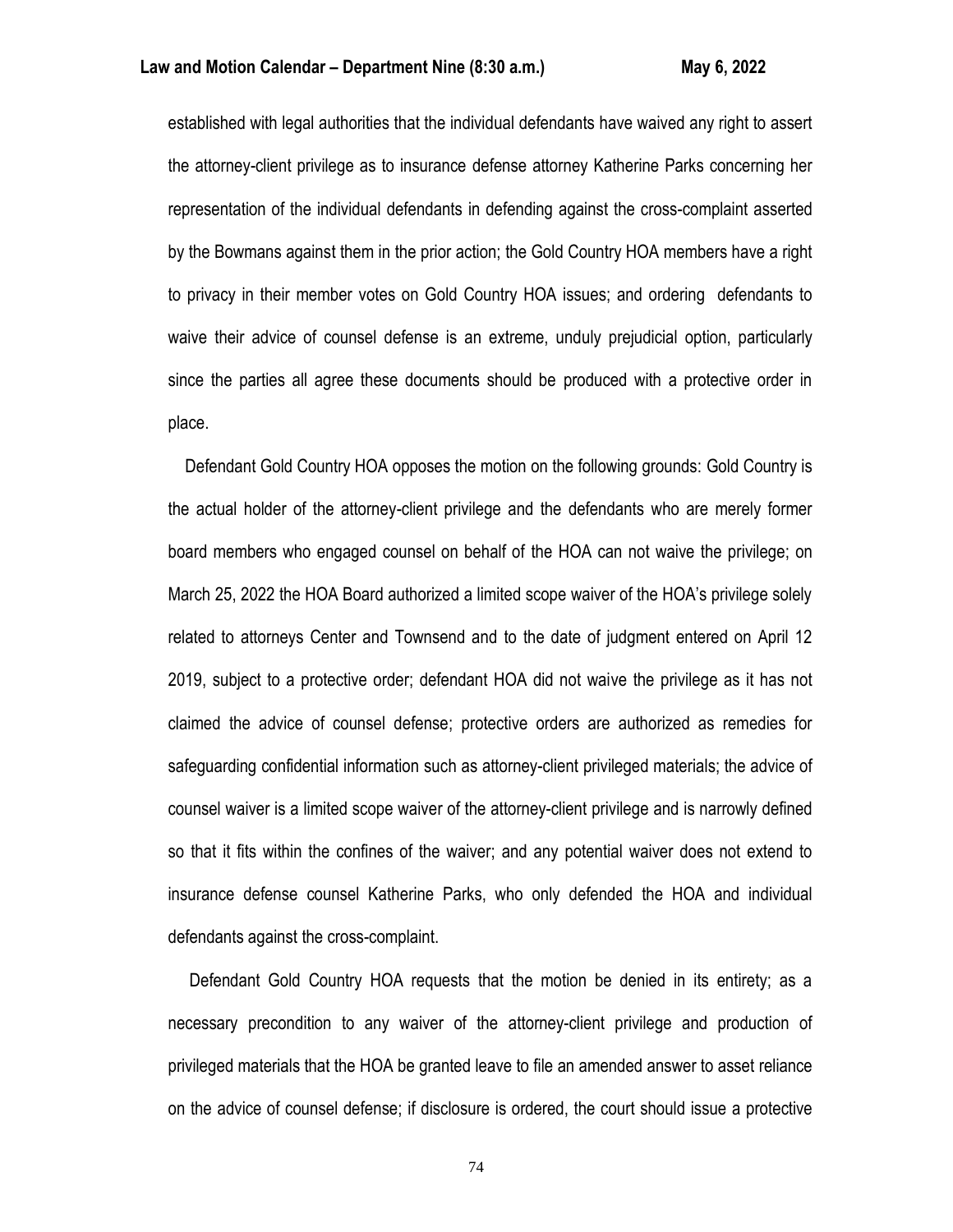order concerning the attorney-client privileged materials restricting use of those materials and prohibiting dissemination outside the instant malicious prosecution litigation and if materials are permitted to distribution outside the action, to stay production in order to allow the HOA to consider seeking a writ; and the court should impose monetary sanctions in the amount of \$3,682.50 against plaintiffs and their counsel.

 Plaintiffs replied to the oppositions: plaintiffs are willing to entertain an order in the format suggested by defendants, with modifications, and invites an appropriate court order; plaintiffs are entitled to communications with attorney Katherine Parks, because she represented the HOA on identical quiet title claims as attorney Russell Townsend represented the HOA in the underlying complaint and her advice and information given to her by the HOA to defeat the Bowmans' easement bears directly on the subject matter of the litigation brought against the Bowmans; Ms. Parks may have had opinions that substantially differed from those held by the HOA and attorney Townsend, which could call into question the defendants' probable cause to maintain the underlying complaint; plaintiffs are entitled to discovery of post-judgment attorneyclient documents and communications, because post-judgment communications with counsel could possibly contain unintended admissions of lack of probable cause to bring the action in the first place; and the defendants must produce the unredacted election tally sheet on the issue of whether the Bowmans should become members of the Association.

#### Defendants Ott's, Benton's, Erb's, and Vannucci's Procedural Objection

 Defendants' objection that the instant motion is eight separate motions, which must be denied as improper is denied.

#### Advice of Counsel Defense and Waiver of Attorney-Client Privilege

 "To prevail on a malicious prosecution claim, the plaintiff must demonstrate the following: the prior action (1) was commenced by or at the direction of the defendant and was pursued to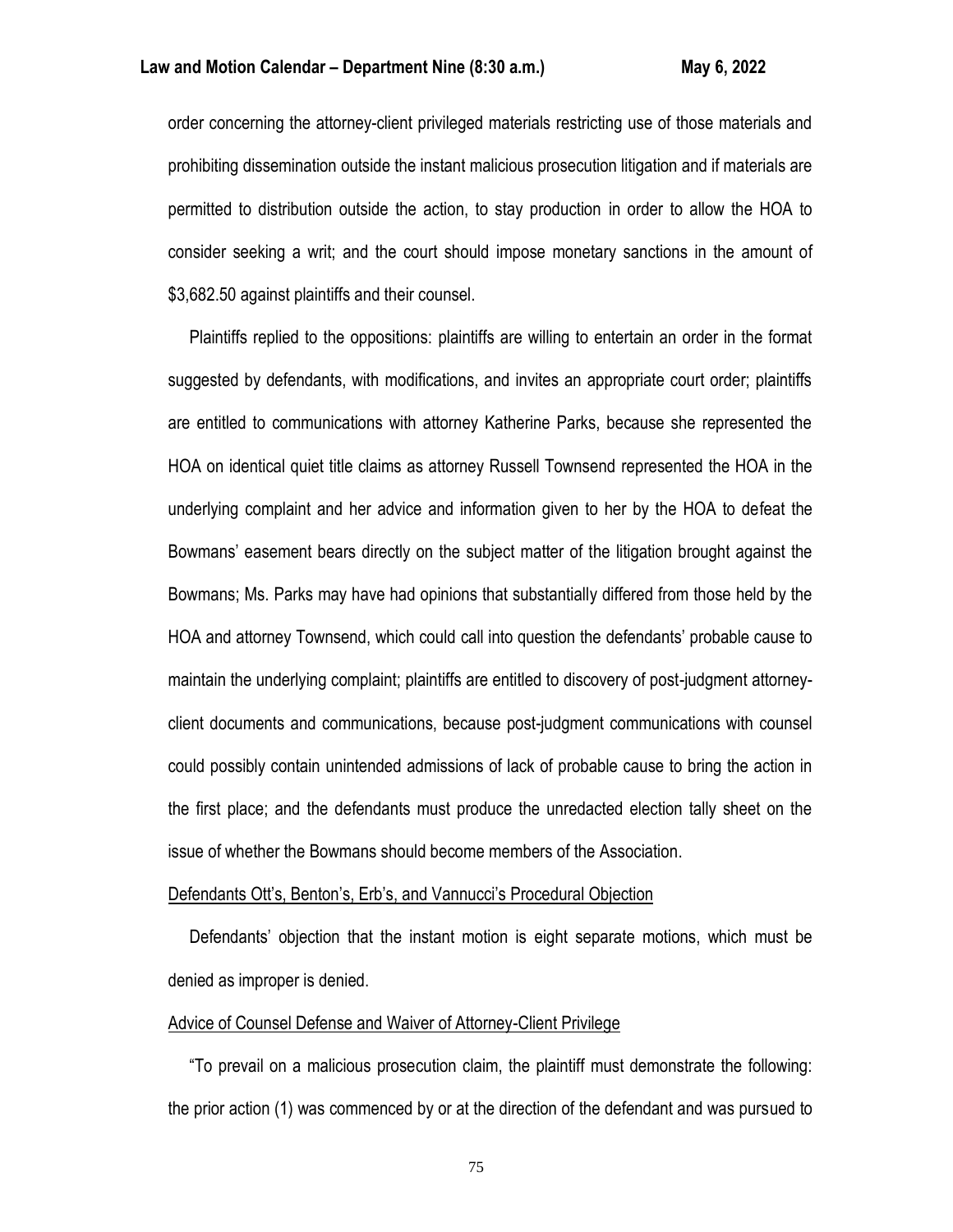## **Law and Motion Calendar – Department Nine (8:30 a.m.) May 6, 2022**

a legal termination in the plaintiff's favor; (2) was brought without probable cause; and (3) was initiated with malice. (Id. at p. 871, 254 Cal.Rptr. 336, 765 P.2d 498.)" (Vanzant v. DaimlerChrysler Corp. (2002) 96 Cal.App.4th 1283, 1288-1289.) "A necessary element of a cause of action for malicious prosecution is that the underlying proceeding have been terminated favorably to the malicious prosecution plaintiff. The requirement of favorable termination confirms the plaintiff's innocence, serves to forestall unfounded claims and prevent inconsistent judgments, and facilitates proof of other elements of the tort. (*Babb v. Superior Court* (1971) 3 Cal.3d 841, 845-847, 92 Cal.Rptr. 179, 479 P.2d 379.) The cause of action does not accrue until such favorable termination has occurred. (Id. at p. 846, 92 Cal.Rptr. 179, 479 P.2d 379.)" (Ray v. First Federal Bank (1998) 61 Cal.App.4th 315, 318.)

 "" 'Probable cause may be established by the defendants in a malicious institution proceeding when they prove that they have in good faith consulted a lawyer, have stated all the facts to him, have been advised by the lawyer that they have a good cause of action and have honestly acted upon the advice of the lawyer.' [Citations.]" [Footnote omitted.] (*DeRosa v. Transamerica Title Ins. Co.* (1989) 213 Cal.App.3d 1390, 1397–1398, 262 Cal.Rptr. 370; 5 Witkin, Summary of Cal. Law (9th ed. 1988) Torts, § 449, pp. 533–534.) Conversely, if the defendant acted in bad faith or withheld facts from counsel he or she knew or should have known would have defeated the cause of action, probable cause is not established. "[C]ounsel's advice must be sought in good faith [citation] and '... not as a mere cloak to protect one against a suit for malicious prosecution.' [Citation.]" (*Bertero v. National General Corp., supra,* 13 Cal.3d 43, 54, 118 Cal.Rptr. 184, 529 P.2d 608.) The burden of proving good faith reliance on the advice of counsel falls on the party asserting the defense. (*Ibid.*) Because, as we have said, Esmat lacked any evidence of a conspiracy, the jury reasonably could have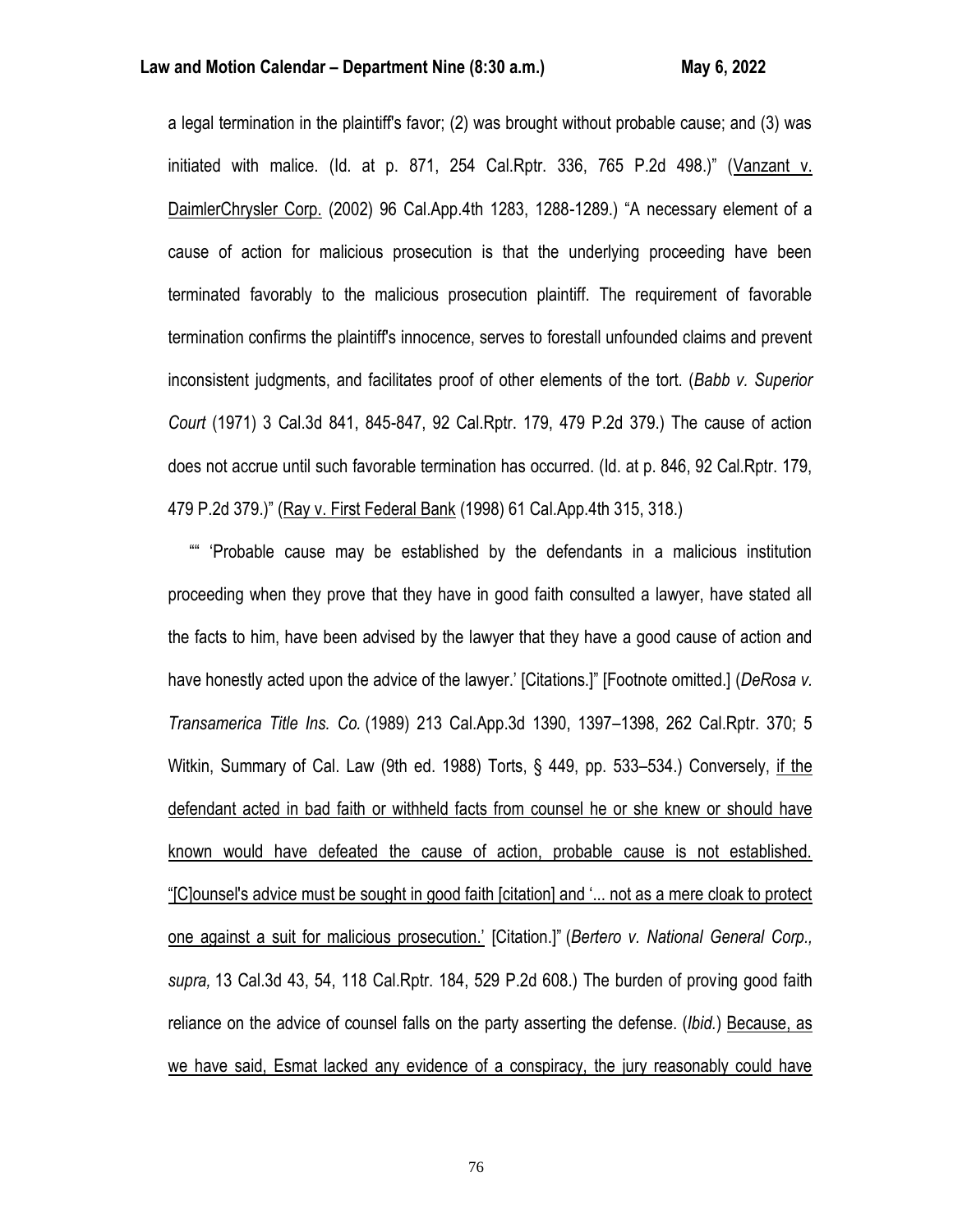concluded he had not acted in good faith." (Palmer v. Zaklama (2003) 109 Cal.App.4th 1367, 1383–1384.)

 ""The probable cause element is objective, not subjective, with the trial court required to determine whether, on the basis of the facts known to [respondents], it was legally tenable to bring the prior action. The benchmark for legal tenability is whether any reasonable attorney would have thought the claim was tenable. [Citation.] Good faith reliance on the advice of counsel, after truthful disclosure of all the relevant facts, is a complete defense to a malicious prosecution claim. [Citation.]" (*Bisno v. Douglas Emmett Realty Fund 1988, supra,* 174 Cal.App.4th at p. 1544, 95 Cal.Rptr.3d 492.) "However, if the initiator acts in bad faith or withholds from counsel facts he knew or should have known would defeat a cause of action otherwise appearing from the information supplied, that defense fails. [Citations.]" (*Bertero v. National General Corp*. (1974) 13 Cal.3d 43, 53-54, 118 Cal.Rptr. 184, 529 P.2d 608.)" (Emphasis added.) (Oviedo v. Windsor Twelve Properties, LLC (2012) 212 Cal.App.4th 97, 114.)

 "The burden of proving the advice of counsel defense is on Nunez. (*Bertero, supra,* at p. 54, 118 Cal.Rptr. 184, 529 P.2d 608.) In his anti-SLAPP motion, Nunez "failed to establish that [he] informed counsel of specific relevant facts prior to the filing of the ... action" (*ibid.*), including that (1) he did not permit Pennisi to complete his work on the refrigeration system, (2) he did not replace the generators required to run the refrigeration system as Pennisi recommended, (3) Quality Refrigeration performed work on the refrigeration system before Faherty inspected it, and (4) he failed to pay Pennisi money owed under the contract. Therefore, the advice of counsel defense fails. ¶ With respect to Edward, however, the Pennisis failed to carry their burden to make a prima facie showing of lack of probable cause. The Pennisis point us to no evidence indicating Edward had the opportunity to learn the action lacked merit in the short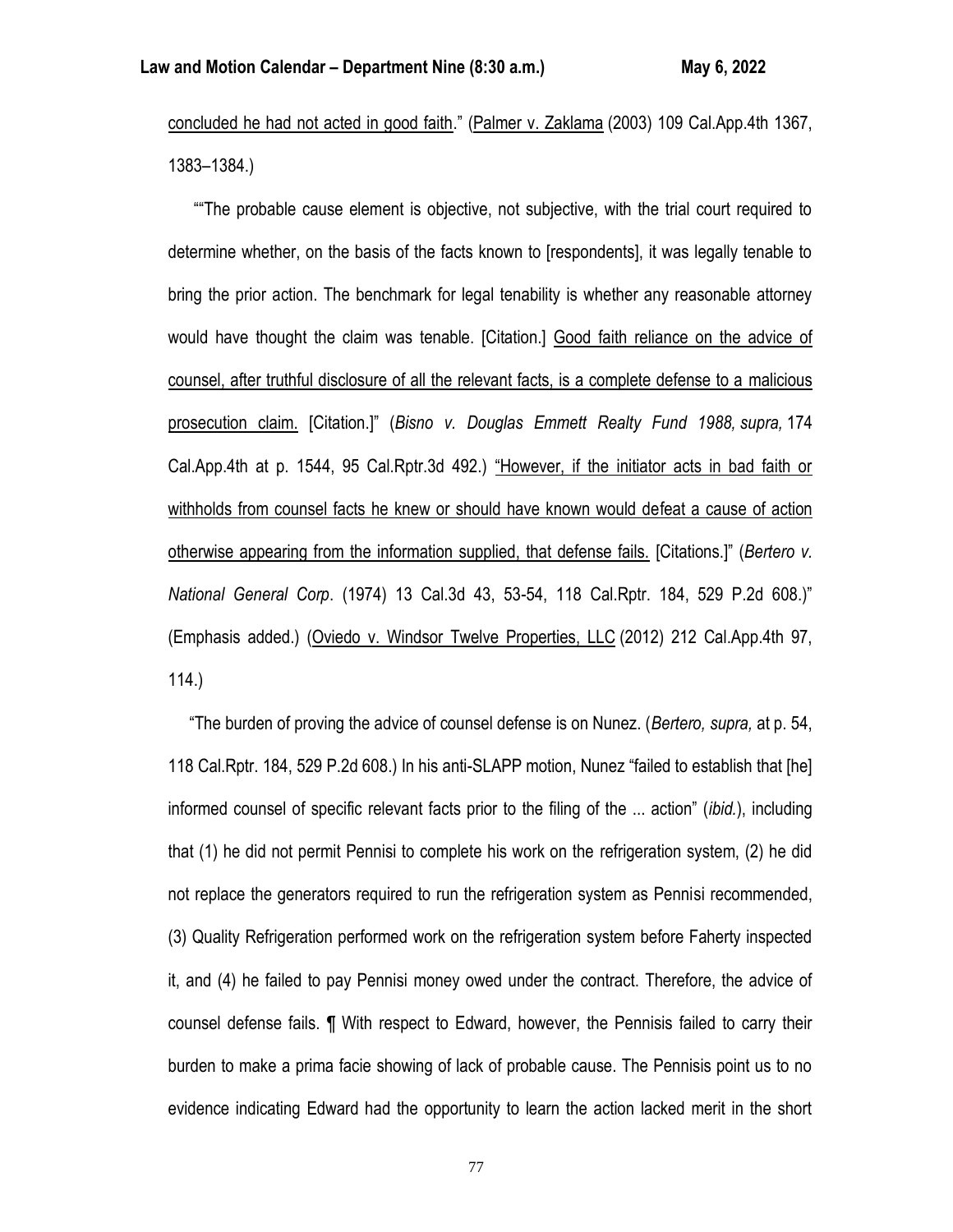time he was a plaintiff. Nothing in the record demonstrates Edward knew or should have known what the complaint alleged or the legal theories on which the suit relied. Accordingly, the motion to strike the cause of action against Edward should have been granted." (Nunez v. Pennisi (2015) 241 Cal.App.4th 861, 877.)

 "Generally, implied waivers are limited to situations where the client has placed into issue the decisions, conclusions, and mental state of the attorney who will be called as a witness to prove such matters. (*Estate of Kime* (1983) 144 Cal.App.3d 246, 259, 193 Cal.Rptr. 718.) ¶ Generally, too, the deliberate injection of the advice of counsel into a case waives the attorneyclient privilege as to communications and documents relating to the advice. (See *Handgards, Inc. v. Johnson & Johnson* (N.D.Cal.1976) 413 F.Supp. 926, 929.) However, an insurer does not waive the attorney-client privilege where it is not defending itself on the basis of the advice it received. (*Aetna Casualty & Surety Co. v. Superior Court* (1984) 153 Cal.App.3d 467, 200 Cal.Rptr. 471.)" (Transamerica Title Ins. Co. v. Superior Court (1987) 188 Cal.App.3d 1047, 1053.)

 With the above-cited principles in mind, the court will rule on the claim of implied waiver of the attorney-client privilege by the individual defendants' assertion of the advice of counsel defense.

# Attorneys Crystal Center and Russel Townsend

 The individual defendants were apparently board officers or agents of the HOA prior to and at the time the prior action was prosecuted against plaintiffs. Attorney Center represented the HOA just prior to initiation of the action against the Bowmans and attorney Townsend represented the plaintiff HOA during the underlying litigation. (Declaration of Matthew Tang in Opposition to Motion, paragraph 2.)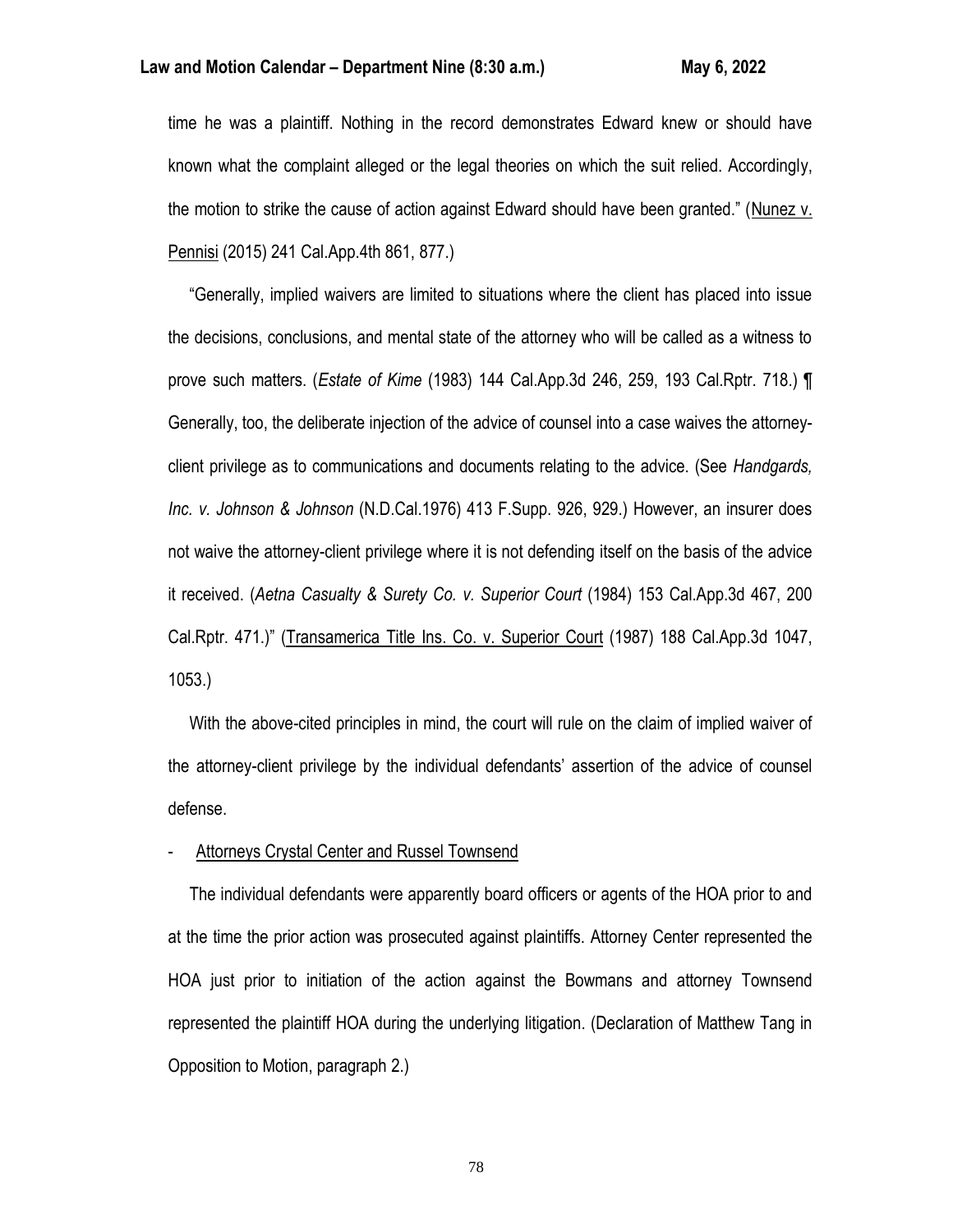Defendant HOA is the same organization that unsuccessfully prosecuted the civil action against the Bowmans. Plaintiffs Bowman allege: defendants used Gold Country HOA as their named plaintiff in the prior action against defendant to seek an injunction preventing plaintiffs from using Gold Country Drive; defendant HOA allegedly conspired with the HOA Board members and agents to maliciously prosecute the prior action without probable cause as they knew that in 2001 Gold Country had consummated an agreement with the Bowmans' predecessors in interest that gave the HOA a right of access over a portion of their property in exchange for the right of access over Gold Country Drive for the benefit of what became the Bowmans' property; and on April 12, 2019 judgment was entered in favor of the Bowmans denying all relief to Gold Country and quieting the Bowmans' title to an easement over Gold Country Drive. (Complaint, paragraphs 8-12.)

Apparently, there is new management of the defendant HOA.

 "We are concerned in this matter with a *corporate* client. As a general matter, the power to assert and waive the attorney-client privilege held by a corporation belongs to corporate management and is normally exercised by the corporation's officers and directors. (*Venture Law Group v. Superior Court* (2004) 118 Cal.App.4th 96, 105, 12 Cal.Rptr.3d 656.)" (Melendrez v. Superior Court (2013) 215 Cal.App.4th 1343, 1353–1354.)

 "…real parties argue that the individual defendants waived Soft Plus's attorney-client privilege as holders of the privilege who have asserted the advice of counsel defense. We disagree. Former management of a merged company does not hold the merged company's attorney-client privilege and may not waive the attorney-client privilege post-merger. The California Supreme Court observed, in a case involving the transfer of the attorney-client privilege to a successor trustee, that other courts have concluded "the power to assert the attorney-client privilege passes from a predecessor officer to a successor in the analogous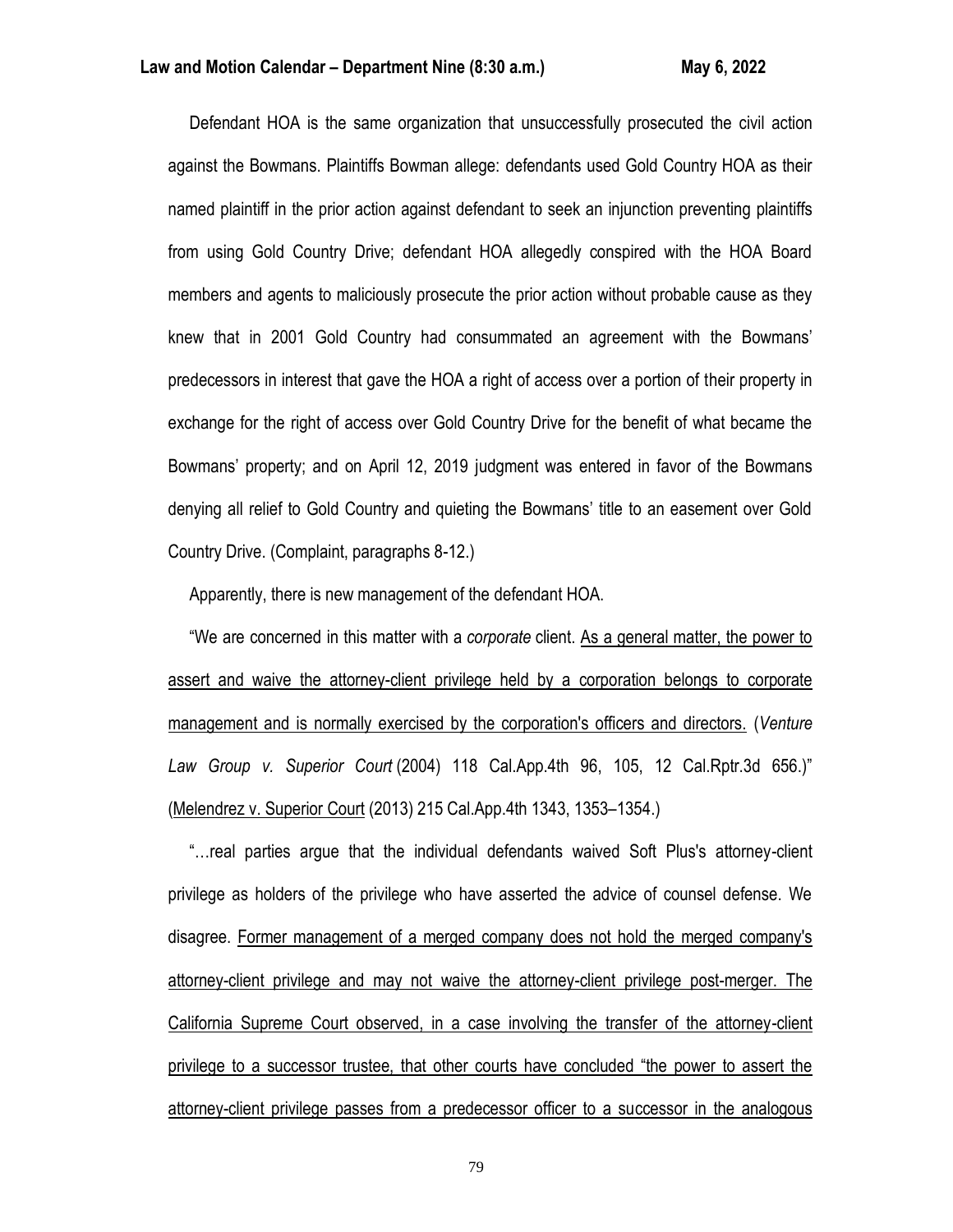context of corporate affairs." (*Moeller v. Superior Court* (1997) 16 Cal.4th 1124, 1136–1137, 69 Cal.Rptr.2d 317, 947 P.2d 279.) ¶ One of the other courts is the United States Supreme Court, which in *Commodity Futures Trading Comm'n v. Weintraub* (1985) 471 U.S. 343, 348–349, 105 S.Ct. 1986, 85 L.Ed.2d 372, stated, "[T]he power to waive the corporate attorney-client privilege rests with the corporation's management and is normally exercised by its officers and directors. The managers, of course, must exercise the privilege in a manner consistent with their fiduciary duty to act in the best interests of the corporation and not of themselves as individuals." The Supreme Court further declared, "when control of a corporation passes to new management, the authority to assert and waive the corporation's attorney-client privilege passes as well. New managers installed as a result of a takeover, merger, loss of confidence by shareholders, or simply normal succession, may waive the attorney-client privilege with respect to communications made by former officers and directors. Displaced managers may not assert the privilege over the wishes of current managers, even as to statements that the former might have made to counsel concerning matters within the scope of their corporate duties." (*Id.* at p. 349, 105 S.Ct. 1986, fn. omitted.) ¶ It therefore follows that the individual defendants, as displaced managers, have no authority to waive Soft Plus's attorney-client privilege over the wishes of the current managers of USI. Moreover, the implied waiver caused by asserting the advice of counsel defense is "limited to situations where *the client* has placed into issue the decisions, conclusions, and mental state of the attorney who will be called as a witness to prove such matters." (*Transamerica Title Ins. Co. v. Superior Court, supra,* 188 Cal.App.3d at p. 1053, 233 Cal.Rptr. 825, italics added.) Thus, waiver is established by showing that *the client* " 'put the otherwise privileged communication directly at issue and that disclosure is essential for a fair adjudication of the action.' " (*Wellpoint Health Networks, Inc. v. Superior Court, supra,* 59 Cal.App.4th at p. 128, 68 Cal.Rptr.2d 844.) ¶ Here, there is no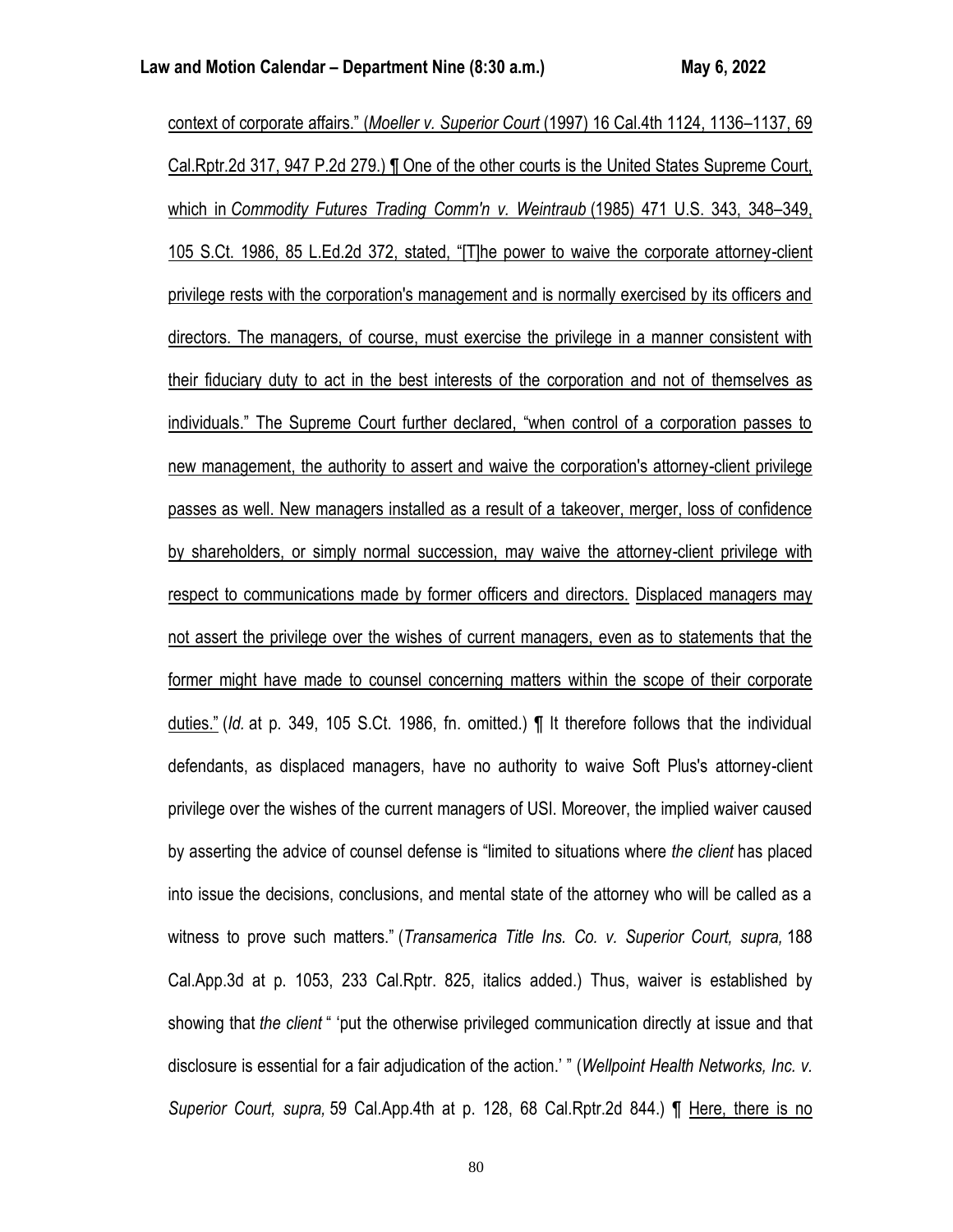dispute that the defendants in their individual capacities as directors, officers, and majority shareholders were not the clients of VLG and Giesler. Since they were not clients, the individual defendants cannot impliedly waive the attorney-client privilege that attached to their confidential communications with VLG and Giesler on behalf of Soft Plus by asserting the advice of counsel defense. We understand real parties' argument that they must be allowed to depose Giesler in order to test the validity of the advice of counsel defense and the individual defendants' credibility. However, as this court has explained, "the privilege is not vitiated by the fact that its exercise may occasionally suppress relevant evidence. It has been recognized that the search of truth must sometimes give way to the purposes of the privilege." (*Transamerica Title Ins. Co. v. Superior Court, supra,* 188 Cal.App.3d at p. 1052, 233 Cal.Rptr. 825.) Thus, "the privilege is not to be set aside when one party seeks verification of the authenticity of its adversary's position." (*Id.* at p. 1053, 233 Cal.Rptr. 825.) ¶ For these reasons, we find that real parties failed to meet their burden to show either that the claimed attorney-client privilege did not apply to petitioners' confidential communications with Soft Plus or that there was an implied waiver of Soft Plus's privilege. Accordingly, we conclude that the trial court erred in granting real parties' motion to compel Giesler to answer deposition questions that would violate the attorney-client privilege and extraordinary relief is necessary to correct the error." (Emphasis added.) (Venture Law Group v. Superior Court (2004) 118 Cal.App.4th 96, 104–106.)

 Therefore, the holder of the attorney-client privilege concerning communications of counsel prior to the initiation of litigation, during litigation and post-litigation is the HOA and not the individual agents, directors and officers. Only the current management, officers, and directors may waive the attorney-client privilege related to the prior litigation.

 This leaves plaintiffs with the problem that certain defendants assert an advice of counsel defense that requires them to present at trial evidence of the confidential communications that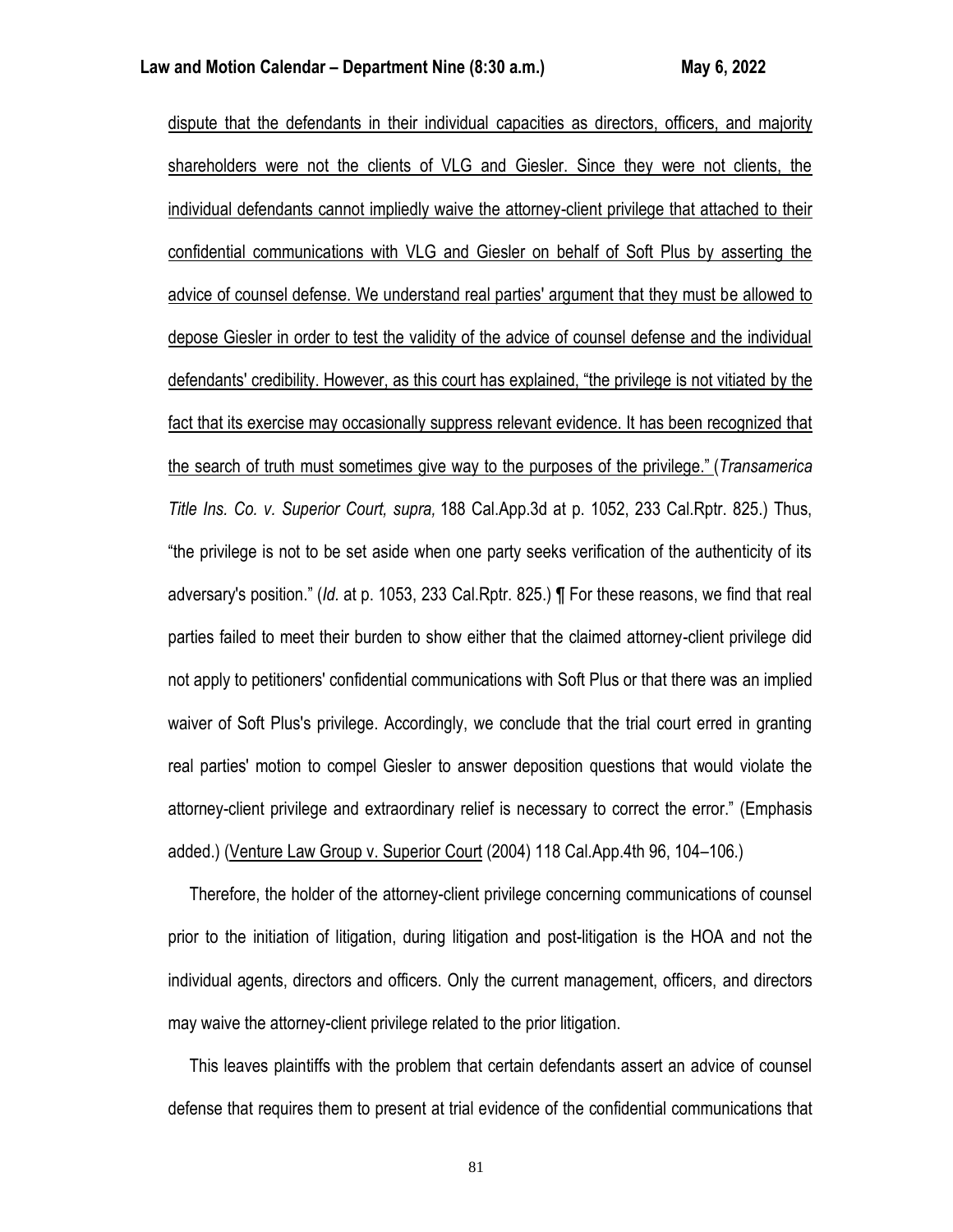### **Law and Motion Calendar – Department Nine (8:30 a.m.) May 6, 2022**

support their claim that they had probable cause to maintain the prior action against the Bowmans due to the advice they received from the HOA's attorneys, while at the same time the plaintiffs can not obtain the evidence related to advice of counsel by pre-trial discovery as the holder of the privilege, the defendant HOA, has not waived the privilege. Defendant Gold Country HOA's assertion of its privilege in discovery proceedings and refusal to waive the privilege will also bar the individual defendants from introducing such evidence in defense leaving them with no evidence to meet their burden to prove reliance on advice of counsel in prosecuting the underlying action.

 This leaves the court with a potential quandary of a last-minute waiver of the attorney-client privilege concerning the subject documents and communications by the current HOA board at trial or shortly before trial in order to allow the individual defendants to present the evidence to support their advice of counsel defense without allowing plaintiffs to engage in any discovery on the matter.

 The quandary is resolved by the court considering the circumstances presented at the time of waiver of the privilege by the corporate holder and whether the HOA is "blowing hot and cold"

 "When a party asserting a claim invokes privilege to withhold crucial evidence, the policy favoring full disclosure of relevant evidence conflicts with the policy underlying the privilege. Courts have resolved this conflict by holding that the proponent of the claim must give up the privilege in order to pursue the claim. Where privileged information goes to the heart of the claim, fundamental fairness requires that it be disclosed for the litigation to proceed. (Wegner et al, Cal. Practice Guide: Civil Trials and Evidence (The Rutter Group 1999) ¶ 8:1930, p. 8E– 21; *Merritt v. Superior Court* (1970) 9 Cal.App.3d 721, 730, 88 Cal.Rptr. 337 [plaintiff whose claim depended on his attorney's state of mind could not proceed and yet invoke the attorney-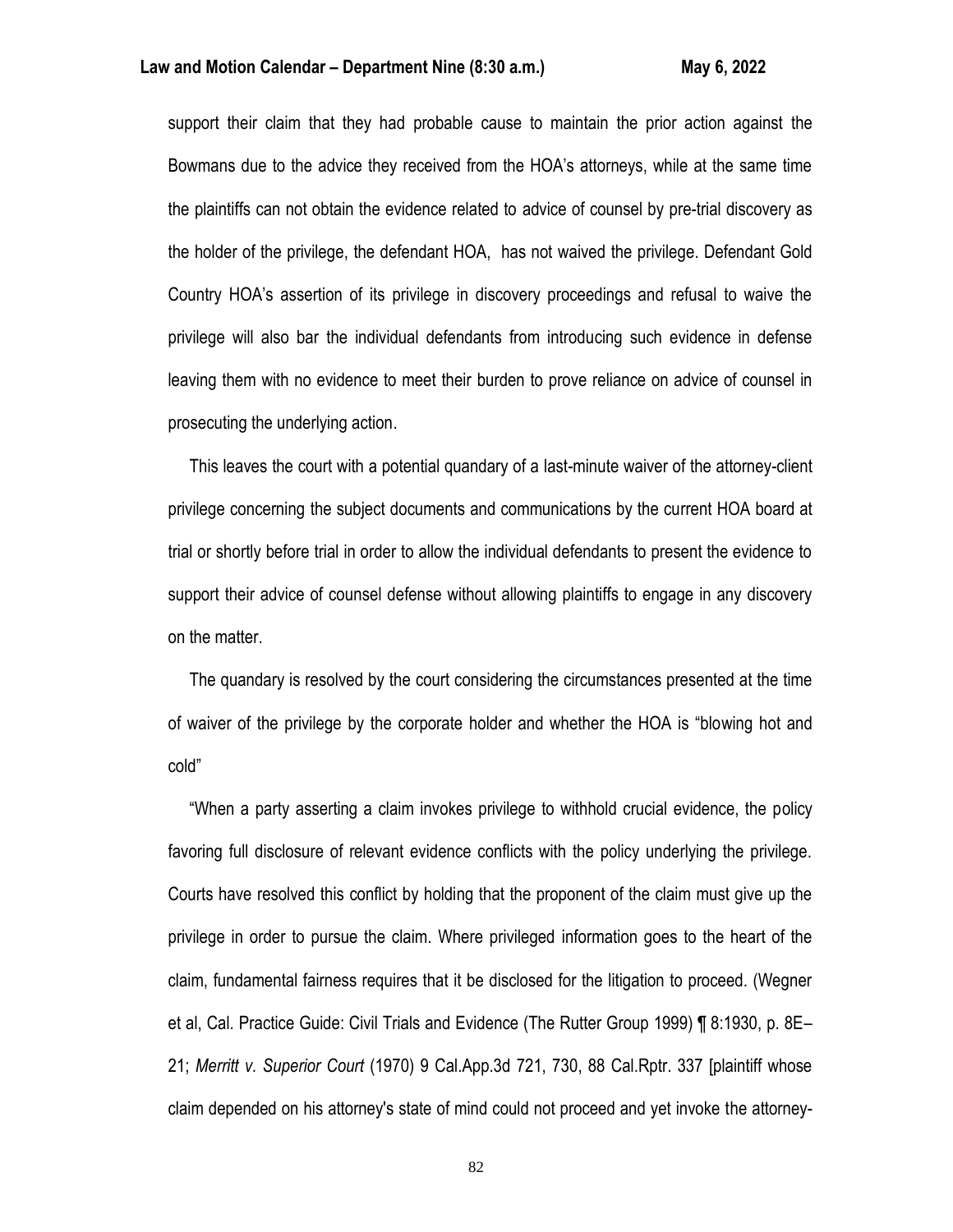client privilege]; *Fremont Indemnity Co. v. Superior Court* (1982) 137 Cal.App.3d 554, 560, 187 Cal.Rptr. 137 [court could order dismissal of suit against fire insurance company where plaintiff invoked Fifth Amendment privilege to preclude questioning as to whether he started fire].)" (Steiny & Co., Inc. v. California Electric Supply Co. (2000) 79 Cal.App.4th 285, 292.)

 An appellate court found that a plaintiff could not rely on the fifth amendment privilege to avoid responding to discovery and then submit evidence to support or oppose designated claims or defenses to which the plaintiff's refusal to answer questions or produce documents whether by invoking the Fifth Amendment privilege or otherwise related. The appellate court held: "…the courts have never allowed a plaintiff to use, in the words of the trial judge in this case, Carlos E. Velarde, the self-incrimination privilege as a "shield and as a sword." The courts have prevented the plaintiff in such a situation from "blow[ing] hot and cold." (*A & M Records, Inc. v. Heilman* (1977) 75 Cal.App.3d 554, 566, 142 Cal.Rptr. 390.) ¶ Also, the courts have been quick to find a waiver of the privilege when a plaintiff seeks damages on the one hand and then attempts to inconvenience or hinder or delay the defense in the prosecution of its case by the imposition of a privilege. (*People v. Preyer* (1985) 164 Cal.App.3d 568, 572, 210 Cal.Rptr. 807.)" (Dwyer v. Crocker National Bank (1987) 194 Cal.App.3d 1418, 1432.)

 Therefore, it logically follows, that should there be a later waiver of the attorney-client privilege by the defendant HOA in order to allow the individual defendants to present the evidence at trial in support of their advice of counsel defense the court could determine that the privilege can not be used as a shield and a sword and defendants should not be allowed to "blow hot and cold" on that privilege issue.

 On the other hand, a reasonable resolution of those concerns would be if the parties stipulate to the defendant HOA filing a  $1st$  amended answer to the complaint raising the advice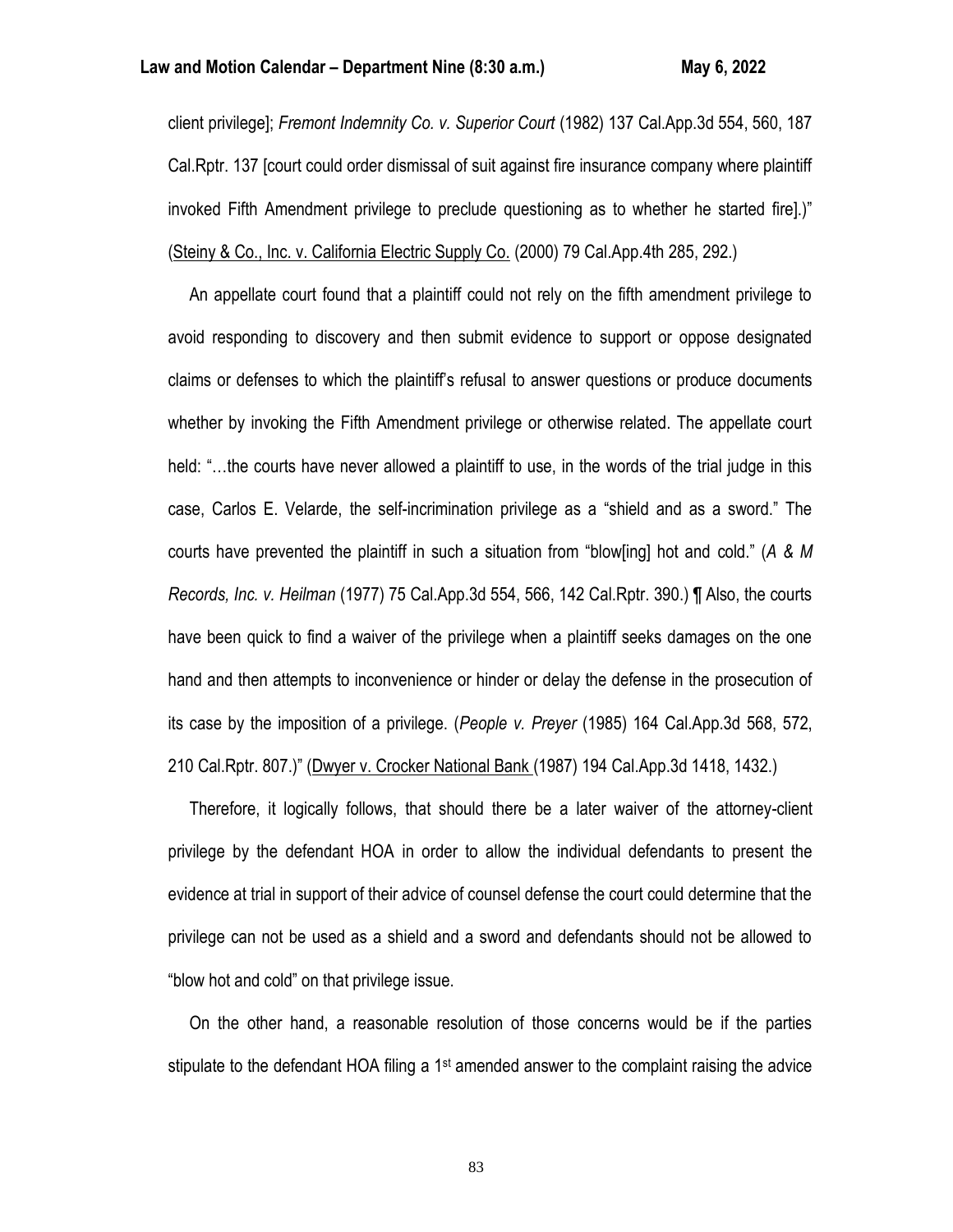of counsel affirmative defense, the defendant HOA agrees to produce the documents sought, and the parties agree to a protective order.

 Otherwise, the court is prepared to rule on the lack of waiver of the privilege by the holder of the privilege and leave the issue of admission of any advice of counsel evidence that had previously been withheld from discovery on a claim of privilege for the time of trial.

 Appearances are required for the parties to advise the court whether they have reached a stipulation.

## Attorney Katherine Parks

 There is evidence that attorney Katherine Parks was the HOA's insurer appointed defense counsel to only defend against the cross-complaint brought against cross-defendants Gold Country HOA, Randall Benton, Darlene Ott, and Robert Vannucci.in the underlying litigation. (See Declaration of Matthew Tang in Opposition to Motion, paragraph 2.)

 For the same reasons as stated above, the holder of the attorney-client privilege is the insured corporation/HOA and not the individuals.

 In addition, attorney Parks only defended the HOA and the individuals on the crosscomplaint, which is not an action prosecuted against the Bowmans. It is prosecuted by the Bowmans against the HOA and the individuals, therefore, there is no claim than can be brought against the defendants for malicious prosecution of the cross-complaint and no such allegations are asserted. Therefore, the attorney-client privilege was not impliedly waived by the individual defendants asserting the advice of counsel defense against the malicious prosecution complaint. This provides an independent reason to deny the motion to compel disclosure of attorney-client privileged communications and documents related to attorney Parks' representation of the individual defendants in defense against the prior cross-complaint.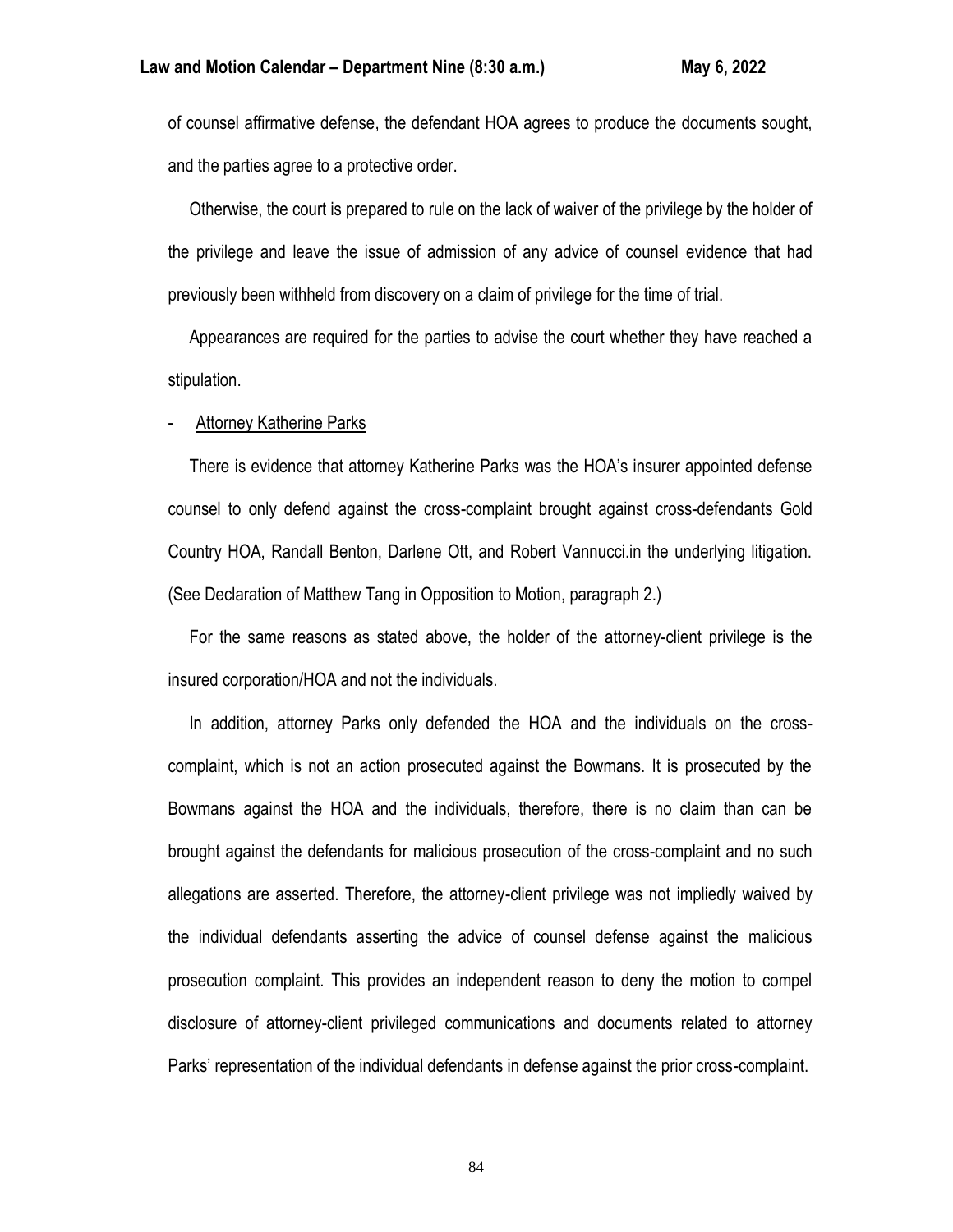# - Post-Judgment Communications

 Considering the court's rulings above, the court need not and does not reach the postjudgment attorney communications issue.

## Request for Production Number 13, Propounded on Defendant Gold Country HOA

 While the HOA attorney-client privilege concerning any privileged communications in the HOA minutes from January 1997 through October 2021 was not waived and the plaintiffs are not entitled to compel production of the documents listed in the Executive Minutes of the HOA privilege log (See Declaration of Plaintiffs' Counsel in Support of Motion, Exhibit 6.), that does not resolve the other objections asserted to production of the minutes.

 Defendant Gold Country HOA objected that the production of documents violates the litigation privilege.

 That objection lacks merit as the bar against lawsuits premised upon communications that fall within the litigation privilege does not apply to malicious prosecution actions. The objection is overruled.

 "In furtherance of the public policy purposes it is designed to serve, the privilege prescribed by section 47(2) has been given broad application. Although originally enacted with reference to defamation (see *Oren Royal Oaks Venture v. Greenberg, Bernhard, Weiss & Karma, Inc.* (1986) 42 Cal.3d 1157, 1163, 232 Cal.Rptr. 567, 728 P.2d 1202), the privilege is now held applicable to any communication, whether or not it amounts to a publication (see e.g., *Rosenthal v. Irell & Manella* (1982) 135 Cal.App.3d 121, 126, 185 Cal.Rptr. 92; *Block v. Sacramento Clinical Labs, Inc.* (1982) 131 Cal.App.3d 386, 390, 182 Cal.Rptr. 438; *Lerette v. Dean Witter Organization, Inc.* (1976) 60 Cal.App.3d 573, 577, 131 Cal.Rptr. 592), and all torts except malicious prosecution. (*Albertson v. Raboff* (1956) 46 Cal.2d 375, 382, 295 P.2d 405; *Kilgore v. Younger* (1982) 30 Cal.3d 770, 778, 180 Cal.Rptr. 657, 640 P.2d 793; *Block v.*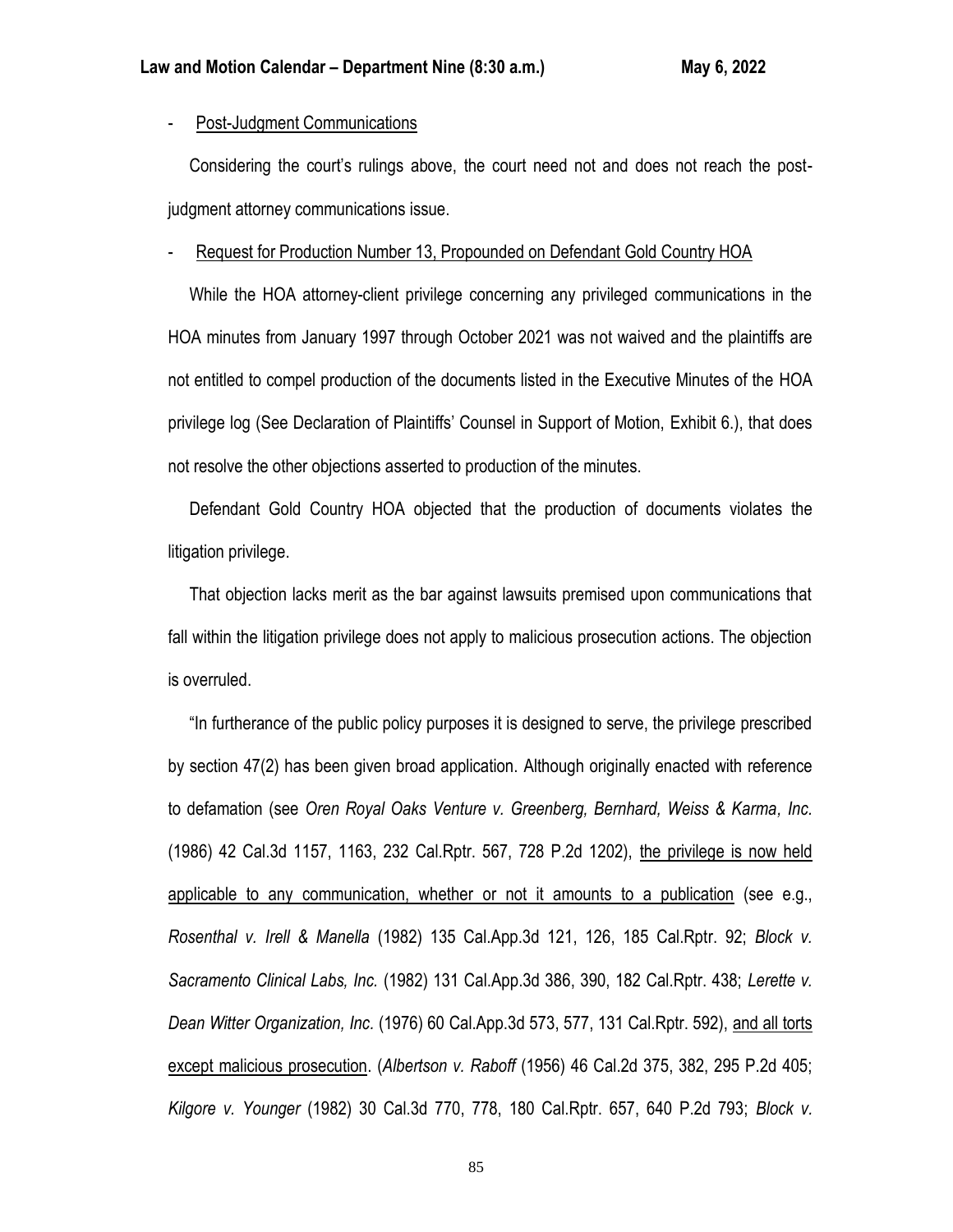*Sacramento Clinical Labs, Inc.*, supra, 131 Cal.App.3d 386, 390-392, 182 Cal.Rptr. 438; *Pettitt v. Levy* (1972) 28 Cal.App.3d 484, 489, 104 Cal.Rptr. 650.)" (Silberg v. Anderson (1990) 50 Cal.3d 205, 211-212.)

 Defendant Gold Country HOA also objected: that the request lacks foundation and assumes facts not in evidence; the HOA minutes after entry of the judgment in the underlying Judgment on April 12, 2019 is not subject to discovery as it is irrelevant and not calculated to lead to the discovery of admissible evidence; the request is better directed at the individual defendants as former directors represented by counsel; and the request was unduly burdensome and harassing as it is overly broad as to subject matter and unlimited as to time and geographic location.

 The request sought production of "Your minute books for the period commencing January 1997 through October 2021."

 The request does not lack foundation or assume facts not in evidence. Those objections are overruled.

 The objection that the HOA minutes after entry of the judgment in the underlying Judgment on April 12, 2019, is not subject to discovery as it is irrelevant and not calculated to lead to the discovery of admissible evidence lacks merit. The minutes post-judgment could conceivably reasonably lead to evidence of Board discussions about the HOA loss of the litigation and whether they had cause to initiate it in the first place. The relevancy objection is overruled.

 In discovery proceedings, information is within the scope of discovery if it is relevant to the subject matter of the litigation and information is relevant if it might reasonably assist a party in evaluating the case, preparing for trial, or facilitating settlement. It need not be admissible, provided it can reasonably lead to admissible evidence. (Gonzalez v. Superior Court (1995) 33 Cal.App.4th 1539, 1546.) "The test of relevancy in discovery proceedings is a broad one." (Sav-On Drugs, Inc. v. Superior Court (1975) 15 Cal.3d 1, 7.)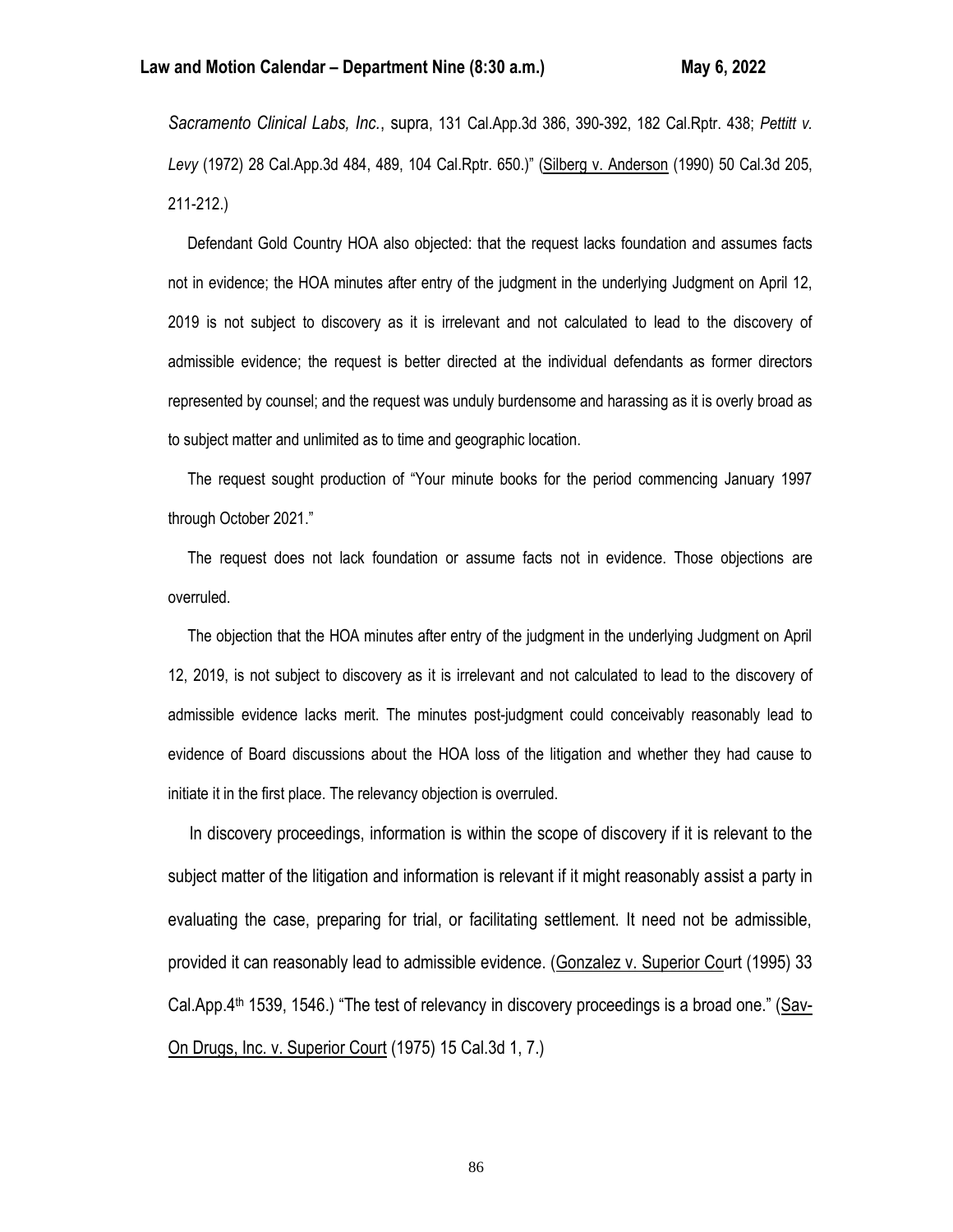"The purpose of the discovery rules is to 'enhance the truth-seeking function of the litigation process and eliminate trial strategies that focus on gamesmanship and surprise.' (*Williams v. Volkswagenwerk Aktiengesellschaft* (1986) 180 Cal.App.3d 1244, 1254, 226 Cal.Rptr. 306.) In other words, the discovery process is designed to '"make a trial less a game of blindman's bluff and more a fair contest with the basic issues and facts disclosed to the fullest practicable extent."' (*Greyhound Corp. v. Superior Court* (1961) 56 Cal.2d 355, 376, 15 Cal.Rptr. 90, 364 P.2d 266.)" (Juarez v. Boy Scouts of America, Inc. (2000) 81 Cal.App.4th 377, 389.)

The request is not unlimited to time and geographic location and those objections are overruled.

 The underlying litigation involved plaintiffs' claim to easements granted as part of an agreement between their predecessor in interest and the HOA, which was approved by the HOA Board in 2001. Therefore, it appears that the minute books commencing in January 2001 would be within a reasonable time frame for the purposes of discovery in this litigation.

 The court will order further production related to Request Number 13 propounded upon defendant Gold Country HOA related to the HOA minute books for the period commencing January 2001 through October 2021, which the exception of those documents identified in the HOA's privilege log.

## Production of Unredacted Election Tally Sheet

 Plaintiff's counsel declares that defendant Erb produced a redacted election tally sheet concerning the early 2017 association membership's vote to determine if the Bowmans would become members of the association; and defendant Erb refused to produce a tally sheet identifying the persons who voted and how they voted on the ground of confidentiality. (Declaration of Plaintiffs' Counsel in Support of Motion, paragraph 5.)

 Citing Civil Code, §§ 5100, et seq. and 5215, defendants Ott, Benton, Erb, and Vannucci argue in opposition that the Gold Country HOA members have a right to privacy in their member votes on Gold Country HOA issues and production of the information would be a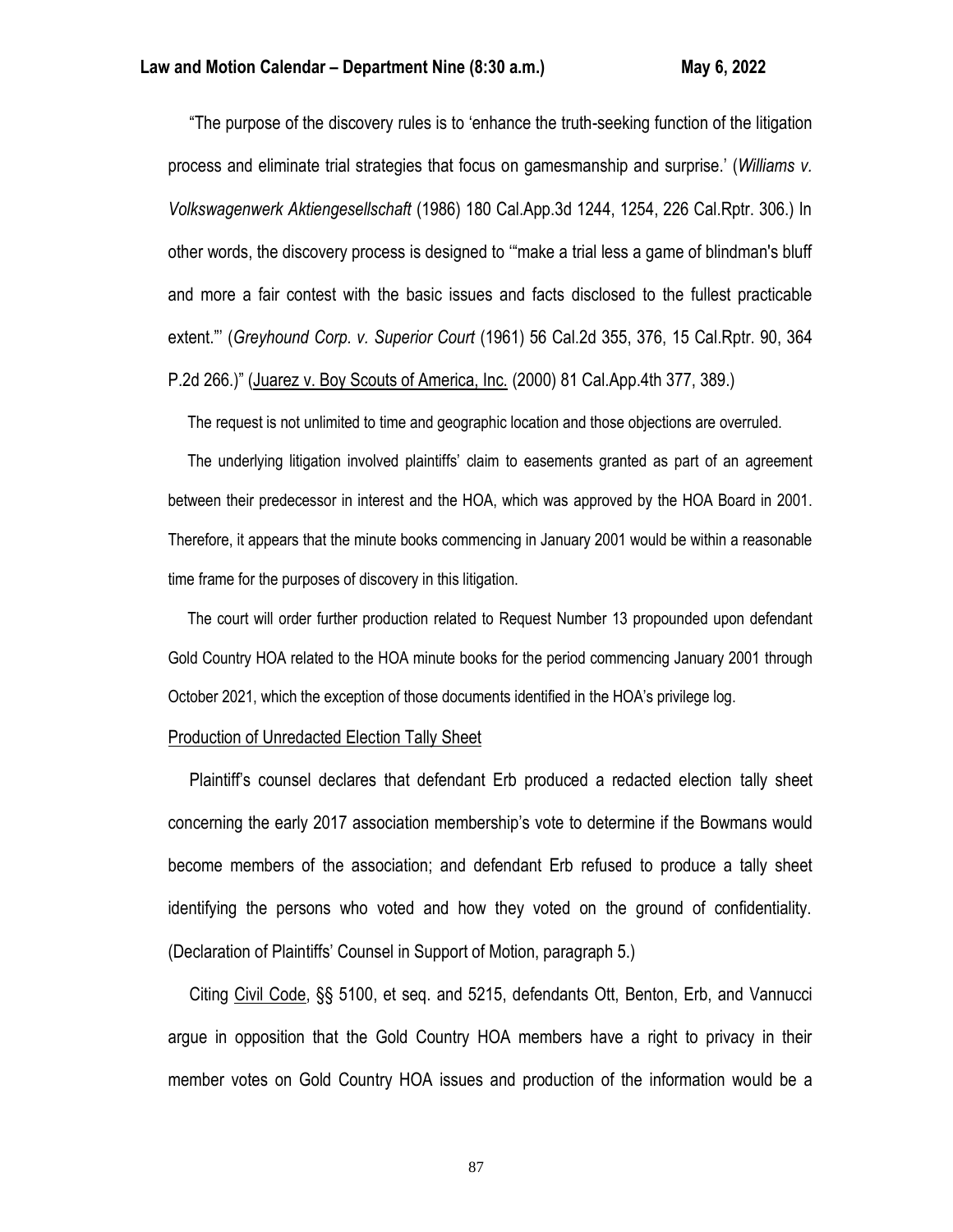blatant violation of the rules protecting the long-established confidentiality of elections in homeowners' association elections and give plaintiffs the ability to harass all members about their vote.

 Plaintiffs argue in reply: the defendants must produce the unredacted election tally sheet on the issue of whether the Bowmans should become members of the Association; that after being told by defendant HOA president Barbara Erb that there were 26 yes votes and 1 no vote, they lost the election after Ms. Erb discovered prior to the closing of the vote that Mr. Bowman was on Megan's list and the final vote tale only showed 19 yes votes; and plaintiffs are entitled to a clean copy in order to further investigate fraud in the election by vote manipulation.

 "(a)(1) Notwithstanding any other law or provision of the governing documents, elections regarding assessments legally requiring a vote, election and removal of directors, amendments to the governing documents, or the grant of exclusive use of common area pursuant to Section 4600 shall be held by secret ballot in accordance with the procedures set forth in this article." (Civil Code, § 5100(a)(1).)

 "(b) This article also governs an election on any topic that is expressly identified in the operating rules as being governed by this article." (Civil Code, § 5100(b).)

 "(a) Except as provided in subdivision (b), the association may withhold or redact information from the association records if any of the following are true:  $\P$  \* \* \* (3) The information is privileged under law. Examples include documents subject to attorney-client privilege or relating to litigation in which the association is or may become involved, and confidential settlement agreements. ¶ (4) The release of the information is reasonably likely to compromise the privacy of an individual member of the association…" (Civil Code, §§ 5215(a)(3) and 5215(a)(4).)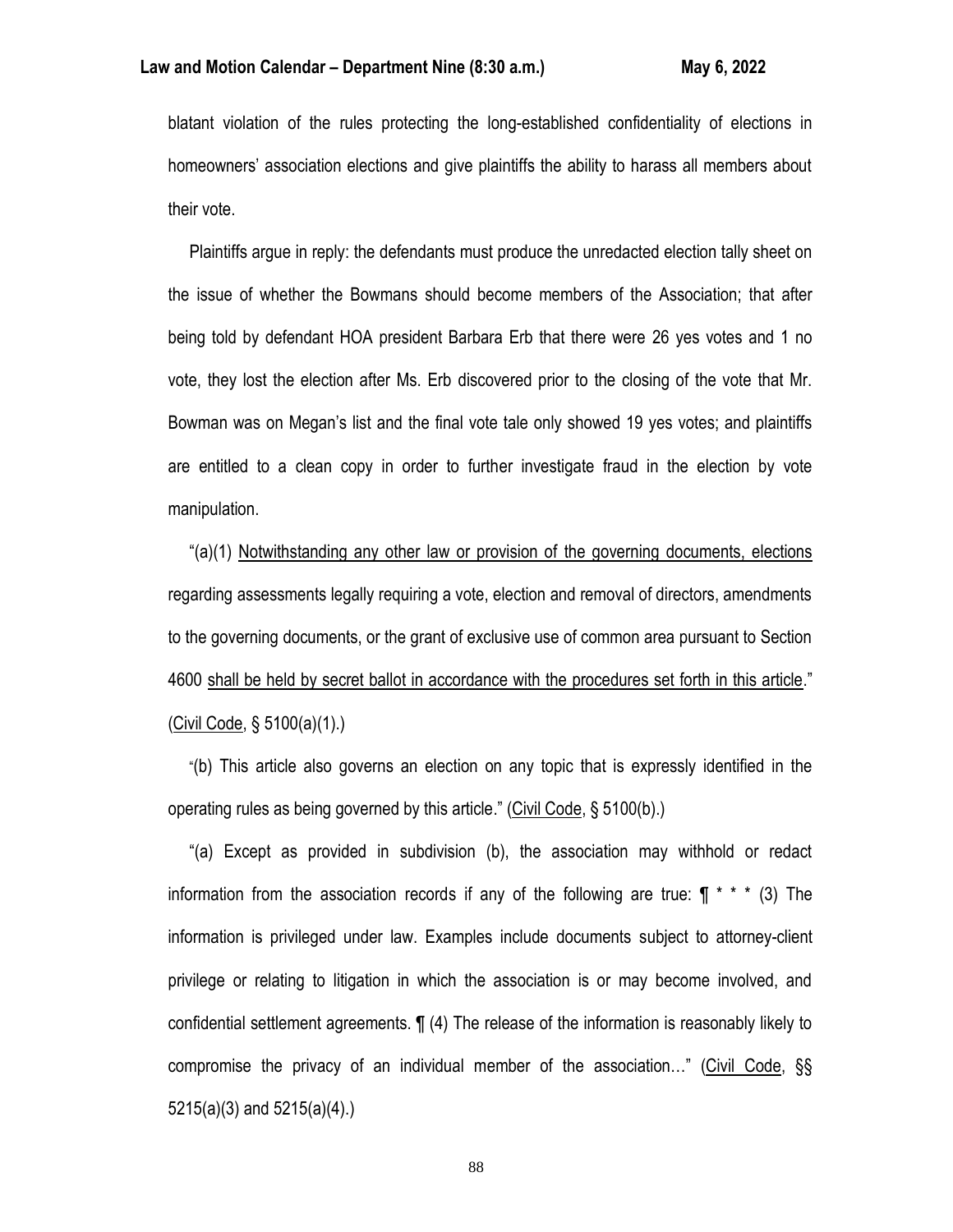Plaintiffs argue that while Section 5100 spells out the types of elections that must be secret, an election to allow new members into the association is not listed in the statute.

 Section 5100(b) expressly states that the secret election provision also governs an election on any topic that is expressly identified in the operating rules as being governed by this article. While inclusion of elections related to adding members to the HOA would appear to be the type of election that would be identified in the operating rules as being governed by the secret election provision, the court has no evidence before it that such an election is expressly identified in the operating rules as being governed by that article.

 Defendant not having cited any other legal authority that bars disclosure of who voted for what in an HOA election concerning HOA membership and absent evidence the HOA operating rules provides that such elections are governed by the secret election article of the Civil Code, the court grants the motion to compel production of the unredacted vote results.

#### Defendant Gold Country HOA Filing 1st Amended Answer

 The court is willing to allow Gold Country HOA to file an amended answer to assert the advice of counsel defense should the parties stipulate to the defendant HOA filing a  $1<sup>st</sup>$ amended answer to the complaint raising the advice of counsel affirmative defense, the defendant HOA agrees to produce the documents sought, and the parties agree to a protective order.

# **Sanctions**

 Under the totality of the circumstances presented, the court finds that the parties acted with substantial justification or that other circumstances make the imposition of the sanction unjust. The court denies the request for sanctions.

**TENTATIVE RULING # 12: THE MOTION IS GRANTED IN PART AND DENIED IN PART AS STATED IN THE TEXT OF THE RULING. THE COURT ORDERS DEFENDANT GOLD**